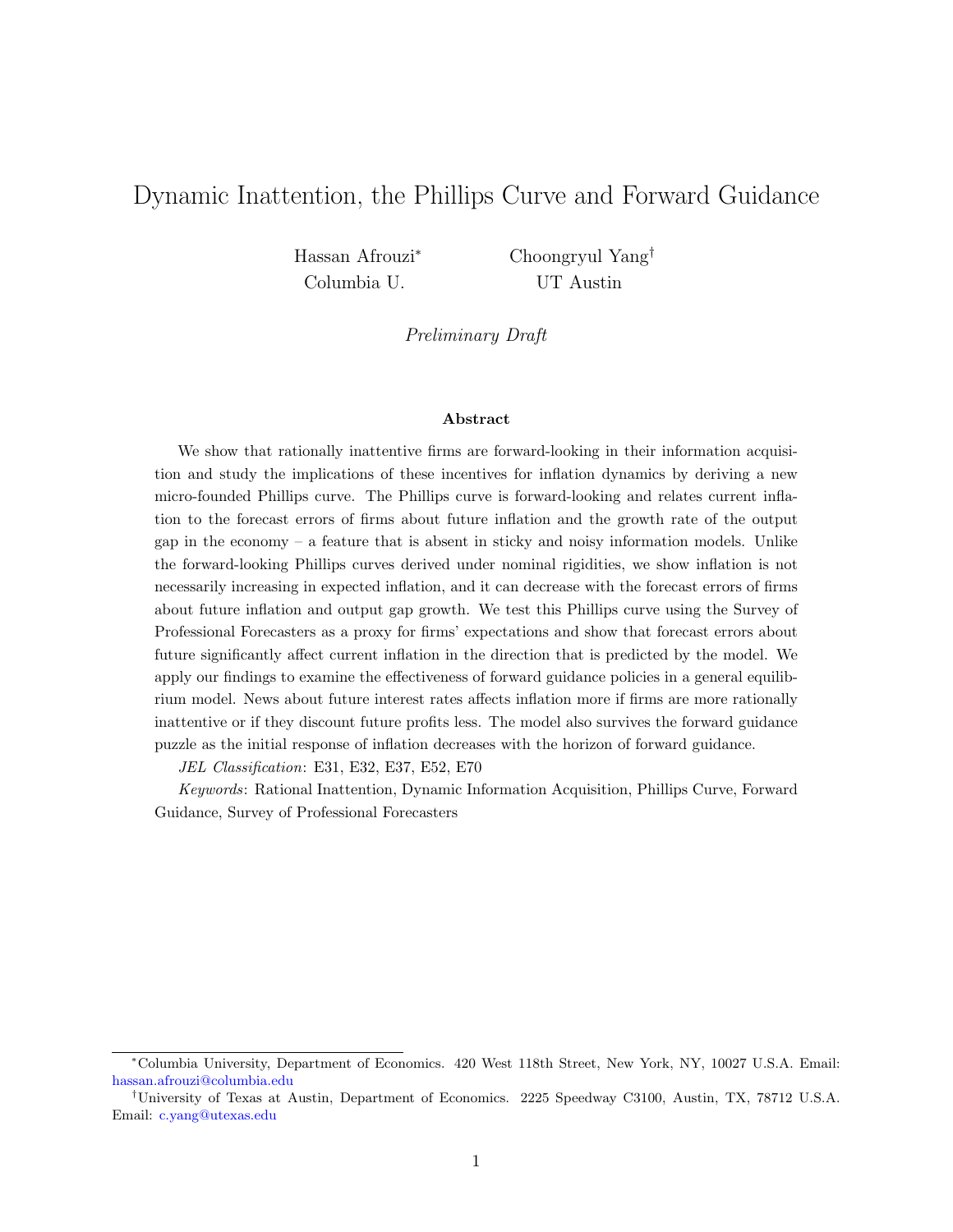# 1 Introduction

This paper proposes a new tractable approach for characterizing the optimal solution for dynamic rational inattention models with Gaussian fundamentals, and shows that rationally inattentive agents have a forward-looking behavior in their information acquisition, even when their decisions only depend on the current realization of their fundamentals. In particular, agents face the following trade-off in gathering information about their fundamental: on one hand they want to know the current realization of the fundamental as their contemporaneous payoff depends on it; however, on the other hand, they also want to learn about the future path of their fundamental to minimize the distance of their perception when those periods arrive. This leads agents to choose signals that not only includes the current value of the fundamental, but also the best possible estimates of its future values. Therefore, when agents choose their optimal actions under such signals, a forward-looking pattern in actions emerge as at each period the agent's information set incorporates the future path of the fundamental.

Applied to the pricing theory, this introduces a forward-looking Phillips curve, an important feature that has been missing from the sticky and reduced-form noisy information models<sup>[1](#page-1-0)</sup>. The importance of expectations of future inflation on its current realization has been the cornerstone of the modern analysis of monetary policy. This forward-looking behavior has been micro-founded in the economic literature by introducing price rigidities such as sticky prices or menu cost models. These models, however, has been criticized for not being able to match the inertial response of inflation to monetary policy shocks, a feature that has been shown to be consistent with sticky or noisy information models<sup>[2](#page-1-1)</sup>.

While noisy and sticky information models are consistent with the inertial response of inflation, we show that they induce a pricing behavior under which inflation does not depend on firms' expected future inflation. Therefore, each class of micro-founded models of pricing fail to capture an important feature of the pricing behavior of the firms. Perhaps it is because of these shortcomings that, despite the lack of strong micro foundations, reduced-form hybrid models of the Phillips curve, such as sticky prices with indexation<sup>[3](#page-1-2)</sup>, are widely used to assess different policies, as they have proven to be much more consistent with inflation dynamics observed in the data<sup>[4](#page-1-3)</sup>.

We derive a micro-found hybrid Philips curve without nominal rigidities. We call it the dynamic inattention Phillips curve. We show the inflation dynamics under this Phillips curve incorporates both of these features, even within a perfectly flexible pricing environment. Inflation has an inertial response to shocks due to the fact that rationally inattentive firms have noisy information about

<span id="page-1-0"></span> $1<sup>1</sup>$ By reduced-form noisy information models, we refer to models in which agents are assumed to observe noisy signals of the fundamentals where their signal structure is assumed to be exogenously determined. In this sense, rational inattention models with Gaussian signals are micro-founded noisy information models that endogenize information structure of the agents by allowing them to choose their signal structure in an optimal manner.

<span id="page-1-2"></span><span id="page-1-1"></span> $2$ See, for instance, [Mankiw, Reis, et al.](#page-36-0) [\(2002\)](#page-36-0); [Woodford](#page-37-0) [\(2003\)](#page-37-0).

<sup>&</sup>lt;sup>3</sup>These are models that assume within sticky price models, firms who do not get to re-optimize, change their prices with a rule of thumb. They have been widely criticized as the rule of thumb pricing neglects the assumption of sticky prices that is the micro-foundation of these models in the first place.

<span id="page-1-3"></span><sup>4</sup>See, for instance, [Christiano, Eichenbaum, and Evans](#page-35-0) [\(2005\)](#page-35-0)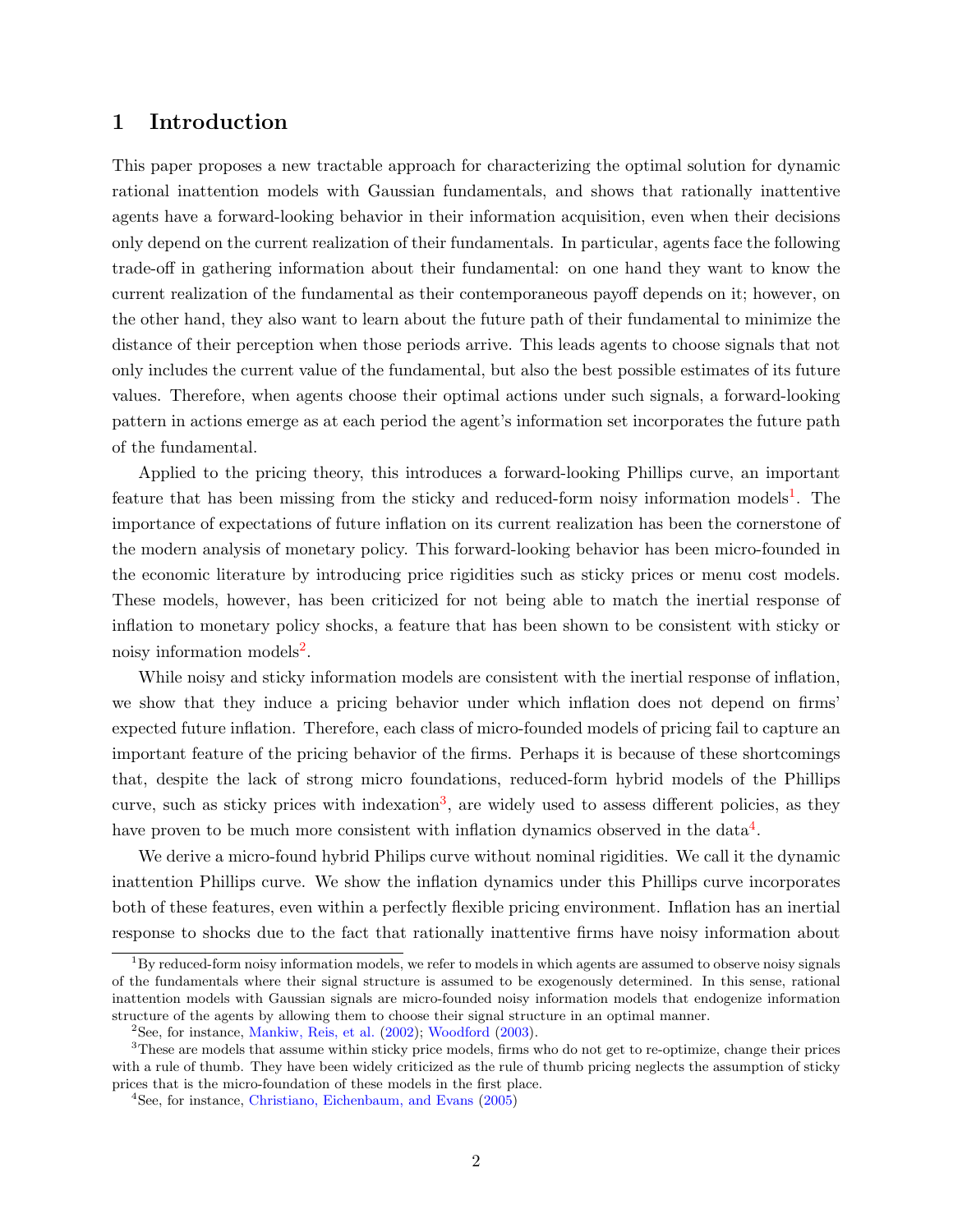them. More importantly inflation dynamics depends on firms' expectations of future inflation, as they optimally choose to allocate some attention to those and form a prior about it before the period arrives.

The dynamic inattention Phillips curve has salient characteristics that can be tested using data. It is forward-looking and relates current inflation to the forecast errors of firms about future inflation and the growth rate of the output gap in the economy – a feature that is absent in sticky and noisy information models. Moreover, unlike the forward-looking Phillips curves derived under nominal rigidities, we show inflation is not necessarily increasing in expected inflation, and it can decrease with the forecast errors of firms about future inflation and output gap growth. We test this Phillips curve with nonlinear GMM estimation using the Survey of Professional Forecasters as a proxy for firms' expectations. We show that forecast errors about future significantly affect current inflation in the direction that is predicted by the model.

To manifest the importance of the forward-looking behavior in our model, we consider a news shock exercise, and compare it to sticky and reduced-form noisy information models. Since prices are flexible, firms within sticky and reduced-form noisy information models, which assume agents only see the current realizations of their fundamentals, do not respond at all to the news shocks. However, we show that when firms are allowed to choose their information structure endogenously, they optimally choose to pay attention to these shocks, and incorporate that information in their pricing scheme. This leads to dynamics in which inflation responds to these shocks, even before they affect the fundamentals of firms.

We extend our model to a general equilibrium model to study the effects of the forward guidance policy. When the future expansionary monetary shock is announced, inflation and output increase immediately since firms' optimal signal incorporates their best forecast about the future marginal costs, and thus firms increase their prices to the news. When the forward guidance shock is actually realized, the nominal interest rate falls. In a standard Calvo sticky price model, output, inflation, and the interest rate all go back to steady-states immediately after the shock realization, since the model is completely forward-looking and the shock is transitory. In contrast, after the shock realization, inflation slowly converges to the steady-state in our model. This is because the rationally inattentive firms have noisy information about their fundamentals. In aggregate, the Phillips curve shows a backward-looking term, which is the past expectation about current inflation and output gap growth. This backward-looking nature of the Phillips curve enables our model to survive the forward guidance puzzle, established in [Del Negro, Giannoni, and Patterson](#page-35-1) [\(2012\)](#page-35-1). Unlike the standard sticky price model, which is completely forward-looking, the initial responses of inflation and output decrease with the horizons of forward guidance.

This paper contributes to the rational inattention literature in several dimensions. First, we characterize and solve the attention problem of the agent as a sequential problem of choosing priors and posteriors over time, for a given initial prior over the state of the economy. The solution method relies on the fact that any stationary Gaussian process can be approximated by an  $MA(T)$ process for an arbitrarily large T, and thus the attention problem boils down to choosing a vector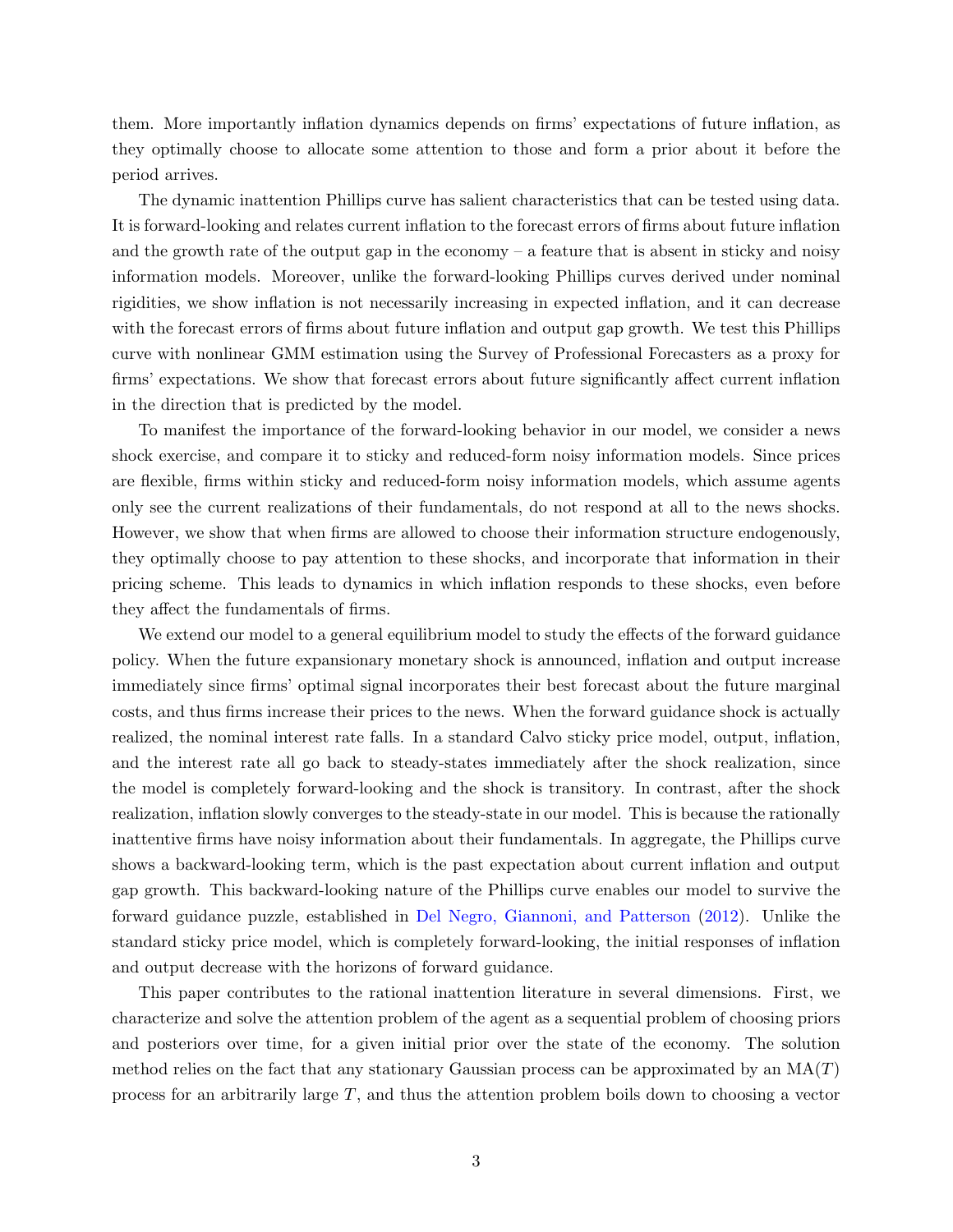of weights over the last  $T$  innovations of the process. The Euler equation of the attention problem is derived based on this approximation, which is then can be used to solve for the set of optimal signals. Furthermore, we show that even when the fundamentals are not stationary, they can be transformed to choosing an stationary part for the optimal signals based on the stationary parts of the fundamental. Thus, the method introduced in the paper can be used for any ARIMA process.

Second, this formulation sheds some light on the economic trade-off of the agent in choosing their information structure. Rationally inattentive agents are aware that they will never perfectly observe the realizations of their fundamentals. Therefore, any signal that they get at a given period will serve them in two dimensions: first, it will give them a posterior about the current level of their fundamental, according to which they choose their optimal action, and second, it will equip them with a prior over future realization of that fundamental, so that when those periods arrive they would be able to better estimate what that fundamentals are. This dynamic trade-off manifests itself in the optimal signal that agents choose at every period: the signal not only incorporates information about the current fundamental, but also includes information about the best possible estimates of future fundamentals that can be formed at that period. In fact, the optimal signal will be a linear combination of the current fundamental and the estimates of its future realizations. Thus, the optimal signal of an agent for a Gaussian fundamental is one that allows the agent to form expectations over current and future fundamentals.

We also contribute to a literature on micro-foundations of Phillips curves. Especially, we derive the dynamic inattention Phillips curve, which is a micro-foundation for reduced-form hybrid models of the Phillips curve, such as sticky price with indexation[\(Christiano, Eichenbaum, and Evans](#page-35-0) [\(2005\)](#page-35-0)) or rule-of-thumb firms of backward-looking pricing[\(Gali and Gertler](#page-35-2) [\(1999\)](#page-35-2)). The hybrid Phillips curve has been an important way to explain both the inertial responses of inflation to shocks and the forward-looking behavior of inflation dynamics. [Nimark](#page-36-1) [\(2008\)](#page-36-1), [Melosi](#page-36-2) [\(2017\)](#page-36-2), and [Sauer](#page-36-3) [\(2016\)](#page-36-3) derive the Phillips curves in the models of imperfect-common knowledge with Calvo or Rotemberg sticky pricing. In their models, the Phillips curves are also forward-looking due to the nominal rigidities. Moreover, the inflation dynamic shows inertial responses to shocks because of higher-order beliefs from imperfect-common knowledge. Our model is different from theirs because we derive a micro-founded hybrid Phillips curve within a perfectly flexible pricing environment with rationally inattentive firms who face the dynamic incentives to process information.

Lastly, our application also contributes to a literature on forward guidance policy. Forward guidance policy is an optimal policy commitment at the zero lower bound (e.g. [Krugman, Domin](#page-35-3)[quez, and Rogoff](#page-35-3) [\(1998\)](#page-35-3); [Woodford](#page-37-0) [\(2003\)](#page-37-0); [Campbell, Evans, Fisher, and Justiniano](#page-34-0) [\(2012\)](#page-34-0)). In our model, when firms are allowed to acquire information endogenously, the news about a future interest rate cut is expansionary: firms increase their prices to the news shocks because their optimal signal incorporates the best forecast of future marginal costs as they do not want to be "too" mistaken about future marginal costs when those days come. However, we show that this expansionary effect of the forward guidance policy is not a free lunch: after the transitory shock is actually realized, output contracts and slowly converges to the steady-state as firms still increase their prices due to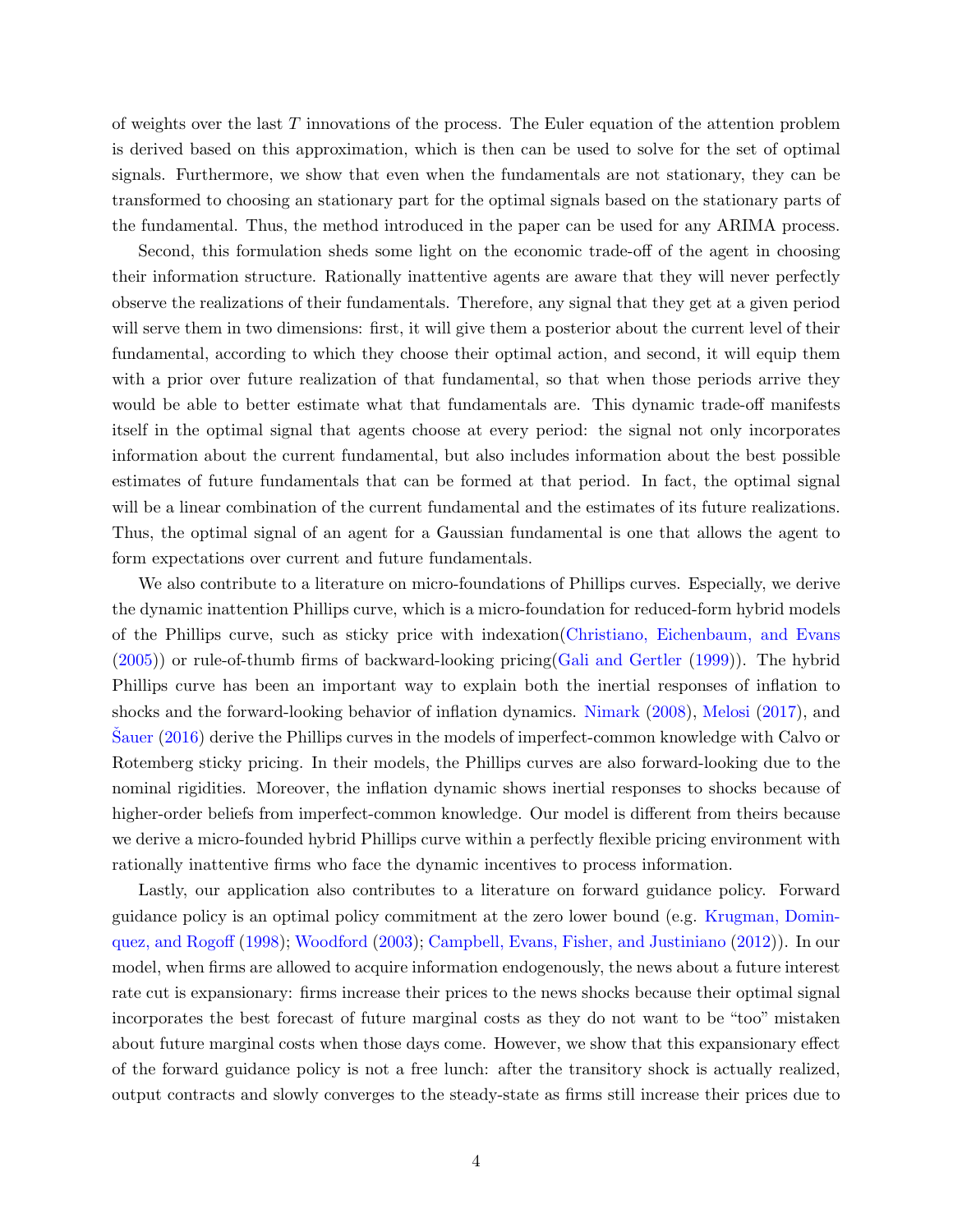the noisy signal that they optimally choose to observe. Our model weakens the power of forward guidance, suggesting a potential resolution to the forward guidance puzzle. Recent papers suggest some resolutions using the sticky information models, which weaken firms' forward-looking behav-ior.<sup>[5](#page-4-0)</sup> For example, [Kiley](#page-35-4) [\(2016\)](#page-35-4) shows that in a zero-lower bound environment, forward guidance multipliers are small under the sticky information models. [Carlstrom, Fuerst, and Paustian](#page-35-5) [\(2015\)](#page-35-5) examine a general class of interest rate pegs in a variety of dynamic New Keynesian models and find that a sticky information model can ameliorate the forward guidance puzzle. [Angeletos and Lian](#page-34-1) [\(2016\)](#page-34-1) also show that imperfect common knowledge model lessen forward-guidance puzzle through the agents' higher-order beliefs about their future fundamentals. The effect of forward guidance in our model is also in line with these studies: the dynamic inattention Phillips curve depends not only on the expectations of future fundamentals, but also on the past average expectations about current fundamental. This backward-looking nature of the Phillips curve helps to resolve the forward guidance puzzle.

This paper builds on the rational inattention literature and the seminal work of [Sims](#page-36-4) [\(2003\)](#page-36-4). The rational inattention problem has been applied in various macroeconomic problem.<sup>[6](#page-4-1)</sup> In particular, [Ma´ckowiak and Wiederholt](#page-35-6) [\(2009,](#page-35-6) [2015\)](#page-36-5), [Paciello](#page-36-6) [\(2012\)](#page-36-6) and [Paciello and Wiederholt](#page-36-7) [\(2014\)](#page-36-7) consider rationally inattentive firms or(and) households, and study the effects of standard monetary policy shocks on the dynamics of inflation and output. In contrast, our focus is to evaluate the effect of forward guidance policy, which is a type of unconventional monetary policy. Our forward guidance exercise clearly illustrates the dynamic incentives of firms' information acquisitions, and the importance of these incentives on the aggregate economy.

The dynamic model of this paper also relates to a recent literature on characterizing dynamic incentives in information acquisition. [Steiner, Stewart, and Matejka](#page-36-8) [\(2017\)](#page-36-8) solve a general dynamic rational inattention problems with discrete choice that an agent repeatedly acquires costly information about an evolving state. They consider general payoffs and distributions in discrete environments while we focus on Gaussian fundamentals in continuous choices. There are two recent works that consider the dynamic rational inattention problem under Gaussian fundamentals. [Afrouzi](#page-34-2) [\(2016\)](#page-34-2) develops a dynamic rational inattention problem, but focuses on the strategic incentives of firms. The model corresponds to our  $\beta = 0$  case. One of the most related works is done by [Ma´ckowiak, Matejka, and Wiederholt](#page-36-9) [\(2016\)](#page-36-9). They also develop a dynamic rational inattention problem with Gaussian process. There are several differences in the formulation and the applications between their work and ours. For example, in their model, the time preference  $\beta$  does not affect on agents' optimal actions while our model shows the time preference parameter has important implications on the form of optimal signals that agents choose to observe, and thus on

<span id="page-4-0"></span> $5$ Other resolutions suggest to lessen the forward-looking behavior of households. For example, [McKay, Nakamura,](#page-36-10) [and Steinsson](#page-36-10) [\(2016\)](#page-36-10) introduce an incomplete market and a borrowing constraint to otherwise a standard NK model, and show that forward guidance is less powerful due to self-insurance motives of households. [Farhi and Werning](#page-35-7) [\(2017\)](#page-35-7) extend a standard NK model by assuming 1) households heterogeneity with incomplete markets and 2) bounded rationality in the form of level-k thinking. They show that interaction of these two frictions leads to a powerful resolution of forward guidance puzzle.

<span id="page-4-1"></span><sup>&</sup>lt;sup>6</sup>For a comprehensive recent survey of this literature, see [Sims](#page-36-11)  $(2010)$  and [Luo and Young](#page-35-8)  $(2013)$ .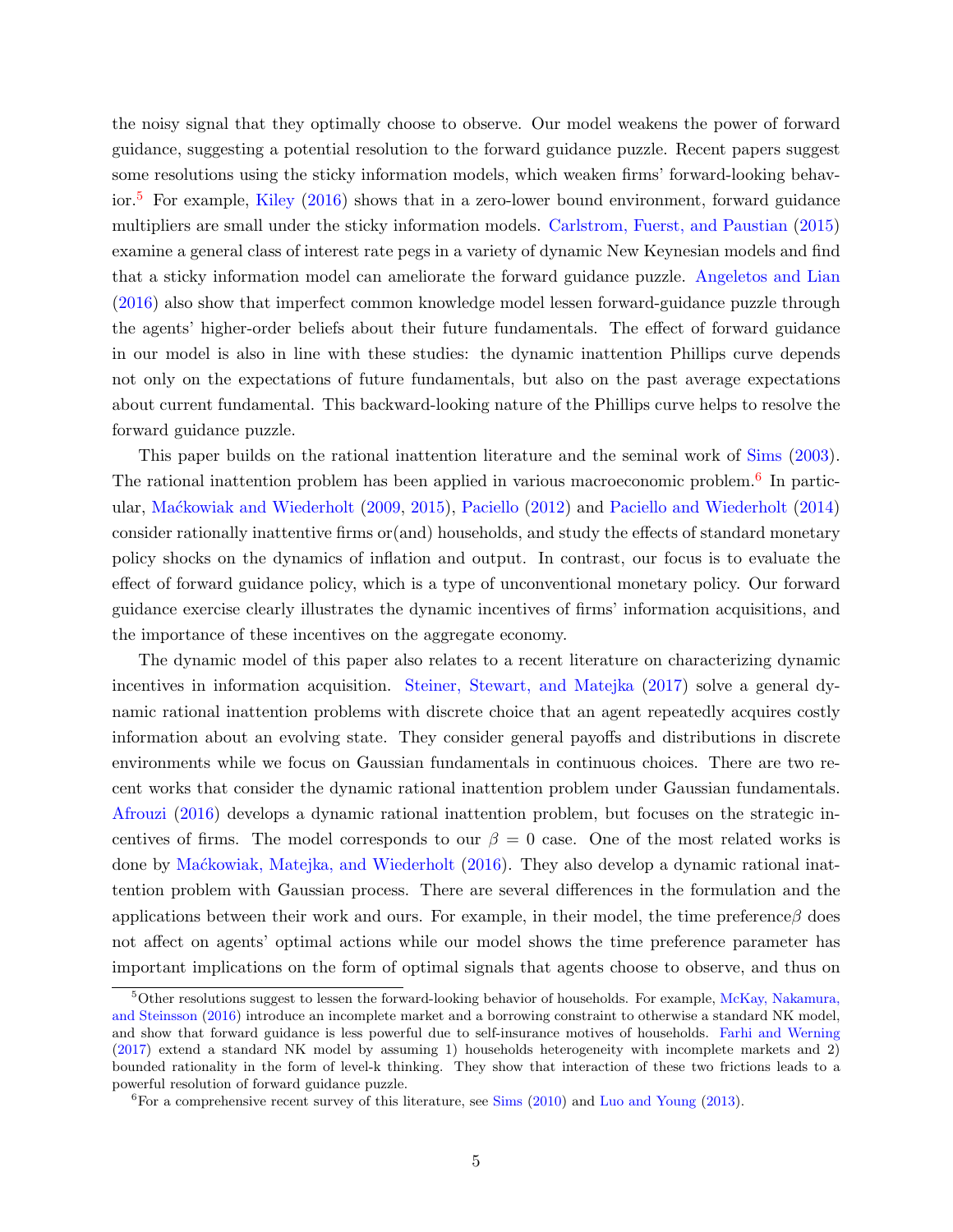their optimal actions. Moreover, we characterize the necessary and sufficient conditions for solving the dynamic rational inattention problem in a Linear-quadratic-Gaussian (LQG) framework. In terms of applications, they apply their model to a business cycle model with news shocks in technology while we apply the dynamic rational inattention model to a pricing theory to derive the dynamic inattention Phillips curve, and focus on the effect of forward guidance monetary policy in the dynamic rational inattention model.

The estimation of our Phillips curve relates to a literature on New Keynesian Phillips curve estimation.[7](#page-5-0) Using instrumental variables to compute a proxy for expectations for future inflation and growth of output gap, we estimate our dynamic inattention Phillips curve with GMM, which is widely used in the estimation of Phillips curves.<sup>[8](#page-5-1)</sup> We use ex-ante forecast revisions as instruments for ex-post forecast errors in our Phillips curve. This choice of instruments is based on the theoretical predictions of noisy information models, established in [Coibion and Gorodnichenko](#page-35-9) [\(2015a\)](#page-35-9). The use of forecasts data for estimation also relates this paper to a literature on estimation of Phillips curves using survey data of inflation forecasts.[9](#page-5-2)

The paper is organized as follows. Section [2](#page-5-3) presents a dynamic model of attention allocation, and develops a tractable way to solve the dynamic rational inattention problem under the Linearquadratic-Gaussian (LQG) framework. Applying the results to pricing theory, section [3](#page-17-0) derives a dynamic inattention Phillips curve. Section [4](#page-28-0) extends the simple model to a general equilibrium model to assess the effects of forward guidance shocks. Section [5](#page-33-0) concludes. Moreover, all the technical derivations as well as the proofs of all the propositions and corollaries are included in Appendix [A.](#page-46-0)

# <span id="page-5-3"></span>2 A Dynamic Model of Attention Allocation

#### <span id="page-5-5"></span>2.1 Environment Given an Information Structure

Suppose the agent tracks a fundamental that is characterized by a covariance stationary<sup>[10](#page-5-4)</sup> Gaussian process  $\{x_t : t = 0, 1, 2, \dots\}$ . At each time t,  $x_t$  realizes, and then the agent chooses an action  $a_t \in \mathbb{R}$ . For a possible realization of the fundamentals  $\tilde{x} \in \tilde{X} \equiv \{(x_t)_{t=0}^{\infty} | x_t \in \mathbb{R}, \forall t \geq 0\}$ , and for a given sequence of actions  $\tilde{a} = (a_0, a_1, a_2, \dots)$ , the agent's realized payoff is

$$
L_0(\tilde{a}, \tilde{x}) \equiv -\sum_{t=0}^{\infty} \beta^t (a_t - x_t)^2.
$$

The agent does not observe  $\{x_t : t \ge 0\}$  directly, but sees another stochastic process  $\{s_t \in F : t = 0, 1, 2, \dots\}$ that is jointly distributed with the process  $x_t$ , where F is the set on which the signals are realized.

<span id="page-5-1"></span><span id="page-5-0"></span><sup>&</sup>lt;sup>7</sup>See ? for comprehensive reviews.

<sup>8</sup>See, for example, [Gali and Gertler](#page-35-2) [\(1999\)](#page-35-2), [Roberts](#page-36-12) [\(2005\)](#page-36-12), and [Rudd and Whelan](#page-36-13) [\(2005\)](#page-36-13) for the GMM estimation of the New Keynesian Phillips curve.

<span id="page-5-2"></span><sup>9</sup>For example, see [Brissimis and Magginas](#page-34-3) [\(2008\)](#page-34-3), [Coibion](#page-35-10) [\(2010\)](#page-35-10), and [Coibion and Gorodnichenko](#page-35-11) [\(2015b\)](#page-35-11) among others.

<span id="page-5-4"></span><sup>&</sup>lt;sup>10</sup>This assumption will be relaxed in later sections.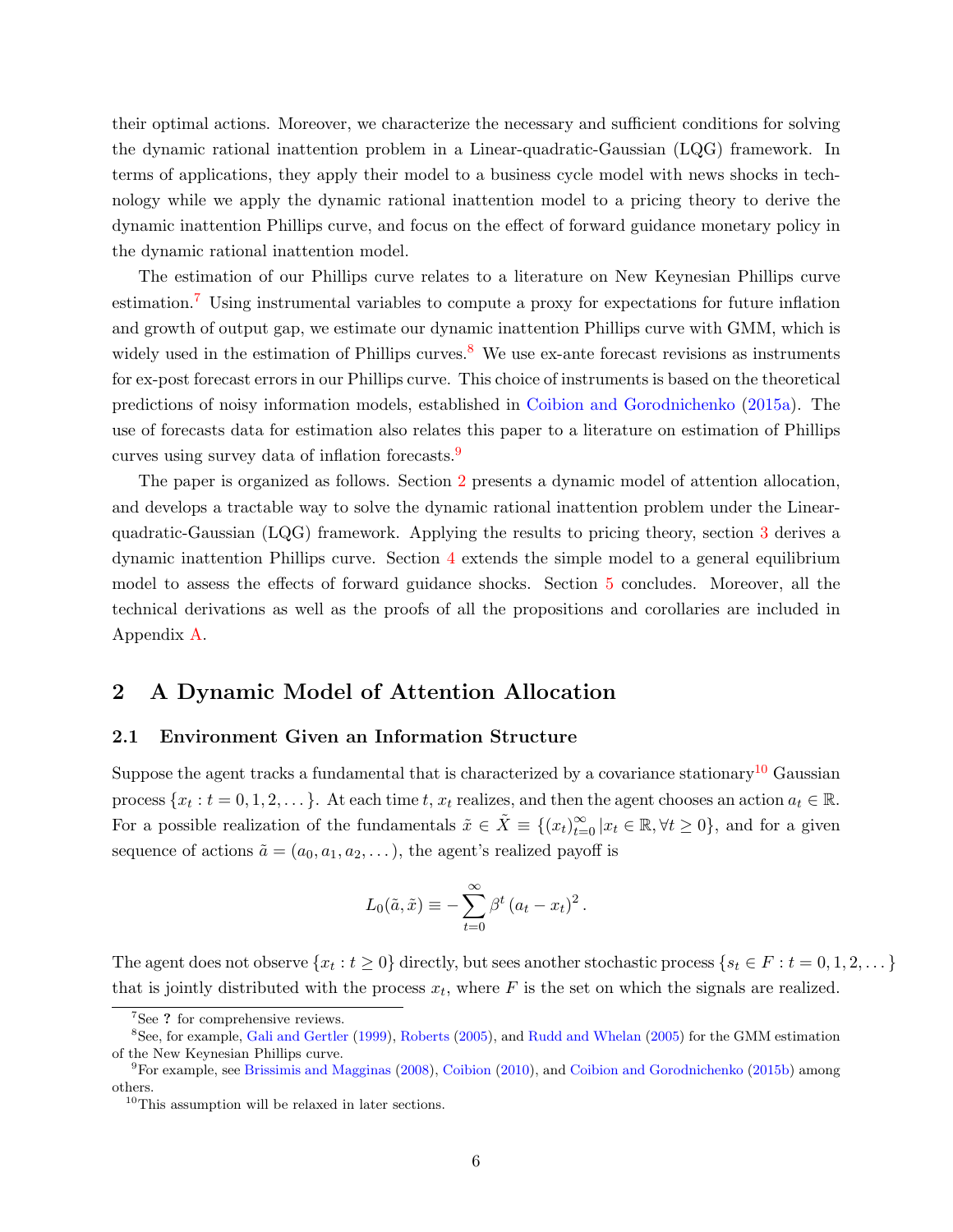Note that  $s_t$  can be a vector of signals instead of a single signal that are realized at time t. For any  $t \geq 0$ , let  $s^t \equiv (s_0, s_1, \ldots, s_t) \in F^t$  be a possible realization of the signals until time t, and let  $S^t \equiv \{ s^t \mid s^t \in F^t \}$  be the set of all possible realizations of signals until time t.

At each time t, having observed  $s^t \in S^t$  the agent chooses an action  $a_t \in \mathbb{R}$ . Therefore, an action profile is a sequence of functions that map the set of signals to an action in  $\mathbb{R}$ . Let A be the set of all possible action profiles:

$$
\tilde{A} \equiv \left\{ \tilde{a} = (a_t)_{t=0}^{\infty} \mid a_t : S^t \to \mathbb{R}, \forall t \geq 0 \right\},\
$$

then the agent's problem in choosing the optimal action profile is

$$
L_0 \equiv \min_{\tilde{a} \in \tilde{A}} \sum_{t=0}^{\infty} \beta^t \int_{s^t \in S^t} \int_{x_t \in \mathbb{R}} \left[ \left( a_t(s^t) - x_t \right)^2 + \lambda \mathcal{I} \left( s_t, x_t \mid S^{t-1} \right) \right] f_t \left( x_t, s^t \right) dx_t ds^t
$$

where for  $s^t \in S^t$  and  $x_t \in \mathbb{R}$ ,  $f_t(x_t, s^t)$  is their joint density.  $\mathcal{I}(s_t, x_t | S^{t-1})$  is the mutual information between the signal and the state, and we will formally define it in the next section. Notice that given the information choice, the optimal action profile does not affect the amount of information flow. The first order condition with respect to  $a_t(s^t)$  is then

$$
\int_{x_t \in \mathbb{R}} \left( a_t^* \left( s^t \right) - x_t \right) f_t \left( x_t, s^t \right) dx_t = 0
$$
\n
$$
\Rightarrow a_t^* \left( s^t \right) = \int_{x_t \in \mathbb{R}} x_t \frac{f_t(x_t, s^t)}{\int_{x_t \in \mathbb{R}} f_t(x_t, s^t) dx_t} dx_t
$$
\n
$$
\Rightarrow a_t^*(s^t) = \mathbb{E} \left[ x_t \mid s^t \right],
$$

where  $\mathbb{E}$  [.] is the mathematical expectation operator. Under this optimal action profile, the expected net present value of all future losses boils down to a weighted average of the conditional variances of  $x_t$  minus the amount of information flow and:

<span id="page-6-0"></span>
$$
\mathcal{L}_0 = \sum_{t=0}^{\infty} \beta^t \int_{s^t \in S^t} \int_{x_t \in \mathbb{R}} \left[ \left( \mathbb{E} \left[ x_t \mid s^t \right] - x_t \right)^2 + \lambda \mathcal{I} \left( s_t, x_t \mid S^{t-1} \right) \right] f_t \left( x_t, s^t \right) dx_t ds^t
$$
  
\n
$$
= \sum_{t=0}^{\infty} \beta^t \left( \text{var} \left( x_t \mid S^t \right) - \lambda \mathbb{E} \left[ \mathcal{I} \left( s_t, x_t \mid S^{t-1} \right) \right] \right). \tag{1}
$$

Hence, the agent's objective in choosing her information structure is to minimize this weighted average of conditional variances over time subject to the informational constraints that she faces.

#### 2.2 The Information Choice Problem

To characterize the agent's attention problem we need to specify two things; (1) the set of the objects to which the agent can pay attention at each time, and (2) the constraint that she faces in allocating her attention among those objects.

To specify the first one, since  $x_t$  is a covariance stationary Gaussian process, by Wold's theorem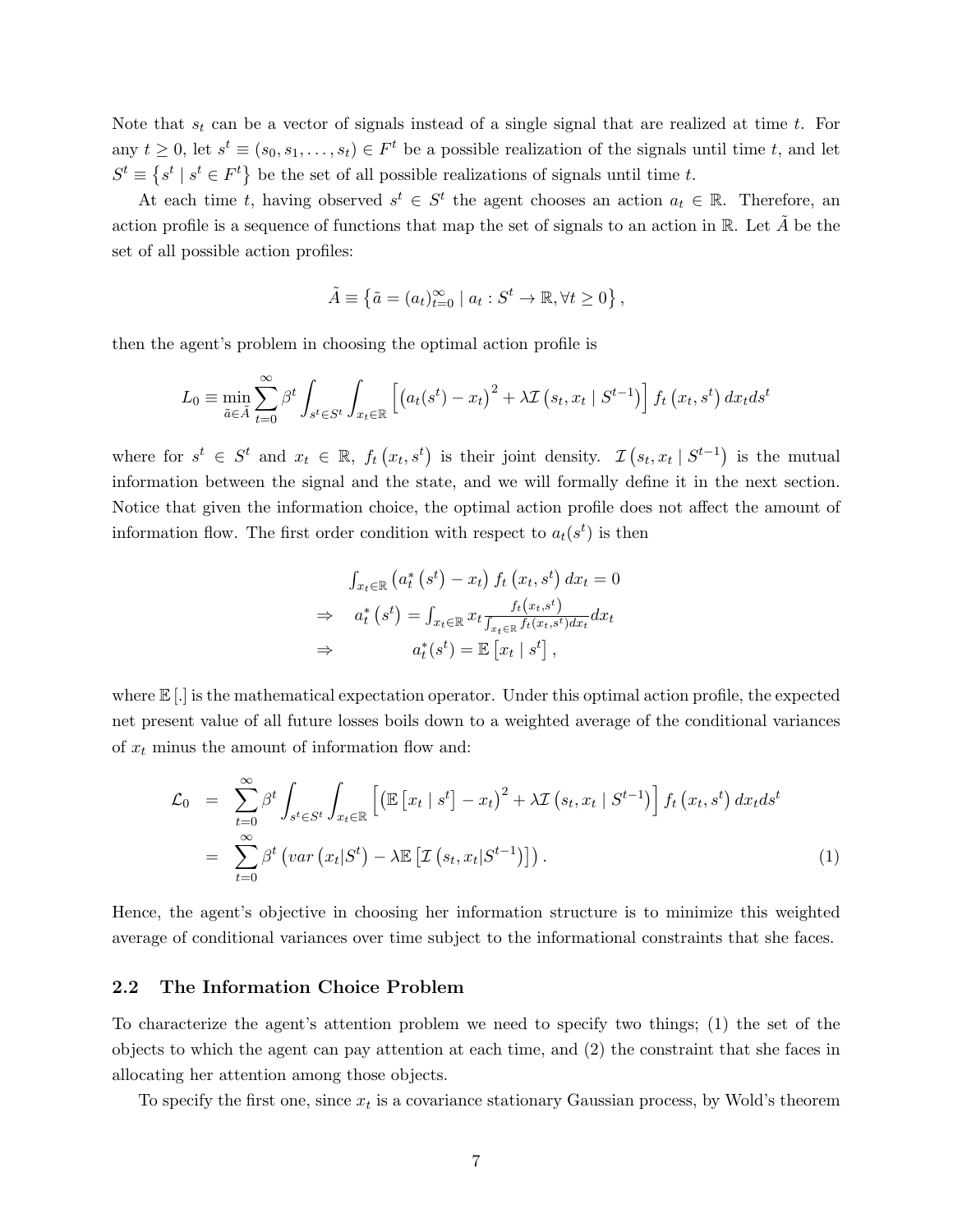it can be decomposed to its innovation process:

$$
x_t = \sum_{j=0}^{\infty} w_j u_{t-j},
$$

where  $u_{t-j}$ 's are uncorrelated and the unconditional distribution of each of them is the standard normal. Since  $\{x_t : t \geq 0\}$  is stationary,  $\sum_{j=0}^{\infty} w_j^2$  is finite. This implies that for any arbitrary  $\epsilon > 0$ ,  $\exists T \in \mathbb{N}$  such that  $\sum_{j=T+1}^{\infty} w_j^2 < \epsilon$ , meaning that  $x_t$  can be approximated in a probabilistic sense by an  $MA(T)$  process:

$$
\forall \epsilon > 0, \exists T \in \mathbb{N}, Pr\left(\left|x_t - \sum_{j=0}^T w_j u_{t-j}\right| > \epsilon\right) < \epsilon.
$$

This approximation will be helpful in later sections in avoiding infinite dimensional covariance matrices, which may not exist or may not inherit the properties of their finite counterparts. Also, it justifies using a truncation of the process as we are going to use computational methods to solve for the solution, when a closed form does not exist.

For an arbitrarily large  $T \in \mathbb{N}$ , we use this approximation for the rest of the paper. Now, In matrix notation

$$
x_t \approx \mathbf{w}'\mathbf{u}_t,
$$

where  $\mathbf{w} = (w_0, w_1, w_2, \dots, w_T)'$  is the vector of weights, and  $\mathbf{u}_t = (u_t, u_{t-1}, u_{t-2}, \dots, u_{t-T})'$ . We assume that at time zero, in addition to  $u_0$ , the nature also draws a sequence of  $(u_{-i})_{i=1}^T$  from the standard normal. This decomposition gives us the finest set of independently distributed random variables that the agent *might want* to know, depending on her optimal attention strategy. Intuitively, since  $u_{t-i}$ 's are independent, paying attention to each of them does not reveal any information about the rest. Moreover, since at any given time  $\forall \tau > t$ ,  $u_{\tau}$  is not drawn by the nature yet, the vector  $\mathbf{u}_t$  contains all the elements that agent can pay attention to at time t.

Second, to specify the information constraint, following the rational inattention literature, we assume that at any given point in time the agent cannot process more than  $\kappa$  bits of information, as measured by the reduction in entropy. Formally, this constraint is given by

$$
\mathcal{I}\left(s_t, \mathbf{u}_t | S^{t-1}\right) = \int_{(s_t, \mathbf{u}_t)} \log_2\left(\frac{f_t(\mathbf{u}_t, s_t)}{f_t(s_t)f_{t-1}(\mathbf{u}_t)}\right) d\left(s_t, \mathbf{u}_t\right)
$$
  
\$\leq\$  $\kappa$ .

where  $f_t(.)$  and  $f_{t-1}(.)$  denote densities generated by  $S^t$  and  $S^{t-1}$  respectively. The information choice of the agent can in fact be viewed as choosing these joint distributions over time: at any time t, the agent inherits her chosen distribution,  $f_{t-1}$ , which gives her a prior about  $\mathbf{u}_t$ , and then chooses a new  $f_t$  subject to the above information constraint. We assume that at the beginning of time,  $t = 0$ , as the nature draws  $\mathbf{u}_0$ , the agent is born with a prior  $f_{-1}(.)$  over  $\mathbf{u}_{-1}$ .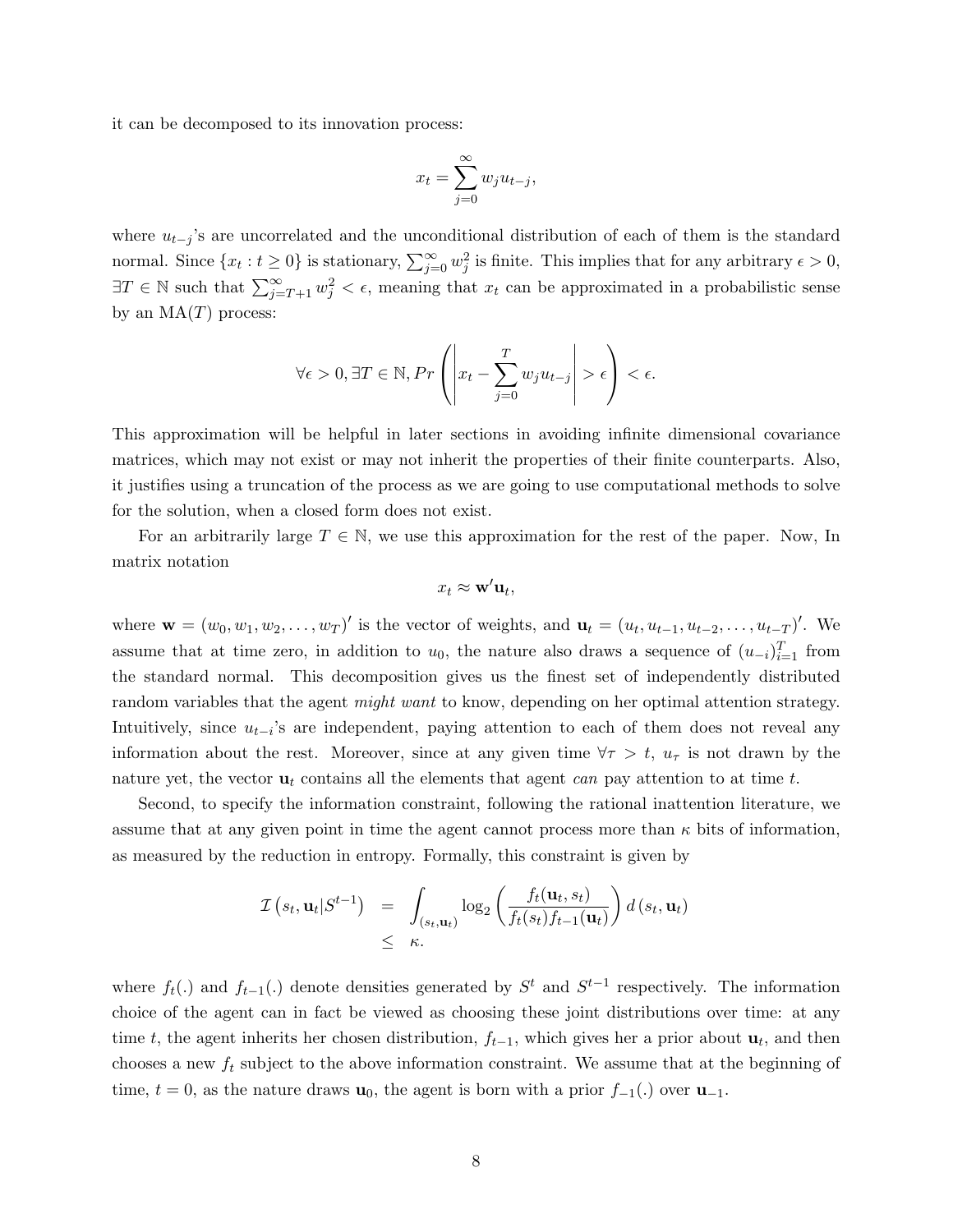Therefore, the information problem of the agent at time zero is

$$
\min_{\{f_t\}_{t=0}^{\infty}} \mathcal{L}_0(f_{-1}) = \sum_{t=0}^{\infty} \beta^t \int_{s^t \in S^t} \int_{x_t \in \mathbb{R}} \left[ \left( \mathbb{E} \left[ x_t \mid s^t \right] - x_t \right)^2 + \lambda \mathcal{I} \left( s_t, \mathbf{u}_t \mid S^{t-1} \right) \right] f_t \left( x_t, s^t \right) dx_t ds^t
$$

[Ma´ckowiak and Wiederholt](#page-35-6) [\(2009\)](#page-35-6) show that when the period loss functions are quadratic and priors are Gaussian, then the optimal signals under rational inattention are also Gaussian. Since this result is valid in our framework, given a Gaussian initial prior at time zero, the agent will choose Gaussian signals over time. Thus, at any point in time,  $t \geq 0$ , the agent is born with a Gaussian prior over  $\mathbf{u}_t$ . Formally,

$$
\mathbf{u}_t | S^{t-1} \sim \mathcal{N} \left( \mathbf{u}_{t|t-1}, \Sigma_{t|t-1} \right)
$$

where  $\Sigma_{t|t-1} \equiv \mathbb{E}_{t-1} \left[ \left( \mathbf{u}_t - \mathbf{u}_{t|t-1} \right) \left( \mathbf{u}_t - \mathbf{u}_{t|t-1} \right)' \right]$  is the covariance matrix of the agent's prior over  $u_t$  at time t.

Moreover, the set of all signals at time t is given by all the stationary Gaussian signals over  $\mathbf{u}_t$ :

$$
\mathcal{S}_t^F \equiv \left\{ s_t = \mathbf{y}' \mathbf{u}_t + e_t | \mathbf{y} \in \mathbb{R}^T, e_t \sim \mathcal{N}\left(0, \sigma_e^2\right), e_t \perp \mathbf{u}_t \right\}.
$$

Notice that we do not make any restrictions about how many signals firms can observe. The following Lemma establishes that observing one signal is optimal for each agent.

Lemma 1. Every agent observes only one signal at any time.

Proof. See Appendix.

The intuition for the optimality of observing one signal is simple: since the agent's optimal action is a linear combination of signals, instead of seeing multiple signals separately and paying a high cost, the agent would like to see the combination of the signals. In the following Lemma, we rewrite the information capacity constraint.

**Lemma 2.** At any  $t \geq 0$ , given that  $\mathbf{u}_t | S^{t-1} \sim \mathcal{N} (\mathbf{u}_{t|t-1}, \Sigma_{t|t-1})$ , for any  $s_t \in \mathcal{S}_t^F$ , such that  $s_t = \mathbf{y}'\mathbf{u}_t + e_t$ , the mutual information of signal  $s_t$  and the fundamental  $\mathbf{u}_t$  reduces to

$$
\mathcal{I}\left(s_{t}, \mathbf{u}_{t} | S^{t-1}\right) = \frac{1}{2} \log_{2} \left( \frac{var\left\{s_{t} | S^{t-1}\right\}}{var\left\{s_{t} | S^{t-1}\right\} - \mathbf{y}' \Sigma_{t|t-1} \mathbf{y}} \right)
$$

Proof. We use the entropy definition of the mutual information, and the fact that entropy of a Gaussian is a constant plus the log of its variance:

$$
\mathcal{I}\left(s_t, \mathbf{u}_t | S^{t-1}\right) = h\left(s_t | S^{t-1}\right) - h\left(s_t | \mathbf{u}_t, S^{t-1}\right)
$$

$$
= \frac{1}{2} \log_2 \left(\frac{\operatorname{var}\left\{s_t | S^{t-1}\right\}}{\operatorname{var}\left\{s_t | S^{t-1}\right\} - \mathbf{y}' \Sigma_{t|t-1} \mathbf{y}}\right)
$$
Thus  $\mathcal{I}\left(s_t, \mathbf{u}_t | S^{t-1}\right) \leq \kappa \Leftrightarrow \mathbf{y}' \Sigma_{t|t-1} \mathbf{y} \leq \left(1 - 2^{-2\kappa}\right) \operatorname{var}\left\{s_t | S^{t-1}\right\}. \text{ Q.E.D.} \qquad \Box$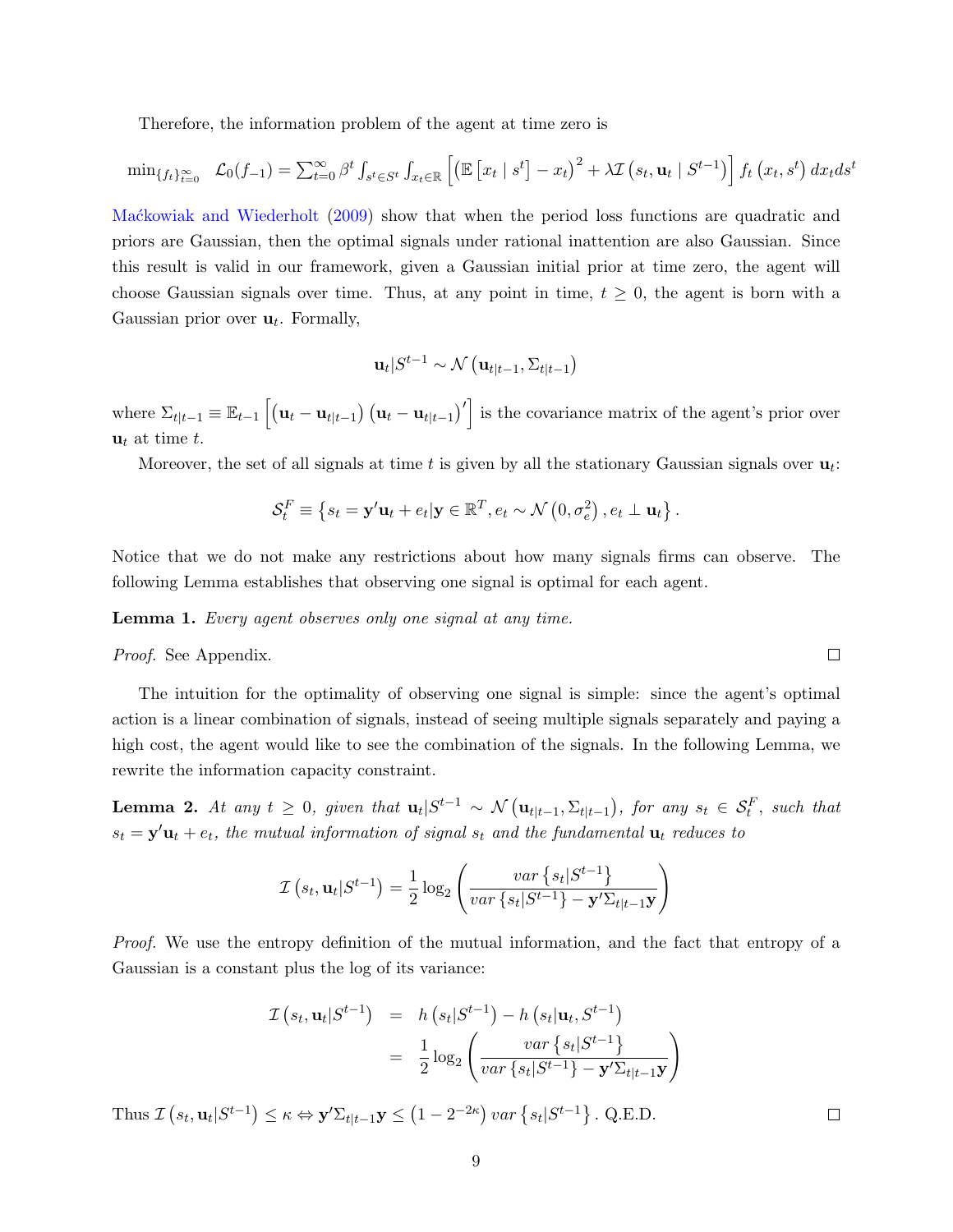Moreover, since inference is independent of scale, meaning that for  $\alpha \neq 0$ ,  $s_t$  and  $\alpha s_t$  contain the same information about  $\mathbf{u}_t$ , we can normalize the signals such that  $var\{s_t|S^{t-1}\}=1, \forall t\geq 0$ . Let  $\hat{S}_t^F = \{ \mathbf{y} \mid s_t = \mathbf{y}'\mathbf{u}_t + e_t \in S_t^F$ ,  $var\left\{ s_t | S^{t-1} \right\} = 1 \}$  be the set of all feasible signals that satisfy this normalization. Notice that the objects of  $\hat{S}_t^F$  are vectors of y's and not signals, as there is a one to one mapping between the two: every signal is a weighted average of the elements of  $\mathbf{u}_t$ , plus a white noise. From now on, we will refer to signals through these weight vectors. Intuitively, choosing a signal for the agent is nothing more than choosing how much weight she wants to put on each of  $u_{t-i}$ 's, for  $i \geq 0$ .

To pin down the dynamics of the attention problem, we need to specify how priors evolve over time as a function of the signal choices of the agent. Given a prior at time t,  $\mathbf{u}_t | S^{t-1} \sim$  $\mathcal{N}(\mathbf{u}_{t|t-1}, \Sigma_{t|t-1}),$  and a signal choice,  $\mathbf{y}_t \in \hat{\mathcal{S}}_t^F$ , the agent's posterior at time t is given by the Kalman filter:

<span id="page-9-1"></span>
$$
\mathbf{u}_t | S^t \sim \mathcal{N} \left( \mathbf{u}_{t|t}, \Sigma_{t|t} \right)
$$
  
such that 
$$
\mathbf{u}_{t|t} = \mathbf{u}_{t|t-1} + \Sigma_{t|t-1} \mathbf{y}_t \left( s_t - \mathbf{y}_t' \mathbf{u}_{t|t-1} \right)
$$

$$
\Sigma_{t|t} = \Sigma_{t|t-1} - \Sigma_{t|t-1} \mathbf{y}_t \mathbf{y}_t' \Sigma_{t|t-1}
$$
(2)

Also, to derive the law of motion for the prior, notice that  $\mathbf{u}_t$  itself evolves according to

$$
\mathbf{u}_{t+1} = \begin{bmatrix} u_{t+1} \\ \mathbf{u}_t \end{bmatrix}
$$
  
=  $\mathbf{M}\mathbf{u}_t + u_{t+1}\mathbf{e}_1, \forall t \ge -1$ 

where **M** is the lower shift matrix<sup>[11](#page-9-0)</sup>, and  $\mathbf{e}_1$  is the first column of the identity matrix. Since  $u_{t+1}$ is drawn at time  $t + 1$ , it is orthogonal to all the agent's information until t. Hence,

<span id="page-9-2"></span>
$$
\mathbf{u}_{t+1}|S^t \sim \mathcal{N}(\mathbf{u}_{t+1|t}, \Sigma_{t+1|t})
$$
  
such that 
$$
\mathbf{u}_{t+1|t} = \mathbf{M}\mathbf{u}_{t|t}
$$

$$
\Sigma_{t+1|t} = \mathbf{M}\Sigma_{t|t}\mathbf{M}' + \mathbf{e}_1\mathbf{e}'_1
$$
 (3)

Therefore, given  $\Sigma_{t|t-1}$ , and a signal  $\mathbf{y}_t \in \hat{\mathcal{S}}_t^F$ , the agent's prior at  $t+1$  is given by [\(2\)](#page-9-1) and [\(3\)](#page-9-2).

Now, by [\(1\)](#page-6-0), and the fact that  $var\{x_t|S^t\} = \mathbf{w}'\Sigma_{t|t}\mathbf{w}$ , we can rewrite the agent's attention

<span id="page-9-0"></span><sup>&</sup>lt;sup>11</sup>M is a  $T \times T$  matrix with ones on its sub-diagonal and zeros elsewhere. Operating from left, it shifts a vector down by 1 element and sets the first element of the new vector to zero.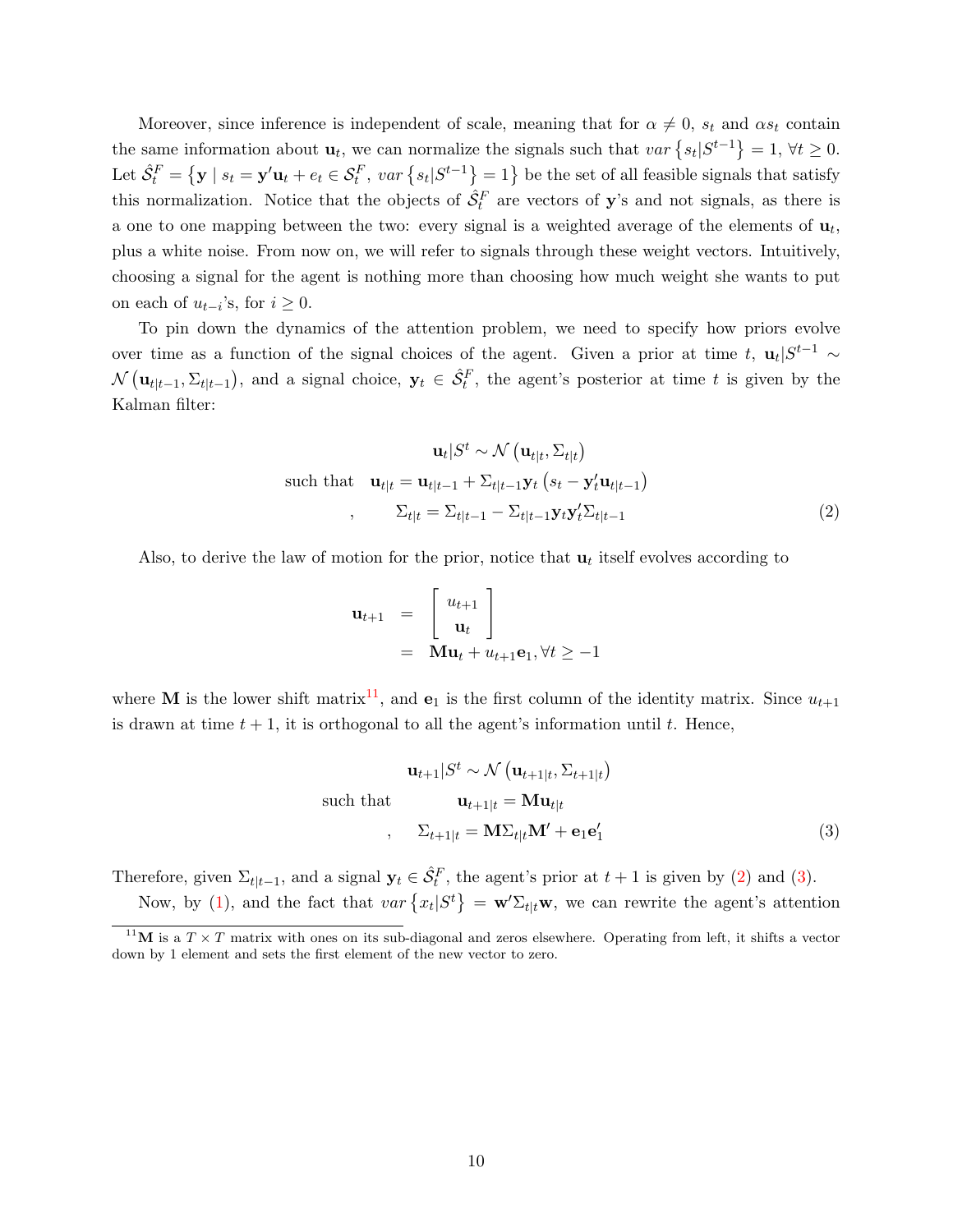problem  $as^{12}$  $as^{12}$  $as^{12}$ 

<span id="page-10-1"></span>
$$
\mathcal{L}_0\left(\Sigma_{0|-1}\right) = \min_{\{\mathbf{y}_t \in \hat{\mathcal{S}}_t^F\}_{t=0}^\infty} \sum_{t=0}^\infty \beta^t \left(\mathbf{w}' \Sigma_{t|t} \mathbf{w} + \lambda \kappa_t\right)
$$
\n
$$
s.t. \qquad \Sigma_{t|t} = \Sigma_{t|t-1} - \Sigma_{t|t-1} \mathbf{y}_t \mathbf{y}_t' \Sigma_{t|t-1}
$$
\n
$$
\Sigma_{t+1|t} = \mathbf{M} \Sigma_{t|t} \mathbf{M}' + \mathbf{e}_1 \mathbf{e}_1'
$$
\n
$$
\frac{1}{2} \log_2 \left(\frac{1}{1 - \mathbf{y}_t' \Sigma_{t|t-1} \mathbf{y}_t}\right) \le \kappa_t
$$
\n
$$
\Sigma_{0|-1} \succeq 0 \text{ given.}
$$
\n(4)

The following Theorem characterize the necessary and sufficient condition for the optimal signal vector  $y_t$  and the covariance matrix  $\Sigma_{t|t-1}$ .

<span id="page-10-2"></span>**Theorem 1.** Given an initial prior,  $\mathbf{u}_0 \sim \mathcal{N}(\mathbf{u}_{0|-1}, \Sigma_{0|-1})$ , the signals,  $\{\mathbf{y}_t\}_{t=0}^{\infty}$ , that solve the agent's attention problem as specified in  $(4)$  are given by the following Euler equation

$$
\phi_t \mathbf{y}_t = (\mathbf{w}\mathbf{w}' + \mathbf{X}_t) \Sigma_{t|t-1} \mathbf{y}_t
$$

$$
\mathbf{X}_t = \beta \mathbf{M}' (\mathbf{w}\mathbf{w}' + \mathbf{X}_{t+1} - \phi_{t+1} \mathbf{y}_{t+1} \mathbf{y}'_{t+1}) \mathbf{M}.
$$

where  $\phi_t = \frac{\lambda}{2 \ln 2} \left( \frac{1}{1 - \mathbf{y}_t' \Sigma_t} \right)$  $1 - \mathbf{y}_t' \Sigma_{t|t-1}\mathbf{y}_t$ ) and  $\mathbf{X}_t$  is the matrix of Lagrange multipliers on each constraints of the evolution of the prior. Let  $\widehat{\mathbf{X}_t} = \mathbf{w}\mathbf{w}' + \mathbf{X}_t$ . Then, this signals,  $\{\mathbf{y}_t\}_{t=0}^{\infty}$ , are optimal if and only if for every t,  $\phi_t$  is the largest eigenvalue of  $\widehat{\mathbf{X}}_t \Sigma_{t|t-1}$  and  $\mathbf{y}_t$  is the corresponding eigenvector. Moreover, let  $\mathbb{E}^f_t$  $_t^f$ [.]  $\equiv \mathbb{E} [.\vert \mathbf{u}_t]$  be the mathematical expectation operator of an agent with full information about  $\mathbf{u}_t$ . Then, the optimal signal of the agent at time t is of the following form:

$$
s_t^* = \sum_{j=0}^{\infty} \beta^j b_{j,t} \mathbb{E}_t^f \left[ x_{t+j} \right] + e_t
$$

.

for a set of real coefficients  $\left\{(b_{j,t})_{j=0}^\infty\right\}_{t=0}^\infty$ , and where  $e_t \perp \mathbf{u}_t$  is the rational inattention error of the agent.

Proof. See Appendix [A.](#page-46-1)

Now, we define a steady-sate prior of the agents' information choice problem.

**Definition 1.** We call an initial prior,  $\Sigma$ , a steady-state prior if it reproduces itself over time, meaning that for  $\Sigma$ ,  $\exists y$  such that if  $\Sigma_{0|-1} = \Sigma$ , then the constant sequence  $\{y\}_{t=0}^{\infty}$  solves the agent's attention problem, and  $\Sigma_{t+1|t} = \Sigma, \forall t \geq 0$ . This implies that  $(\Sigma, \mathbf{y})$  should satisfy the

 $\Box$ 

<span id="page-10-0"></span><sup>&</sup>lt;sup>12</sup>Σ<sub>0|−1</sub>  $\succeq$  0 means that  $\Sigma$ <sub>0|−1</sub> is positive semi-definite.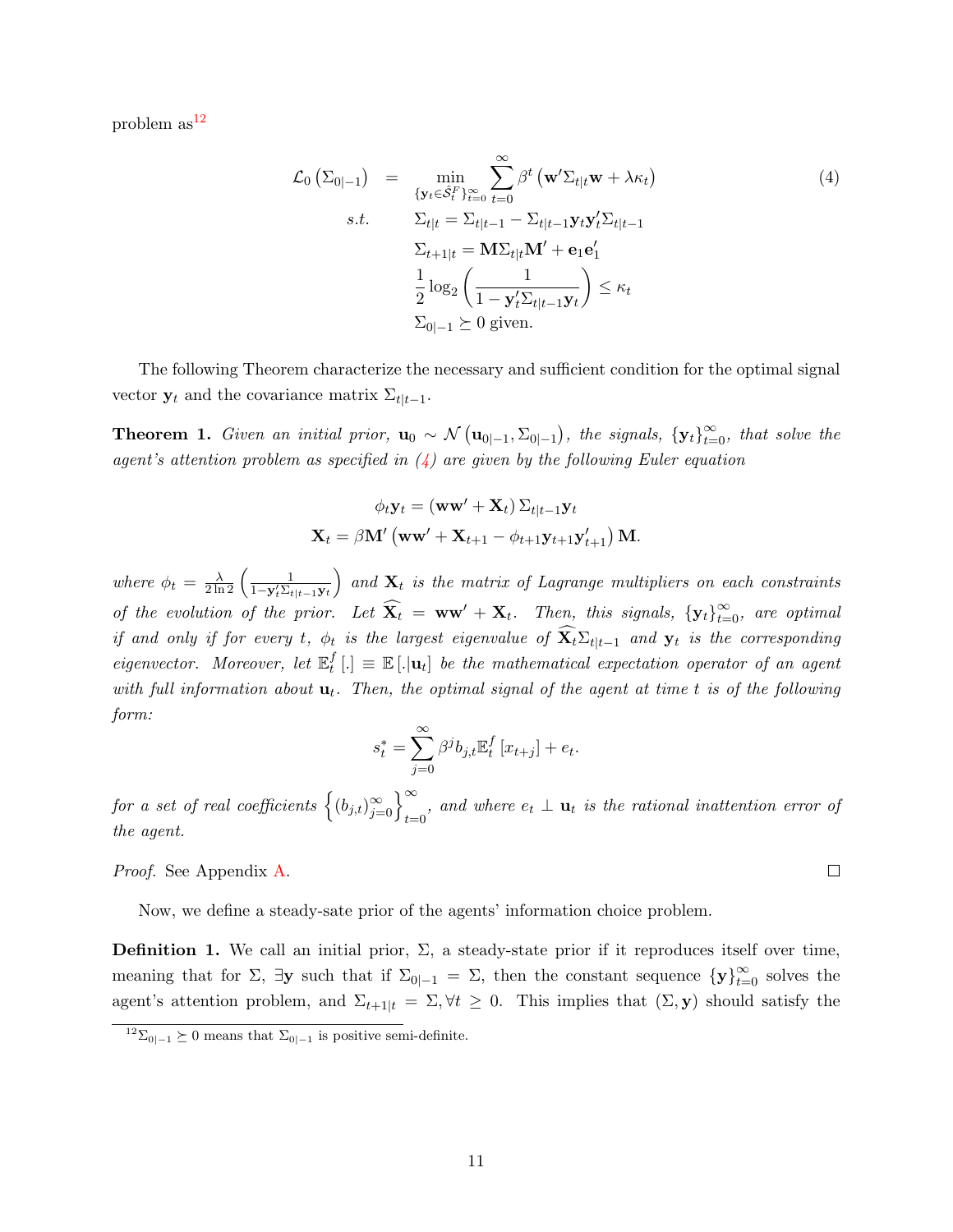following conditions:

$$
\phi \mathbf{y} = (\mathbf{w}\mathbf{w}' + \mathbf{X}) \Sigma \mathbf{y} ,
$$
  

$$
\mathbf{X} = \beta \mathbf{M}' (\mathbf{w}\mathbf{w}' + \mathbf{X} - \phi \mathbf{y} \mathbf{y}') \mathbf{M} ,
$$
  

$$
\Sigma = \mathbf{M} (\Sigma - \Sigma \mathbf{y} \mathbf{y}' \Sigma) \mathbf{M}' + \mathbf{e}_1 \mathbf{e}'_1 ,
$$
  

$$
\mathbf{y}' \Sigma \mathbf{y} = 1 - 2^{-2\kappa} .
$$

where  $\phi = \frac{\lambda}{2 \ln 2} \left( \frac{1}{1 - y' \Sigma y} \right)$ .

Since the agent's attention problem is deterministic, the steady-state prior can be thought of as the prior that emerges when the agent sees a sufficiently large number of signals. In later sections, when using computational methods, we will use this steady-state prior to avoid time varying signals.

<span id="page-11-1"></span>**Corollary 1.** Suppose  $\{x_t : t \geq 0\}$  follows an  $ARMA(p,q)$  process. Then, the optimal signal depends only on p - 1 lags of  $x_t$  and  $q-1$  lags of  $u_t$ . Formally, if  $x_t = \sum_{i=1}^p \rho_i x_{t-i} + \sum_{j=0}^q \theta_j u_{t-j}$ . Then,

$$
s_t^* = \sum_{i=0}^{p-1} c_{i,t} x_{t-i} + \sum_{i=0}^{q-1} d_{i,t} u_{t-i} + e_t.
$$

for a set of real coefficients  $\left\{(c_{i,t})_{i=0}^{p-1},(d_{i,t})_{i=0}^{q-1}\right\}_{t=0}^{\infty}$ . Moreover, these coefficients are time invariant in the steady-state of the attention problem.

Proof. See Appendix [A.](#page-49-0)

Theorem [1](#page-10-2) shows that the optimal signals are chosen under a forward-looking behavior: each signal not only gives the agent information about the current state of the fundamental, but also it will be useful by shaping the agent's future priors. Each period, while the agent wants to know the realized value of  $x_t$  as precisely as possible, they also do not want to be "too" mistaken about future  $x_{t+i}$ 's when those days come. As a result they choose a signal that incorporates an optimal amount of available information<sup>[13](#page-11-0)</sup> about each of  $x_{t+i}$ 's at time t.

This trade-off is represented in the Euler equation: the vector  $y_t$ , which includes the optimal weights that the agent puts on each innovation, is a combination of w, which represents how each innovation will affects current periods fundamental, and matrix  $\mathbf{X}_t$ , which represents how today's information will affect the evolution of the agent's prior about each innovation in the next period.

While this solution does not have a closed-form in general, the following examples illustrate some its properties.

<span id="page-11-2"></span>**Example 1.** Suppose  $\beta = 0$ , meaning that the agent fully discounts the future losses; then, the agent's optimal signal at time t is to observe  $x_t$  with the highest possible precision allowed by their capacity:

$$
s_t^* = x_t + e_t, \ e_t \sim \mathcal{N}\left(0, \frac{\mathbf{w}' \Sigma \mathbf{w}}{2^{2\kappa} - 1}\right), \ e_t \perp u_{t-i}, \forall i \geq 0.
$$

 $\Box$ 

<span id="page-11-0"></span><sup>&</sup>lt;sup>13</sup>Since future innovations are not realized at time t, the best information that the agent can get about  $x_{t+i}$  at time t is  $\mathbb{E}_t^f\{x_{t+i}\} = \mathbb{E}\{x_{t+i}|\mathbf{u}_t\}.$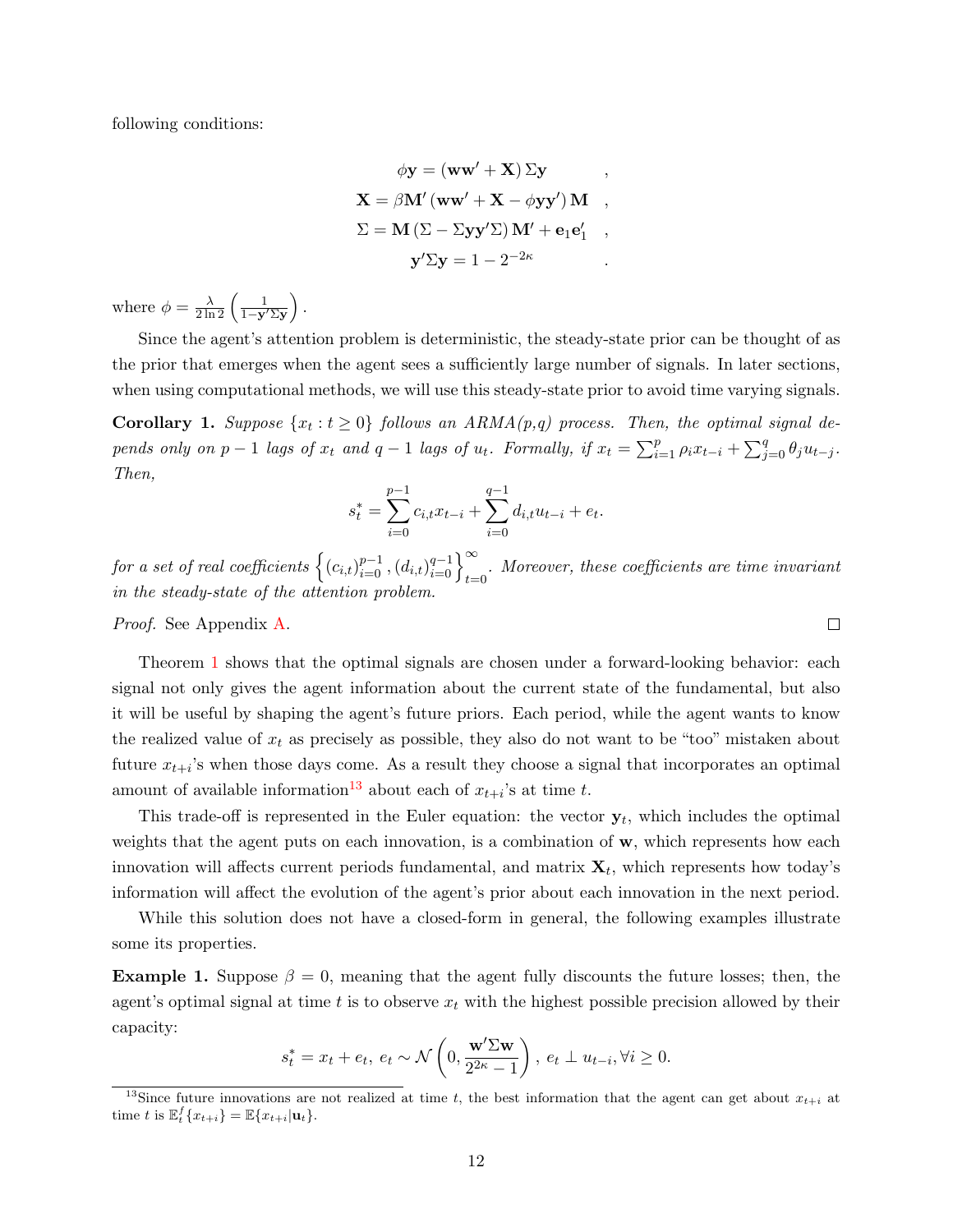where  $\kappa = \frac{1}{2}$  $\frac{1}{2} \log_2 \left( \frac{2 \ln 2}{\lambda} \mathbf{w}' \Sigma \mathbf{w} \right)$  and  $e_t$  is the agent's rational inattention error.

This result follows directly from the Euler equation in Theorem  $1^{14}$  $1^{14}$  $1^{14}$  $1^{14}$ . Intuitively, when the agent fully discounts the future, the evolution of the prior becomes irrelevant for them. At each period, they only care about minimizing that period's loss, and accordingly, they weigh each innovation exactly according to how that innovation affects their fundamental.

Nevertheless, this is not the only case where the agent chooses to only see  $x_t$ . The following example shows that even when the agent does not fully discount the future, meaning that  $\beta > 0$ , if  $x_t$  follows an AR(1) process, the optimal signal is the same as the one above. The reason is based on the very specific nature of the AR(1) process: while  $\beta > 0$  implies that the agent cares about the evolution of its prior and wants to infer the future realizations of the fundamental, at any given time, the best forecast of any future fundamental is simply proportional to today's fundamental, that is  $\mathbb{E}_t^f$  $t<sub>t</sub><sup>f</sup>$   $\{x_{t+i}\} = \rho<sup>i</sup> x_i$ ; therefore, seeing  $x_t$  as precisely as possible is sufficient for inferring how it will evolve over time.

<span id="page-12-4"></span>**Example 2.** Suppose  $x_t$  follows an AR(1) process such that  $x_t = \rho x_{t-1} + u_t$ , then the optimal signal at time  $t$  is given by

$$
s_t^* = x_t + e_t, \ e_t \sim \mathcal{N}\left(0, \frac{\mathbf{w}' \Sigma \mathbf{w}}{2^{2\kappa} - 1}\right), \ e_t \perp u_{t-i}, \forall i \geq 0.
$$

where  $\mathbf{w} = (1, \rho, \rho^2, \dots), \ \kappa = \frac{1}{2}$  $\frac{1}{2} \log_2 \left( \frac{2 \ln 2}{\lambda} \mathbf{w}' \Sigma \mathbf{w} + \beta \rho^2 \right)$  and  $\mathbf{w}' \Sigma \mathbf{w} = \frac{1}{1 - \rho^2 2}$  $\frac{1}{1-\rho^2 2^{-2\kappa}}$ . Also, agent's optimal action profile,  $a_t^*$   $(s^t)$ , is given by

$$
a_t^* (s^t) = 2^{-2\kappa} \rho a_{t-1}^* (s^{t-1}) + \left(\sqrt{(1 - 2^{-2\kappa}) \mathbf{w}' \Sigma \mathbf{w}}\right) s_t
$$

 $\Box$ 

Proof. See Appendix [A.](#page-50-0)

This result immediately breaks down if we move on to other processes as, in general, seeing  $x_t$ alone is not sufficient for the best possible inference of its future realizations. This intuition sheds light on the result in Corollary [1:](#page-11-1) for any  $ARMA(p, q)$  process, all  $\mathbb{E}_t^f$  $_{t}^{J}$  { $x_{t+i}$ }'s break down to seeing  $(x_t, x_{t-1}, \ldots, x_{t-p+1}, u_t, u_{t-1}, \ldots, u_{t-q+1}).$ 

<span id="page-12-3"></span>Example 3. For instance, if  $x_t$  follows stationary AR(2) such that  $x_t = (0.95 + \rho) x_{t-1} - \rho x_{t-2} +$  $u_t$ ,<sup>[15](#page-12-1)</sup> in order to form expectations over  $x_{t+i}$ , the agent needs to see both  $x_t$  and  $x_{t-1}$ , and according to Corollary [1,](#page-11-1) their optimal signal in the steady-state of the attention problem is simply a weighted average of the two:

$$
s_t^* = x_t + \gamma x_{t-1} + e_t,
$$

where  $e_t$  is the rational inattention error of the agent<sup>[16](#page-12-2)</sup>. While having  $x_t$  in their signal helps

<span id="page-12-1"></span><span id="page-12-0"></span><sup>&</sup>lt;sup>14</sup>Here, the optimal signal is normalized such that the coefficient on  $x_t$  is equal to 1.

<sup>&</sup>lt;sup>15</sup>Here  $\rho$  measures the degree of inertia in the AR(2) process. For instance  $\rho = 0$  corresponds to an AR(1), and  $\rho > 0$  corresponds to AR(2) with a humped shape response to  $u_t$ .

<span id="page-12-2"></span><sup>&</sup>lt;sup>16</sup> Again, since inference is independent of scale, the signal is presented with a normalization such that the coefficient on  $x_t$  is equal to 1.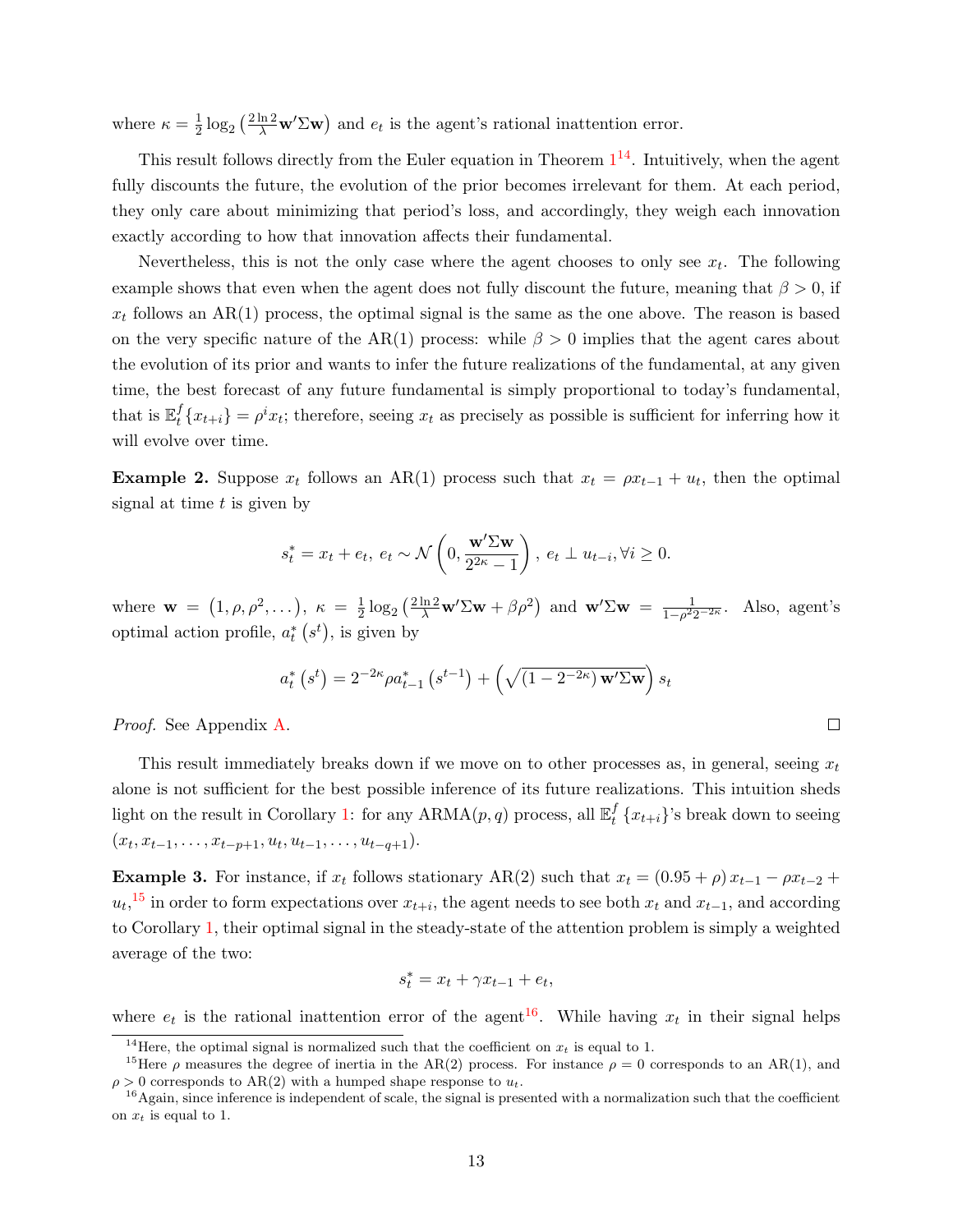the agent to both predict the current realization of the fundamental, and prepare themselves with shaping a better prior for predicting its future values, the presence of the parameter  $\gamma$  is purely due to the agent's desire to infer about the future realizations of the fundamental. In fact, in absence of this desire, as we saw in example [1,](#page-11-2) the agent will choose  $\gamma$  to be zero. Hence, the magnitude of  $\gamma$  is directly linked to the agent's intertemporal incentive to acquire information.

An interesting exercise is to analyze how this intertemporal incentive depends on the underlying parameters of the model, namely the discount factor,  $\beta$ ; the inertia parameter,  $\rho$ ; and the agent's capacity of processing information  $\kappa$ . To do so we solve the attention problem computationally and plot the magnitude of the coefficient on  $x_{t-1}$  in the optimal signal,  $\gamma$ , versus different values of these underlying parameters.<sup>[17](#page-13-0)</sup>

Figure [1a](#page-39-0) shows that the intertemporal incentive of the agent in acquiring information increases with  $\beta$ . A higher discount factor means that the agent values future losses more, and hence has a higher incentive to minimize those losses by being able to predict future fundamentals more precisely. This, in turns, leads to a higher coefficient on  $x_{t-1}$  in the optimal signal that the agent gets at time t.

Figure [1b](#page-39-1) shows the degree of the agent's forward-looking behavior increases with the degree of inertia in the AR(2) process. To better understand this result, first let us consider the case of  $\rho = 0$ , which corresponds to the AR(1) case in example 1. Recall that with an AR(1), knowing  $x_t$  is sufficient for predicting the future realizations of the fundamental conditional on time t information. Therefore, the agent chooses to only see  $x_t$  as precisely as possible. However, as  $\rho$  increases,  $x_t$  is no longer sufficient for predicting future realizations of the fundamental, and the agent needs to include  $x_{t-1}$  in their signal to be able to do so. Therefore, with higher  $\rho$ 's the agent will choose a higher weight on  $x_{t-1}$ .

Finally, the most interesting case is to see how capacity of processing information affects the agent's intertemporal incentive in acquiring information. Figure [1c](#page-39-2) shows that as the capacity increases the agent's incentive to infer about future realizations of the fundamental decreases.<sup>[18](#page-13-1)</sup> The higher the capacity of processing information, the less concerned the agent is about figuring out what is going to happen in the future, as they will have enough resources to acquire sufficient information when the time comes. The case of  $\lambda = 1$  shows that an agent with infinite capacity, which corresponds to full-information rational expectations, is completely ignorant of the evolution of  $x_t$  over time, and chooses to only see  $x_t$  at any given time t. Moreover, their infinite capacity, however, guarantees them a perfectly precise signal that minimizes their life time losses to zero. On the contrary, when the capacity of processing information is low, the agent's optimal strategy is to get a signal that reveals information not only about the current state of their fundamental, but also about what it will be in the future.

<span id="page-13-1"></span><span id="page-13-0"></span><sup>&</sup>lt;sup>17</sup>The baseline values set for the parameters are as follows:  $\beta = 0.95$ ,  $\rho = 0.5$  and  $\kappa = 1$ .

<sup>&</sup>lt;sup>18</sup>We consider a monotone transformation of the capacity defined as  $\lambda \equiv 1 - 2^{-2\kappa}$ .  $\lambda$  is strictly increasing in the capacity of processing information.  $\lambda = 0$  corresponds to zero capacity,  $\kappa = 0$ , and  $\lambda = 1$  corresponds to infinite capacity,  $\kappa \to \infty$ .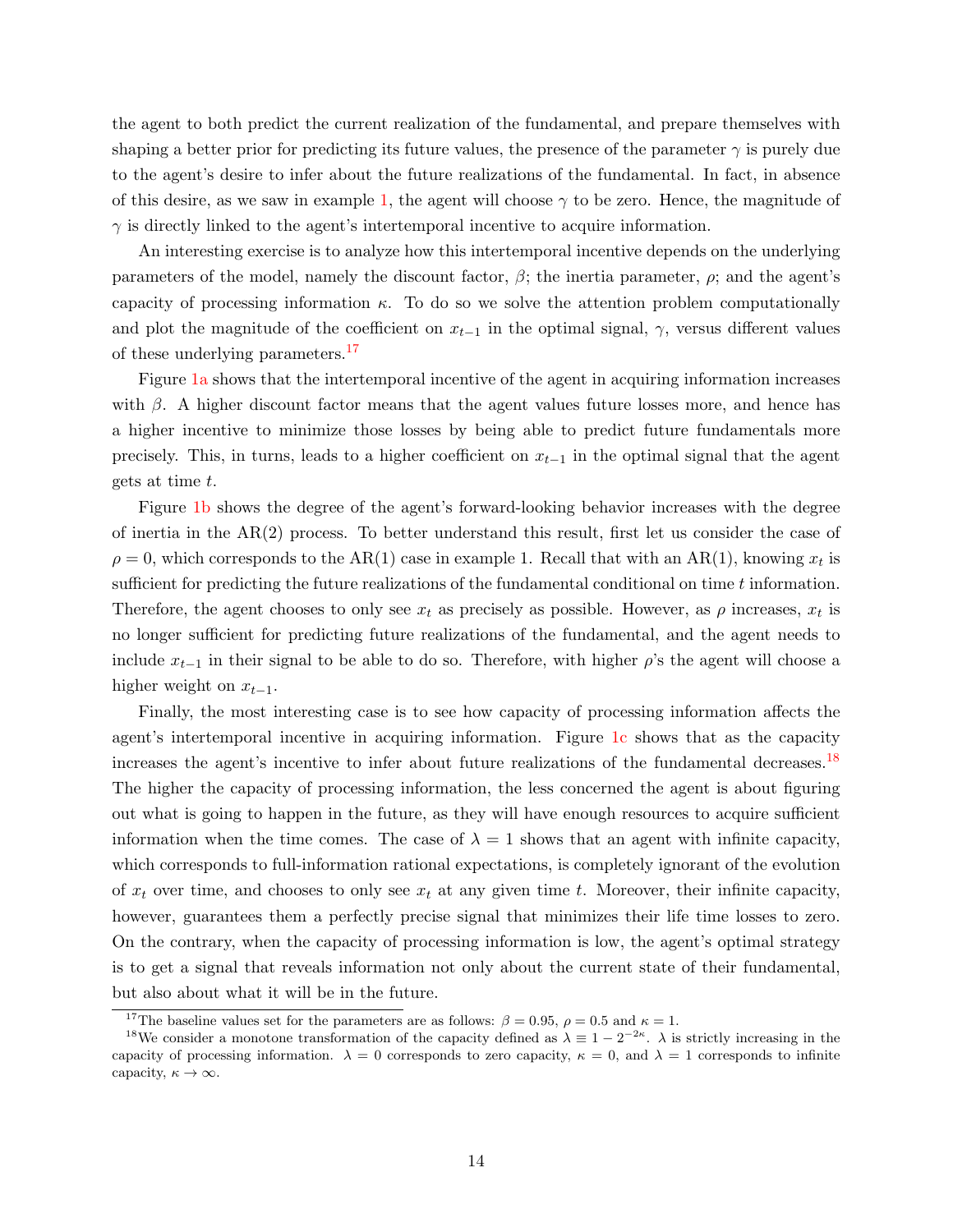## <span id="page-14-2"></span>2.3 Attending to Difference Stationary Processes

So far we have only considered the case of stationary fundamentals, and characterized the solution of the attention problem under this assumption. However, in many economic problems agent's do not necessarily follow a stationary process. For instance, firms in the economy track their nominal marginal costs, whose levels are not stationary.

In this section, we relax the stationarity assumption, and characterize the attention problem when the fundamental has a unit root. Suppose the environment is the same as the previous sections, but with the difference that the agent follows a difference stationary Gaussian process  ${x_t : t = 0, 1, 2, ...}$ , which implies that  $x_t$  is integrated of order 1. Therefore, since  $\Delta x_t$  is a stationary process, by Wold's theorem it can be decomposed to its innovations over time:

$$
\Delta x_t = \mathbf{d}\mathbf{w}'\mathbf{u}_t,
$$

where  $\mathbf{dw}' = (dw_0, dw_1, dw_2, \dots) \in \ell^2$  is a square-summable sequence and  $\mathbf{u}_t = (u_t, u_{t-1}, u_{t-2}, \dots)$ is the sequence of independently distributed innovations of  $\Delta x_t$ , with  $u_{t-i} \sim \mathcal{N}(0, 1)$ ,  $\forall i \geq 0$ . Now let **M** be the infinite dimensional lower shift matrix<sup>[19](#page-14-0)</sup>. Thus we can write

$$
x_t = \sum_{i=0}^{\infty} \mathbf{dw}' \mathbf{u}_{t-i}
$$
  
= 
$$
\sum_{i=0}^{\infty} \mathbf{dw}' \mathbf{M}'^i \mathbf{u}_t
$$
  
= 
$$
\mathbf{dw}' \left( \sum_{i=0}^{\infty} \mathbf{M}'^i \right) \mathbf{u}_t
$$

.

where M' is the transpose of M, and the second equality is derived from the fact that<sup>[20](#page-14-1)</sup>  $\mathbf{u}_{t-i} =$  $(u_{t-i}, u_{t-i-1}, u_{t-i-2}, \dots) = \mathbf{M}^h \mathbf{u}_t$ . Notice that  $\sum_{i=0}^{\infty} \mathbf{M}^i$  is the upper triangular matrix whose  $(i, j)'$ th element is zero if  $i > j$ , and 1 if  $i \leq j$ ,  $\forall i, j$ . Also, notice that  $dw'(\sum_{i=0}^{\infty} M'^i)$  is a welldefined infinite dimensional vector whose i'th element is sum of the first i elements of  $dw$ . Thus we can define the vector w such that

$$
\mathbf{w} \equiv \left(\sum_{i=0}^{\infty} \mathbf{M}^i\right) \mathbf{dw}.
$$

and

$$
x_t = \mathbf{w}' \mathbf{u}_t.
$$

Since the matrix  $\sum_{i=0}^{\infty} \mathbf{M}^i$  is infinite dimensional, we have to be careful about inverting it, since, in general, infinite dimensional matrices do not necessarily inherit the properties of their finite

<span id="page-14-0"></span> $^{19}$ M is matrix with ones in its sub-diagonal and zero elsewhere. Operated from left, it shifts an infinite dimensional vector one element down, and replaces the first element of the new vector with zero.

<span id="page-14-1"></span><sup>&</sup>lt;sup>20</sup>M' is simply the matrix representation of the lag-operator:  $M'u_t = u_{t-1}$  as  $L.u_t = u_{t-1}$ .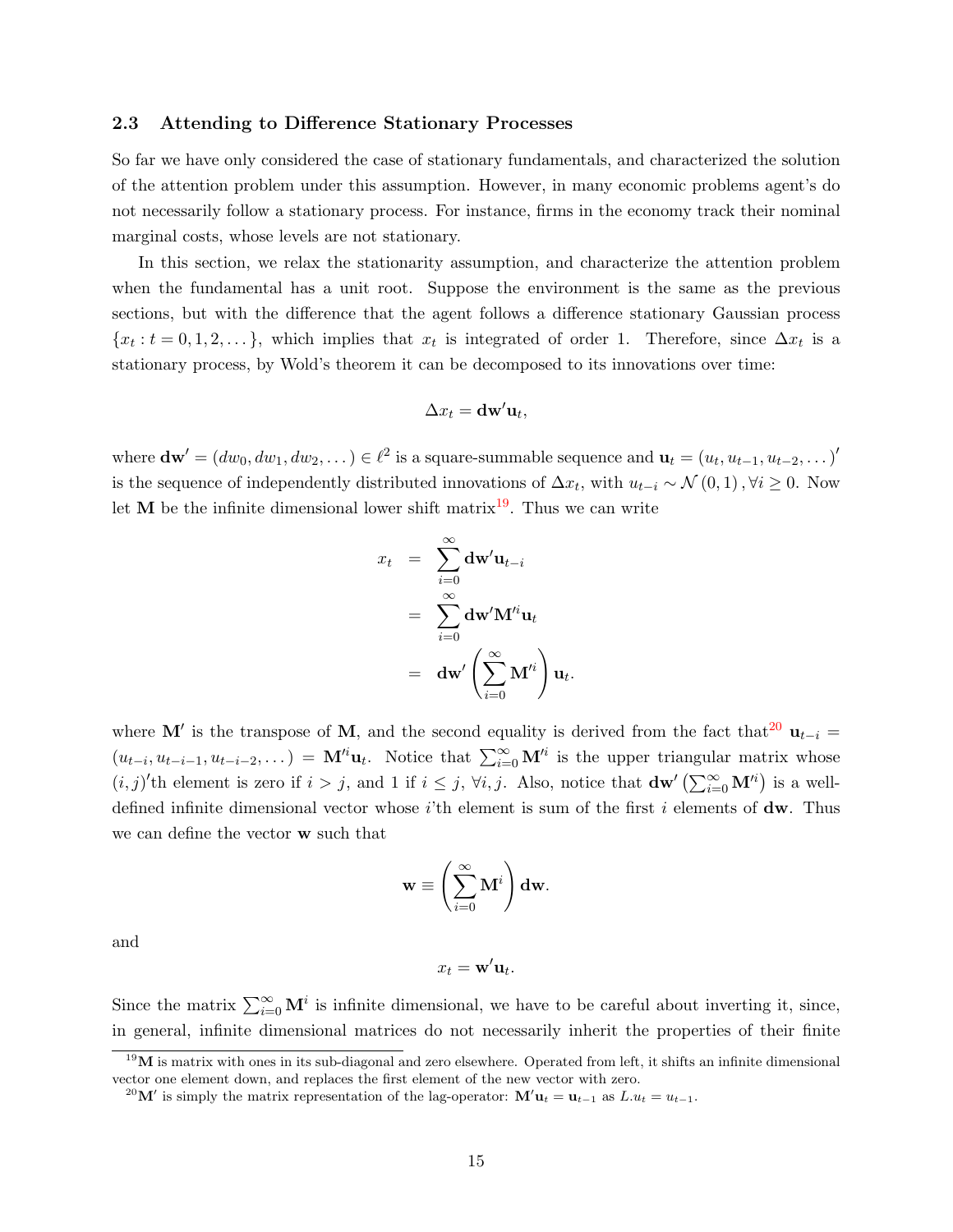dimensional counterparts. Let I be the infinite dimensional identity matrix: first, observe that  $I - M$  is a well-defined matrix with ones on its diagonal and  $-1$ 's on its sub-diagonal. Second, observe that

$$
\left[ (\mathbf{I} - \mathbf{M}) \left( \sum_{i=0}^{\infty} \mathbf{M}^i \right) \right]_{(j,k)} = \begin{cases} 1 & j = k \\ 0 & j \neq k \end{cases}
$$

Thus,  $(I - M) \sum_{i=0}^{\infty} M^i = I$ . Thus, we now define  $(\sum_{i=0}^{\infty} M^i)^{-1} \equiv I - M$ , and we have  $2^1$ 

$$
\mathbf{d}\mathbf{w} = (\mathbf{I} - \mathbf{M})\,\mathbf{w},\ \mathbf{w} = (\mathbf{I} - \mathbf{M})^{-1}\,\mathbf{d}\mathbf{w}
$$

Thus,

$$
x_t = \mathbf{w}' \mathbf{u}_t
$$
  
=  $\mathbf{dw}' (\mathbf{I} - \mathbf{M}')^{-1} \mathbf{u}_t$ .

Now, let  $\tilde{x}_t$  be a random walk such that  $\tilde{x}_t = \tilde{x}_{t-1} + u_t = \sum_{i=0}^{\infty} u_{t-i}$ . Define  $\tilde{\mathbf{u}}_t \equiv (\mathbf{I} - \mathbf{M}')^{-1} \mathbf{u}_t$ and observe that

$$
(\mathbf{I}-\mathbf{M}')^{-1}\mathbf{u}_t=(\tilde{x}_t,\tilde{x}_{t-1},\tilde{x}_{t-2},\dots)'
$$

Now, since  $dw \in \ell^2$ , we can again truncate the process of  $x_t$  as follows<sup>[22](#page-15-1)</sup>

$$
x_t \approx \mathbf{dw}' \tilde{\mathbf{u}}_t
$$

where,  $\mathbf{dw} = (dw_0, dw_1, dw_2, \dots, dw_T)'$  and  $\tilde{\mathbf{u}}_t = (\tilde{x}_t, \tilde{x}_{t-1}, \tilde{x}_{t-2}, \dots, \tilde{x}_{t-T})'$ . Similarly, truncate the matrix **M** to a  $(T + 1) \times (T + 1)$  lower shift matrix. Finally, observe that

$$
\tilde{\mathbf{u}}_t = \begin{bmatrix} \tilde{x}_{t-1} + u_t \\ \tilde{x}_{t-1} \\ \tilde{x}_{t-2} \\ \vdots \\ \tilde{x}_{t-T} \end{bmatrix} = (\mathbf{M} + \mathbf{e}_1 \mathbf{e}'_1) \tilde{\mathbf{u}}_{t-1} + u_t \mathbf{e}_1
$$

where  $e_1$  is the first column of the  $T \times T$  identity matrix and  $u_t \sim \mathcal{N}(0, 1)$ ,  $u_t \perp \tilde{u}_{t-1}$  is the time t innovation to the process. This brings us back to a problem similar to the previous section, but now the agent chooses a signal over  $\tilde{\mathbf{u}}_t$ . Similar to before, we assume that the agent starts with an initial prior over  $\tilde{\mathbf{u}}_0 \sim \mathcal{N}(\tilde{\mathbf{u}}_{0|-1}, \Sigma_{0|-1}), \Sigma_{0|-1} \succeq 0.$ 

<span id="page-15-0"></span><sup>&</sup>lt;sup>21</sup>In fact, the matrix M is the matrix representation of the lag-operator. The equation  $(I - M)w = dw$ , simply corresponds to the fact that for any difference stationary process  $x_t$ ,  $(1 - L)\phi(L)x_t = u_t$ , where  $\phi(L)$  is an invertible lag-polynomial.

<span id="page-15-1"></span> $^{22}$ An argument similar to the case of stationary processes gives us this result, for any given prior over  $\tilde{u}_t$ .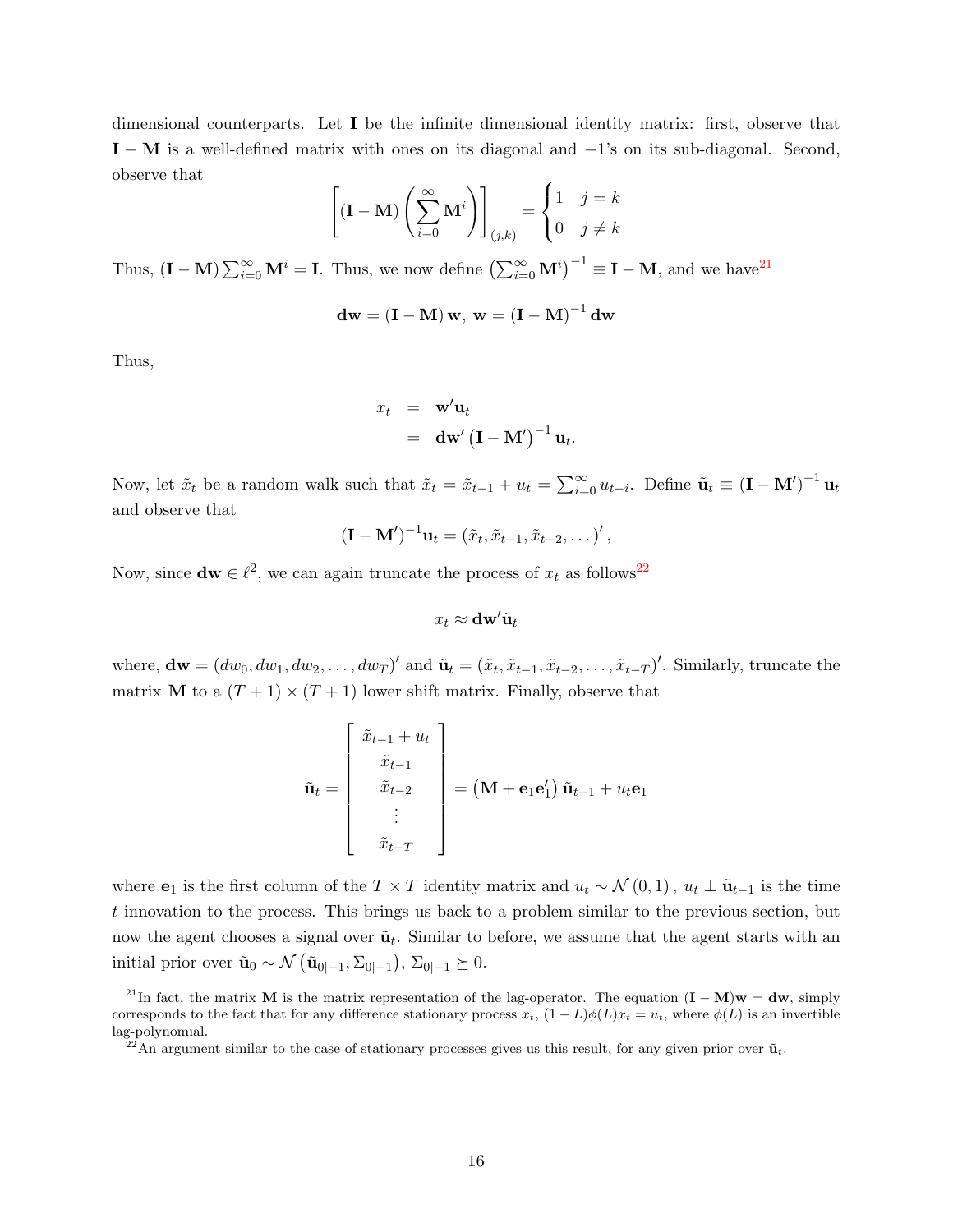Now, to specify the agent's choice set of signals, we allow them to choose any signal over  $\tilde{\mathbf{u}}_t$ :

$$
\mathcal{S}_t^F \equiv \left\{ s_t = \mathbf{dy}' \tilde{\mathbf{u}}_t + e_t | \mathbf{dy} \in \mathbb{R}^T, e_t \sim \mathcal{N}\left(0, \sigma_e^2\right), e_t \perp \tilde{\mathbf{u}}_t \right\}.
$$

Moreover, we again normalize the set of signals such  $var_{t-1}(s_t) = 1$ , as inference is independent of the scale of the signal. The set of signals at time  $t$  become

$$
\hat{\mathcal{S}}_t^F = \left\{ \mathbf{dy} | s_t = \mathbf{dy}' \tilde{\mathbf{u}}_t + e_t \in \mathcal{S}_t^F, \, var \left\{ s_t | S^{t-1} \right\} = 1 \right\}.
$$

The agent's attention problem can now be re-written as

$$
\mathcal{L}_{0}\left(\hat{\Sigma}_{0|-1}\right) = \min_{\{\mathbf{d}\mathbf{y}_{t}\in\hat{\mathcal{S}}_{t}^{F}\}_{t=0}^{\infty}} \sum_{t=0}^{\infty} \beta^{t} \left(\mathbf{d}\mathbf{w}'\Sigma_{t|t}\mathbf{d}\mathbf{w} + \lambda \kappa_{t}\right)
$$
\n
$$
s.t. \qquad \Sigma_{t|t} = \Sigma_{t|t-1} - \Sigma_{t|t-1}\mathbf{d}\mathbf{y}_{t}\mathbf{d}\mathbf{y}_{t}'\Sigma_{t|t-1}
$$
\n
$$
\Sigma_{t+1|t} = \left(\mathbf{M} + \mathbf{e}_{1}\mathbf{e}_{1}'\right)\Sigma_{t|t}\left(\mathbf{M}' + \mathbf{e}_{1}\mathbf{e}_{1}'\right) + \mathbf{e}_{1}\mathbf{e}_{1}'
$$
\n
$$
\frac{1}{2}\log_{2}\left(\frac{1}{1 - \mathbf{d}\mathbf{y}_{t}'\Sigma_{t|t-1}\mathbf{d}\mathbf{y}_{t}}\right) \leq \kappa_{t}
$$
\n
$$
\Sigma_{0|-1} \succeq 0 \text{ given.}
$$
\n(5)

This is now a choice problem within stationary signals as before, meaning that we have re-written the agent's problem in terms of choosing the stationary part of their signal  $\mathbf{dy}_t$ , given the stationary part of their fundamental dw. Therefore, we can use the method presented in Theorem [1](#page-10-2) to derive the Euler equation of the agent's problem:

<span id="page-16-0"></span>
$$
\phi_t \mathbf{dy}_t = (\mathbf{d} \mathbf{w} \mathbf{d} \mathbf{w}' + \mathbf{X}_t) \Sigma_{t|t-1} \mathbf{dy}_t
$$
\n
$$
\mathbf{X}_t = \beta \left( \mathbf{M}' + \mathbf{e}_1 \mathbf{e}'_1 \right) \left( \mathbf{d} \mathbf{w} \mathbf{d} \mathbf{w}' + \mathbf{X}_{t+1} - \phi_{t+1} \mathbf{d} \mathbf{y}_{t+1} \mathbf{d} \mathbf{y}'_{t+1} \right) \left( \mathbf{M} + \mathbf{e}_1 \mathbf{e}'_1 \right).
$$
\n(6)

where  $\phi_t = \frac{\lambda}{2 \ln 2} \left( \frac{1}{1 - \mathbf{dy}_t' \Sigma_{t|t-1} d\mathbf{y}_t} \right)$ ) and  $\mathbf{X}_t$  is the matrix of Lagrange multipliers on the evolution of the priors.

<span id="page-16-1"></span>Lemma 3. Suppose that the agent's fundamental follows a first order integrated ARIMA process  $x_t$ . Then the optimal signals are of the form

$$
s_t^* = \sum_{j=0}^{\infty} \beta^j b_{j,t} \mathbb{E}_t^f \{x_{t+j}\} + e_t
$$

where  $\mathbb{E}_t^f$  $t^f_t\{.\}\equiv\mathbb{E}\{.\vert\tilde{\mathbf{u}}_t\}\;$  is the expectation operator of an agent with full information at time  $t,$  and  $e_t$ is the agents rational inattention error, and  $\left\{ (b_{j,t})_{j=0}^{\infty} \right\}_{t=0}^{\infty}$  is a set of sequences of real coefficients that are given by the Euler equation above.

Proof. See Appendix [A.](#page-52-0)

 $\Box$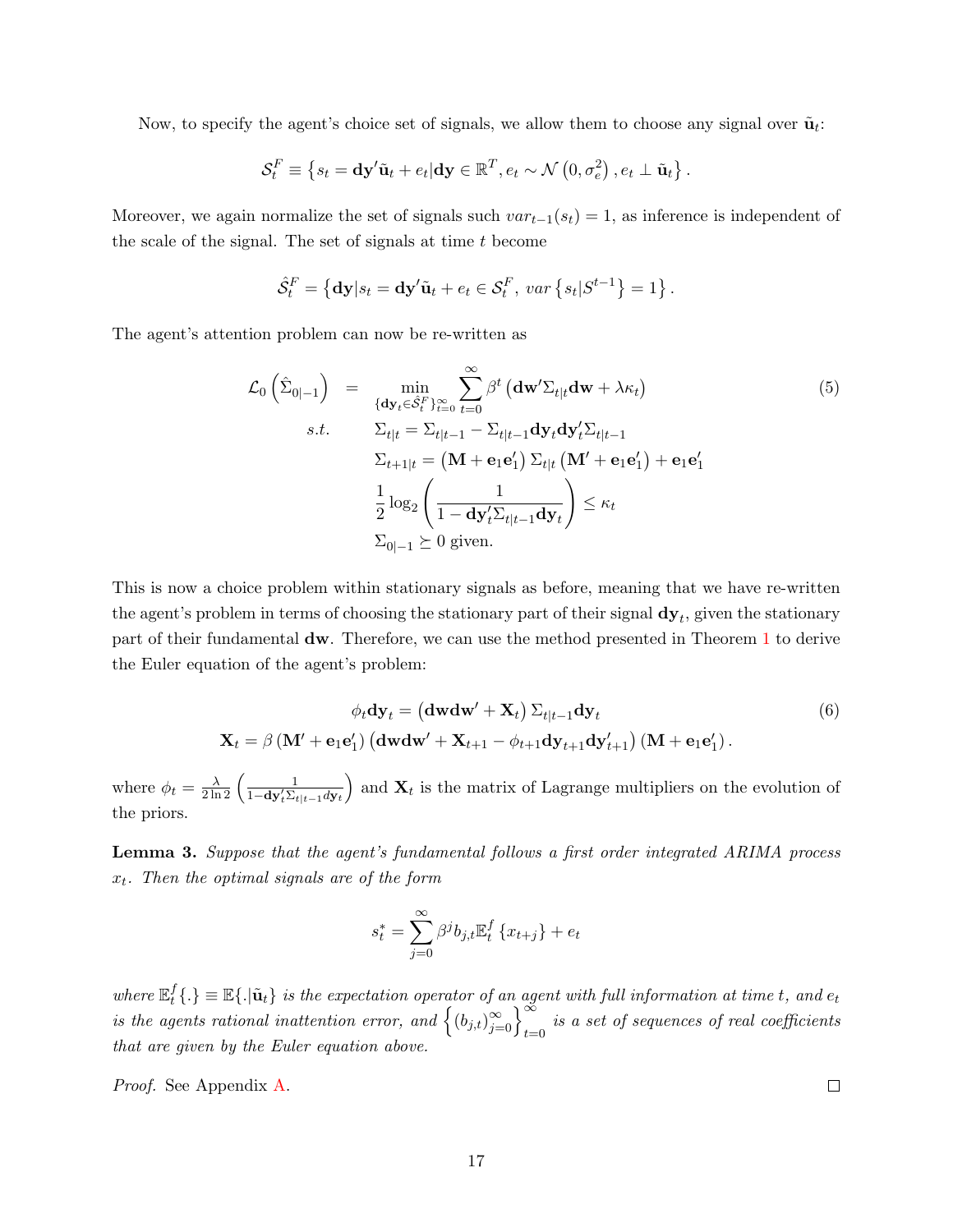<span id="page-17-2"></span>**Corollary 2.** Suppose the agent's fundamental follows an  $ARIMA(p, 1, q)$  process, then the optimal signal is a linear combination of  $(x_t, x_{t-1}, \ldots, x_{t-p+1}, u_t, u_{t-1}, \ldots, u_{t-q+1})$ :

$$
s_t^* = \sum_{k=0}^{p-1} c_{k,t} x_{t-k} + \sum_{l=0}^{q-1} d_{l,t} u_{t-k},
$$

where  $\left\{(c_{k,t})_{k=0}^{p-1},(d_{l,t})_{l=0}^{q-1}\right\}$  are a set of real coefficients.

Proof. See Appendix [A.](#page-53-0)

After solving for the optimal signal through the Euler equation, the evolution of the optimal action,  $a_t^*$   $(s^t) = \mathbb{E}\left\{x_t | s^t\right\}$ , will be then given by the Kalman filter. Also, similar to before we can define a steady-state for the problem as an initial prior that reproduces itself over time.

# <span id="page-17-0"></span>3 A Rational Inattention Phillips Curve

In the previous section, we develop a tractable method to solve a dynamic rational inattention problem under Linear-quadratic-Gaussian (LQG) set-up. In this section, we apply the results to a simple pricing model to derive a dynamic inattention Phillips curve, which has novel characteristics of inflation dynamics.

## 3.1 Environment

Assume that there is a measure 1 of firms indexed by  $i \in [0,1]$ . There is a price taking final good producer that assembles the products of these firms to a single consumption good through a CES aggregater. This implies that the demand function of firm  $i$  is given by

$$
Y_{i,t} = Y_t \left(\frac{P_{i,t}}{P_t}\right)^{-\sigma}
$$

where  $Y_{i,t}$  is is output,  $P_{i,t}$  is its chosen price,  $Y_t$  is the aggregate output and  $P_t$  is the aggregate level of prices. Firm i's flow profit function is given by

$$
\Pi(P_{i,t}; P_t, Y_t) = P_{i,t}^{1-\sigma} P_t^{\sigma} Y_t - TC(P_{i,t}; P_t, Y_t)
$$

where the first term is the firm's revenue and the second term is a function that maps the firms price, and the aggregate variables, to its total cost of production<sup>[23](#page-17-1)</sup>. Let  $P_t^* = P^*(P_t, Y_t) \equiv$  $\arg \max_x \Pi(x; P_t, Y_t)$  be the maximizer of this flow profit function at time t. Thus,

$$
\Pi_1(P_t^*; P_t, Y_t) = 0.
$$

 $\Box$ 

<span id="page-17-1"></span><sup>&</sup>lt;sup>23</sup>We assume this function is twice differentiable in all its arguments, and convex in  $P_{i,t}$  so that the maximum exists. Moreover, assume that  $TC(:, \cdot, \cdot)$  is homogeneous of degree zero in its first two arguments so that only relative price of the firm matters.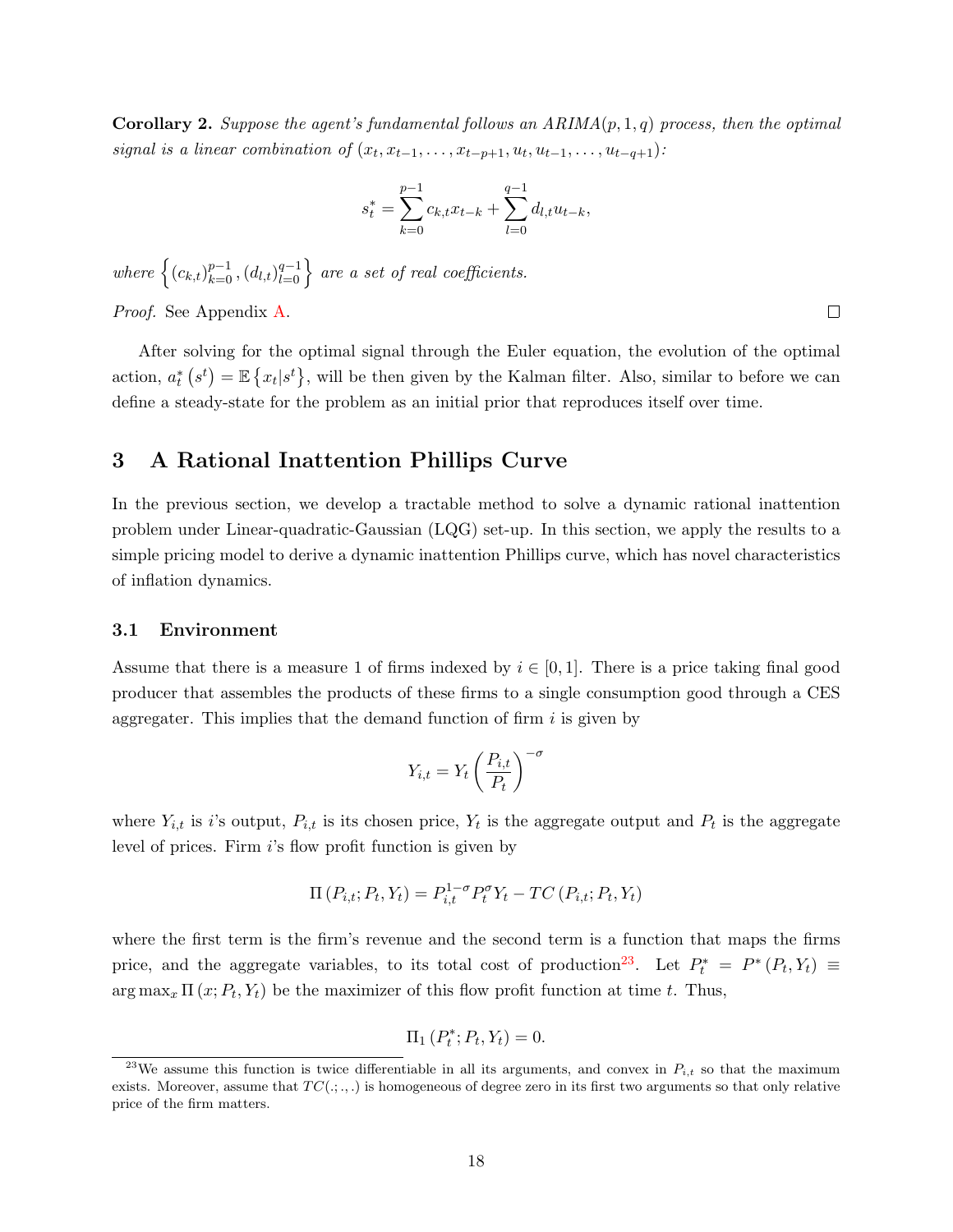A Taylor expansion of this first order condition around an optimal non-stochastic point  $(P; P, Y)^{24}$  $(P; P, Y)^{24}$  $(P; P, Y)^{24}$ gives

$$
p_t^* = p_t + \left| \frac{\Pi_{13}}{\Pi_{11}} \frac{Y}{P} \right| y_t
$$

where small letters denote the log-deviation from the optimal non-stochastic point around which we have linearized the equation, and  $\alpha \equiv \begin{bmatrix} 1 & 0 & 0 \\ 0 & 0 & 0 \\ 0 & 0 & 0 \end{bmatrix}$  $\Pi_{13}Y$  $\Pi_{12}P$ is the degree of strategic complementarity. Now, define the function  $L(P_{i,t}; P_t, Y_t)$  as the flow loss in the profit of firm i for any given price  $P_{i,t}$ :

$$
L(P_{i,t}; P_t, Y_t) = \Pi(P_t^*; P_t, Y_t) - \Pi(P_{i,t}; P_t, Y_t).
$$

It is straight forward to show that this loss function, up to a second order approximation is proportional to the quadratic difference between  $p_{i,t}$  and  $p_t^*$ .

$$
L(P_{i,t}; P_t, Y_t) = \frac{1}{2} |\Pi_{11} P^2 | (p_{i,t} - p_t^*)^2.
$$

Thus  $p_t^* = p_t + \alpha y_t$  is the firms' fundamental, and given its process, the firm's problem is the same as the one in section [2.1.](#page-5-5) Finally, to close the model, following the literature<sup>[25](#page-18-1)</sup>, we assume that the aggregate nominal GDP,  $Q_t \equiv P_t Y_t$ , is exogenous to the decision of firms, and is set by the monetary authority. This implies

$$
p_t^* = (1 - \alpha) p_t + \alpha q_t
$$

Specifically, we assume that the growth rate of nominal GDP follows an ARIMA $(1,1,0)^{26}$  $(1,1,0)^{26}$  $(1,1,0)^{26}$ :

$$
\Delta q_t = \rho \Delta q_{t-1} + u_t.
$$

#### 3.2 The Equilibrium

Let  $\tilde{\mathbf{u}}_t$  be the vector of the random walk part of the nominal GDP until time t, as defined in section [2.3,](#page-14-2) for an arbitrarily large truncation of the process  $T \in \mathbb{N}$ . Thus,

$$
q_t \approx \mathbf{dw}'_q \tilde{\mathbf{u}}_t \text{ s.t. } \mathbf{dw}_q \equiv (1, \rho, \rho^2, \dots, \rho^T).
$$

Each firm takes the process of  $p_t^*$  as given and given a prior over  $\tilde{\mathbf{u}}_0$  solves a rational inattention problem as defined in previous sections. We assume that agents' rational inattention errors are orthogonal in the cross section so that the aggregate price only depends on  $\tilde{\mathbf{u}}_t$ . Since  $q_t$  follows a difference stationary process, the attention problem of the agents are similar to the one discussed in section [2.3.](#page-14-2)

<span id="page-18-0"></span>Thus, a symmetric steady-state rational inattention equilibrium to the model is a pair of steady-

 $24$ The CES aggregation implies that, due to symmetry, in a non-stochastic optimal point all firms charge the same price which turns to be the aggregate price.

<span id="page-18-2"></span><span id="page-18-1"></span> $^{25}$ See, for instance, Mac<sup>k</sup>owiak and Wiederholt [\(2009\)](#page-35-6); [Woodford](#page-37-0) [\(2003\)](#page-37-0); [Mankiw, Reis, et al.](#page-36-0) [\(2002\)](#page-36-0).

 $^{26}$ In the section [3.4,](#page-22-0) we assume that the growth rate of nominal GDP has a news shock component to show how the firms' dynamic incentives to process information affects inflation dynamics.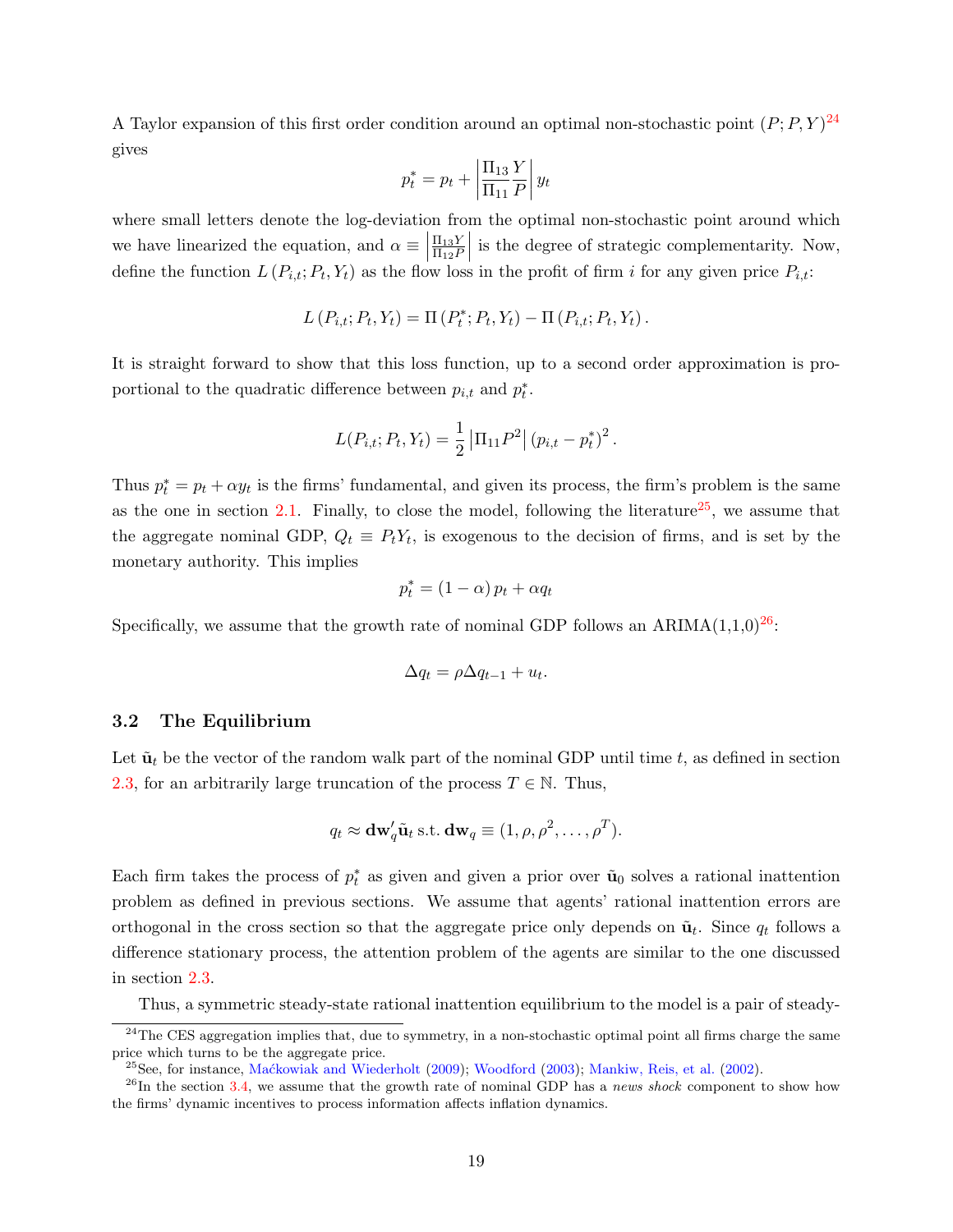state prior and signal  $(\Sigma, \mathrm{dy})$ , and a set of vectors  $\{\mathrm{d}w_{p^*}, \mathrm{d}w_p\}$  such that

1. Given that  $p_t^* = \mathbf{dw}'_{p^*}\tilde{\mathbf{u}}_t$ , the constant sequence  $\{(\Sigma_{t+1|t} = \Sigma, \mathbf{dy}_t = \mathbf{dy})\}_{t=0}^{\infty}$  is a solution to each firms' rational inattention problem

$$
\mathcal{L}_0(\hat{\Sigma}) = \min_{\{\mathbf{dy}_t \in \hat{S}_t^F\}_{t=0}^{\infty}} \sum_{t=0}^{\infty} \beta^t \mathbf{dw}'_{p^*} \Sigma_{t|t} \mathbf{dw}_{p^*}
$$
\ns.t. 
$$
\mathbf{dy}'_t \Sigma_{t|t-1} \mathbf{dy}_t \le 1 - 2^{-2\kappa}
$$
\n
$$
\Sigma_{t|t} = \Sigma_{t|t-1} - \Sigma_{t|t-1} \mathbf{dy}_t \mathbf{dy}'_t \Sigma_{t|t-1}
$$
\n
$$
\Sigma_{t+1|t} = (\mathbf{M} + \mathbf{e}_1 \mathbf{e}'_1) \Sigma_{t|t} (\mathbf{M}' + \mathbf{e}_1 \mathbf{e}'_1) + \mathbf{e}_1 \mathbf{e}'_1
$$
\n
$$
\Sigma_{0|-1} = \Sigma \text{ given.}
$$
\n(7)

2. Given the the set of  $\{p_{i,t}\}_{i\in[0,1]},$  where each  $p_{i,t}$  is implied by the Kalman filtering of the sequence of optimal signals  $\{s_{i,t}^* = \mathbf{dy}'\tilde{\mathbf{u}}_t + e_{i,t}\}_{t=0,\forall i \in [0,1]}^{\infty}$ ,  $\mathbf{dw}_p$  is such that

$$
p_t = \int_0^1 p_{i,t}di = \mathbf{dw}_p' \tilde{\mathbf{u}}_t.
$$

3. Given  $dw_q$  and  $dw_p$ ,  $dw_p^*$  is such that

$$
p_t^* = (1 - \alpha)p_t + \alpha q_t \Leftrightarrow \mathbf{dw}_{p^*} = (1 - \alpha)\mathbf{dw}_p + \alpha \mathbf{dw}_q.
$$

Such a solution can be derived by iteration. we start with guessing a process for  $w_{p^*}$ , in particular,  $\mathbf{w}_{p^*} = \mathbf{w}_q$ , the solution to the model when  $\kappa \to \infty$ . Given the guess, we solve for  $(\Sigma, \mathbf{y})$  using the steady-state Euler equation of the attention problem derived in equation [6.](#page-16-0) Then, given the sequence of optimal signals implied by  $(\Sigma, \mathbf{y})$ , we find  $\mathbf{dw}_p$  such that  $\int_0^1 p_{i,t}di = \mathbf{dw}_p'\tilde{\mathbf{u}}_t$  using the Kalman filter. Finally, given  $dw_p$ , we update our guess of  $dw_{p^*} = (1-\alpha)dw_p + \alpha dw_q$ , and iterate until convergence.

## 3.3 A Rational Inattention Phillips Curve

In this section, we derive the dynamic rational inattention Phillips curve by solving the above rational inattention equilibrium. We first define agents' average forecast errors, which are the novel components in our dynamic inattention Phillips curve.

**Definition 2.** For any stochastic process  $\{x_t | t \ge 0\}$ , we define firms' average forecast error of x at time t for horizon  $\tau$  as

$$
\mathbb{FE}_t[x_{t+\tau}] \equiv \tilde{\mathbb{E}}_t[x_{t+j}] - \mathbb{E}_t^f[x_{t+j}]
$$

where  $\mathbb{\tilde{E}}_t\left[\cdot\right]$  is the average expectations at time  $t$  and  $\mathbb{E}^f_t$  $_{t}^{J}\left[ \cdot\right]$  is the full-information rational expectation at time t.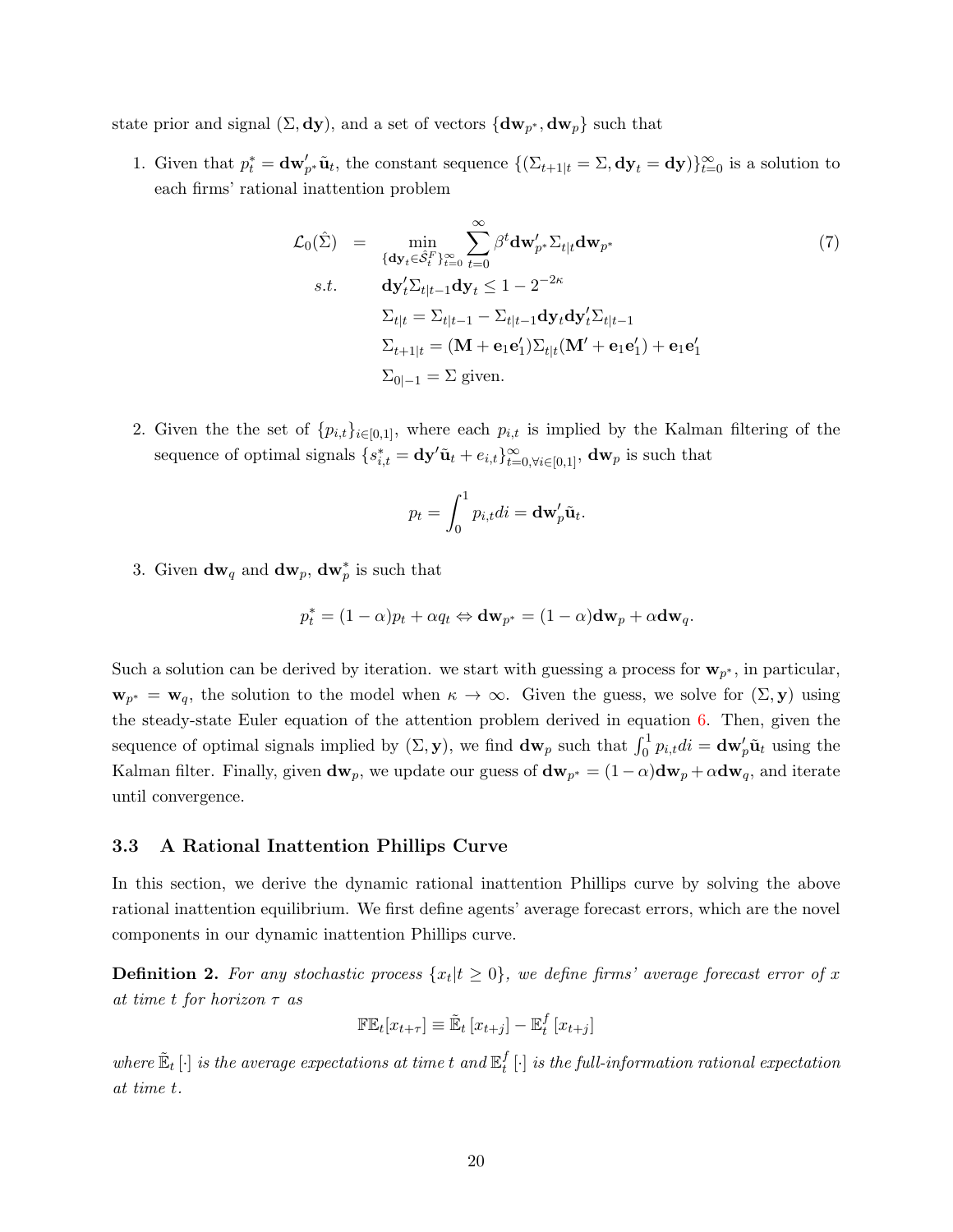With this definition, we derive a semi-analytical form of the dynamic inattention Phillips curve in the following lemma.

<span id="page-20-2"></span>Lemma 4. (Dynamic Inattention Phillips Curve where  $\beta > 0$ ) By Lemma [3](#page-16-1) that the optimal signals under dynamic inattention has the form  $s_t^* = \sum_{j=0}^{\infty} \beta^j b_j \mathbb{E}_t^f$  $\begin{bmatrix} f \\ t^* \end{bmatrix}$  +  $e_t$ . Then, given the sequence  $(b_j)_{j=0}^{\infty}$ , the Phillips curve under dynamic inattention is given by

<span id="page-20-0"></span>
$$
\pi_t = \tilde{\mathbb{E}}_{t-1} \left[ \pi_t + \alpha \Delta y_t \right] + c_0 \alpha y_t - \sum_{j=1}^{\infty} c_j \mathbb{F} \mathbb{E}_t \left[ \pi_{t+j} + \alpha \Delta y_{t+j} \right]
$$
(8)

where  $c_j = 2^{2\kappa} \delta_0 \left( \sum_{k=j}^{\infty} \beta^k b_k \right)$  for every  $j \geq 0$  and  $\delta_0 \equiv \mathbf{dw}'_{p^*} \Sigma \mathbf{dy}$ . Proof. See Appendix [A.](#page-54-0)

 $\Box$ 

We call [\(8\)](#page-20-0) the dynamic inattention Phillips curve (DIPC). While we have to solve for  $(c_j)_{j=0}^{\infty}$ numerically, this representation illustrate how dynamic inattention introduces a forward-looking behavior among agents. Unlike the forward-looking Phillips curves derived under nominal rigidities, current inflation is not necessarily increasing in expected inflation, and it can decrease with the forecast errors of firms about future inflation and output gap growth. More importantly, current inflation depends not only on current output, but also on all the future forecast errors. Therefore, by altering these expectations, any forward guidance policy can have immediate effects on inflation, and consequently output. Before we go through the inflation dynamics to forward guidance shocks in this model, we consider some special cases that we can derive analytical solutions to get intuitions of our Phillips curve.

<span id="page-20-1"></span>Example 4. (The case of a random walk with no strategic complementarity) Suppose that the aggregate demand is a random walk, meaning that  $\Delta q_t = u_t$ . Also assume that there is no strategic complementarity in pricing,  $\alpha = 1$ , then the Phillips curve under rational inattention is given by

$$
\pi_t = (2^{2\kappa} - 1)y_t
$$

which together with the evolution of the aggregate demand implies that output and inflation both follow an  $AR(1)$  process:

$$
y_t = 2^{-2\kappa} y_{t-1} + 2^{-2\kappa} u_t
$$

$$
\pi_t = 2^{-2\kappa} \pi_{t-1} + (1 - 2^{-2\kappa}) u_t
$$

,

Proof. See Appendix [A.](#page-55-0)

[Woodford](#page-37-0) [\(2003\)](#page-37-0) made the argument that noisy information models are well-equipped for matching the persistence of the real effects of monetary policy, as observed in the data; a feature that early models of information rigidity, such as [Lucas](#page-35-12) [\(1972\)](#page-35-12), failed to generate. In spite of its very restrictive parameterization, the closed form solution of this example sheds light on how rational

 $\Box$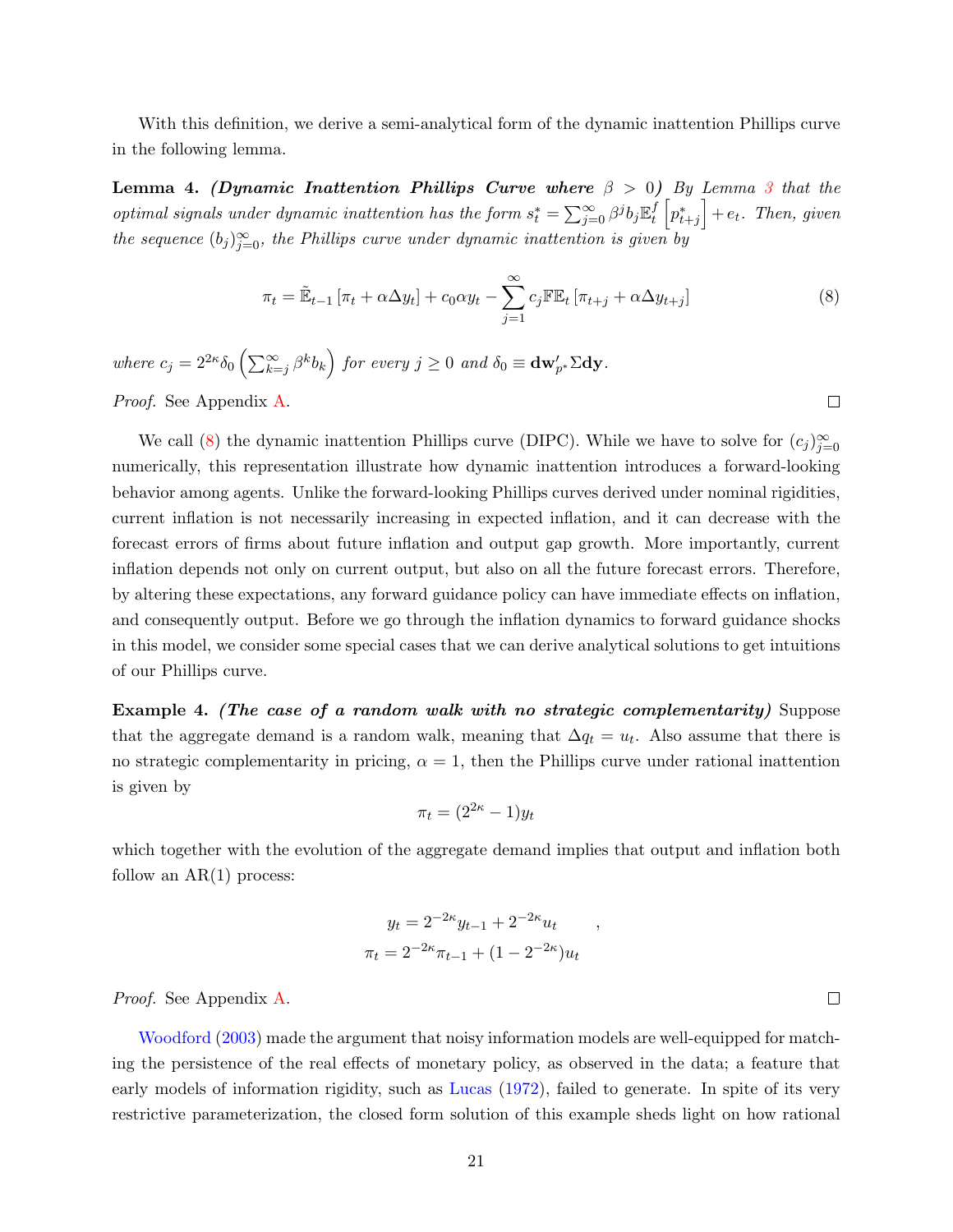inattention can create an endogenous real and persistent effect for monetary policy, where both directly depend on firms' capacity of processing information.

Figure [2](#page-40-0) shows the impulse responses of inflation and output to a 1% shock to the aggregate demand, for different values of  $\kappa$ . Lower capacity corresponds to a smaller response of output on impact, which is accompanied by a larger response for inflation. The persistence of the effect is lower for both inflation and output, when capacity is higher. For instance, for a very large capacity, the shock has no effect on output at all. Moreover, inflation responds one to one to the shock and is zero after the first period, meaning that there is zero persistence in its response.

A shortcoming of this example, however, is that it fails to present the dynamic effects of rational inattention, as the solution is independent of  $\beta$ , the discount factor of the firms. The reason for this independence relates to the very specific nature of a random walk. Each innovation has a symmetrically permanent effect on the optimal price of the firms, which translates into a signal that is independent of how patient the firms are. Nevertheless, this is not true in general. For instance, later in example [6](#page-22-1) we show that even with a random walk fundamental, the optimal signal depends on  $\beta$  when shocks are announced beforehand.

<span id="page-21-1"></span>Example 5. (Myopic Inattention Phillips Curve where  $\beta = 0$ ) Suppose  $\beta = 0$ , then the optimal set of signals is given by  $s_t^i = p_t^* + e_t^i, \forall t, \forall i$ . Also the Phillips curve under rational inattention is

<span id="page-21-0"></span>
$$
\pi_t = \tilde{\mathbb{E}}_{t-1} \left[ \pi_t + \alpha \Delta y_t \right] + \alpha \left( 2^{2\kappa} - 1 \right) y_t \tag{9}
$$

where  $\mathbb{E}_t\left[\cdot\right] \equiv \int_0^1 \mathbb{E}\left[\cdot|S^{i,t}\right] dt$  is the average expectation of firms given the optimal signal structure.  $\Box$ Proof. See Appendix [A.](#page-58-0)

In contrast to  $(8)$ , we call  $(9)$  the myopic inattention Phillips curve since it eliminates firms' dynamic incentives of information acquisition. The full discounting of future profit losses,  $\beta = 0$ , leads firms to choose signals of their current fundamental,  $p_t^*$ , and gives rise to a Phillips curve without any forward-looking behavior. The semi-closed form of the Phillips curve, however, allows us to visualize the effect of firms' capacity and strategic complementarity on dynamics of inflation, as the slope of curve depends only on the two. This slope increases with higher capacity or strategic complementarity, which leads to the intuition that inflation should be more inertial when either of these parameters are lower.

Moreover, this is an example with endogenous feedback in formation of firms' expectations: firms get a signal of their fundamental  $p_t^* = (1 - \alpha) p_t + \alpha q_t$ , and choose their price at each period given the sequence of their signals over time. This, in turn, shapes the path of the fundamental as it depends on the aggregate price through  $\alpha$ . Thus, intuitively,  $p_t^*$  should follow a more inertial path as the strategic complementarity increases, which would lead to a more inertial path for aggregate prices.

Figure [3](#page-40-1) shows the impulse responses of inflation and output to a 1% shock to aggregate demand for two different values of strategic complementarity, when  $\kappa = 0.2$ . As expected, inflation follows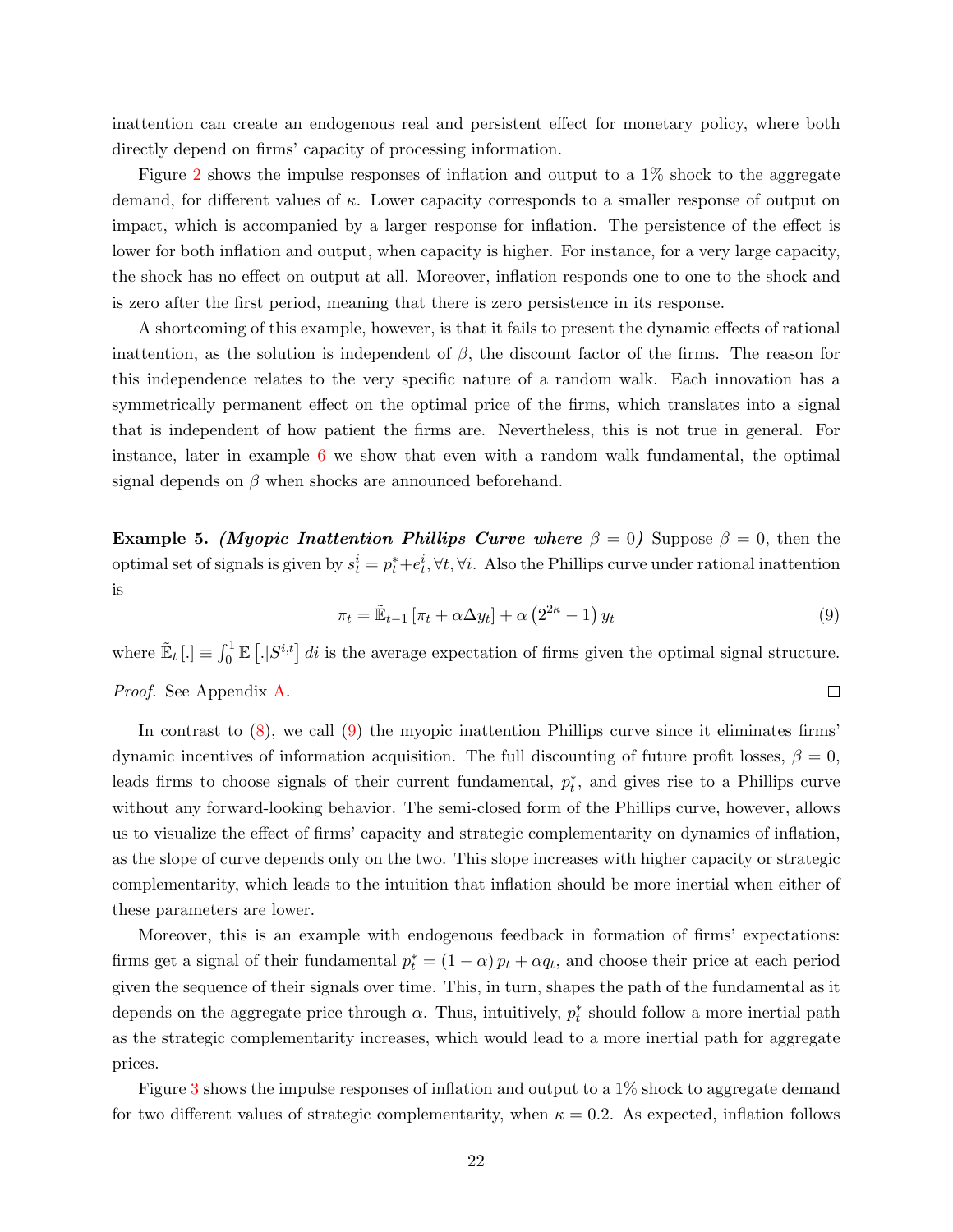a more inertial path in presence of higher strategic complementarity, which in turn translates to a more amplified response for output.

Moreover, Figure [4](#page-41-0) shows the impulse responses of inflation and output for different levels of capacity of processing information<sup>[27](#page-22-2)</sup>. Higher capacity corresponds to a higher response of inflation on impact, and less persistence as well as less humped-shape behavior for it over time. In the extreme case of a very high capacity the response of inflation corresponds one to one to the response of the growth of the aggregate demand, which is an  $AR(1)$  by assumption. Output, on the other hand, responds more strongly to monetary policy when capacity is lower. In fact, monetary policy is neutral when capacity is very high.

#### <span id="page-22-0"></span>3.4 The Effect of News Shocks

#### 3.4.1 Attention Allocation to News Shocks

In the previous section, we have considered some special cases of the model in which either  $\beta$  was assumed to be zero (example [5\)](#page-21-1) or it was irrelevant due to strong assumptions on the nature of the fundamental (example [4\)](#page-20-1). In this section, we present examples and results that illustrate the forward-looking behavior that a positive  $\beta$  induces through rational inattention, and compare it to other models of information rigidity such as noisy information and sticky information models. We start with a simple example of monetary news shocks, for which a closed form Phillips curve can be derived.

<span id="page-22-1"></span>**Example 6.** (News Shock under Rational Inattention) Suppose that there is no strategic complementarity in pricing and  $\Delta q_t = u_{t-1}$ . This corresponds to a monetary policy in which the shocks are announced a period before they take effect. While the fundamental of the firms has the same process as in example [4,](#page-20-1) the difference is that here firms have the option to pay attention to the shock that is going to take effect in the following period. In fact, the optimal signal incorporates information about  $\Delta q_{t+1}$ , and is given by

$$
s_t = q_t + \gamma \Delta q_{t+1} + e_t
$$

where  $\gamma$  is implicitly characterized by the following two equations as a function of the discount factor,  $\beta$ , and the capacity of processing information,  $\kappa$ :

$$
\frac{(1-\beta)\gamma+\beta\delta}{1-\gamma} = \frac{\beta}{1-\gamma\delta}
$$

$$
(1-\delta(1-\gamma))(1-\delta\gamma) = 2^{-2\kappa}
$$

Here,  $\gamma$  is the optimal weight that firms put on  $u_t = \Delta q_{t+1}$ , the news shock about the next period monetary policy, relative to  $q_t$ , their current fundamental. The purpose of this example is therefore to see how this optimal weight depends on the two parameters of the model, and whether inflation or output respond to the news shock. Even though,  $\delta$ , which is shown below to be related to

<span id="page-22-2"></span><sup>&</sup>lt;sup>27</sup>The value of strategic complementarity in these responses is set to  $\alpha = 0.5$ .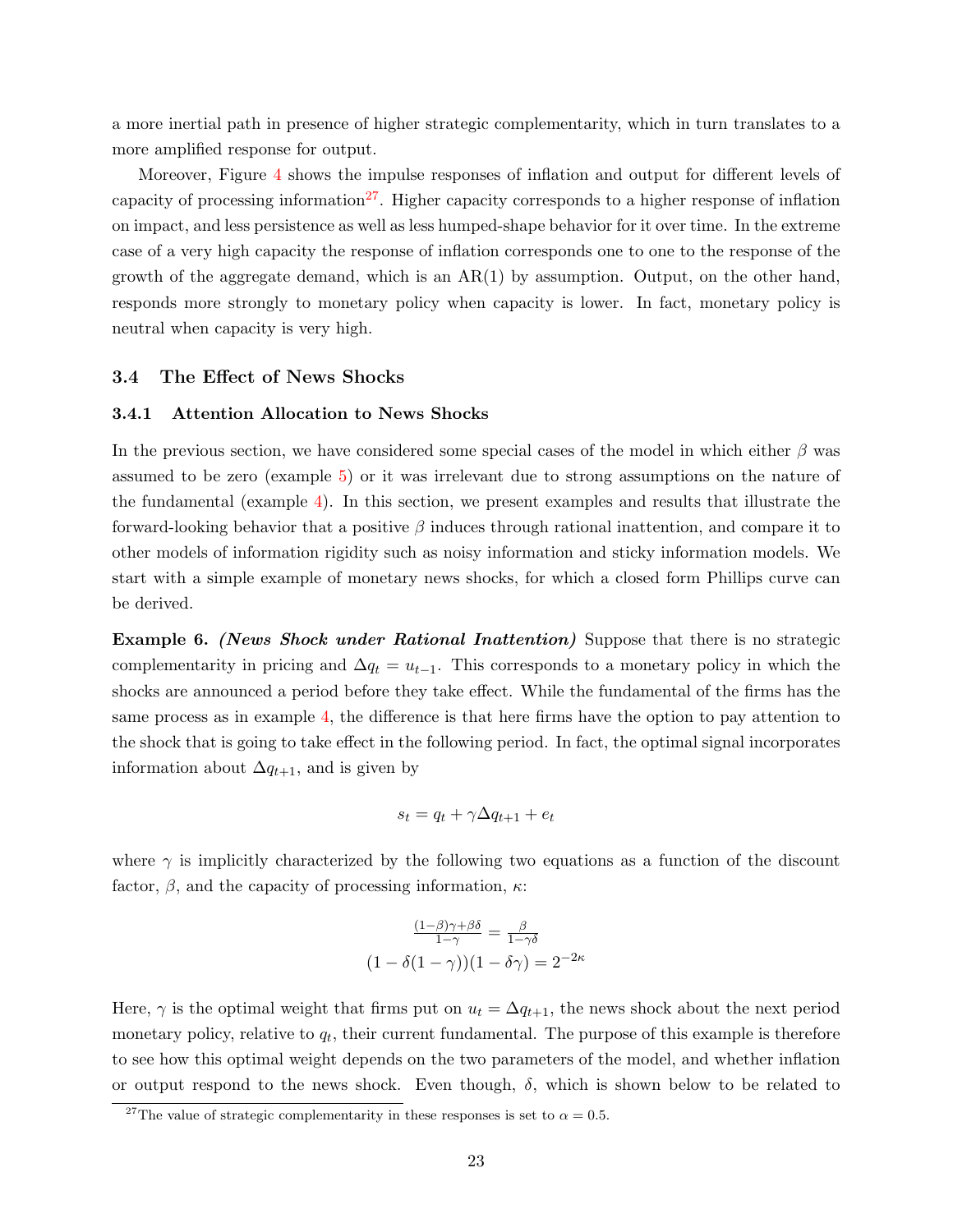persistence of the response of output, cannot be eliminated in deriving a closed form solution for  $\gamma$ , we can derive a closed form solution of the Phillips curve:

$$
\pi_t = \delta \frac{\gamma \delta}{1 - \delta(1 - \gamma \delta)} (y_{t-1} + \gamma u_{t-1}) + \delta \frac{1 - \gamma \delta}{1 - \delta(1 - \gamma \delta)} (y_t + \gamma u_t)
$$

which implies that inflation not only responds to current output  $y_t$ , and the current shock to aggregate demand,  $u_{t-1}$ , but also to the news shock  $u_t$ . Notice that the response of inflation to  $u_t$  is proportional to  $\gamma$ , the optimal weight on  $u_t$  in the optimal signal. Moreover, we can also characterize the joint equilibrium path of inflation and output over time:

$$
\pi_t = \delta y_{t-1} + (1 - 2^{-2\kappa}) u_{t-1} + \gamma \delta (1 - \gamma \delta) u_t
$$
  

$$
y_t = (1 - \delta) y_{t-1} + 2^{-2\kappa} u_{t-1} - \gamma \delta (1 - \gamma \delta) u_t
$$

The response of output and inflation to the news shock is proportional to  $\gamma$ , and zero in net as the shock is set to affect the aggregate demand in the next period. Moreover, we now have an interpretation for  $1 - \delta$ : it is the persistence of the response of output to the shocks. Figure [5](#page-41-1) shows the equilibrium values of  $\gamma$  and  $1-\delta$  for different levels of capacity and patience: the dashed blue curves depict iso-capacity curves in the  $(\gamma, 1 - \delta)$  space, and the red solid lines are iso-patience curves. Each intersection is an equilibrium that corresponds to that particular level of capacity and patience. Notice that higher  $\beta$  always corresponds to higher value of  $\gamma$ : more patient firms have a higher incentive to know about the future path of their fundamental. The more interesting observation is that higher capacity always corresponds to a lower  $\gamma$ : firms with a larger capacity are more confident that when the time comes they will be able to recognize their fundamental and therefore choose to ignore the news shock, and pay a higher portion of their capacity to their current fundamental. Moreover, higher capacity also translates to a lower persistence in response of output to shocks, an observation similar to example [4.](#page-20-1)

Figure [6](#page-42-0) shows the impulse responses of output and inflation in this setting under full discounting of future losses,  $\beta = 0$ , and  $\beta = 0.99$ . When  $\beta = 0$ , the model behaves the same as in example [4:](#page-20-1) firms completely ignore the news shock and wait until the time that the shock hits to get information and react to it. However, when  $\beta > 0$ , firms optimally choose to pay attention to the news shock and increases with an announced positive monetary policy shock: at the time of the announcement firms get a high signal, but as they are not able to perfectly differentiate between the current shock and the future shock they start increasing their prices immediately. Since the aggregate demand has not increased yet at time zero, output falls to compensate for the increase in prices. Intuitively, this result can be interpreted as follows: a rationally inattentive firm that cares about its future losses will optimally choose to be informed about news of monetary policy; however, this does not imply that they will have sufficient information to perfectly differentiate the news about future monetary policy from current policy. Accordingly, news about future shocks will have a real affect on the current state of the economy.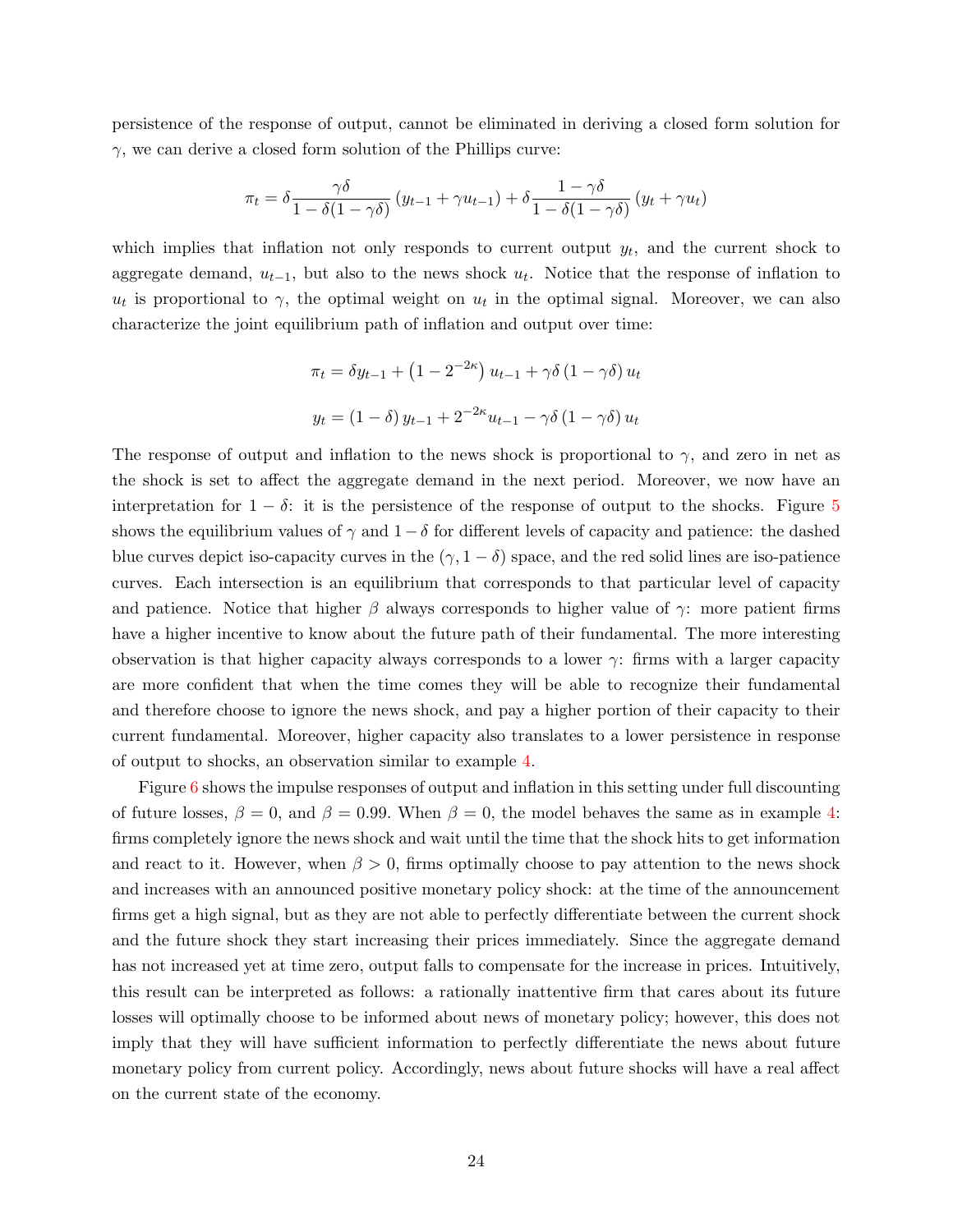#### 3.4.2 Comparison with Sticky/Noisy Information Phillips Curves

Now, we compare our dynamic rational inattention Phillips curve with the other Phillips curves derived from other information friction models. This comparison highlights the novel forwardlooking behavior in the dynamic inattention Phillips curve [\(8\)](#page-20-0). First, let's consider the myopic inattention Phillips curve we derived in [\(9\)](#page-21-0), which is the case of  $\beta = 0$ . This corresponds to a setting when firms choose to only observe their current fundamental, as shown above in example [5.](#page-21-1) This setting is similar to the noisy information models, which exogenously assume an information structure for the agents in which the agent sees their current fundamental with an observation error. Recall from example [5](#page-21-1) that the myopic inattention Phillips curve is given by

<span id="page-24-0"></span>
$$
\pi_t = \tilde{\mathbb{E}}_{t-1} \left[ \pi_t + \alpha \Delta y_t \right] + \alpha \left( 2^{2\kappa} - 1 \right) y_t,\tag{10}
$$

where  $\mathbb{E}_{t-1}$  [.]  $\equiv \int_0^1 \mathbb{E}[S^{i,t}] dt$  denotes the average expectation of firms conditional on their time t − 1 information given by the signal vector  $S^{i,t} = (p_0^* + e_{i,t}, \ldots, p_{t-1}^* + e_{i,t})$ , and  $\alpha$  is the strategic complementarity in pricing.

Sticky information models assume that at each period only a fraction of firms update their information, but those who do acquire perfect information about the state of the economy and their expectations correspond to those of fully informed agent. For these models, we use the Phillips curve derived in [Mankiw, Reis, et al.](#page-36-0) [\(2002\)](#page-36-0):

$$
\pi_t = \hat{\mathbb{E}}_{t-1} \left[ \pi_t + \alpha \Delta y_t \right] + \alpha \frac{\lambda}{1 - \lambda} y_t,
$$

where  $\lambda$  is the fraction of the firms that update their information at each period, and  $\hat{E}_{t-1}$ [.] =  $\lambda \sum_{j=0}^{\infty}\left(1-\lambda\right)^{j}\mathbb{E}_{t}^{f}$  $t_{t-j-1}$ [.] is the average expectation of firms at time  $t-1$ .

The similarity of the two Phillips curves is not a coincidence. In both models the response of inflation, and the real effects of monetary policy, depends on two things: the a priori expected changes in marginal cost, represented by time  $t - 1$  expectation term, and a surprise element represented by the coefficient on  $y_t$ : in both models as the degree of friction reduces, either by a higher capacity of processing information or a higher fraction of firms updating their information, the slope becomes steeper, and in the limit converges to a vertical Phillips curve, in which there can be no surprises in monetary policy and therefore no real effects. The fact that only  $y_t$  appears in the Phillips curve corresponds to the fact that there is no forward-looking behavior in neither of these models: in the noisy information models it is by the assumption that firms have no incentive to do so by construction. In the sticky information model, it is because of the fact that firms who update their information can perfectly differentiate between current shocks, and future ones. Accordingly, in choosing their prices, they only incorporate information that is relevant for their current prices, and keep the information about future shocks out of their decision.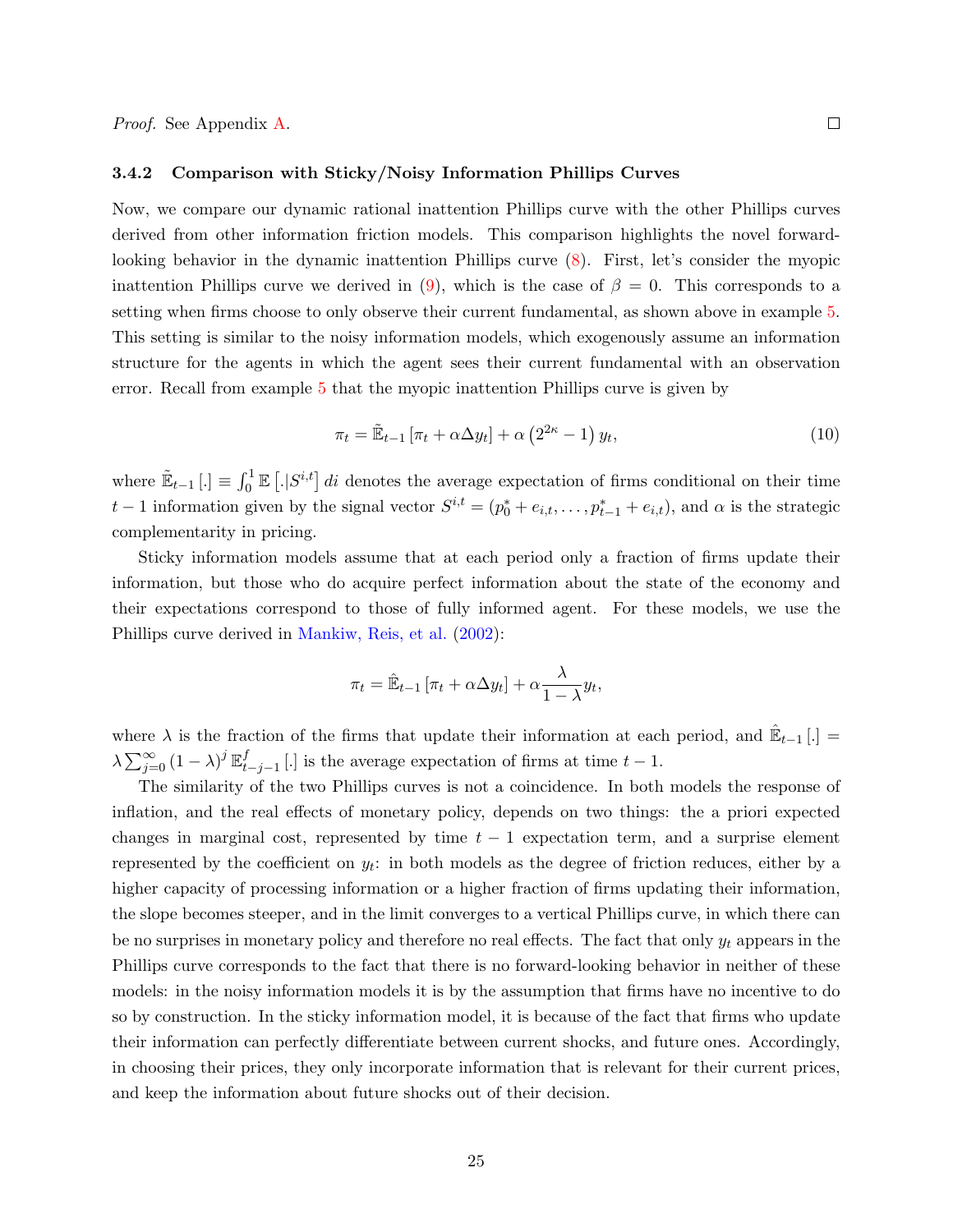We now compare the impulse responses of the three models to a forward guidance shock. Suppose that  $\Delta q_t = \rho \Delta q_{t-1} + u_{t-\tau}$ , where  $\tau$  is the degree of forward guidance: shocks to aggregate demand are announced  $\tau$  periods before taking effect. The goal here is to compare dynamic inattention with reduced-form noisy information and sticky information models.

Figure [7](#page-42-1) shows the impulse responses of the three models to an announced 1% shock to aggregate demand that is going to take effect in three periods ( $\tau = 3$ ). For this exercise we have set  $\kappa = 0.5$ ,  $\rho = 0.5$ , and  $\alpha = 0.8$ . Moreover, in the sticky information model, we have set  $\lambda = 0.2$ , so that the peak of output and inflation in this model and noisy information (myopic inattention) one would be the same<sup>[28](#page-25-0)</sup>. In both sticky information and myopic inattention models the announced shock has no effect, as in the first firms completely ignore it due the fact that it does not affect their current fundamental, and in the latter firms who have updated their information can perfectly differentiate it from the current shocks. In both these models, it is only after the shock takes effect that firms start to respond to it. Output and inflation are more persistent in the sticky information model because this model needs a relatively large amount of friction,  $\lambda = 0.2$ , to have the same peak effect on output and inflation.

Unlike the former models, the dynamic inattention model exhibits immediate effects for the announced shock: rationally inattentive firms who care about their future losses optimally choose to be informed about future policy, but are not able to perfectly differentiate future shocks from current ones due to their limited capacity in processing information. Therefore, upon getting a high signal at time zero, they immediately respond by increasing which translates to an immediate increase in response of inflation. Since the shock has not taken effect yet, output starts to fall to compensate for the increase in prices. The peak of output is larger, however, when the shock takes effect. This is due to the fact that firms are actively paying attention to future shocks, which comes at the cost of being less informed about past ones compared to the myopic inattention model. Therefore, both inflation and output demonstrate more inertial behavior under dynamic inattention.

#### 3.5 Estimation of the Dynamic Inattention Phillips Curve

To assess the empirical validity of our dynamic inattention Phillips curve, we estimate it using historical US inflation data. We are interested in that whether US inflation dynamics indeed shows both forward- and backward-looking behavior. Recall that the DIPC is written as,

$$
\pi_t = \tilde{\mathbb{E}}_{t-1} \left[ \pi_t + \alpha \Delta y_t \right] + c_0 \alpha y_t + \sum_{j=1}^{\infty} c_j \left( \mathbb{E}_t^f \left[ \pi_{t+j} + \alpha \Delta y_{t+j} \right] - \tilde{\mathbb{E}}_t \left[ \pi_{t+j} + \alpha \Delta y_{t+j} \right] \right)
$$

where  $\mathbb{E}_t[\cdot]$  is firms' average expectation at time t and  $\mathbb{E}_t^f$  $_t^J$  [·] is full-information rational expectation at time t. Notice that  $\mathbb{E}_t^f$  $t_t^f$  [ $\pi_{t+j} + \alpha \Delta y_{t+j}$ ] =  $\pi_{t+j} + \alpha \Delta y_{t+j} - v_{t+j}$  where  $v_{t+j}$  is independent and

<span id="page-25-0"></span> $^{28}$ There is no clear way that how these models should be compared. However, since the goal is to eventually match these models to the observed behavior of output and inflation in the data, it seems reasonable to compare them in such a manner.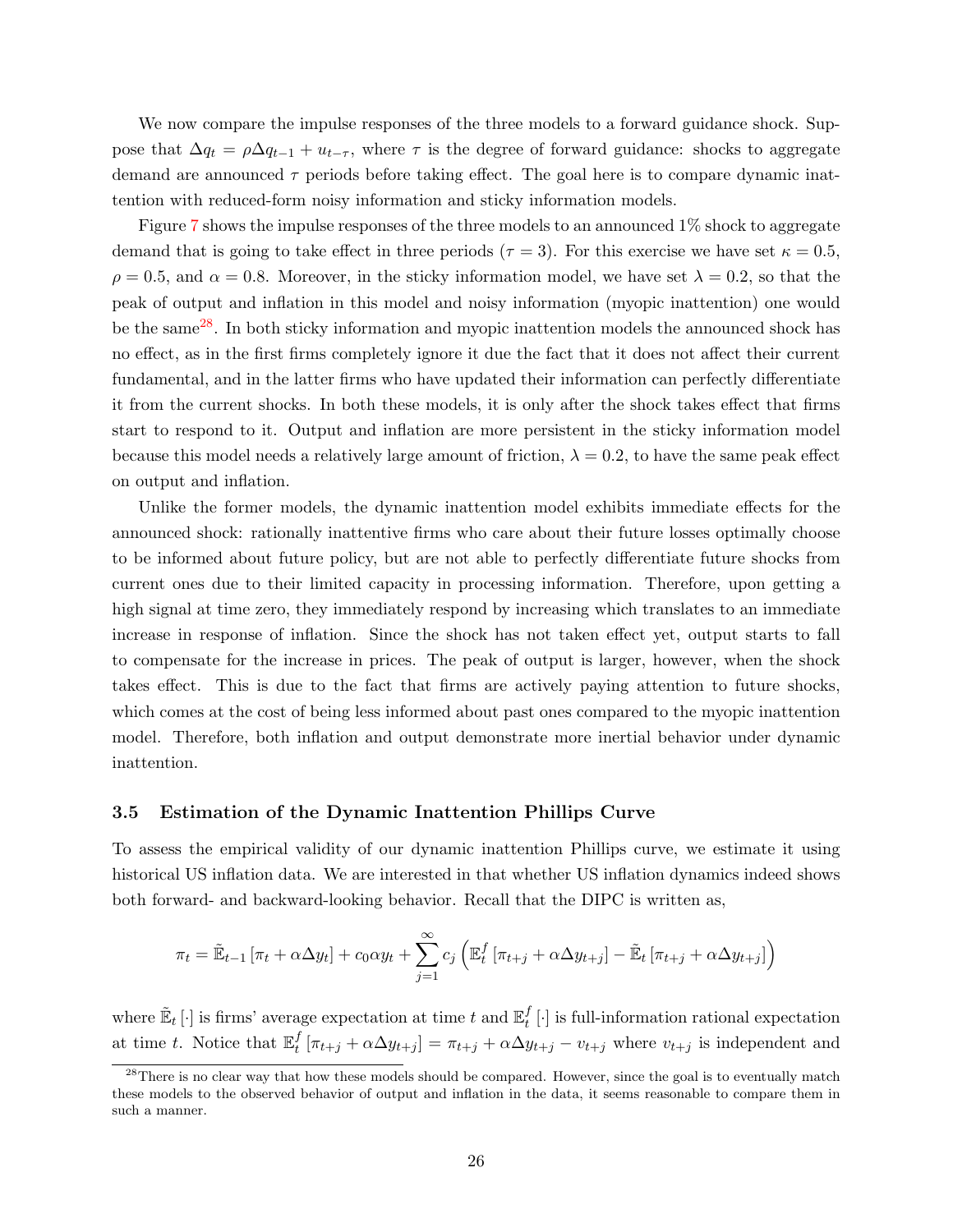identically distributed (i.i.d) rational expectation error. Let  $\mathbb{F}\mathbb{E}_t(X_{t+j}) = \mathbb{E}_t(X_{t+j}) - X_{t+j}$  be an ex-post average forecast error of variable  $X_{t+j}$  at time t. Then, we can rewrite the DIPC as

<span id="page-26-0"></span>
$$
\pi_t = \tilde{\mathbb{E}}_{t-1} \left[ \pi_t + \alpha \Delta y_t \right] + c_0 \alpha y_t - \sum_{j=1}^{\infty} c_j \left( \tilde{\mathbb{F}} \mathbb{E}_t \left( \pi_{t+j} \right) + \alpha \tilde{\mathbb{F}} \mathbb{E}_t \left( \Delta y_{t+j} \right) \right) + \tilde{v}_{t+1}^{\infty} \tag{11}
$$

where  $\tilde{v}_{t+1}^{\infty} = -\sum_{j=1}^{\infty} c_j v_{t+j}$  is the weighted sum of rational expectation errors which are dated  $t + 1$  and later.

There are two main challenges to consistently estimate the above DIPC. First, the infinite amount of regressors on the right-hand side should be truncated. Second, although we use some proxies for firms' average forecasts, there might be measurement errors since it is difficult to directly observe firms' forecasts of inflation and changes in output gap. We now address each of these difficulties in turn.

In practice, we need to truncate the infinite amount of regressors in RHS to estimate our DIPC. This truncation will tend to provide a source of error. Specifically, equation [\(11\)](#page-26-0) should be written as

$$
\pi_t = \tilde{\mathbb{E}}_{t-1} \left[ \pi_t + \alpha \Delta y_t \right] + c_0 \alpha y_t - \sum_{j=1}^J c_j \left( \tilde{\mathbb{F}} \mathbb{E}_t \left( \pi_{t+j} \right) + \alpha \tilde{\mathbb{F}} \mathbb{E}_t \left( \Delta y_{t+j} \right) \right) + \tilde{v}_{t+1}^{\infty} + \xi_{t,t+J}
$$

where  $\xi_{t,t+J} = -\sum_{j=J+1}^{\infty} c_j \left[ \widetilde{\mathbb{F}} \mathbb{E}_t (\pi_{t+j}) + \alpha \widetilde{\mathbb{F}} \mathbb{E}_t (\Delta y_{t+j}) \right]$ . Because this additional source of error is dated  $t$ , the orthogonality condition will generally fail if we estimate the equation using ordinary least squares or nonlinear least squares. However, consider the covariance of any variable z with  $\xi_{t,t+J}$ :

$$
cov(z, \xi_{t,t+J}) = -\sum_{j=J+1}^{\infty} c_j \left[ cov\left(z, \ \tilde{\mathbb{F}} \mathbb{E}_t \left(\pi_{t+j} + \alpha \Delta y_{t+j}\right)\right) \right].
$$

This covariance will be nonzero unless  $z$  is uncorrelated with all ex-post forecast errors dated  $t$  of future inflation and changes in the output gap. However, because each covariance is weighted by  $c_j$ , it follows that the covariance of any regressors with  $\xi_{t,t+j}$  will converge to 0 as J goes to infinity as long as  $c_i$  converges to zero as J increases and the covariance of z with ex-post forecast errors is not too explosive. Quantitatively, truncating ex-post forecast errors should thus have little effect on the estimation for a large enough J. In Figure [9,](#page-43-0) we numerically show that the coefficient  ${c_i}$ vanishes quickly to zero as the forecast horizons increase. For example, if the nominal demand follows a ARIMA(1,1,0) process, the coefficients  $\{c_i\}$  of DIPC converge to zero in 3-4 periods. Based on this quantitative results, we set our estimation equation as the following:

<span id="page-26-1"></span>
$$
\pi_t = \beta \tilde{\mathbb{E}}_{t-1} \left[ \pi_t + \alpha \Delta y_t \right] + c_0 \alpha y_t - \sum_{j=1}^J c_j \left( \tilde{\mathbb{F}} \mathbb{E}_t \left( \pi_{t+j} \right) + \alpha \tilde{\mathbb{F}} \mathbb{E}_t \left( \Delta y_{t+j} \right) \right) + \tilde{v}_{t+1}^{\infty} \tag{12}
$$

where  $\tilde{v}_{t+1}^{\infty}$  is the error term which includes rational expectation errors dated  $t + 1$  and later.

Another source of difficulty for consistent estimation of the DIPC is a potential measurement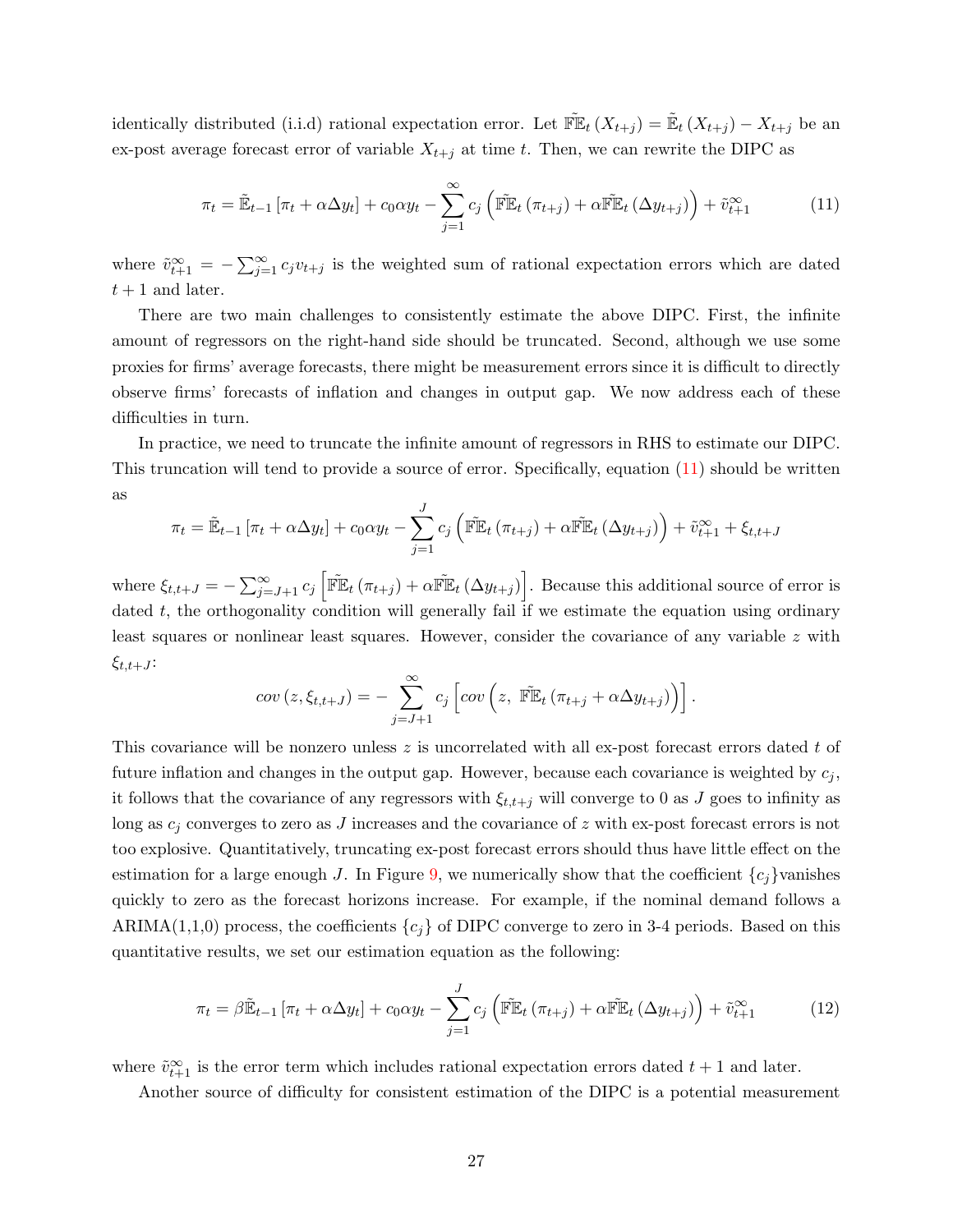error of expectation terms in RHS. Since firms' true expectations of inflation and changes in output gap are not observed in data, we need to proxy the average expectations of inflation and changes in output gap. We use inflation and GDP forecasts data from Survey of Professional Forecasters(SPF). However, one might have a concern about whether the forecasts data are relevant proxies for the firms' expectations. Especially, the ex-post forecast errors in RHS are likely to be vulnerable to measurement error problem since the dispersion of forecasts of variables in SPF is increasing as the forecast horizons increase. This measurement error issue can be addressed using the instrumental variable approach. A set of instruments should be correlated with the RHS variables, but not with the error term which is dated  $t + 1$  and later. Notice that lags of output gap and past expectations of current inflation and changes in output gap are valid instruments. However, it is not obvious to find a set of instruments for ex-post forecast errors of future inflation and changes in output gap. We argue that forecast revisions for future inflation and changes in output gap are valid instruments for the average ex-post forecast errors. This choice of instruments is based on a theoretical prediction of general noisy information models like ours. We exploit the results of Coibion and Gorodnichenko(AER 2015) that the average forecast errors can be predicted by exante forecast revisions in models with information frictions. For example, if the variable of interest for forecast follows  $AR(1)$  process, then noisy information model implies that

$$
\widetilde{\mathbb{FE}}_t(x_{t+j}) = \frac{1-G}{G} (\mathbb{F}_t x_{t+j} - \mathbb{F}_{t-1} x_{t+j}) + \nu_{t,t+j}
$$

where G is the implied Kalman gain,  $\mathbb{F}_t(\cdot)$  is an average forecast at time t and  $v_{t,t+j}$  is rational expectations error. This tells us that average ex-post forecast errors are systemically related with current average forecast revision if the forecasters are subject to a noisy or sticky information friction.<sup>[29](#page-27-0)</sup> In general, under the information friction models like ours, average forecast errors can be systemically predicted by current and past average forecast revisions. Based on this prediction, we choose the set of instruments: 1) past forecasts of inflation and changes in output gap, 2) lags of output gap, 3) current and lags of forecast revisions for inflation and changes in output gap.

#### 3.5.1 Data

We use mean expectations data from the Survey of Professional Forecasters (SPF).<sup>[30](#page-27-1)</sup> The SPF data provide an ideal source of expectations because they are a direct measure of what economists were forecasting and are available on a quarterly basis. To generate expectations of changes in the output gap, we follow Coibion (2006) and assume that forecasters knew the actual changes in the

<span id="page-27-0"></span><sup>&</sup>lt;sup>29</sup>Coibion and Gorodnichenko (2015) test the noisy/sticky information models predictions by assuming that true inflation dynamics follows AR(1) process and setting up the following estimation equation:  $\mathbb{F}\mathbb{E}_t(x_{t+j})$  $\beta(\mathbb{F}_t x_{t+j} - \mathbb{F}_{t-1} x_{t+j}) + \nu_{t,t+j}$ . The null hypothesis is  $\beta = 0$  and they find that  $\beta$  is significantly different from zero and positive. This tells that the forecasters are subject to sticky or noisy information. This results also hold if one assumes that inflation follows  $AR(p)$  process or  $VAR(p)$  process or if one uses other variables such as GDP growth.

<span id="page-27-1"></span><sup>&</sup>lt;sup>30</sup>SPF data are available at the Philadelphia Federal Reserve Board: [https://www.philadelphiafed.org/research](https://www.philadelphiafed.org/research-and-data/real-time-center/survey-of-professional-forecasters)[and-data/real-time-center/survey-of-professional-forecasters.](https://www.philadelphiafed.org/research-and-data/real-time-center/survey-of-professional-forecasters) Median forecasts were also used and yielded qualitatively similar results.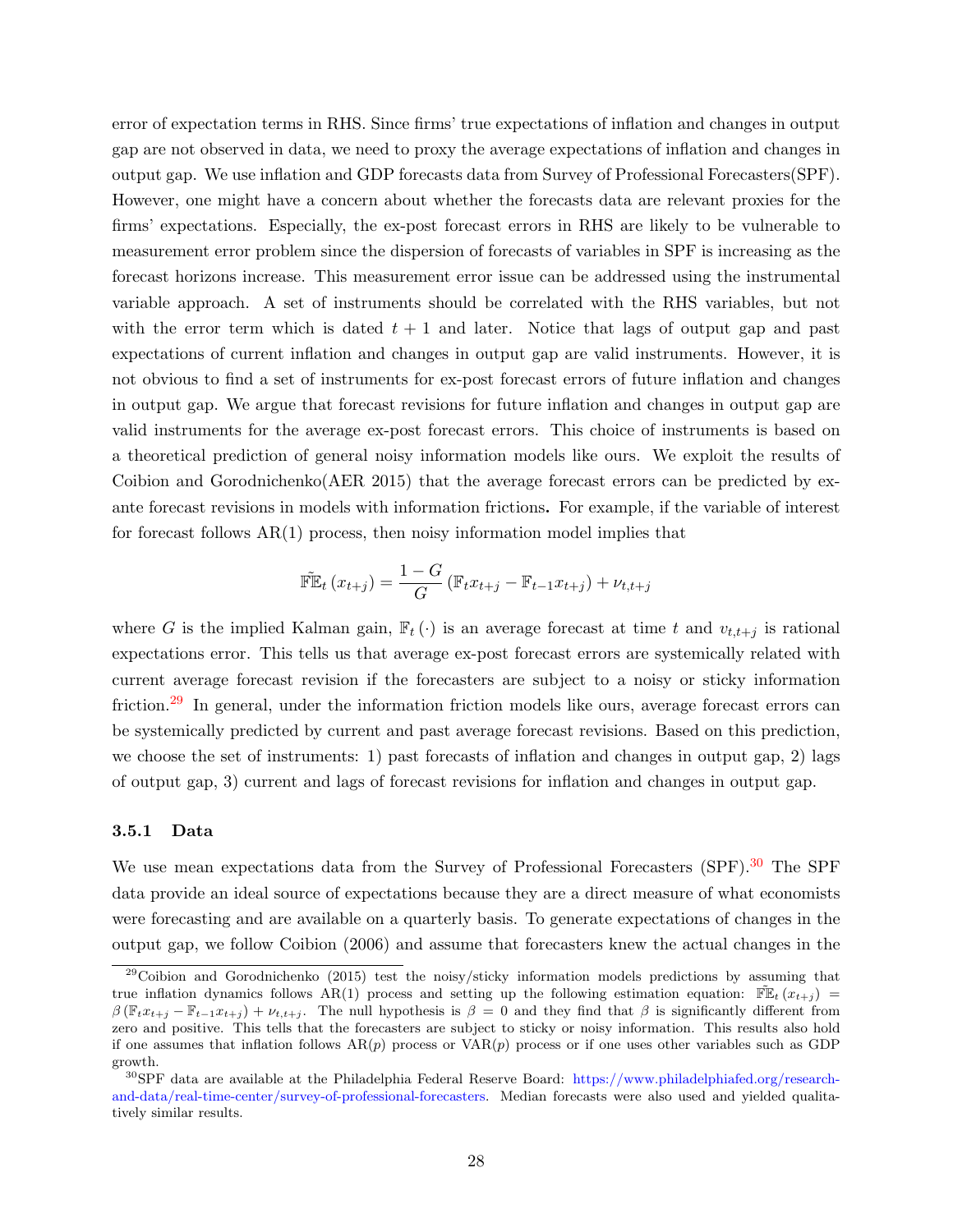Congressional Budget Office (CBO) measure of potential output and derive expectations of future changes in the output gap as expected changes in output minus actual changes in the CBO measure of potential output. Although SPF forecasts data are provided for the next four quarters, since we instrument ex-post average forecast errors using ex-ante average forecast revisions, we lose one forecast horizon. Thus, we set  $J = 3$ .

We use four lags for the lags of instruments. The baseline sample period is 1972:Q1-2016:Q4, but we check the robustness using only Post-Volcker period(1979:Q4-2016:Q4). The baseline inflation measure we use is the annualized growth of GDP deflator. We use CPI data also for robustness check although CPI forecasts data in SPF are only available after 1982:Q4.

#### 3.5.2 Results

We estimate the equation [\(12\)](#page-26-1) with non-linear GMM using instrumental variables. The null hypothesis is that the coefficients  ${c_i}$  on forward-looking terms are significantly different zero. It is a noble characteristic that our DIPC has compared to other Phillips curves from sticky/noisy information models. Table [1](#page-38-0) shows the estimates of coefficients in our DIPC. First, the coefficients on forward-looking terms,  ${c_i}$ , are consistent to our theory: those are significantly different from zero. This result holds when we use the sample of post-Volcker period or CPI inflation. Second, the coefficient on backward-looking term in the DIPC is also significantly different from zero, and is not statistically different from one, which is consistent to the model. Thus, we verify that the US inflation dynamics is consistent to our DIPC and has the properties of the both forward- and and backward-looking behavior. Third, we can also estimate a structural parameter of the model. When we estimate using the entire sample, the degree of strategic complementarity is quite high,  $\alpha = 0.03$ . Post-Volcker period with CPI inflation gives the estimate of the low degree of strategic complementarity,  $\alpha = 0.28$ .

# <span id="page-28-0"></span>4 Forward Guidance under Rational Inattention

In this section, we study the effects of forward guidance policy in a general equilibrium model where each firm is rationally inattentive.

## 4.1 Households

We assume that households are fully informed about prices and wages and maximize their life-time utilities:

<span id="page-28-1"></span>
$$
\max_{C_t, L_{it}, B_t} \mathbb{E}_0^f \left[ \sum_{t=0}^{\infty} \beta^t \left( \frac{C_t^{1-\sigma}}{1-\sigma} - \frac{\int_0^1 (L_{it}^S)^{1+\psi} dt}{1+\psi} \right) \right]
$$
\n
$$
\text{s.t. } P_t C_t + B_t = \int_0^1 W_{it} L_{it}^S dt + R_{t-1} B_{t-1} + T_t
$$
\n(13)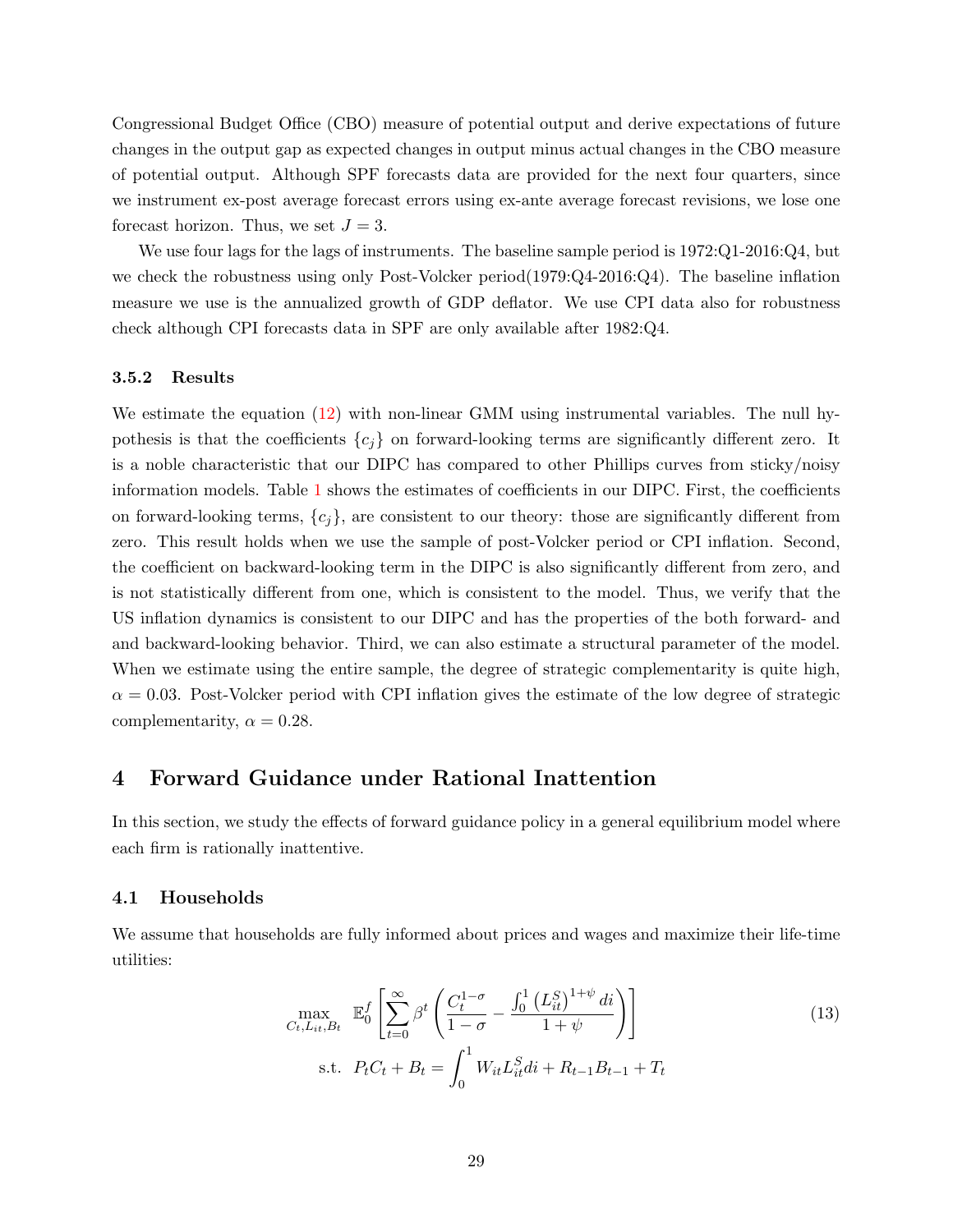where  $L_{it}^{S}$  is firm-specific labor supply,  $R_{t-1}$  is nominal interest rate,  $B_t$  is nominal risk-less oneperiod government bonds, and  $T_t$  is the aggregate profits of firms. The first-order optimal conditions are:

<span id="page-29-0"></span>
$$
C_t^{-\sigma} = \beta R_t \mathbb{E}_t^f \left[ C_{t+1}^{-\sigma} \frac{P_t}{P_{t+1}} \right]
$$
  

$$
C_t^{\sigma} \left( L_{it}^S \right)^{\psi} = \frac{W_{it}}{P_t}
$$
 (14)

## 4.2 Firms

Assume that there is a measure 1 of firms indexed by  $i \in [0,1]$ . There is a price taking final good producer that assembles the products of these firms to a single consumption good through a CES aggregater.

There are intermediate good producers in the monopolistically competitive market. This implies that the demand function of intermediate goods firm  $i$  is given by

$$
Y_{it} = \left(\frac{P_{it}}{P_t}\right)^{-\sigma} Y_t
$$

where  $\sigma$  is the elasticity of substitution across goods,  $Y_{it}$  is i's output,  $P_{i,t}$  is its chosen price,  $Y_t$  is the aggregate output and  $P_t$  is the aggregate level of prices. Let each firm has a linear production technology:  $Y_{it} = L_{it}^D$  where  $L_{it}^D$  is labor demand of firm *i*. Firm's (real) marginal cost is:

$$
mc_{it} = \frac{W_{it}}{P_t}
$$

Given the firm's optimal information choice, the firm  $i$  maximizes its flow profit:

$$
\max_{P_{it}} \mathbb{E}_t^i \left[ \Pi\left(P_{it}; P_t, Y_t\right) \right] = \mathbb{E}_t^i \left[ \left( \frac{P_{it}}{P_t} - mc_{i,t} \right) \left( \frac{P_{it}}{P_t} \right)^{-\varepsilon} Y_t \right]
$$

where  $\mathbb{E}_t^i[\cdot] = \mathbb{E}_t[\cdot | S_t^i]$  given the history of signals  $S_t^i$ . The first-order optimal condition gives:

$$
P_{it} = \frac{\varepsilon}{(\varepsilon - 1)} \mathbb{E}_t^i \left[ P_t m c_{it} \right]
$$

Using market clearing conditions, stated in Definition [3,](#page-30-0) we can rewrite firm i's optimal price given her information set as

$$
P_{it}^{1+\varepsilon\psi} = \frac{\varepsilon}{(\varepsilon-1)} \mathbb{E}_t^i \left[ P_t^{1+\varepsilon\psi} Y_t^{\sigma+\psi} \right]
$$

A Taylor expansion of this first order condition around an optimal non-stochastic steady-states gives

$$
p_t^* = p_t + \alpha y_t
$$

where small letters denote the log-deviation from the optimal non-stochastic point around which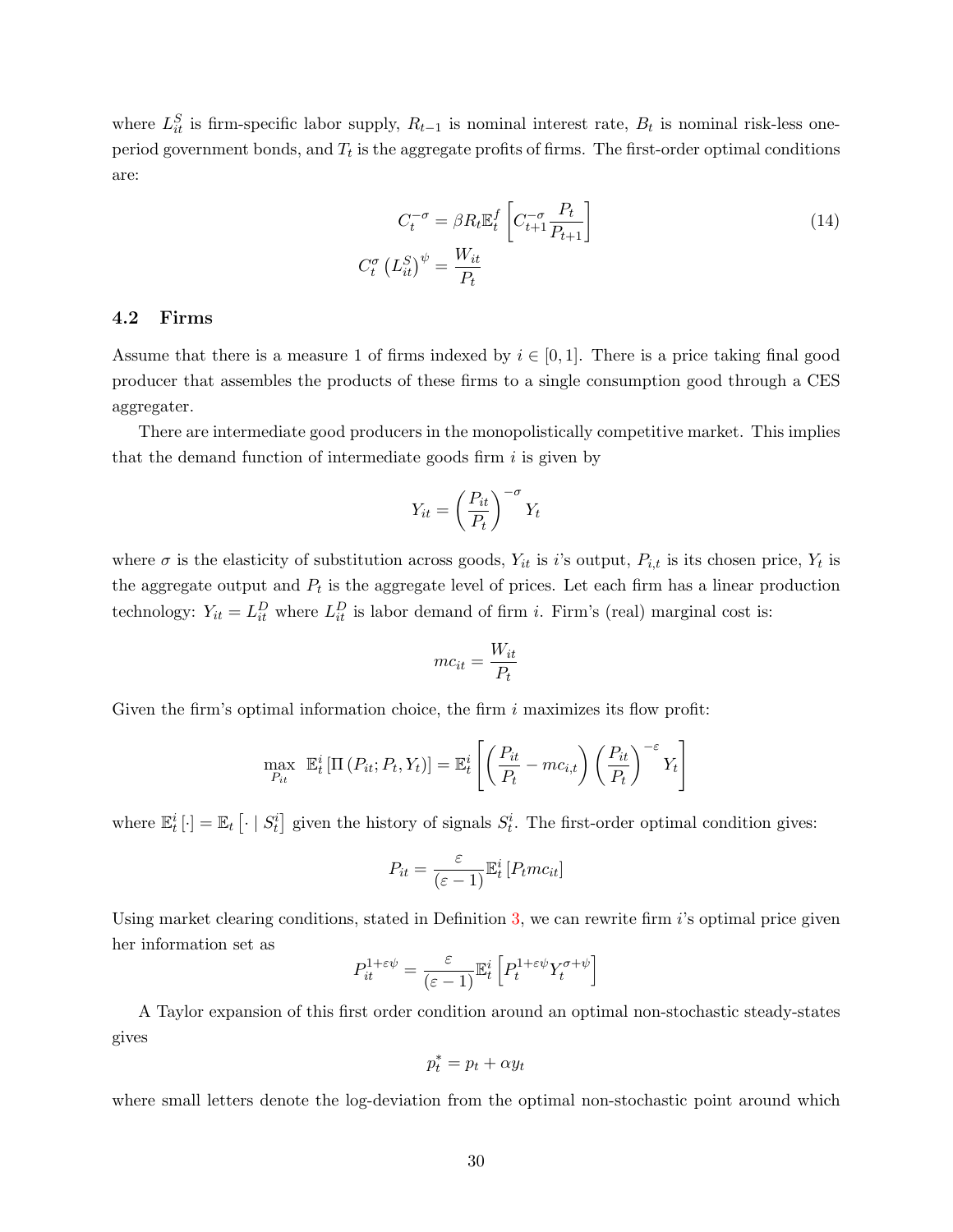we have linearized the equation, and  $\alpha = \frac{\sigma + \psi}{1 + \epsilon \psi}$  is the degree of strategic complementarity. Now, define the function  $\mathcal{L}(P_{it}; P_t, Y_t)$  as the flow loss in the profit of firm i for any given price  $P_{it}$ :

$$
\mathcal{L}(P_{i,t}; P_t, Y_t) = \Pi(P_t^*; P_t, Y_t) - \Pi(P_{it}; P_t, Y_t).
$$

This loss function, up to a second order approximation, is proportional to the quadratic difference between  $p_{it}$  and  $p_t^*$ 

$$
\mathcal{L}(P_{i,t}; P_t, Y_t) = \frac{1}{2} (p_{it} - p_t^*)^2.
$$

Thus,  $p_t^* = p_t + \alpha y_t$  is the firms' fundamental, and given its process, the firm's problem is the same as the one in section [2.1.](#page-5-5)

## 4.3 Monetary Policy and General Equilibrium

We assume that monetary authority is fully rational and monetary policy is given by the standard Taylor rule:

<span id="page-30-1"></span>
$$
R_t = (R_{t-1})^{\rho} \left( \left( \frac{P_t}{P_{t-1}} \right)^{\phi_{\pi}} \left( \frac{Y_t}{\bar{Y}} \right)^{\phi_y} \right)^{(1-\rho)} \exp(u_{t-k}) \tag{15}
$$

where  $u_{t-k}$  is the k-periods ahead monetary news shock.

Let  $\mathbf{u}_t = (u_t, u_{t-1}, u_{t-2}, \dots)$ ' be the vector of monetary policy shocks until time t. From [2.3,](#page-14-2) we can define the random walk part of the shocks as  $\tilde{\mathbf{u}}_t \equiv (\mathbf{I} - \mathbf{M}')^{-1} \mathbf{u}_t$ . Let's denote the perceived covariance matrix as  $\Sigma_{t|t-1}^i = \mathbb{E}_{t-1}^i \left\{ \left( \tilde{\mathbf{u}}_t - \tilde{\mathbf{u}}_{t|t-1}^i \right) \left( \tilde{\mathbf{u}}_t - \tilde{\mathbf{u}}_{t|t-1}^i \right)' \right\}.$ 

<span id="page-30-0"></span>**Definition 3.** A general equilibrium for the economy is an allocation for the household  $\Omega^H$  =  ${C_t, B_t, (L_{it})}_{i \in I}$ , a optimal signal and allocation profile for firms given an initial set of signals,  $\Omega^F = \left\{\left({\bf dy}_{it} \in \hat{\mathcal{S}}_t^F, p_{it}, L_{it}^D\right)_{t=0}^\infty\right\}$ o  $\{S_i^{-1}\}_{i\in I}$ , and a set of prices  $\{R_t, P_t, (W_{it})_{i\in I}\}_{t=0}^{\infty}$  such that

- 1. Households: given prices and  $\Omega^F$ , the household's allocation solves their problem as specified in Equation [\(13\)](#page-28-1).
- 2. Firms: given  $\Omega^H$ , and the implied labor supply and output demand curves,  $\{\mathbf{dy}_{it}\}_{t=0}^{\infty}$ solves

$$
\mathcal{L}_0(\Sigma_{t|t-1}^i) = \min_{\{\mathbf{dy}_{it} \in \hat{\mathcal{S}}_t^F\}_{t=0}^\infty} \frac{1}{2} \sum_{j=0}^\infty \beta^j \mathbf{dw}'_{p^*} \Sigma_{t|t}^i \mathbf{dw}_{p^*}
$$
\ns.t. 
$$
\mathbf{dy}'_{it} \Sigma_{t|t-1}^i \mathbf{dy}_{it} \le 1 - 2^{-2\kappa}
$$
\n
$$
\Sigma_{t|t}^i = \Sigma_{t|t-1}^i - \Sigma_{t|t-1}^i \mathbf{dy}_{it} \mathbf{dy}'_{it} \Sigma_{t|t-1}^i
$$
\n
$$
\Sigma_{t+1|t}^i = (\mathbf{M} + \mathbf{e}_1 \mathbf{e}'_1) \Sigma_{t|t}^i (\mathbf{M}' + \mathbf{e}_1 \mathbf{e}'_1) + \mathbf{e}_1 \mathbf{e}_1
$$
\n
$$
\Sigma_{0|-1}^i = \Sigma \text{ given.}
$$

 $\frac{1}{1}$ 

where  $p_t^* = \mathbf{dw}'_{p^*}\tilde{\mathbf{u}}_t$ ,  $p_{it} = \mathbb{E}_t^i[p_t^*]$ , and  $L_{it}^D = Y_{it} = \left(\frac{P_{it}}{P_t}\right)$  $\frac{P_{it}}{P_t}\Big)^{-\sigma} Y_t.$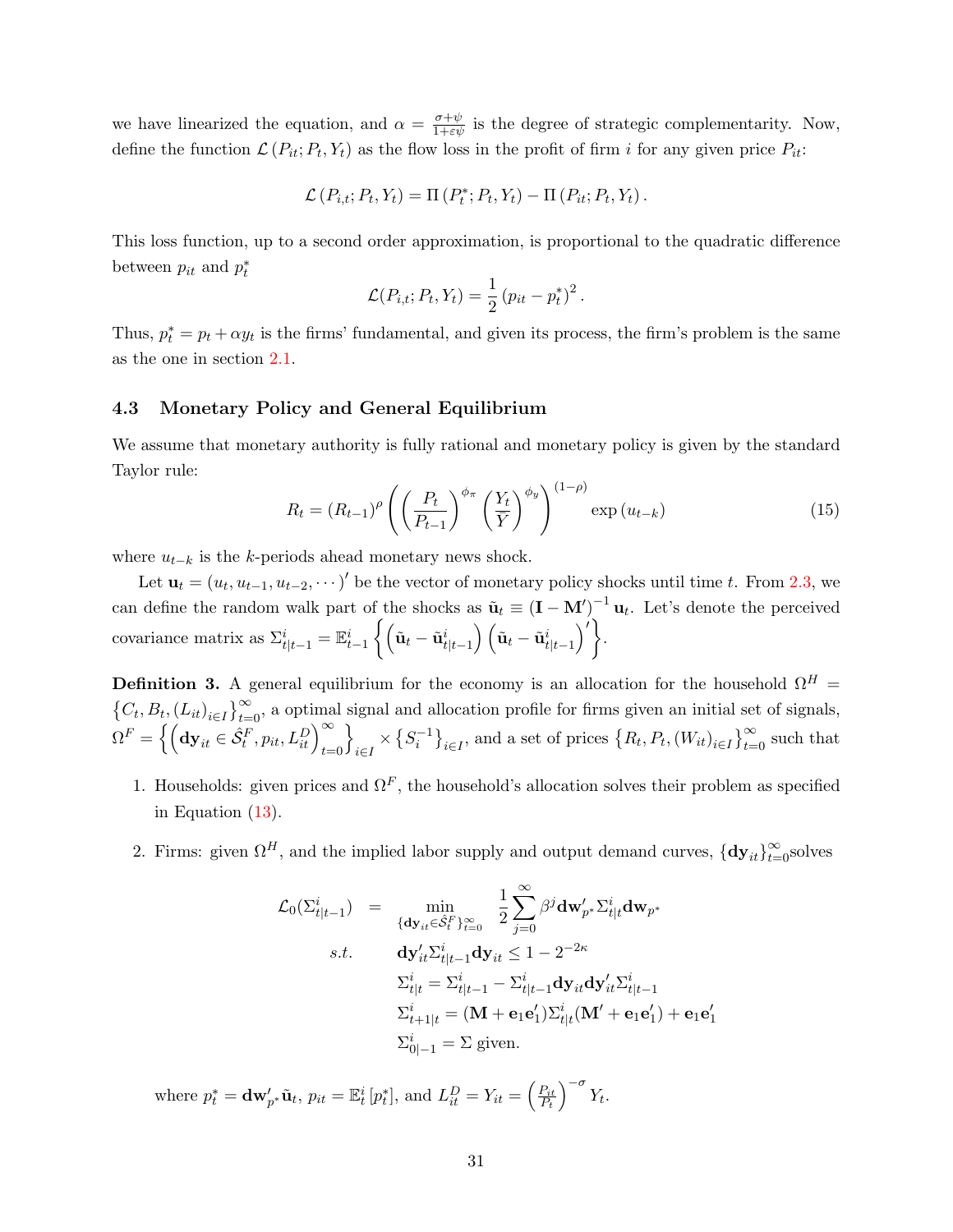- 3. Monetary Policy: given  $\Omega^H$  and  $\Omega^F$ , the monetary authority follows the Taylor rule specified in Equation [\(15\)](#page-30-1).
- 4. Market clears:  $C_t = Y_t$ ,  $B_t = 0$ ,  $L_{it} = L_{it}^D$   $\forall i$ .

#### 4.4 Solution Algorithm

The linearized version of IS equation [\(14\)](#page-29-0) around non-stochastic steady-state, combined with the market clearing conditions, gives:

<span id="page-31-0"></span>
$$
y_t = \mathbb{E}_t^f y_{t+1} - \frac{1}{\sigma} \left( i_t - \mathbb{E}_t^f \pi_{t+1} \right).
$$
 (16)

Also, the linearized version of Taylor rule [\(15\)](#page-30-1) is given by:

<span id="page-31-1"></span>
$$
\hat{R}_t = \rho \hat{R}_{t-1} + (1 - \rho) \phi_\pi \pi_t + \phi_y y_t + u_{t-k}.
$$
\n(17)

Now, we guess  $\pi_t = \mathbf{dw}'_{\pi} \tilde{\mathbf{u}}_t$ ,  $y_t = \mathbf{dw}'_y \tilde{\mathbf{u}}_t$  and  $\hat{R}_t = \mathbf{dw}'_R \tilde{\mathbf{u}}_t$ . We guess all these three variables are stationary so that the tails of  $(d\mathbf{w}_{\pi}, d\mathbf{w}_{y}, d\mathbf{w}_{R})$  all converge to zero. We truncate these vectors with an arbitrary large length  $T$ . Then using state-space formulation, we can rewrite the equation  $(16)$  and  $(17)$  as the following:

$$
\begin{aligned} \left(\mathbf{I} - \rho \mathbf{M}\right) \mathbf{d} \mathbf{w}_i &= \left(1 - \rho\right) \phi_{\pi} \mathbf{d} \mathbf{w}_{\pi} + \left(1 - \rho\right) \phi_{y} \mathbf{d} \mathbf{w}_{y} + \left(\mathbf{I} - \mathbf{M}\right) \left(\mathbf{M}'\right)^k \mathbf{e}_1\\ \mathbf{d} \mathbf{w}_i &= \sigma \left(\mathbf{M}'_p - \mathbf{I}\right) \mathbf{d} \mathbf{w}_{y} + \mathbf{M}'_p \mathbf{d} \mathbf{w}_{\pi} \end{aligned}
$$

where  $\mathbf{M}_p = \mathbf{M} + \mathbf{e}_1 \mathbf{e}'_1$  and  $\mathbf{e}_1$  is the first column of the  $T \times T$  identity matrix. Now, by combining the above two equations, we have

$$
\begin{aligned} \left[\sigma\left(\mathbf{I} - \rho \mathbf{M}\right)\left(\mathbf{M}_{p}^{\prime} - \mathbf{I}\right) - \left(1 - \rho\right)\phi_{y}\mathbf{I}\right] \mathbf{d}\mathbf{w}_{y} \\ = \left[\left(1 - \rho\right)\phi_{\pi}\mathbf{I} - \left(\mathbf{I} - \rho \mathbf{M}\right)\mathbf{M}_{p}^{\prime}\right] \mathbf{d}\mathbf{w}_{\pi} + \left(\mathbf{I} - \mathbf{M}\right)\left(\mathbf{M}^{\prime}\right)^{k}\mathbf{e}_{1}.\end{aligned}
$$

We consider a symmetric steady-state rational inattention equilibrium to the model, where  $dy_{it} = dy$  and  $\Sigma_{t|t-1}^i = \Sigma$  for every i and t. To solve the equilibrium, first, we start from guessing the optimal pricing rule:  $p_t^* = \mathbf{dw}'_{p^*}\tilde{\mathbf{u}}_t$ . Second, given  $p_t^* = \mathbf{dw}'_{p^*}\tilde{\mathbf{u}}_t$ , each firm solves the rational inattention problem and finds the optimal signal  $s_{i,t}^* = \mathbf{dw}_s' \tilde{\mathbf{u}}_t + e_{i,t}$ . Third, given the set of  ${p_{it}}_{i \in I}$ , where each  $p_{it}$  is implied by the Kalman filtering of the sequence of the optimal signals, we find that  $p_t = \mathbf{dw_p}'\tilde{\mathbf{u}}_t$ . Note that  $\pi_t = p_t - p_{t-1} = \mathbf{dw_p}'(\mathbf{I} - \mathbf{M}')\tilde{\mathbf{u}}_t$ , thus  $\mathbf{dw}_{\pi} = (\mathbf{I} - \mathbf{M}) \mathbf{dw_p}$ . Fourth, using  $dw_p$  and equation (8), find  $dw_y$  and then calculate  $p_t^* = p_t + \alpha y_t \iff dw_{p^*} = dw_p + \alpha dw_y$ . Finally, we update our guess  $dw_{p^*}$  and iterate until we have a convergence.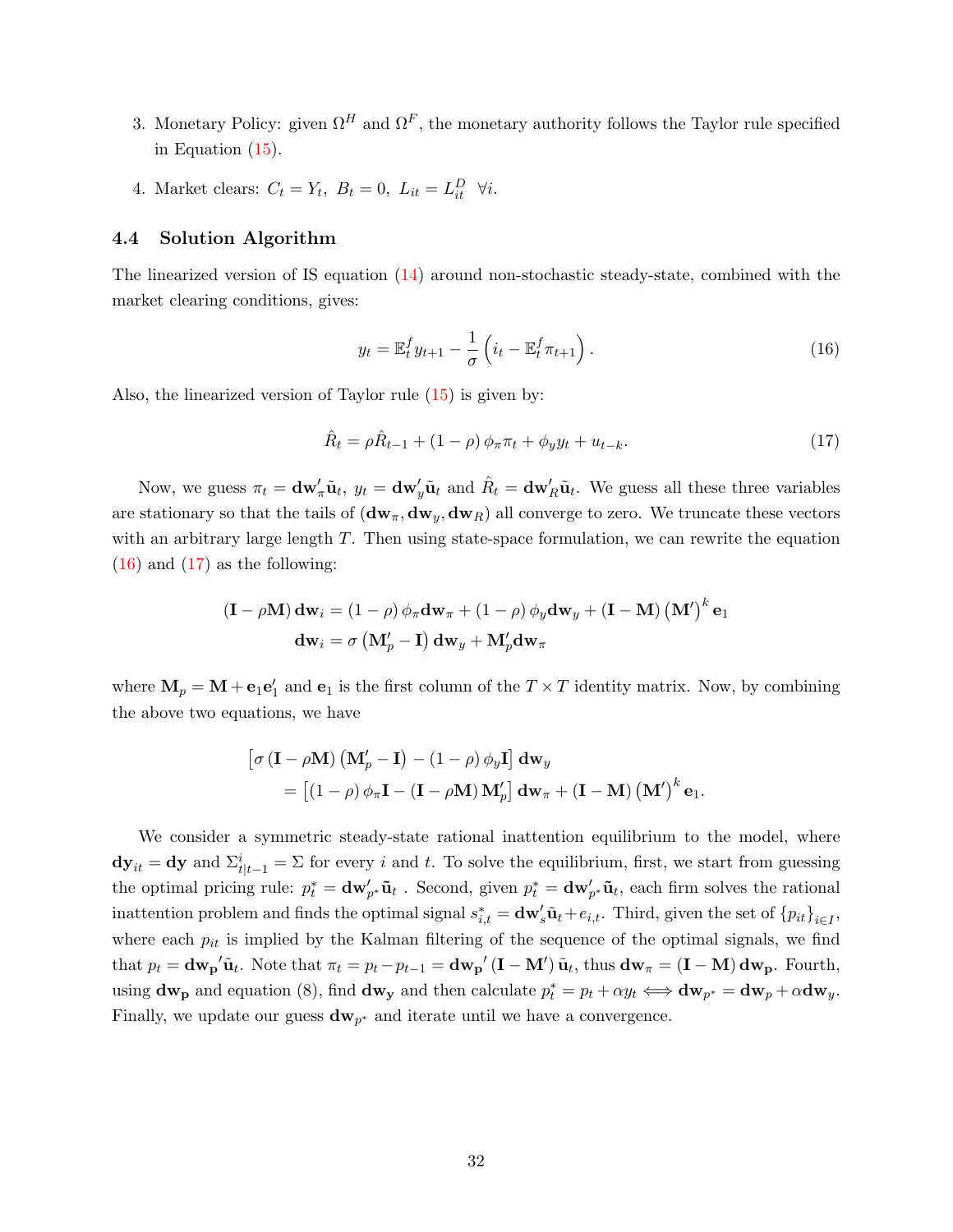#### 4.5 Results

#### 4.5.1 Parameterization

Table [2](#page-38-1) contains numerical values we used for the parameters of the model. The parameterization is standard. In the baseline, we use log preference  $(\sigma = 1)$  as well as a unit Frisch elasticity of labor supply  $(\frac{1}{\psi} = 1)$ . The elasticity of substitution between goods is 6, which implies about 20% of steady-state markup. The implied strategic complementarity is also standard in literature( $\alpha = 0.29$ ). We set the capacity of processing information  $\kappa = 0.5$ , which is consistent with the estimate from [Coibion and Gorodnichenko](#page-35-9) [\(2015a\)](#page-35-9). For the monetary policy feedback rule, we assume that there is no interest rate smoothing ( $\rho = 0$ ), and set  $\phi_{\pi} = 1.2$  and  $\phi_{y} = 0.2$ .

#### 4.5.2 Effects of the Forward Guidance Shock and Forward Guidance Puzzle

Impulse responses of variables to an expansionary monetary policy shock (of 1%) that will be realized 4 quarters later are shown in Figure [10.](#page-44-0) Let's first look at the impulse responses of the myopic inattention model  $(\beta = 0)$ . Unlike the previous exogenous nominal demand exercise in Figure [7,](#page-42-1) even though firms are not forward-looking in their information acquisition, inflation responds immediately to the forward guidance shock. This is because households are fully rational and forward-looking, and thus they increase the demand for goods when the shock is announced. Since the increased demand pushes marginal costs to increase, firms increase their prices, and thus aggregate inflation increases. The nominal interest rate increases as well given the interest rate feedback rule. When the news shock is actually realized at 4 quarters, the nominal interest rate falls. Notice that in a standard Calvo sticky price model, output, inflation, and the shortterm rate all go back to steady-state immediately after the shock realization since the model is completely forward-looking and the shock is transitory. In contrast, after the shock realization, inflation slowly converges to the steady-state in the myopic inattention model. The intuition is that the myopic inattention firms are backward-looking in their optimal price decisions because of the noisy signals that they choose. In aggregate, this backward-looking nature is clearly shown in the myopic Phillips curve in [\(10\)](#page-24-0). Moreover, after the shock realization, output contracts for a while, and converges to the steady-state. Since firms are rationally inattentive, they optimally choose to observe noisy signal about the fundamentals, and increase their prices even after the shock realization. Real interest rate goes up through the the interest rate feedback rule, and thus output contract. Thus, unlike the standard New Keynesian sticky price model, the myopic inattention model implies that the expansionary effect of forward guidance policy is not a free lunch: it comes with output contractions which slowly converges to the steady-state as firms still increase their prices due to the noisy signal that they optimally choose to observe.

For the dynamic inattention model where  $\beta = 0.99$ , the overall dynamics are similar to the myopic inattention model. One notable difference is the large responses of inflation to the forward guidance shock until the shock is actually realized. The intuition is clear: here, firms are forwardlooking in their optimal attention choices. In addition to the increased demand from the forward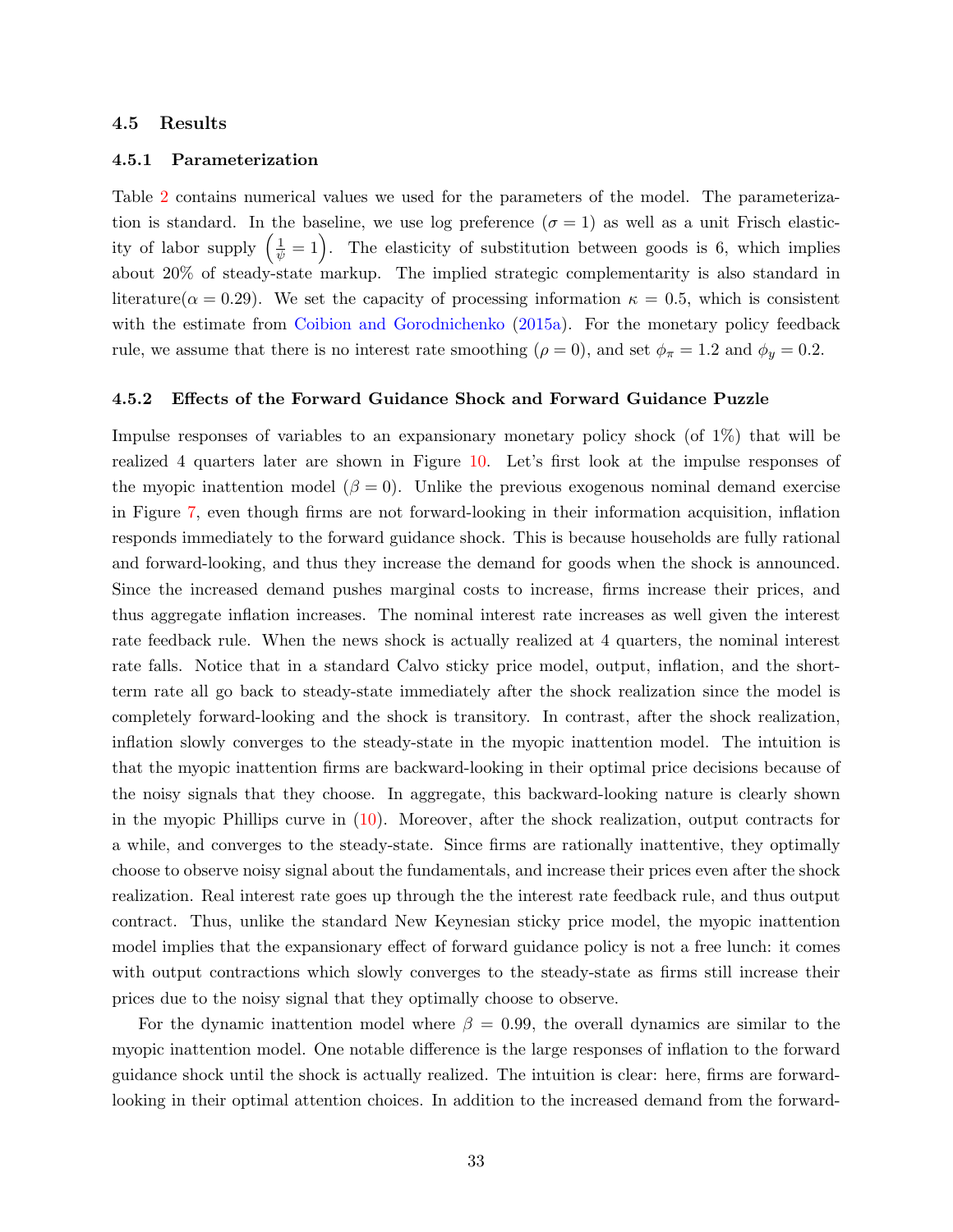looking households, firms expect that future fundamental (their marginal costs) will be large because of the future expansionary shock. This expectation passes through their optimal price decisions, and thus they increase their prices much more than the myopic inattention firms. The large response of inflation generates output booms by less compared to the myopic inattention model.

Our model survives the forward guidance puzzle, established in [Del Negro, Giannoni, and](#page-35-1) [Patterson](#page-35-1) [\(2012\)](#page-35-1), in the standard New Keynesian models. The puzzle says the effectiveness of forward guidance shock is increasing as the horizons of the forward guidance increase because of the completely forward-looking behavior of households and firms. The literature proposes various resolutions to this puzzle, by reducing this forward-looking behavior of households or firms.<sup>[31](#page-33-1)</sup> Our model also weakens the forward-looking behavior of firms because firms are rationally inattentive and choose to observe a noisy signal about their marginal costs. Figure [11](#page-45-0) compares the initial response of inflation to the forward guidance shocks of different horizons in three different models: sticky price, myopic inattention, and dynamic inattention. The initial response of inflation is decreasing in the horizon of the forward guidance in the myopic and dynamic inattention models, while it is increasing in the Calvo sticky price model. In Figure [12,](#page-45-1) we find that initial output response is also small in the inattention models compared to the standard sticky price model.

# <span id="page-33-0"></span>5 Conclusion

This paper proposes a new tractable method for solving dynamic rational inattention problems with Gaussian fundamentals and shows that rationally inattentive agents manifest a forward-looking behavior in choosing their information. This forward-looking behavior emerges due to a dynamic trade-off for the agents: at each period not only the information structure of the agent serves them by providing a posterior about their current fundamental, and hence their optimal decision, but also by forming a prior about future states of the fundamental by shaping their future priors. Faced by this trade-off, agents optimally choose to acquire information about both current and best possible estimates of future fundamentals. Acting on such an information structure, agents' actions exhibit a forward-looking pattern: these actions respond to future expectations of fundamentals, even though agents do not face any rigidity in choosing them.

We apply this result to the pricing theory, and show that a Phillips curve that emerges under dynamic rational inattention relates current inflation to the future forecast errors about inflation and output gap growth, a feature that been missing from other models of information rigidity such as reduced-form noisy information and sticky information models. Also, since agents choose their actions under imperfect information, this Phillips curve also replicates the inertial response of inflation and output to monetary policy shocks. These two characteristics, the dependence of current inflation to expected future inflation, and the inertial behavior of it through depending on its

<span id="page-33-1"></span> $31$ For example, [McKay, Nakamura, and Steinsson](#page-36-10) [\(2016\)](#page-36-10) introduce the incomplete market assumption for households, which make households are less forward-looking due to the self-insurance motive. Other papers introduce some information frictions in the model, which generates backward-looking behavior of firms' optimal decisions. (e.g., [Angeletos and Lian](#page-34-1) [\(2016\)](#page-34-1) for imperfect common knowledge, [Gabaix](#page-35-13) [\(2016\)](#page-35-13) for a behavioral model; and [Carlstrom,](#page-35-5) [Fuerst, and Paustian](#page-35-5) [\(2015\)](#page-35-5); [Kiley](#page-35-4) [\(2016\)](#page-35-4) for sticky information.)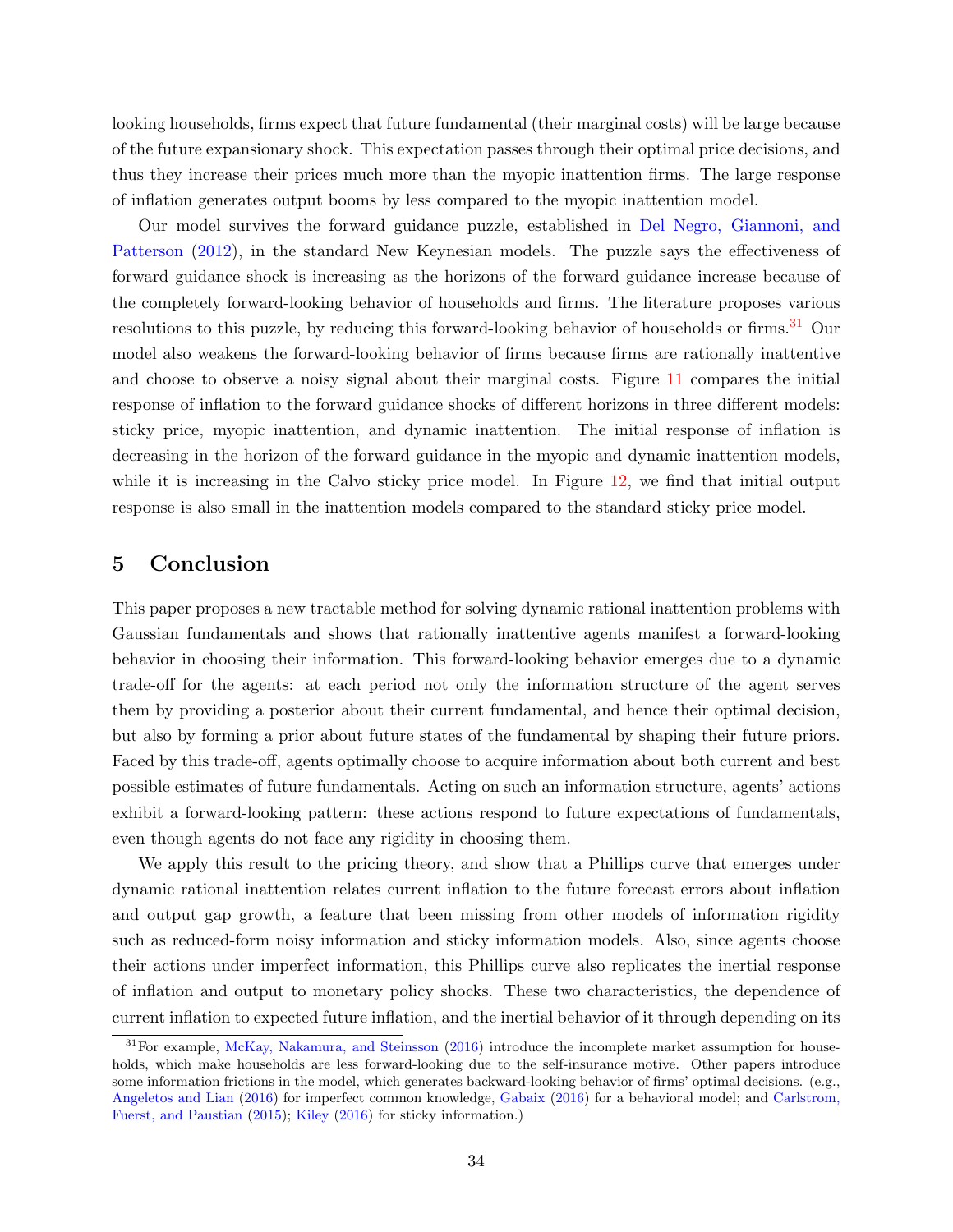past realizations, have been shown to be necessary to match the observed pattern of it in the data. However, current models of micro-founded pricing, such as sticky prices, menu costs, and sticky and noisy inflation models fail to capture both of these features, with the former two missing the inertial pattern of inflation, and the latter two by missing its forward-looking behavior. This has lead to the use of hybrid Phillips curves, such as sticky prices with indexation, that has been criticized for ignoring the underlying micro foundation. In this paper, we develop a micro foundation of the hybrid Phillips curve from the rational inattention model with dynamic incentives of processing information. Our empirical estimation of the dynamic inattention Phillips curve using the Survey of Professional Forecasters as a proxy for firms' expectations confirms that the US inflation dynamics has both backward- and forward-looking behavior.

In order to demonstrate the forward-looking behavior that is micro-founded under our dynamic inattention model, we implement a simple forward guidance exercise, in which shocks to aggregate demand is announced before taking effect. We show that while sticky information and reduced-form noisy information models fail to generate any response to these news shocks before they affect the aggregate demand, rationally inattentive firms optimally choose to attend to these news shocks, and respond to them before they take effect. In the general equilibrium model, we show that this forward-looking behavior of firms' information acquisition makes the forward guidance policy effective by increasing inflation and booming output. However, the initial responses of inflation and output decrease with the horizon of forward guidance because of the backward-looking term in the Phillips curve, which is coming from the noisy information that firms optimally choose to acquire. Thus, our model survives the forward guidance puzzle.

The huge interest in, and appeal to, forward guidance policies during the years after the Great Recession, lead by the belief that economies respond to news about future policies has been dampened by lack of adequate models to analyze the effects of such policies. Consequently, while other models of information rigidity fail to incorporate the dynamic effects of forward guidance policies, and therefore are incapable for any analysis of forward guidance policies, the dynamic rational inattention model poses as the sole rigorously micro-founded information rigidity model that can fill this void.

# References

- <span id="page-34-2"></span>Afrouzi, H. (2016): "Strategic Inattention, Inflation Dynamics and the Non-Neutrality of Money," Job market paper, University of Texas at Austin.
- <span id="page-34-1"></span>Angeletos, G.-M., and C. Lian (2016): "Forward Guidance without Common Knowledge," Working Paper 22785, National Bureau of Economic Research.
- <span id="page-34-3"></span>Brissimis, S. N., and N. S. Magginas (2008): "Inflation Forecasts and the New Keynesian Phillips Curve," International Journal of Central Banking, 4(2), 1–22.

<span id="page-34-0"></span>Campbell, J. R., C. L. Evans, J. D. Fisher, and A. Justiniano (2012): "Macroeconomic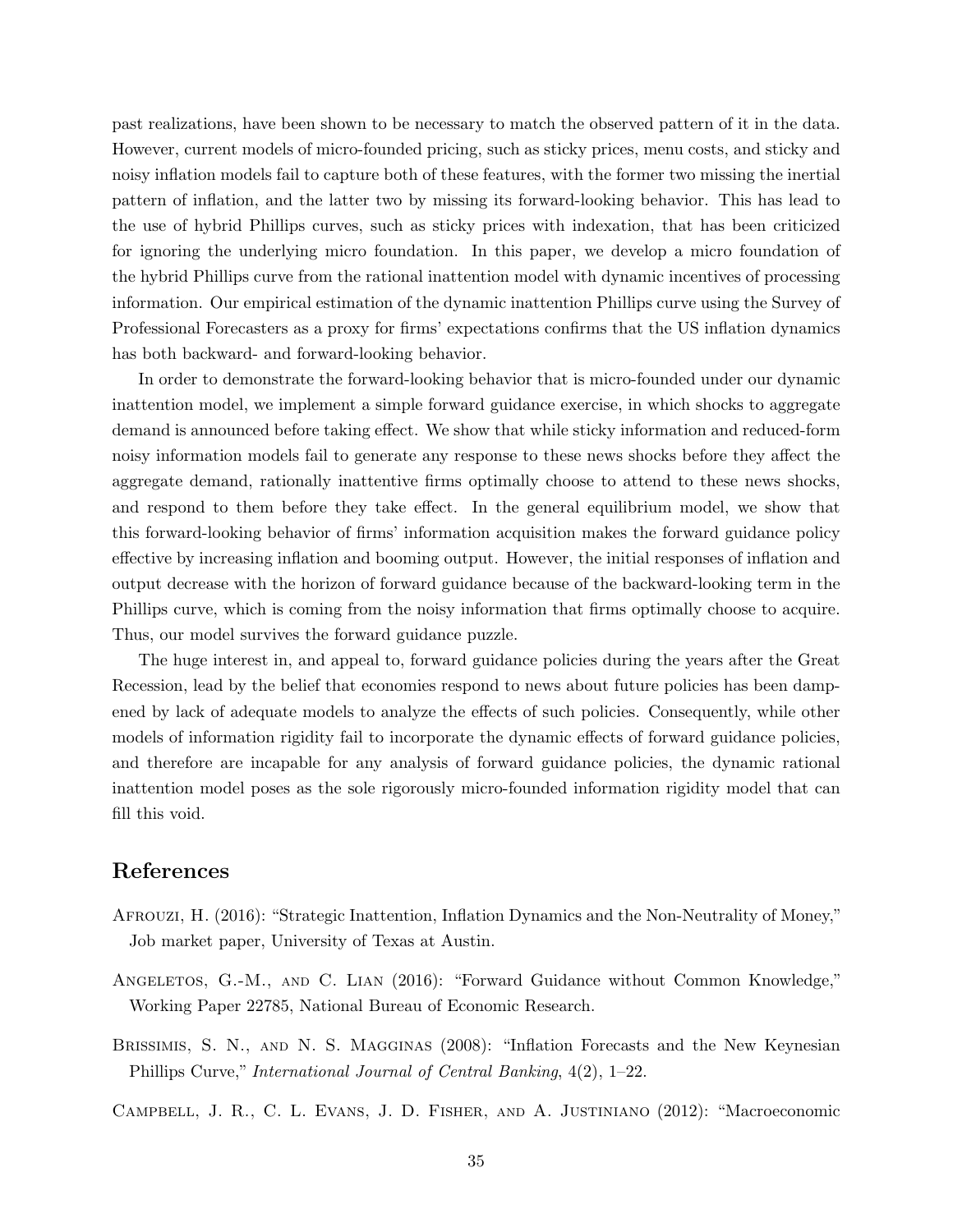effects of Federal Reserve forward guidance," Brookings Papers on Economic Activity, 2012(1), 1–80.

- <span id="page-35-5"></span>CARLSTROM, C. T., T. S. FUERST, AND M. PAUSTIAN (2015): "Inflation and output in New Keynesian models with a transient interest rate peg," Journal of Monetary Economics, 76, 230– 243.
- <span id="page-35-0"></span>Christiano, L. J., M. Eichenbaum, and C. L. Evans (2005): "Nominal rigidities and the dynamic effects of a shock to monetary policy," Journal of political Economy, 113(1), 1–45.
- <span id="page-35-10"></span>COIBION, O. (2010): "Testing the Sticky Information Phillips Curve," The Review of Economics and Statistics, 92(1), 87–101.
- <span id="page-35-9"></span>COIBION, O., AND Y. GORODNICHENKO (2015a): "Information Rigidity and the Expectations Formation Process: A Simple Framework and New Facts," American Economic Review, 105(8), 2644–78.
- <span id="page-35-11"></span>(2015b): "Is the Phillips Curve Alive and Well after All? Inflation Expectations and the Missing Disinflation," American Economic Journal: Macroeconomics, 7(1), 197–232.
- <span id="page-35-1"></span>Del Negro, M., M. Giannoni, and C. Patterson (2012): "The forward guidance puzzle," Staff Reports 574, Federal Reserve Bank of New York.
- <span id="page-35-7"></span>FARHI, E., AND I. WERNING (2017): "Monetary Policy, Bounded Rationality, and Incomplete Markets," Working Paper 23281, National Bureau of Economic Research.
- <span id="page-35-13"></span>Gabaix, X. (2016): "A Behavioral New Keynesian Model,"Working Paper 22954, National Bureau of Economic Research.
- <span id="page-35-2"></span>GALI, J., AND M. GERTLER (1999): "Inflation dynamics: A structural econometric analysis," Journal of monetary Economics, 44(2), 195–222.
- <span id="page-35-4"></span>Kiley, M. T. (2016): "Policy paradoxes in the New Keynesian model," Review of Economic Dynamics, 21, 1–15.
- <span id="page-35-3"></span>KRUGMAN, P. R., K. M. DOMINQUEZ, AND K. ROGOFF (1998): "It's baaack: Japan's slump and the return of the liquidity trap," Brookings Papers on Economic Activity, 1998(2), 137–205.
- <span id="page-35-12"></span>LUCAS, R. E. (1972): "Expectations and the Neutrality of Money," Journal of economic theory, 4(2), 103–124.
- <span id="page-35-8"></span>Luo, Y., and E. Young (2013): "Rational Inattention in Macroeconomics: A Survey," MPRA Paper 54267, University Library of Munich, Germany.
- <span id="page-35-6"></span>MACKOWIAK, B., AND M. WIEDERHOLT (2009): "Optimal sticky prices under rational inattention," The American Economic Review, 99(3), 769–803.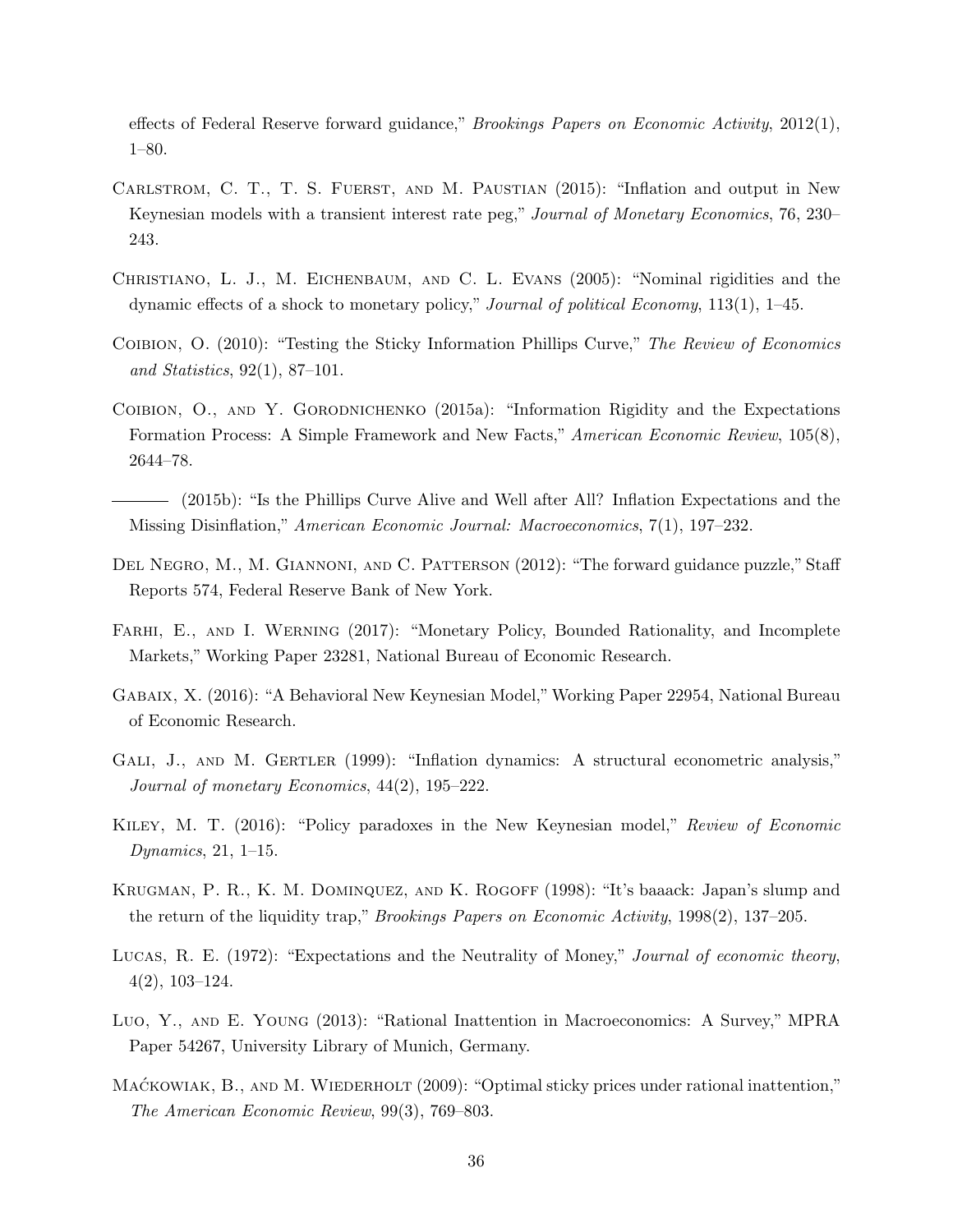<span id="page-36-5"></span>- (2015): "Business Cycle Dynamics under Rational Inattention," The Review of Economic Studies, 82(4), 1502–1532.

- <span id="page-36-9"></span>MACKOWIAK, B. A., F. MATEJKA, AND M. WIEDERHOLT  $(2016)$ : "The rational inattention filter," CEPR Discussion Papers 11237, C.E.P.R. Discussion Papers.
- <span id="page-36-0"></span>Mankiw, N. G., R. Reis, et al. (2002): "Sticky Information versus Sticky Prices: A Proposal to Replace the New Keynesian Phillips Curve," The Quarterly Journal of Economics, 117(4), 1295–1328.
- <span id="page-36-10"></span>McKay, A., E. Nakamura, and J. Steinsson (2016): "The Power of Forward Guidance Revisited," American Economic Review, 106(10), 3133–58.
- <span id="page-36-2"></span>Melosi, L. (2017): "Signalling Effects of Monetary Policy," The Review of Economic Studies, 84(2), 853–884.
- <span id="page-36-1"></span>NIMARK, K. (2008): "Dynamic pricing and imperfect common knowledge," Journal of Monetary Economics,  $55(2)$ ,  $365 - 382$ .
- <span id="page-36-6"></span>PACIELLO, L. (2012): "Monetary Policy and Price Responsiveness to Aggregate Shocks under Rational Inattention," Journal of Money, Credit and Banking, 44(7), 1375–1399.
- <span id="page-36-7"></span>PACIELLO, L., AND M. WIEDERHOLT (2014): "Exogenous Information, Endogenous Information, and Optimal Monetary Policy," The Review of Economic Studies, 81(1), 356–388.
- <span id="page-36-14"></span>PETERSEN, K. B., AND M. S. PEDERSEN (2012): "The Matrix Cookbook,".
- <span id="page-36-12"></span>ROBERTS, J. M. (2005): "How Well Does the New Keynesian Sticky-Price Model Fit the Data?," Contributions in Macroeconomics,  $5(1)$ ,  $-$ .
- <span id="page-36-13"></span>RUDD, J., AND K. WHELAN (2005): "New tests of the new-Keynesian Phillips curve," Journal of *Monetary Economics*,  $52(6)$ ,  $1167 - 1181$ , The econometrics of the New Keynesian price equation.
- <span id="page-36-3"></span>SAUER, R.  $(2016)$ : "The imperfect-common-knowledge Phillips curve: Calvo vs Rotemberg," Economics Letters,  $148, 45 - 47$ .
- <span id="page-36-4"></span>Sims, C. A. (2003): "Implications of rational inattention," Journal of monetary Economics, 50(3), 665–690.
- <span id="page-36-11"></span>SIMS, C. A. (2010): "Rational Inattention and Monetary Economics," vol. 3 of Handbook of Monetary Economics, pp. 155 – 181. Elsevier.
- <span id="page-36-8"></span>Steiner, J., C. Stewart, and F. Matejka (2017): "Rational Inattention Dynamics: Inertia and Delay in Decision-Making," Econometrica, 85(2), 521–553.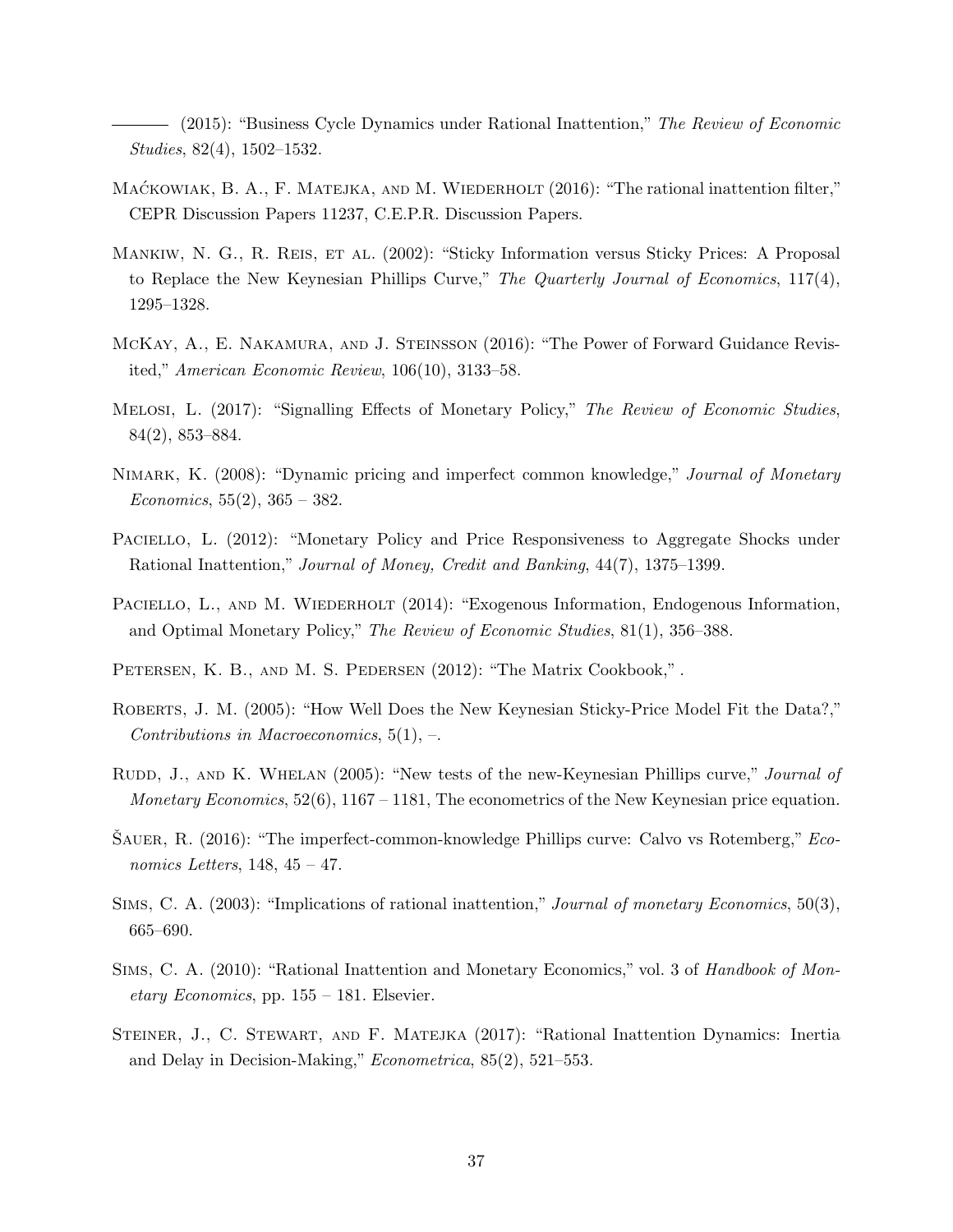<span id="page-37-0"></span>WOODFORD, M. (2003): "Imperfect Common Knowledge and the Effects of Monetary Policy," Knowledge, Information, and Expectations in Modern Macroeconomics: In Honor of Edmund S. Phelps.

(2009): "Information-constrained state-dependent pricing," Journal of Monetary Economics, 56, S100–S124.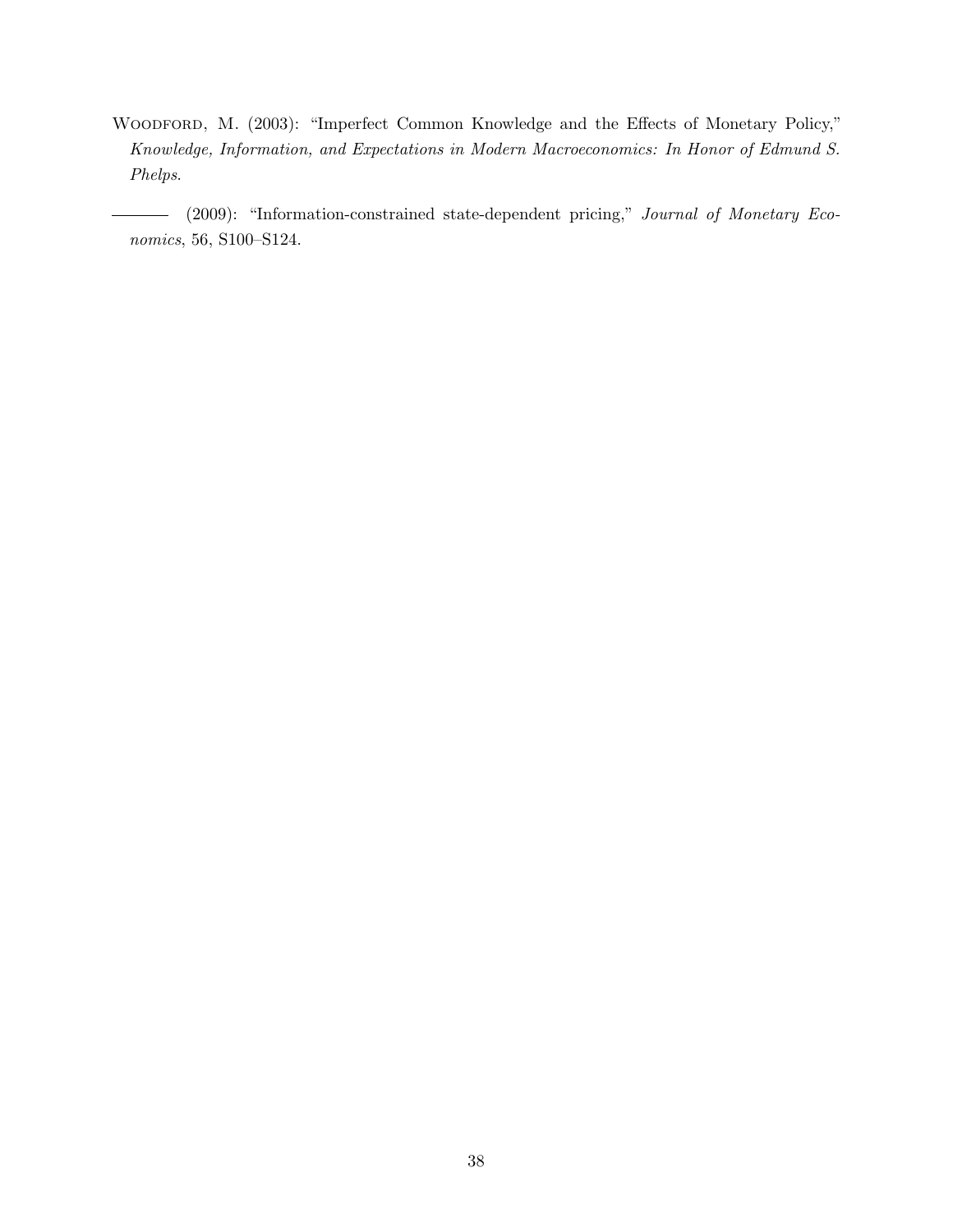# <span id="page-38-0"></span>6 Tables and Figures

|                     | GDP deflator      |             | GDP deflator             |             | <b>CPI</b>          |             |
|---------------------|-------------------|-------------|--------------------------|-------------|---------------------|-------------|
|                     | (72Q1:16Q4)       |             | Post-Volcker (79Q4:16Q4) |             | (82Q4:16Q4)         |             |
|                     | (1)               | (2)         | (3)                      | (4)         | (5)                 | (6)         |
| constant            | $-0.00$<br>(0.04) |             | $-0.03$<br>(0.05)        |             | $0.81***$<br>(0.15) |             |
| $\beta$             | $1.01***$         | $1.00***$   | $1.03***$                | $1.02***$   | $0.78***$           | $1.01***$   |
|                     | (0.01)            | (0.00)      | (0.01)                   | (0.01)      | (0.04)              | (0.02)      |
| $\alpha$            | $0.03***$         | $0.03***$   | $0.09***$                | $0.09***$   | $0.27***$           | $0.28***$   |
|                     | (0.01)            | (0.01)      | (0.01)                   | (0.01)      | (0.03)              | (0.03)      |
| $c_0$               | $1.06*$           | $1.10**$    | $0.90***$                | $0.94***$   | $0.86***$           | $0.69***$   |
|                     | (0.61)            | (0.50)      | (0.14)                   | (0.12)      | (0.14)              | (0.11)      |
| $\mathfrak{c}_1$    | $0.45***$         | $0.45***$   | $0.10***$                | $0.11***$   | $0.09***$           | $0.10***$   |
|                     | (0.07)            | (0.07)      | (0.04)                   | (0.04)      | (0.03)              | (0.03)      |
| $\mathfrak{c}_2$    | $0.17***$         | $0.17***$   | $0.18***$                | $0.18***$   | $-0.33***$          | $-0.34***$  |
|                     | (0.06)            | (0.06)      | (0.03)                   | (0.03)      | (0.04)              | (0.04)      |
| $\mathfrak{c}_3$    | $0.13***$         | $0.13***$   | $0.18***$                | $0.17***$   | $-0.13***$          | $-0.12***$  |
|                     | (0.03)            | (0.03)      | (0.02)                   | (0.02)      | (0.04)              | (0.04)      |
| Over-identification | 8.06              | 8.08        | 7.30                     | 7.30        | 6.82                | 6.82        |
| Test $J - stat$     | $(p = 1.0)$       | $(p = 1.0)$ | $(p = 1.0)$              | $(p = 1.0)$ | $(p = 1.0)$         | $(p = 1.0)$ |
| $\boldsymbol{N}$    | 172               | 172         | 146                      | 146         | 134                 | 134         |

Table 1: Estimation of Dynamic Inattention Phillips Curve

Newey-West robust standard errors are in parentheses.

<span id="page-38-1"></span>\*\*\*, \*\*, \* denote statistical significance at 1, 5, and 10 percent levels.

|  | Table 2: Parameterization of the Model |  |  |
|--|----------------------------------------|--|--|
|--|----------------------------------------|--|--|

| Parameter     | Calibrated Value       | Description                                            |
|---------------|------------------------|--------------------------------------------------------|
| β             | $0.0 \text{ or } 0.99$ | time preference                                        |
| $\sigma$      |                        | log preference                                         |
| $\psi$        |                        | inverse of elasticity of substitution for labor supply |
| $\varepsilon$ | 6                      | elasticity of substitution among goods                 |
| $\alpha$      | $1+\varepsilon v$      | strategic complementarity                              |
| $\lambda$     | $1-2^{-2\kappa}=0.5$   | information processing capacity parameter              |
| $\rho$        | 0.0                    | interest rate smoothing parameter                      |
| $\phi_{\pi}$  | 1.2                    | elasticity of interest rate to inflation               |
| $\phi_y$      | 0.2                    | elasticity of interest rate to output                  |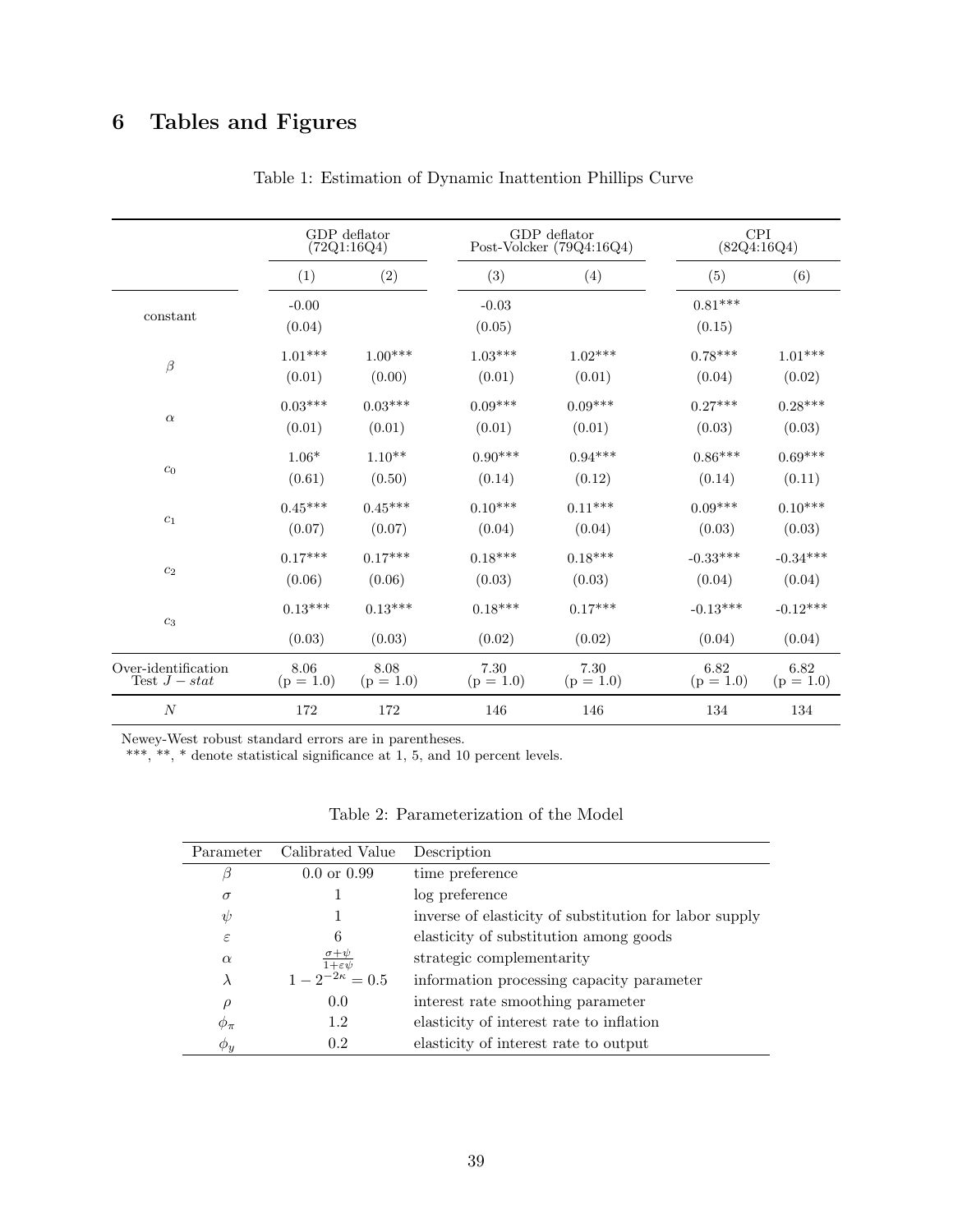

[3](#page-12-3) depends on their discount parameter  $\beta$ . The higher the  $\beta$ , the higher is the agent's incentive to forecast future realizations of the fundamental. See example 3 depends on their discount parameter  $\beta$ . The higher the  $\beta$ , the higher is the (a) This figure shows how the forward-looking behavior of the agent in example agent's incentive to forecast future realizations of the fundamental. See example [3](#page-12-3) for detailed explanation. for detailed explanation.



depends on their capacity of processing information. The higher the capacity, the lower is the agent's incentive to forecast future realizations of the fundamental. (c) This figure shows how the forward-looking behavior of the agent in example  $3$ depends on their capacity of processing information. The higher the capacity, the lower is the agent's incentive to forecast future realizations of the fundamental. See example 3 for detailed explanation. See example [3](#page-12-3) for detailed explanation.



<span id="page-39-2"></span><span id="page-39-1"></span><span id="page-39-0"></span>depends on the degree of inertia in the  $AR(2)$  process. The higher the inertia, the higher is the agent's incentive to forecast future realizations of the fundamental. (b) This figure depicts how the forward-looking behavior of the agent in example [3](#page-12-3) depends on the degree of inertia in the  $AR(2)$  process. The higher the inertia, the higher is the agent's incentive to forecast future rea See example 3 for detailed explanation. See example [3](#page-12-3) for detailed explanation.

Figure 1: Degree of forward-looking Behavior in Acquiring Information vs. Underlying Parameters in example 3. Figure 1: Degree of forward-looking Behavior in Acquiring Information vs. Underlying Parameters in example [3.](#page-12-3)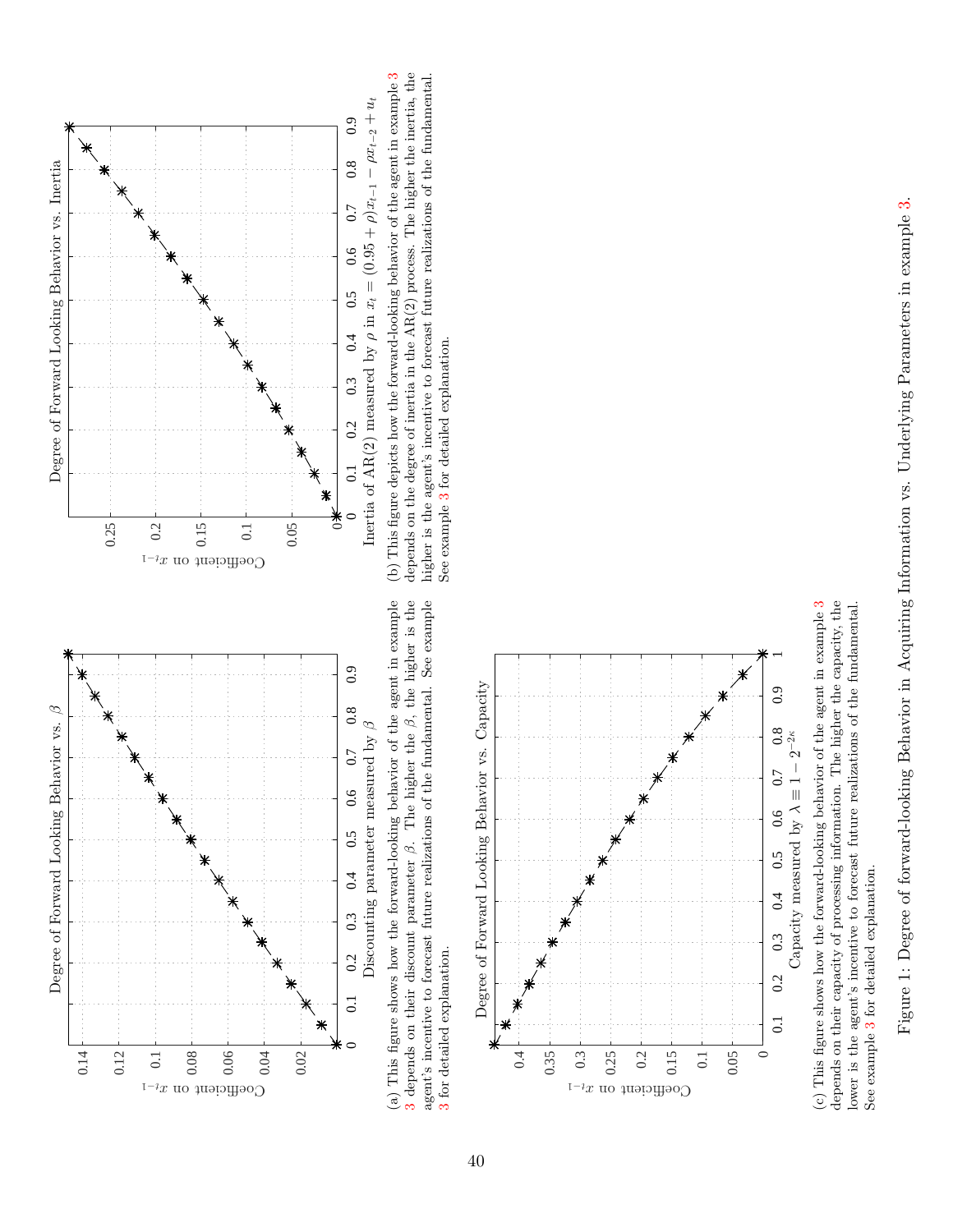<span id="page-40-0"></span>

Figure 2: IRFs for example [4:](#page-20-1) The figure shows the impulse responses of output and inflation to a 1% shock to the aggregate demand, for different levels of capacity of processing information. Rational inattention creates endogenous real and persistent effects for monetary policy. See example [4](#page-20-1) for details.

<span id="page-40-1"></span>

Figure 3: IRFs for example [5:](#page-21-1) The figure shows impulse responses of output and inflation for a capacity parameter of  $\kappa = 0.2$ . The red curves with circle markers are the IRFs of the model with no strategic complementarity ( $\alpha = 1$ ), and the blue curves with star markers are the IRFs when  $\alpha = 0.5$ . Higher strategic complementarity introduces higher inertia in response of inflation, and amplifies the response of the output. See example [5](#page-21-1) for details.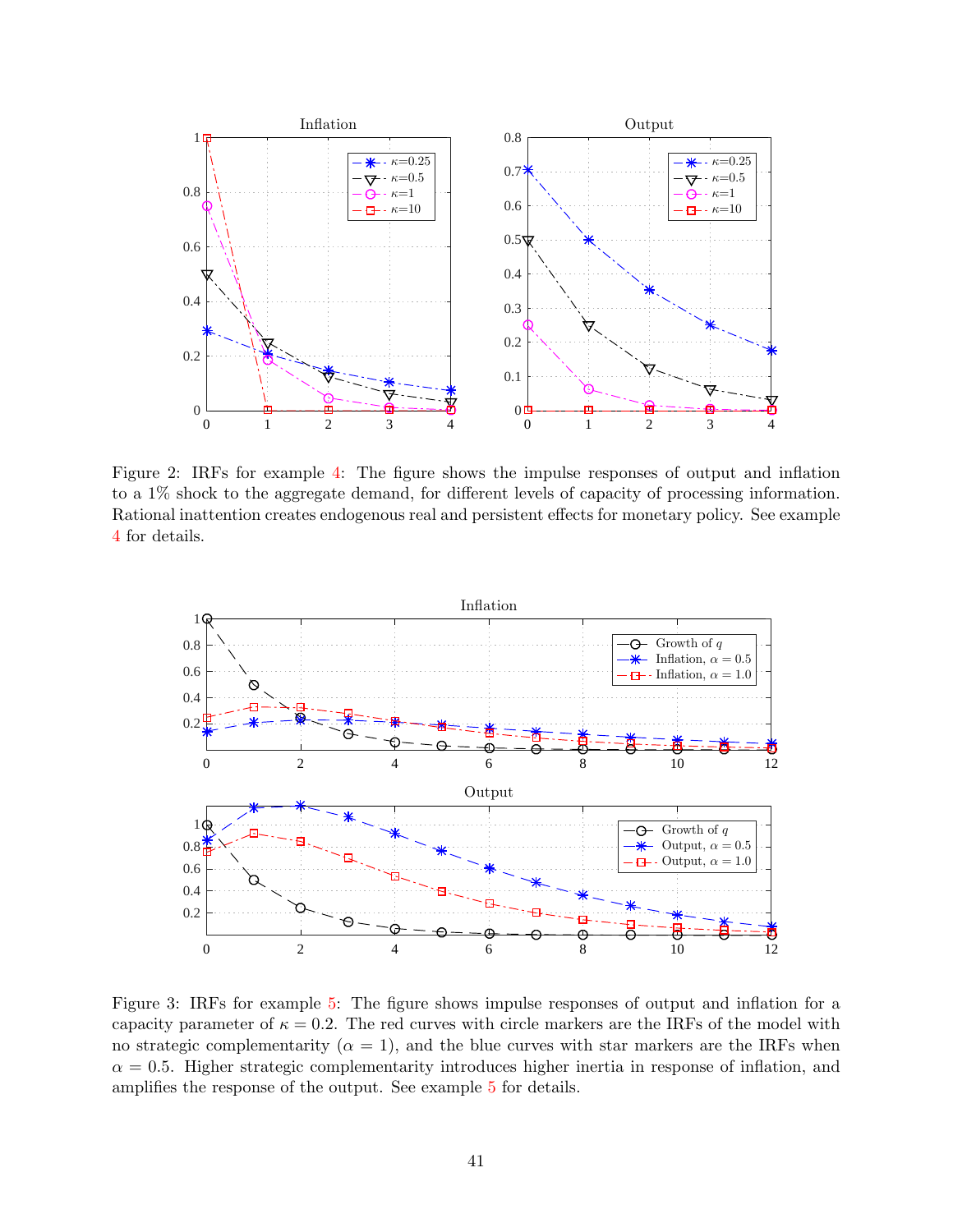<span id="page-41-0"></span>

Figure 4: IRFs for example [5:](#page-21-1) the figure shows impulse responses of output and inflation for different values of capacity. Higher capacity leads to less inertial response of inflation and a smaller and less persistent response of output. When capacity is very large, inflation exactly follows the AR(1) path of the growth of the aggregates demand, and output does not respond to monetary policy at all. See example [5](#page-21-1) for details.

<span id="page-41-1"></span>

Figure 5: The figure depicts the iso-capacity (measured by  $\lambda \equiv 1 - 2^{-2\kappa} \in [0,1)$ ) curves in blue dashed lines, and iso-patience (measured by  $\beta \in [0,1)$ ) curves in red solid lines. Each intersection gives an equilibrium pair of  $(\gamma, \delta)$ . Higher capacity or lower patience correspond to a less forwardlooking behavior in the information acquisition of the firms when there is forward guidance. See example [6](#page-22-1) for details.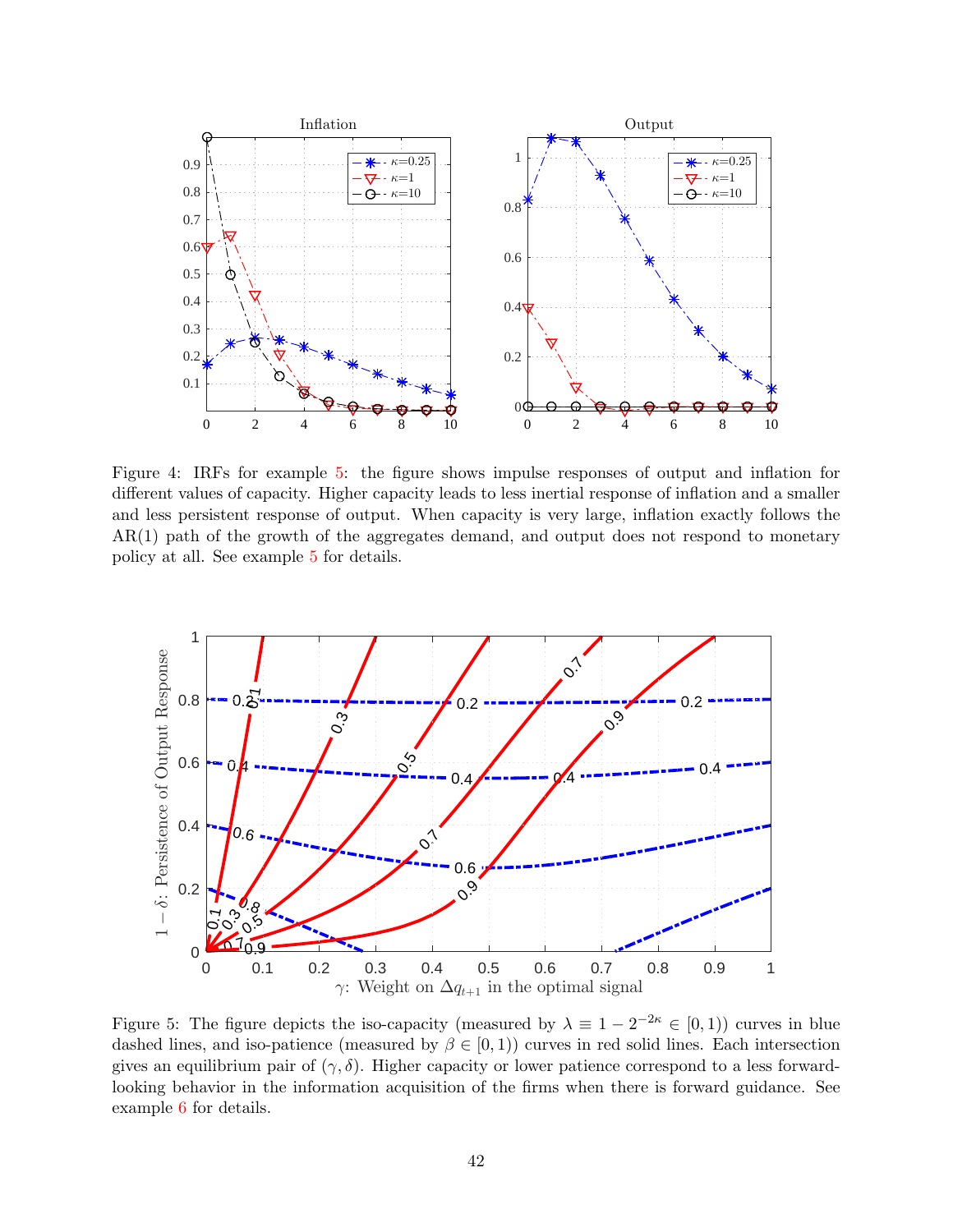<span id="page-42-0"></span>

Figure 6: IRFs for example [6:](#page-22-1) the figure shows the impulse responses of output and inflation to a 1% announced shock to the aggregate demand that will take effect in period one. When  $\beta = 0$ , firms choose to ignore the news about future policy, and the news has no effects at the time of announcement. However, when  $\beta$  is positive, firms include the news in their optimal signal, and react to it immediately before the shock affects the aggregate demand.

<span id="page-42-1"></span>

Figure 7: The figure shows impulse responses of three different models to a 1% news shock about aggregate demand that will take effect after three periods. Firms do not respond to this news shock neither in the sticky information model nor in the reduced-form noisy information model (myopic inattention), where firms only observe their current fundamental. However, under dynamic inattention firms optimally choose to pay attention to the news shock and respond to it immediately.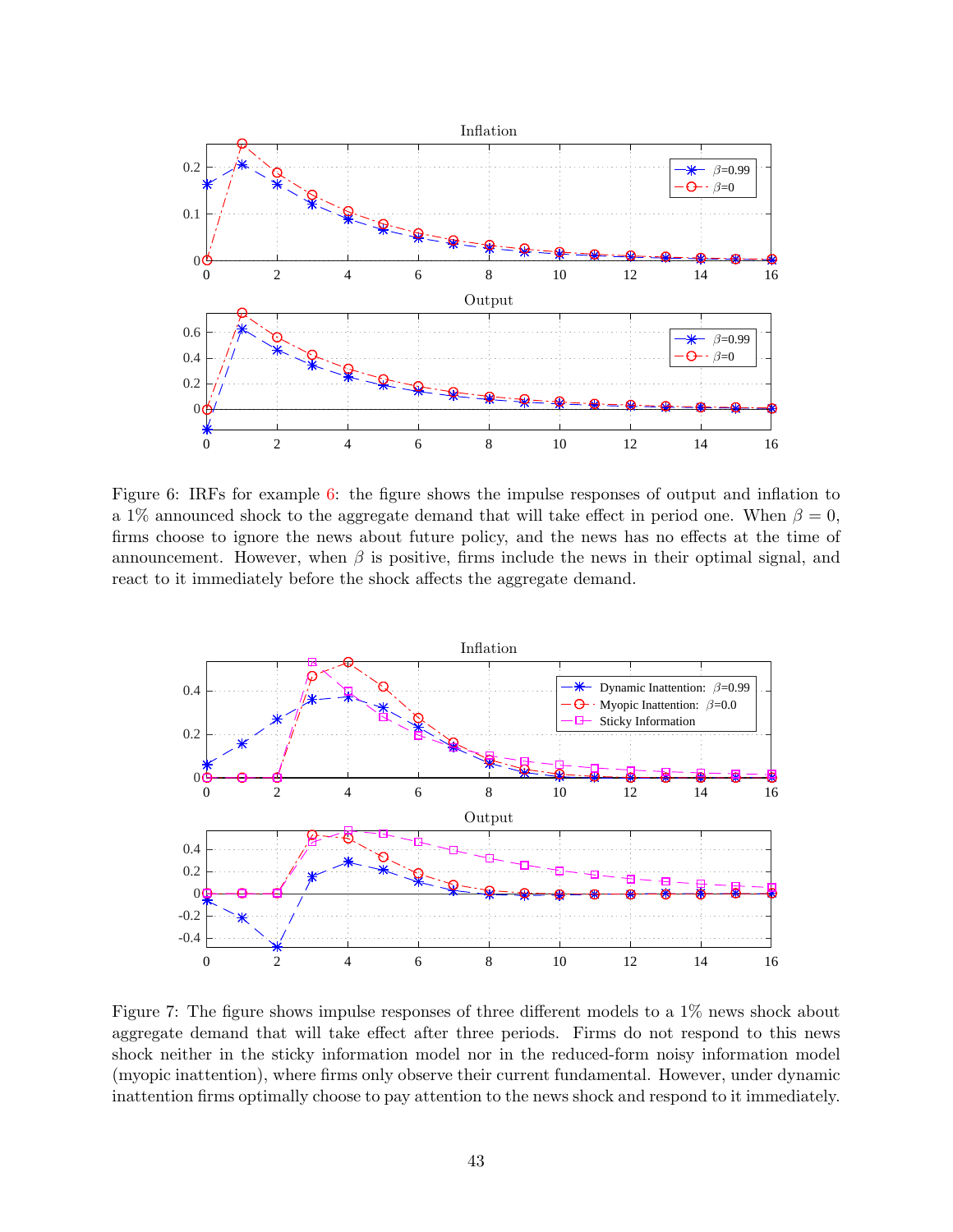

Figure 8: The figure shows impulse responses of three different models to a 1% news shock about aggregate demand that will take effect after three periods. Firms with a larger capacity are more confident that when the shock realizes, they will be able to recognize their fundamental and therefore choose to ignore the news shock. Thus, inflation does not respond when the shocks are announced.

<span id="page-43-0"></span>

Figure 9: The figure shows the coefficients on the forward-looking terms in the dynamic rational inattention Phillips curve(left) and the coefficients on the forward-looking terms in the firms' optimal signal. The shock follows ARIMA(1) process with different persistence. We find that the coefficients quickly vanish to zero.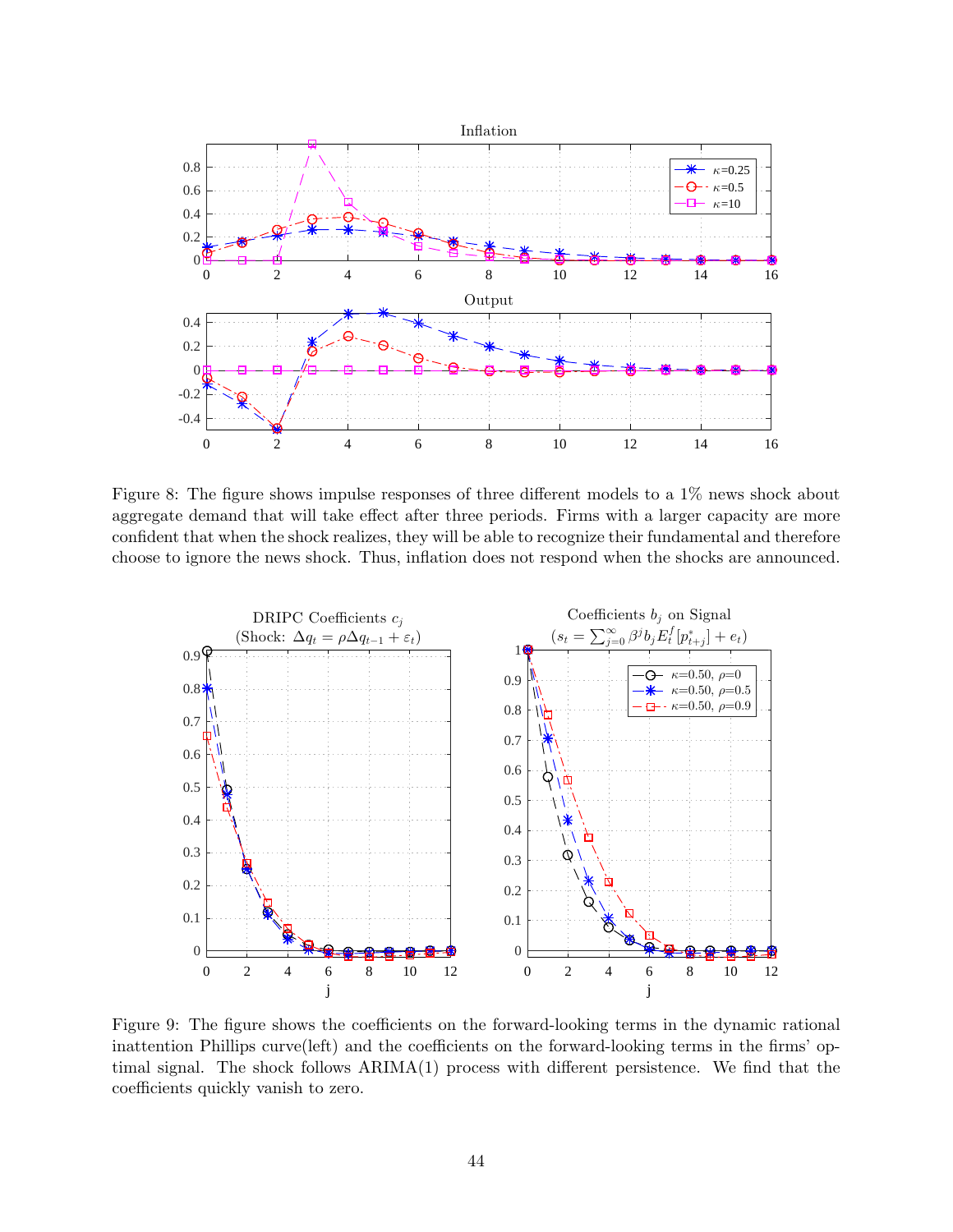<span id="page-44-0"></span>

Figure 10: The figure shows the impulse responses of variables to a 4-period ahead forward guidance shock. We compare the IRFs of dynamic inattention model with those of myopic inattention model.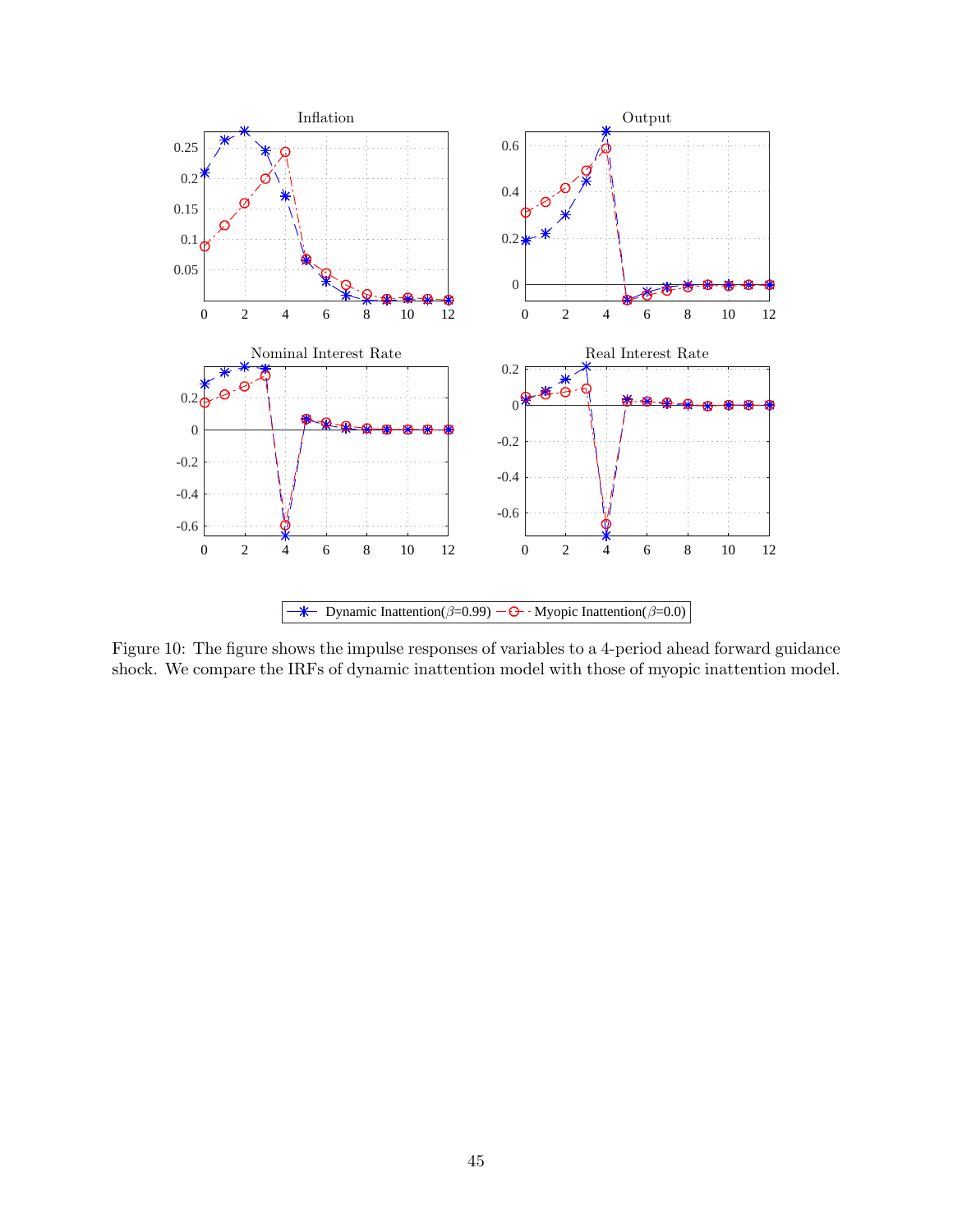<span id="page-45-0"></span>

Figure 11: The figure shows the initial responses of inflation to the forward guidance shocks of different horizons. Unlike the Calvo sticky price model, the initial response of inflation in the rational inattention models decreases with the horizons of forward guidance.

<span id="page-45-1"></span>

Figure 12: The figure shows the initial responses of output to the forward guidance shocks of different horizons. Compared to the Calvo sticky price mode, the initial response of output is small in the rational inattention models.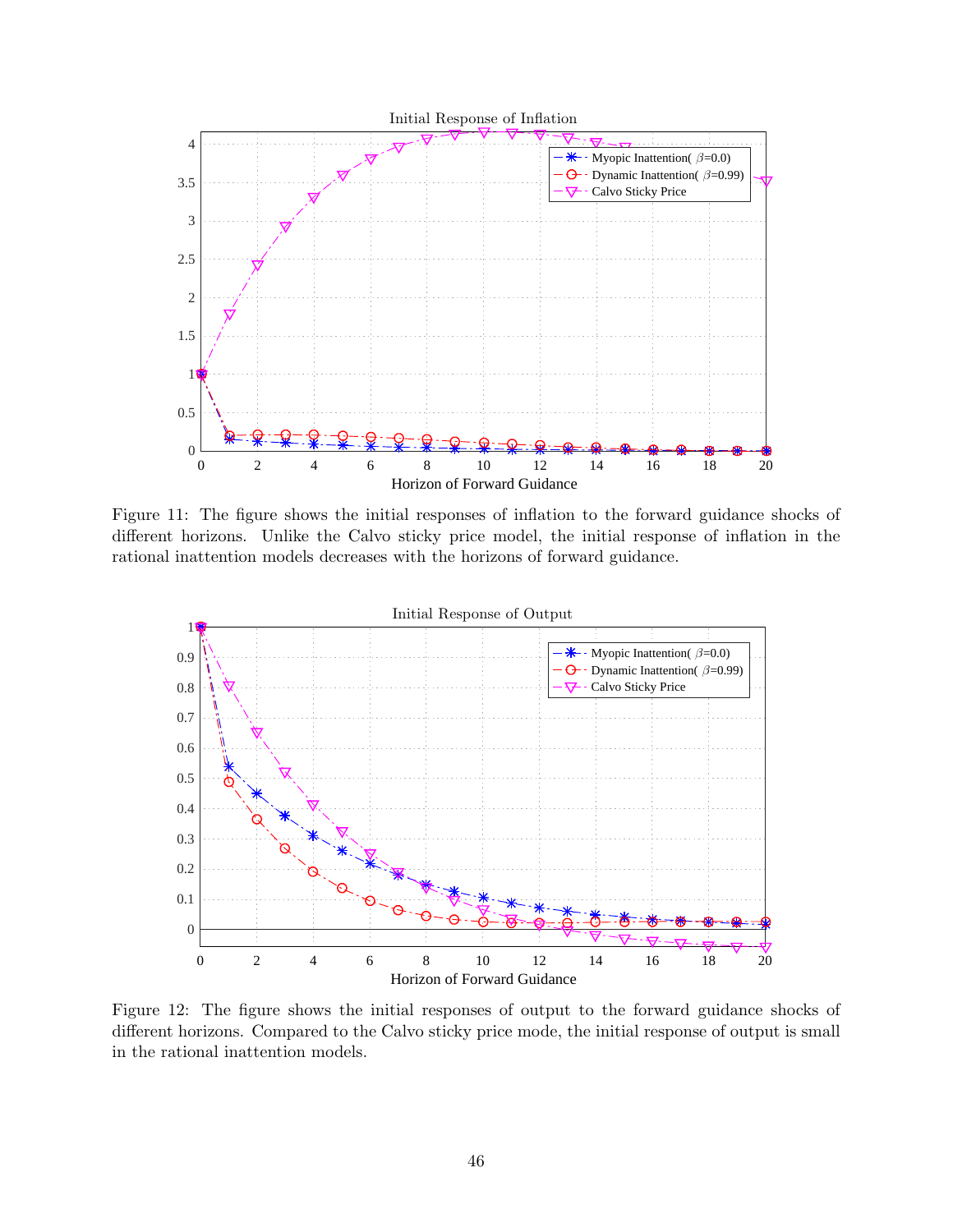# <span id="page-46-0"></span>A Proofs

# <span id="page-46-1"></span>Proof of Theorem [1.](#page-10-2)

Proof. Recall that the agent's problem is

$$
\mathcal{L}_0(\Sigma_{0|-1}) = \min_{\{y_t \in \hat{S}_t^F, \kappa_t\}_{t=0}^{\infty}} \sum_{t=0}^{\infty} \beta^t \left(\mathbf{w}' \Sigma_{t|t} \mathbf{w} + \lambda \kappa_t\right)
$$
  
s.t. 
$$
\Sigma_{t|t} = \Sigma_{t|t-1} - \Sigma_{t|t-1} \mathbf{y}_t \mathbf{y}_t' \Sigma_{t|t-1}
$$

$$
\Sigma_{t+1|t} = \mathbf{M} \Sigma_{t|t} \mathbf{M}' + \mathbf{e}_1 \mathbf{e}_1'
$$

$$
\frac{1}{2} \log_2 \frac{1}{1 - \mathbf{y}_t' \Sigma_{t|t-1} \mathbf{y}_t} \le \kappa_t
$$

$$
\Sigma_{0|-1} \text{ given.}
$$

To simplify the problem, combine the law of motions for  $\Sigma_{t|t}$  and  $\Sigma_{t+1|t}$  to get a single law of motion for the priors:

$$
\Sigma_{t+1|t} = \mathbf{M}(\Sigma_{t|t-1} - \Sigma_{t|t-1} \mathbf{y}_t \mathbf{y}_t' \Sigma_{t|t-1}) \mathbf{M}' + \mathbf{e}_1 \mathbf{e}_1', \forall t \ge 0.
$$

Notice that since the objective function is convex, the information flow constraint is binding. Finally, as  $\Sigma_{t|t-1}$  is a state variable at time t, we can consider the following change of variables:  $z_t = \Sigma_{t|t-1} y_t$ , and let agent choose  $z_t$ . Notice that  $z_t$  is the covariance vector of agent's signal with  $u_t$ , and if  $\Sigma_{t|t-1}$  is invertible, choosing the covariance vector is equivalent to choosing a vector  $\mathbf{y}_t$ .<sup>[32](#page-46-2)</sup>

This is a standard constrained optimization problem, with a countable number of constraints, that can be solved by maximizing the following Lagrangian: (for simplicity of notation, let  $\Sigma_t \equiv$  $\Sigma_{t|t-1}$  denote the agent's prior at time t.)

$$
L = \sum_{t=0}^{\infty} \beta^t \left( -\mathbf{w}' \Sigma_t \mathbf{w} + \mathbf{w}' \mathbf{z}_t \mathbf{z}_t' \mathbf{w} + \lambda \frac{1}{2} \log_2 \left( 1 - \mathbf{z}_t' \Sigma_t^{-1} \mathbf{z}_t \right) \right)
$$
  
+ 
$$
\sum_{t=0}^{\infty} \beta^t \left( \sum_{j=1}^T \eta'_{j,t} [\Sigma_{t+1} - \mathbf{M} (\Sigma_t - \mathbf{z}_t \mathbf{z}_t') \mathbf{M}' - \mathbf{e}_1 \mathbf{e}_1'] \mathbf{e}_j \right)
$$

where  $\eta_{j,t}$  is the vector of multipliers on the j'th column of the matrix constraint, and  $\mathbf{e}_j$  is a vector with 1 as its j'th element and zero elsewhere. We start with the first order condition with respect

<span id="page-46-2"></span><sup>&</sup>lt;sup>32</sup>Assuming that the initial prior,  $\Sigma_{0|-1}$ , is invertible, meaning that there is strictly positive entropy in agent's initial prior over the history of innovations, one can show that under finite capacity all future  $\Sigma_t$ 's are also invertible for any set of signals. This is a direct implication of the fact that resolving all uncertainty about Gaussian variables requires infinite capacity.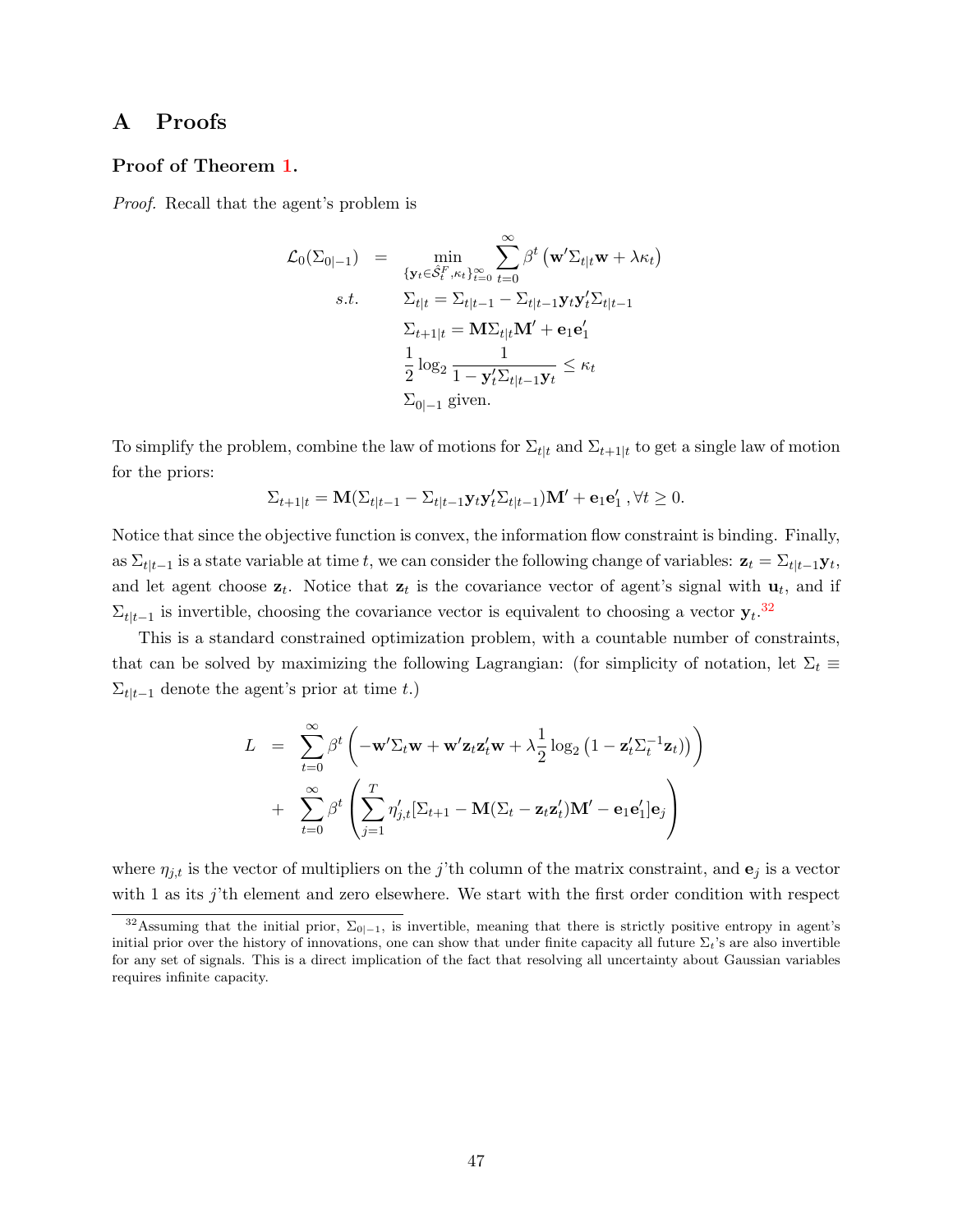to  $\Sigma_{t+1}$ :<sup>[33](#page-47-0)</sup>

$$
0 = -\beta^{t+1} \left[ 2\mathbf{w}\mathbf{w}' - diag(\mathbf{w}\mathbf{w}') \right]
$$
  
+  $\beta^{t+1} \lambda \frac{1}{2 \ln 2} \frac{1}{(1 - \mathbf{z}'_{t+1} \Sigma_{t+1}^{-1} \mathbf{z}_{t+1})} \left[ 2\Sigma_{t+1}^{-1} \mathbf{z}_{t+1} \Sigma_{t+1}^{-1} - diag\left( \Sigma_{t+1}^{-1} \mathbf{z}_{t+1} \Sigma_{t+1}^{-1} \right) \right]$   
+  $\beta^{t} \sum_{j=1}^{T} \left[ \eta_{j,t} \mathbf{e}'_{j} + \mathbf{e}'_{j} \eta_{j,t} - diag(\eta_{j,t} \mathbf{e}'_{j}) \right]$   
-  $\beta^{t+1} \sum_{j=1}^{T} \mathbf{M}' \left[ \eta_{j,t+1} \mathbf{e}'_{j} + \mathbf{e}'_{j} \eta_{j,t+1} - diag(\eta_{j,t+1} \mathbf{e}'_{j}) \right] \mathbf{M}$ 

$$
L = \sum_{t=0}^{\infty} \beta^t \left( -\mathbf{w}' \Sigma_t \mathbf{w} + \mathbf{w}' \mathbf{z}_t \mathbf{z}_t' \mathbf{w} + \lambda \frac{1}{2} \log_2 \left( 1 - \mathbf{z}_t' \Sigma_t^{-1} \mathbf{z}_t \right) \right)
$$
  
+ 
$$
\sum_{t=0}^{\infty} \beta^t \left( \sum_{j=1}^T \eta'_{j,t} [\Sigma_{t+1} - \mathbf{M} (\Sigma_t - \mathbf{z}_t \mathbf{z}_t') \mathbf{M}' - \mathbf{e}_1 \mathbf{e}_1'] \mathbf{e}_j \right)
$$

take the diagonal of this identity and see that the  $diag(.)$  terms sum up to zero, so after replacing  $\mathbf{y}_t = \Sigma_t^{-1} \mathbf{z}_t$ , we are left with

$$
\mathbf{X}_{t} = \beta \mathbf{M}' \left( \mathbf{w} \mathbf{w}' - \phi_{t+1} \mathbf{y}_{t+1} \mathbf{y}'_{t+1} + \mathbf{X}_{t+1} \right) \mathbf{M}
$$

where  $\mathbf{X}_t \equiv \frac{1}{2}$  $\frac{1}{2} \sum_{j=1}^{T} \mathbf{M}' \left[ \mathbf{e}_j \eta'_{j,t} + \eta_{j,t} \mathbf{e}'_j \right] \mathbf{M}$  and  $\phi_{t+1} = \frac{1}{2 \ln t}$ 2 ln 2  $\lambda$  $\frac{\lambda}{(1-\mathbf{y}_{t+1}'\Sigma_{t+1}\mathbf{y}_{t+1})}$ .

Moreover, the first-order (necessary) condition with respect to  $z_t$  is

$$
(\mathbf{w}'\mathbf{z}_t)\mathbf{w} - \lambda \frac{1}{2\ln 2} \frac{1}{(1-\mathbf{y}_t'\Sigma_t\mathbf{y}_t)} \Sigma_t^{-1} \mathbf{z}_t + \mathbf{X}_t \mathbf{z}_t = 0
$$
  
\n
$$
\Rightarrow \qquad (\mathbf{w}'\Sigma_t \mathbf{y}_t)\mathbf{w} - \phi_t \mathbf{y}_t + \mathbf{X}_t \Sigma_t \mathbf{y}_t = 0
$$

Hence the FOCs reduce to

$$
\phi_t \mathbf{y}_t = \mathbf{w} \mathbf{w}' \Sigma_t \mathbf{y}_t + \mathbf{X}_t \Sigma_t \mathbf{y}_t
$$

$$
\mathbf{X}_t = \beta \mathbf{M}'(\mathbf{w} \mathbf{w}' + \mathbf{X}_{t+1} - \phi_{t+1} \mathbf{y}_{t+1} \mathbf{y}'_{t+1}) \mathbf{M}
$$

Let  $\hat{\mathbf{X}}_t = \mathbf{w}\mathbf{w}' + \mathbf{X}_t$  be a symmetric matrix. Then the FO(N)C for  $\mathbf{y}_t$  is

$$
\phi_t \mathbf{y}_t = \mathbf{\hat{X}}_t \Sigma_t \mathbf{y}_t
$$

$$
\mathbf{X}_t = \beta \mathbf{M}'(\mathbf{w}\mathbf{w}' + \mathbf{X}_{t+1} - \phi_{t+1} \mathbf{y}_{t+1} \mathbf{y}'_{t+1}) \mathbf{M}
$$

Note that any  $\phi_t$  satisfying the above equation is an eigenvalue of  $\mathbf{X}_t \Sigma_t$  and  $\mathbf{y}_t$  is the corresponding eigenvector.

<span id="page-47-0"></span> $33$ For a guide to taking the derivative of symmetric matrices, see for example [Petersen and Pedersen](#page-36-14) [\(2012\)](#page-36-14).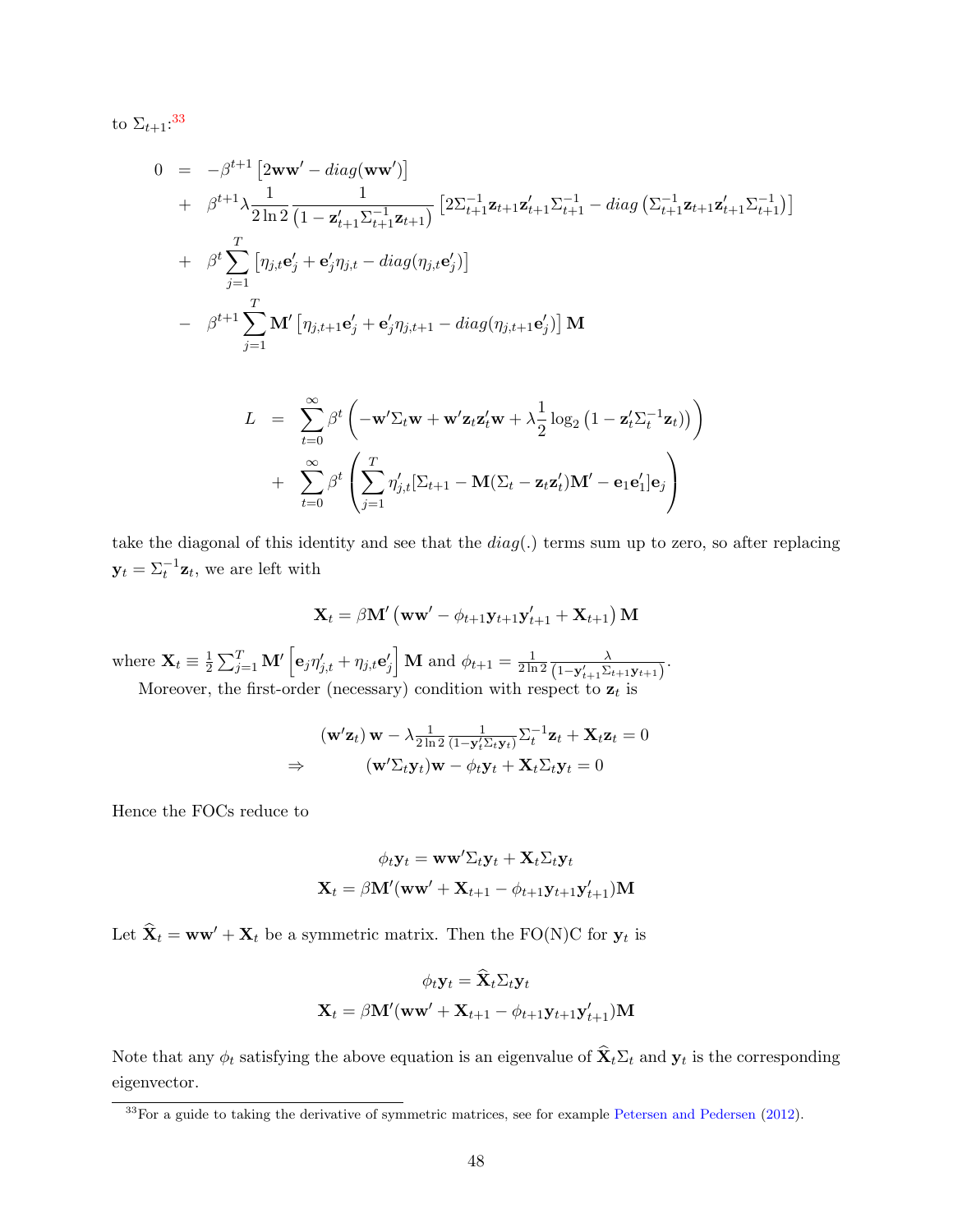We want to find the (second-order) sufficient and necessary conditions for the optimal solutions of the problem. First, we consider the necessary condition. Let  $\Phi_t$  be the set of all eigenvalues of  $\hat{\mathbf{X}}_t \Sigma_t$ . Let  $\mathbf{y}_t^*$  be a maximizer for the problem and  $\phi_t^*$  be the corresponding eigenvalue which satisfies the FOCs together with  $y_t^*$ .<sup>[34](#page-48-0)</sup> Then,  $\phi_t^*$  should satisfy the following second-order necessary condition:

$$
\widehat{\mathbf{X}}_t \Sigma_t - \phi_t^* \mathbf{I} \preceq 0
$$

Thus, for every non-zero column vector **s** of  $T$  real numbers,  $\phi_t^*$  should satisfy

$$
\mathbf{s}'\left(\widehat{\mathbf{X}}_t \Sigma_t - \phi_t^* \mathbf{I}\right) \mathbf{s} = \mathbf{s}'\left(\mathbf{V}D\mathbf{V}' - \phi_t^* \mathbf{I}\right) \mathbf{s}
$$

$$
= \widetilde{\mathbf{s}}'\left(D - \phi_t^* \mathbf{I}\right) \widetilde{\mathbf{s}}\n\n\leq 0
$$

where D is a diagonal matrix formed from the eigenvalues of  $\hat{\mathbf{X}}_t \Sigma_t^{35}$  $\hat{\mathbf{X}}_t \Sigma_t^{35}$  $\hat{\mathbf{X}}_t \Sigma_t^{35}$ , the columns of V are the corresponding eigenvectors with  $VV' = V'V = I$  and  $\tilde{s} = V's$ . Since  $\phi_t^*$  is an eigenvalue of  $\hat{\mathbf{X}}_t \Sigma_t$ , the last inequality holds when  $\phi_t^* = \max_{\{\phi_t^j \in \Phi_t\}} \phi_t^j$  $t_t^j$ . Thus, among the stationary points that satisfy the FOCs, the optimal signal  $y_t^*$  is the eigenvector which corresponds the largest eigenvalue  $\phi_t^*$  of a symmetric matrix  $\mathbf{X}_t \Sigma_t$ .

Now, we show that this condition is sufficient for the optimal solution. It is enough to show that and the largest eigenvalue  $\phi_t^*$  of  $\hat{\mathbf{X}}_t \Sigma_t$  and the corresponding eigenvector  $\mathbf{y}_t^*$  satisfy the secondorder sufficient condition. Let  $S = \left\{ \mathbf{s} \neq \mathbf{0} \mid \mathbf{s}' \nabla_{(\mathbf{y}_t = \mathbf{y}_t^*)} \left( 1 - 2^{-2\kappa_t} - \mathbf{y}_t' \Sigma_t \mathbf{y}_t \right) = \mathbf{s}' \Sigma_t \mathbf{y}_t^* = 0 \right\}$ . Then for any  $s = S$ , we have

$$
\mathbf{s}'\left(\nabla^2 L^*\left(\left\{\mathbf{y}_t^*, \phi_t^*, \{\eta_{j,t}\}_{j=1}^\infty\right\}_{t=0}^\infty\right)\right) \mathbf{s} = \mathbf{s}'\left(\widehat{\mathbf{X}}_t \Sigma_t - \phi_t^* \mathbf{I}\right) \mathbf{s} \leq 0
$$

where the equality holds when  $s = y_t^*$  due to the first-order condition. Note that  $y_t^* \notin S$  as  $\mathbf{y}_t^{*'}\Sigma_t \mathbf{y}_t^* \neq 0$ . Thus,  $\mathbf{y}_t^*$  and  $\phi_t^*$  satisfy the second-order sufficient condition.

Now, substituting  $X_t$  recursively in the second equation of the FOCs gives us

$$
\mathbf{X}_{t} = \sum_{j=1}^{\infty} \beta^{j} \mathbf{M}^{\prime j} \left( \mathbf{w} \mathbf{w}^{\prime} - \phi_{t+j} \mathbf{y}_{t+j} \mathbf{y}_{t+j}^{\prime} \right) \mathbf{M}^{j}
$$
  
\n
$$
\Rightarrow \quad \mathbf{X}_{t} \Sigma_{t} \mathbf{y}_{t} = \sum_{j=1}^{\infty} \beta^{j} \left( \mathbf{w}^{\prime} \mathbf{M}^{j} \Sigma_{t} \mathbf{y}_{t} \right) \mathbf{M}^{\prime j} \mathbf{w} - \sum_{j=1}^{\infty} \beta^{j} \left( \mathbf{y}_{t+j}^{\prime} \mathbf{M}^{j} \Sigma_{t} \mathbf{y}_{t} \right) \mathbf{M}^{\prime j} \left( \phi_{t+j} \mathbf{y}_{t+j} \right)
$$

<span id="page-48-1"></span><sup>35</sup>The matrix  $\hat{\mathbf{X}}_t \Sigma_t$  is diagonalizable.

<span id="page-48-0"></span><sup>&</sup>lt;sup>34</sup>Since our objective function is continuous and the constraint is a compact set, the problem attains a maximum by Weierstrass theorem.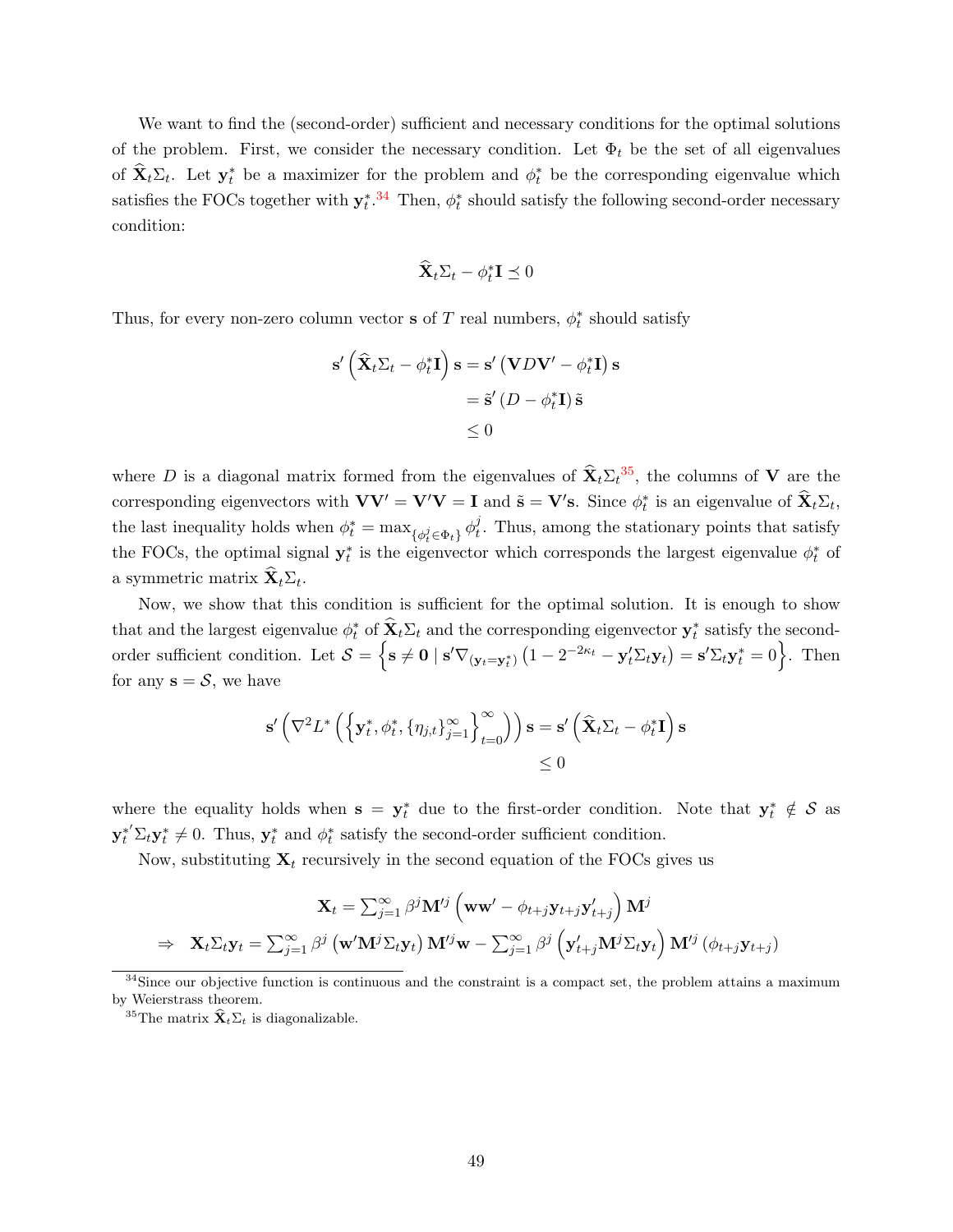Combining this with the first order condition for  $y_t$ :

$$
\phi_t \mathbf{y}_t = \sum_{j=0}^{\infty} \beta^j \left( \mathbf{w}' \mathbf{M}^j \Sigma_t \mathbf{y}_t \right) \mathbf{M}'^j \mathbf{w} - \sum_{j=1}^{\infty} \beta^j \left( \mathbf{y}'_{t+j} \mathbf{M}^j \Sigma_t \mathbf{y}_t \right) \mathbf{M}'^j \left( \phi_{t+j} \mathbf{y}_{t+j} \right).
$$

Now guess that  $\phi_{t+j}\mathbf{y}_{t+j} = \sum_{k=0}^{\infty} \beta^k a_{t+j,k} \mathbf{M}^{\prime k} \mathbf{w}$ . Plugging in this guess in the above equation

$$
2^{-2\kappa_t}\phi_t \mathbf{y}_t = \sum_{j=0}^{\infty} \beta^j \left(\mathbf{w}' \mathbf{M}^j \Sigma_t \mathbf{y}_t\right) \mathbf{M}'^j \mathbf{w} - \sum_{j=0}^{\infty} \sum_{k=0}^{\infty} \beta^{j+k} a_{t+j,k} \left(\mathbf{y}'_{t+j} \mathbf{M}^j \Sigma_t \mathbf{y}_t\right) \mathbf{M}'^{j+k} \mathbf{w}
$$
  
= 
$$
\sum_{j=0}^{\infty} \beta^j \left[\mathbf{w}' \mathbf{M}^j \Sigma_t \mathbf{y}_t - \sum_{k=0}^j a_{t+k,j-k} \left(\mathbf{y}'_{t+k} \mathbf{M}^k \Sigma_t \mathbf{y}_t\right)\right] \mathbf{M}'^j \mathbf{w}
$$

which verifies our guess and gives us a series of difference equations in terms of  $\{(a_{t,j})_{j=0}^{\infty}\}_{t=0}^{\infty}$  where

$$
a_{t,j} = 2^{2\kappa_t} \left[ \mathbf{w}' \mathbf{M}^j \Sigma_t \mathbf{y}_t - \sum_{k=0}^j a_{t+k,j-k} (\mathbf{y}'_{t+k} \mathbf{M}^k \Sigma_t \mathbf{y}_t) \right].
$$

Finally, assuming that  $\phi_t > 0$ , let  $b_{t,j} \equiv \phi_t^{-1} a_{t,j}$ , so that  $\mathbf{y}_t = \sum_{j=0}^{\infty} \beta^j b_{t,j} \mathbf{M}^{tj} \mathbf{w}$ . Now, the optimal signal is

$$
s_t^* = \mathbf{y}_t' \mathbf{u}_t + e_t
$$
  
= 
$$
\sum_{j=0}^{\infty} \beta^j b_{t,j} \mathbf{w}' \mathbf{M}^j \mathbf{u}_t + e_t.
$$

but notice that  $\mathbf{M}^{j} \mathbf{u}_{t} = \mathbb{E} \{ \mathbf{u}_{t+j} | \mathbf{u}_{t} \}$ , and  $\mathbf{w}' \mathbf{M}^{j} \mathbf{u}_{t} = \mathbb{E} \{ \mathbf{w}' \mathbf{u}_{t+j} | \mathbf{u}_{t} \} = \mathbb{E} \{ x_{t+j} | \mathbf{u}_{t} \} = \mathbb{E}^{f}_{t}$  $_{t}^{J}$  { $x_{t+j}$  }. Hence,

$$
s_t^* = \sum_{j=0}^{\infty} \beta^j b_{t,j} \mathbb{E}_t^f \{x_{t+j}\} + e_t.
$$

Q.E.D.

## <span id="page-49-0"></span>Proof of Corollary [1.](#page-11-1)

Proof. Recall

$$
s_t^* = \sum_{j=0}^{\infty} \beta^j b_{t,j} \mathbb{E}_t^f \left\{ x_{t+j} \right\} + e_t.
$$

If  $x_t$  follows an  $ARMA(p,q)$ , then  $\exists \left\{ \left( \alpha_i^j \right)$  $\binom{j}{i}_{i=0}^{p-1}$  $_{i=0}^{p-1}\,,\left( \gamma _{i}^{j}\right)$  $\left\{j \atop i \right\}_{i=0}^{q-1} \right\}_{j=0}^{\infty}$ such that

$$
\mathbb{E}_{t}^{f} \{x_{t+j}\} = \sum_{i=0}^{p-1} \alpha_{i}^{j} x_{t-i} + \sum_{i=0}^{q-1} \gamma_{i}^{j} u_{t-i}
$$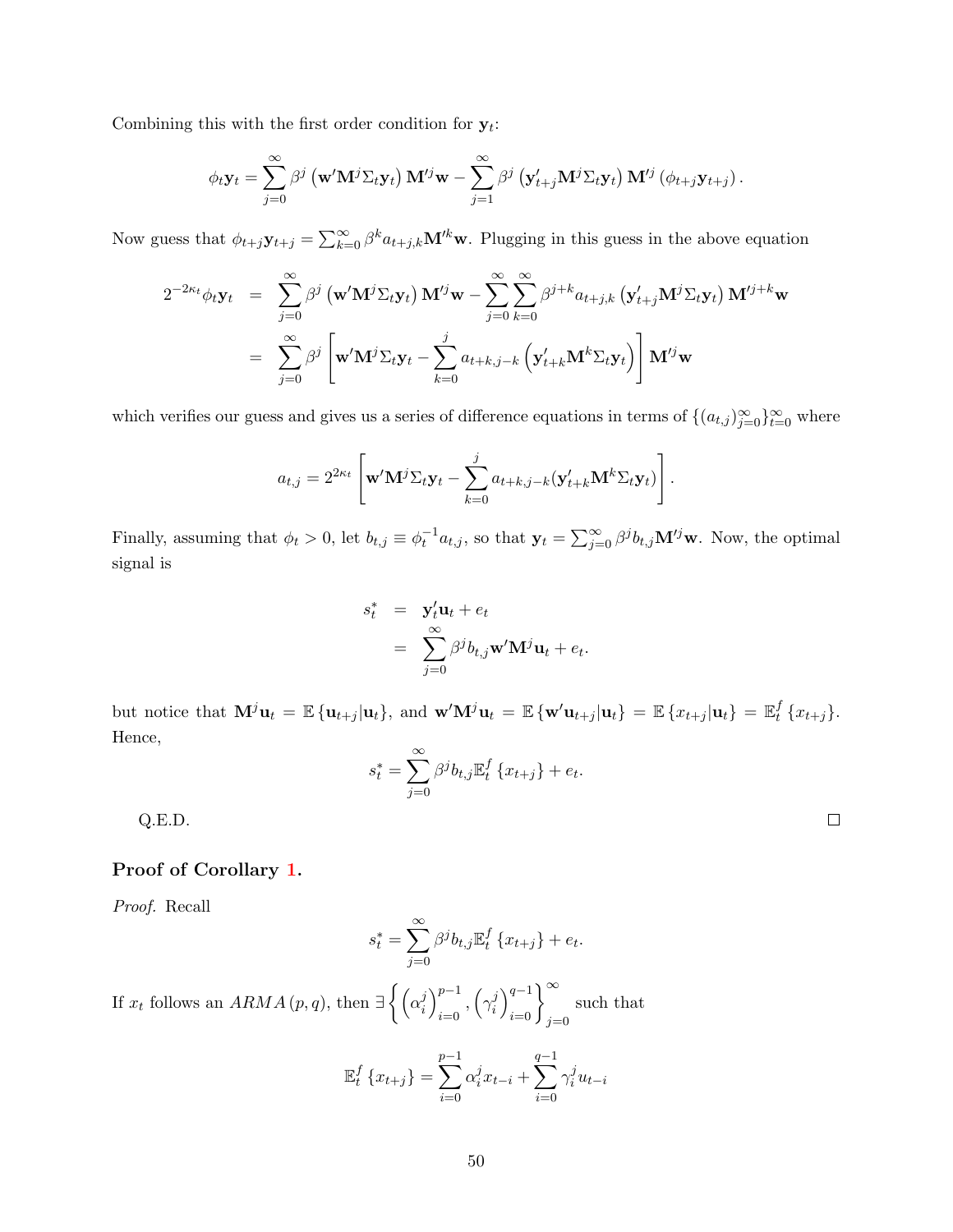$$
\operatorname{SO}^{\mathbb{C}}
$$

$$
\sum_{j=0}^{\infty} \beta^{j} b_{t,j} \mathbb{E}_{t}^{f} \{x_{t+j}\} = \sum_{j=0}^{\infty} \beta^{j} b_{t,j} \sum_{i=0}^{p-1} \alpha_{i}^{j} x_{t-i} + \sum_{j=0}^{\infty} \beta^{j} b_{t,j} \sum_{i=0}^{q-1} \gamma_{i}^{j} u_{t-i}
$$

$$
= \sum_{i=0}^{p-1} \left( \sum_{j=0}^{\infty} \beta^{j} b_{t,j} \alpha_{i}^{j} \right) x_{t-i} + \sum_{i=0}^{q-1} \left( \sum_{j=0}^{\infty} \beta^{j} b_{t,j} \gamma_{i}^{j} \right) u_{t-i}
$$

Let  $c_{i,t} = \sum_{j=0}^{\infty} \beta^{j} b_{t,j} \alpha_i^{j}$  $j, \forall i \in \{0, 1, \ldots, p-1\}$ ,  $\forall t \geq 0$  and  $d_{i,t} = \sum_{j=0}^{\infty} \beta^{j} b_{t,j} \gamma_i^{j}$  $i<sup>j</sup>, \forall i \in \{0, 1, \ldots, q-1\},\$  $∀t ≥ 0$ . Then

$$
s_t^* = \sum_{i=0}^{p-1} c_{i,t} x_{t-i} + \sum_{i=0}^{q-1} d_{i,t} u_{t-i} + e_t.
$$

Q.E.D.

#### <span id="page-50-0"></span>Proof of example [2.](#page-12-4)

*Proof.* Let  $\kappa_t$  be the information flow that the agent chooses. Then we can write the optimal information problem:

$$
\min_{\{\mathbf{y}_t \in \hat{\mathcal{S}}_t^F\}_{t=0}^{\infty}} \quad \sum_{t=0}^{\infty} \beta^t \left(\mathbf{w}' \left(\Sigma_{t|t-1} - \Sigma_{t|t-1} \mathbf{y}_t \mathbf{y}_t' \Sigma_{t|t-1}\right) \mathbf{w} + \lambda \kappa_t\right)
$$
\n
$$
s.t. \quad \Sigma_{t+1|t} = \mathbf{M} \left(\Sigma_{t|t-1} - \Sigma_{t|t-1} \mathbf{y}_t \mathbf{y}_t' \Sigma_{t|t-1}\right) \mathbf{M}' + \mathbf{e}_1 \mathbf{e}_1'
$$
\n
$$
\frac{1}{2} \log_2 \left(\frac{1}{1 - \mathbf{y}_t' \Sigma_{t|t-1} \mathbf{y}_t}\right) \le \kappa_t
$$

From Corollary 1 we know that the optimal signal is of the form  $s_t = \alpha_t x_t + e_t$ , for  $\alpha_t \in \mathbb{R}$ , meaning that  $y_t = \alpha_t \mathbf{w}$ . Notice that at the optimum, the information flow constraint binds. Let's define  $\mathbf{z}_t = \left(\sum_{t|t-1}\right)^{\frac{1}{2}} \mathbf{w}$ . Then the agent's problem boils down to choose the optimal information flow,  $\kappa_t$ , and  $\mathbf{z}_{t+1}$ :

$$
\max_{\kappa_t, z_{t+1}} \sum_{t=0}^{\infty} \beta^t \left( -\mathbf{z}_t' \mathbf{z}_t 2^{-2\kappa_t} - \lambda \kappa_t \right)
$$
  
s.t.  $\mathbf{z}_{t+1}' \mathbf{z}_{t+1} = \rho^2 2^{-2\kappa_t} \mathbf{z}_t' \mathbf{z}_t + 1$ 

The Lagrangian is:

$$
\mathcal{L}(\mathbf{z}_t) = \sum_{t=0}^{\infty} \beta^t \left( -\mathbf{z}_t' \mathbf{z}_t 2^{-2\kappa_t} - \lambda \kappa_t + \psi_t \left( \mathbf{z}_{t+1}' \mathbf{z}_{t+1} - \rho^2 2^{-2\kappa_t} \mathbf{z}_t' \mathbf{z}_t - 1 \right) \right)
$$
  
= 
$$
\sum_{t=0}^{\infty} \beta^t \left( -\mathbf{z}_t' \mathbf{z}_t 2^{-2\kappa_t} \left( 1 + \rho^2 \psi_t \right) - \lambda \kappa_t + \psi_t \left( \mathbf{z}_{t+1}' \mathbf{z}_{t+1} - 1 \right) \right)
$$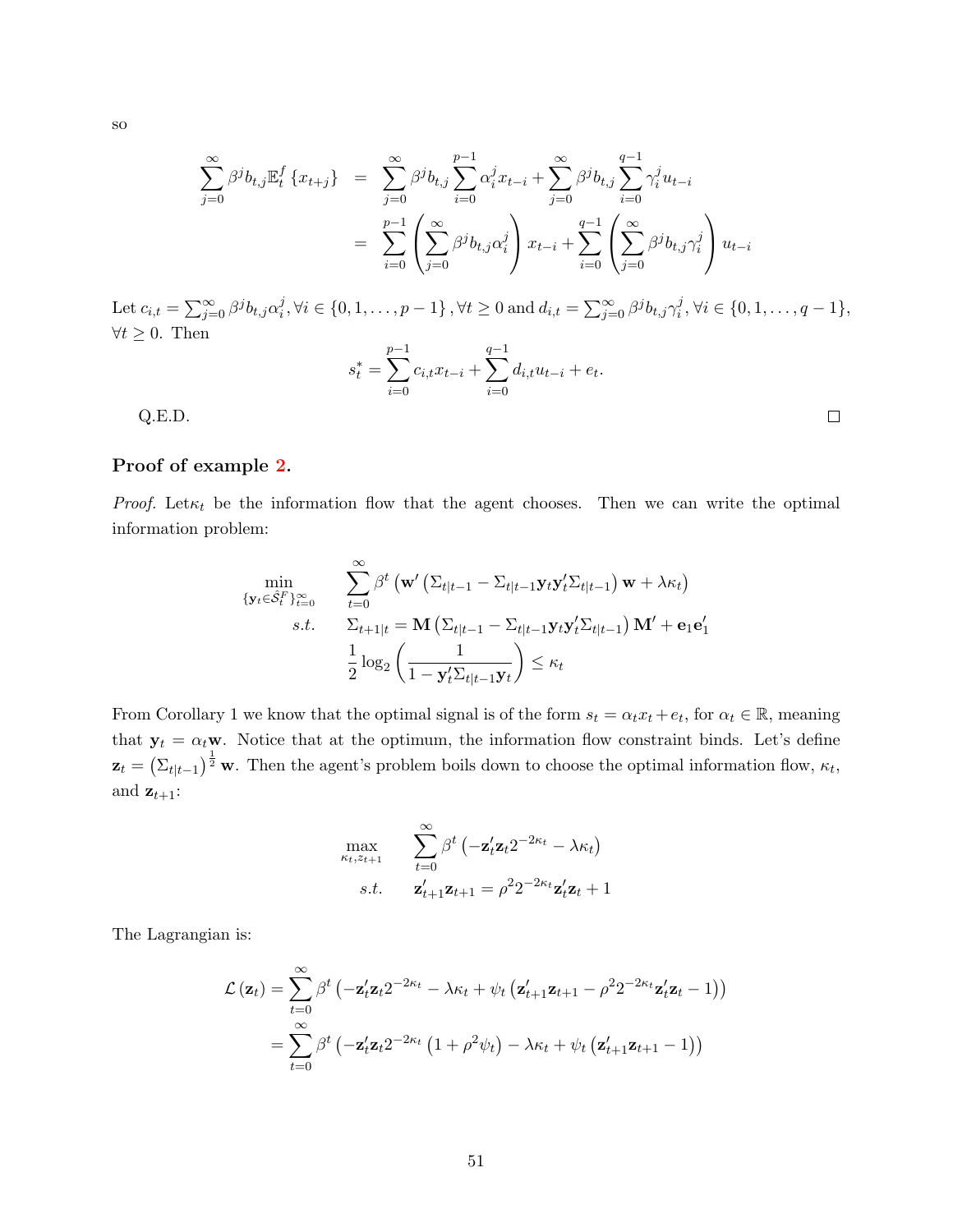The first-order conditions give

$$
\frac{\lambda}{2 \ln 2} = 2^{-2\kappa_t} \mathbf{z}_t' \mathbf{z}_t (1 + \rho^2 \psi_t)
$$
  
\n
$$
\psi_t = \beta 2^{-2\kappa_{t+1}} (1 + \rho^2 \psi_{t+1})
$$
  
\n
$$
= \beta \sum_{j=1}^{\infty} (\beta \rho^2)^{j-1} 2^{-2(\sum_{i=1}^j \kappa_{t+i})} + \beta \lim_{k \to \infty} (\beta \rho^2)^k 2^{-2(\sum_{i=1}^k \kappa_{t+i})} \psi_{t+k}
$$
  
\n
$$
= \beta \sum_{j=1}^{\infty} (\beta \rho^2)^{j-1} 2^{-2(\sum_{i=1}^j \kappa_{t+i})}
$$

By combining two equations, we have

$$
\left(\sum_{j=0}^{\infty} (\beta \rho^2)^j 2^{-2(\sum_{i=0}^j \kappa_{t+i})}\right) = \frac{\lambda}{2 \ln 2} \left(\frac{1}{\mathbf{w}' \Sigma_{t|t-1} \mathbf{w}}\right).
$$

Consider the steady-state prior of the problem. Then the optimal information flows are constant and this gives:

$$
\frac{2^{-2\kappa}}{1 - \beta \rho^2 2^{-2\kappa}} = \frac{\lambda}{2 \ln 2} \left( \frac{1}{\mathbf{w}' \Sigma \mathbf{w}} \right).
$$

$$
\kappa = \frac{1}{2} \log_2 \left( \left( \frac{2 \ln 2}{\lambda} \right) \mathbf{w}' \Sigma \mathbf{w} + \beta \rho^2 \right)
$$

Notice that now the optimal choice of information flows depends on the discount factor and the persistence of the AR(1) shock process. Since  $1 - \alpha_t^2 \mathbf{w}' \Sigma_{t|t-1} \mathbf{w} = 2^{-2\kappa}$ ,

$$
\alpha^2 = \frac{1 - 2^{-2\kappa}}{\mathbf{w}' \Sigma_{t|t-1} \mathbf{w}}
$$
  
= 
$$
\frac{1}{\mathbf{w}' \Sigma_{t|t-1} \mathbf{w}} \left( 1 - \frac{\frac{\lambda}{2 \ln 2} \left( \frac{1}{\mathbf{w}' \Sigma_{t|t-1} \mathbf{w}} \right)}{1 + \beta \rho^2 \frac{\lambda}{2 \ln 2} \left( \frac{1}{\mathbf{w}' \Sigma_{t|t-1} \mathbf{w}} \right)} \right)
$$

Also, variance of  $e_t$  is given by the normalization that  $var_{t-1}(s_t) = 1 \Rightarrow \frac{1}{\mathbf{w}'\Sigma_{t|t-1}\mathbf{w}'}$  $\sqrt{ }$  $\left(1 - \right)$  $\frac{\lambda}{2\ln 2} \Biggl( \frac{1}{\mathbf{w}' \Sigma_{t|t-1} \mathbf{w}}$  $\setminus$  $1+\beta \rho^2 \frac{\lambda}{2\ln 2} \Biggl(\frac{1}{\mathbf{w}' \Sigma_{t|t-1} \mathbf{w}}$ λ  $\setminus$  $\int var_t$  $\setminus$ 

 $var(e_t) = 1$ . Since  $var_{t-1}(x_t) = \mathbf{w}' \Sigma_{t|t-1} \mathbf{w}$ ,  $var(e_t) =$  $\frac{\lambda}{2\ln 2} \Biggl(\frac{1}{\mathbf{w}' \Sigma_{t|t-1} \mathbf{w}}$  $1+\beta \rho^2 \frac{\lambda}{2\ln 2} \left( \frac{1}{\mathbf{w}' \Sigma_{t|t-1} \mathbf{w}} \right)$  $\overline{\ }$ . Moreover, by  $\Sigma_{t+1|t} = \mathbf{M} \left( \Sigma_{t|t-1} - \Sigma_{t|t-1} \mathbf{y}_t \mathbf{y}_t' \Sigma_{t|t-1} \right) \mathbf{M}' + \mathbf{e}_1 \mathbf{e}_1',$  and by the fact that  $x_t =$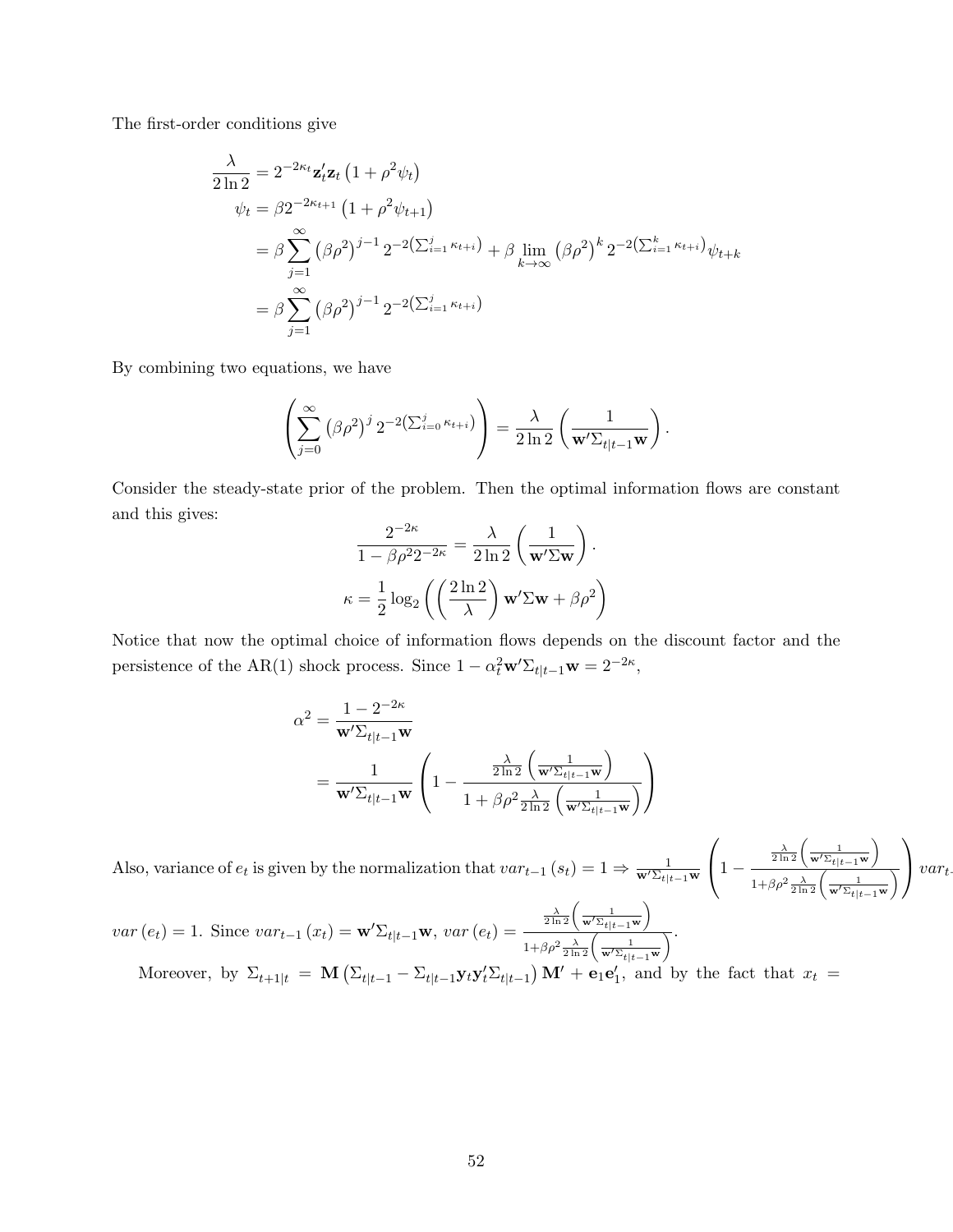$\rho x_{t-1} + u_t$  implies  $\mathbf{w} = (1, \rho, \rho^2, \dots)' \Rightarrow \mathbf{M}' \mathbf{w} = \rho \mathbf{w}, \forall t \geq 1$ , we have

$$
\mathbf{w}'\Sigma_{t|t-1}\mathbf{w} = \mathbf{w}'\mathbf{M} \left( \Sigma_{t-1|t-2} - \frac{\Sigma_{t-1|t-2}\mathbf{w}\mathbf{w}'\Sigma_{t-1|t-2}}{\mathbf{w}'\Sigma_{t-1|t-2}\mathbf{w}} (1 - 2^{-2\kappa}) \right) \mathbf{M}'\mathbf{w} + 1
$$
  
=  $1 + \rho^2 2^{-2\kappa} \mathbf{w}'\Sigma_{t-1|t-2}\mathbf{w}$   
=  $\frac{1 - (\rho^2 2^{-2\kappa})^t}{1 - \rho^2 2^{-2\kappa}} + (\rho^2 2^{-2\kappa})^t \mathbf{w}'\Sigma_{0|-1}\mathbf{w}$ 

the last inequality holds with the steady-state prior at the optimum. Finally, to get the law of motion for the optimal action, by Kalman filter

$$
a_{t}^{*}(s^{t}) = \mathbb{E}\left\{x_{t}|s^{t}\right\}
$$
  
\n
$$
= \mathbb{E}\left\{x_{t}|s^{t-1}\right\} + \frac{cov(x_{t}, s_{t}|s^{t-1})}{var(s_{t}|s^{t-1})}(s_{t} - \mathbb{E}\left\{s_{t}|s^{t-1}\right\})
$$
  
\n
$$
= \rho \mathbb{E}\left\{x_{t-1}|s^{t-1}\right\} + \alpha_{t}\mathbf{w}'\Sigma_{t|t-1}\mathbf{w}(s_{t} - \rho\alpha_{t}\mathbb{E}\left\{x_{t-1}|s^{t-1}\right\})
$$
  
\n
$$
= \rho\left(1 - \alpha_{t}^{2}\mathbf{w}'\Sigma_{t|t-1}\mathbf{w}\right)a_{t-1}^{*}(s^{t-1}) + \alpha_{t}\mathbf{w}'\Sigma_{t|t-1}\mathbf{w}s_{t}
$$
  
\n
$$
= \rho\left(\frac{\lambda}{2\ln 2} \frac{1}{\mathbf{w}'\Sigma_{t|t-1}\mathbf{w}}\right)a_{t-1}^{*}(s^{t-1}) + \sqrt{\mathbf{w}'\Sigma_{t|t-1}\mathbf{w}\left(1 - \frac{\lambda}{2\ln 2} \frac{1}{\mathbf{w}'\Sigma_{t|t-1}\mathbf{w}}\right)}s_{t}
$$
  
\n
$$
= 2^{-2\kappa}\rho a_{t-1}^{*}(s^{t-1}) + (1 - 2^{-2\kappa})x_{t} + \left(\sqrt{(1 - 2^{-2\kappa})} \mathbf{w}'\Sigma_{t|t-1}\mathbf{w}\right)e_{t}
$$

where  $var(x_t|s^{t-1}) \equiv \mathbf{w}'\Sigma_{t|t-1}\mathbf{w}$  is the variance of  $x_t$  conditional on time t information of the agent.

$$
Q.E.D. \qquad \qquad \Box
$$

# <span id="page-52-0"></span>Proof of Lemma [3.](#page-16-1)

Proof. Recall that the first-order conditions are

$$
\phi_t \mathbf{dy}_t = \left(\mathbf{dwdw'} + \mathbf{X}_t\right)\Sigma_{t|t-1}\mathbf{dy}_t
$$
  

$$
\mathbf{X}_t = \beta\left(\mathbf{M'} + \mathbf{e}_1\mathbf{e}'_1\right)\left(\mathbf{dwdw'} + \mathbf{X}_{t+1} - \phi_{t+1}\mathbf{dy}_{t+1}\mathbf{dy}'_{t+1}\right)\left(\mathbf{M} + \mathbf{e}_1\mathbf{e}'_1\right).
$$

Let  $\mathbf{M}_p = \mathbf{M} + \mathbf{e}_1 \mathbf{e}'_1$ . The second equation of the FOCs gives us

$$
\mathbf{X}_{t}=\sum_{j=1}^{\infty}\beta^{j}\left(\mathbf{M}_{p}^{'}\right)^{j}\left(\mathbf{dwdw}^{\prime}-\phi_{t+j}\mathbf{dy}_{t+j}\mathbf{dy}_{t+j}^{\prime}\right)\mathbf{M}_{p}^{j} \\\quad\mathbf{X}_{t}\Sigma_{t}\mathbf{dy}_{t}=\sum_{j=1}^{\infty}\beta^{j}\left(\mathbf{M}_{p}^{'}\right)^{j}\left(\mathbf{dwdw}^{\prime}-\phi_{t+j}\mathbf{dy}_{t+j}\mathbf{dy}_{t+j}^{\prime}\right)\mathbf{M}_{p}^{j}\Sigma_{t}\mathbf{dy}_{t}\\\Rightarrow\quad\mathbf{X}_{t}\Sigma_{t}\mathbf{dy}_{t}=\sum_{j=1}^{\infty}\beta^{j}\left(\mathbf{dw}^{\prime}\mathbf{M}_{p}^{j}\Sigma_{t}\mathbf{dy}_{t}\right)\left(\mathbf{M}_{p}^{'}\right)^{j}\mathbf{dw}-\sum_{j=1}^{\infty}\beta^{j}\left(\mathbf{dy}_{t+j}^{\prime}\mathbf{M}_{p}^{j}\Sigma_{t}\mathbf{dy}_{t}\right)\left(\mathbf{M}_{p}^{'}\right)^{j}\left(\phi_{t+j}\mathbf{dy}_{t+j}\right)
$$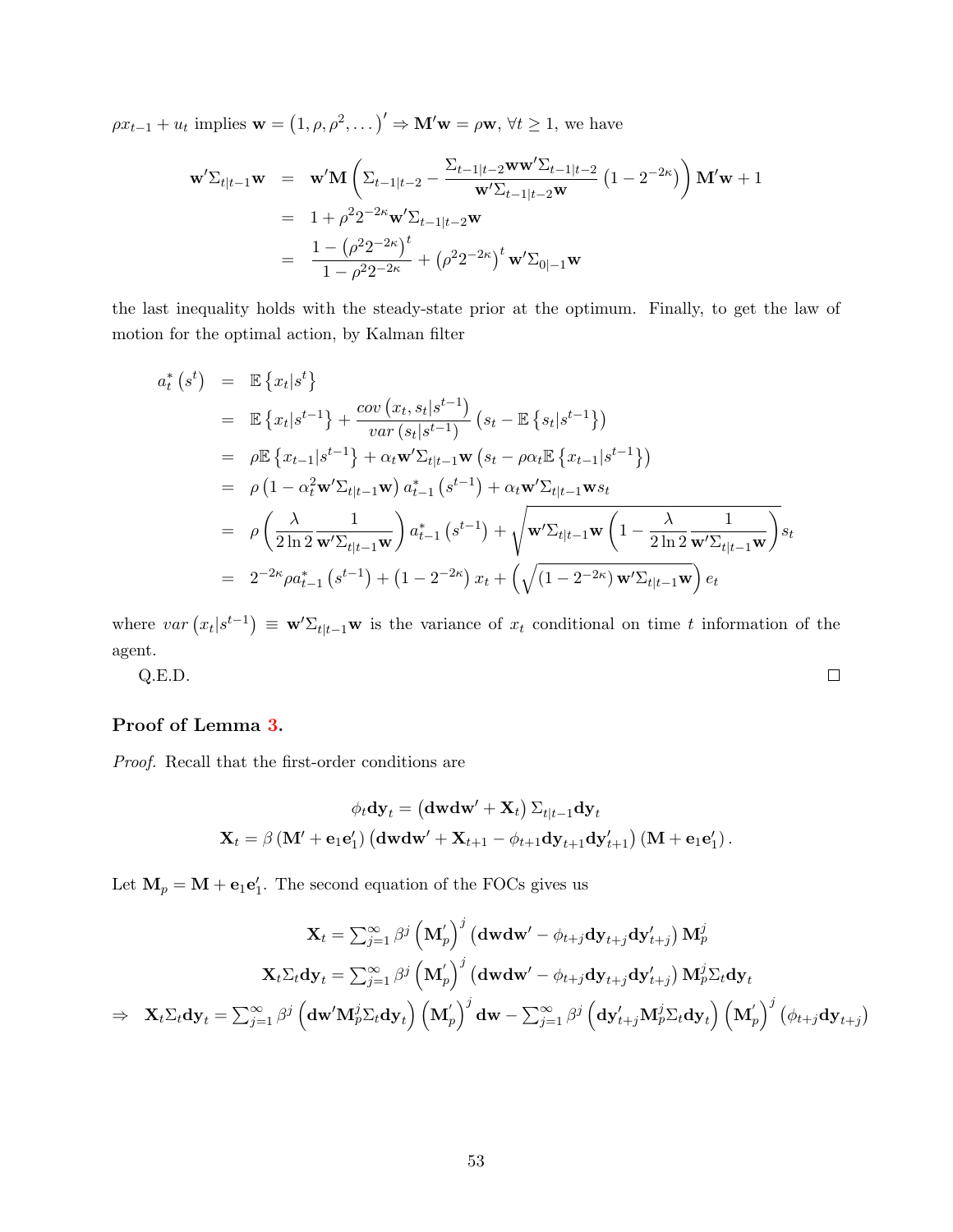Combining this with the first order condition for  $y_t$ :

$$
\phi_t \mathbf{dy}_t = \sum_{j=0}^{\infty} \beta^j \left( \mathbf{dw}' \mathbf{M}_p^j \Sigma_t \mathbf{dy}_t \right) \left( \mathbf{M}_p' \right)^j \mathbf{dw} - \sum_{j=1}^{\infty} \beta^j \left( \mathbf{dy}'_{t+j} \mathbf{M}_p^j \Sigma_t \mathbf{dy}_t \right) \left( \mathbf{M}_p' \right)^j \left( \phi_{t+j} \mathbf{dy}_{t+j} \right)
$$

Now guess that  $\phi_{t+j} \mathbf{dy}_{t+j} = \sum_{k=0}^{\infty} \beta^k a_{t+j,k} (\mathbf{M}_{p}^{'})^k \mathbf{dw}$ . Plugging in this guess in the above equation

$$
(1 - \mathbf{dy}'_t \Sigma_t \mathbf{dy}_t) \phi_t \mathbf{dy}_t = \sum_{j=0}^{\infty} \beta^j (\mathbf{dw}' \mathbf{M}_p^j \Sigma_t \mathbf{dy}_t) (\mathbf{M}_p')^j \mathbf{dw} - \sum_{j=0}^{\infty} \beta^j (\mathbf{dy}'_{t+j} \mathbf{M}_p^j \Sigma_t \mathbf{dy}_t) (\mathbf{M}_p')^j (\phi_{t+j} \mathbf{dy}_{t+j})
$$
  
\n
$$
= \sum_{j=0}^{\infty} \beta^j (\mathbf{dw}' \mathbf{M}_p^j \Sigma_t \mathbf{dy}_t) (\mathbf{M}_p')^j \mathbf{dw} - \sum_{j=0}^{\infty} \sum_{k=0}^{\infty} \beta^{j+k} a_{t+j,k} (\mathbf{dy}'_{t+j} \mathbf{M}_p^j \Sigma_t \mathbf{dy}_t) (\mathbf{M}_p')^{j+k} \mathbf{dw}
$$
  
\n
$$
= \sum_{j=0}^{\infty} \beta^j \left[ (\mathbf{dw}' \mathbf{M}_p^j \Sigma_t \mathbf{dy}_t) - \sum_{k=0}^j a_{t+k,j-k} (\mathbf{dy}'_{t+k} \mathbf{M}_p^k \Sigma_t \mathbf{dy}_t) \right] (\mathbf{M}_p')^j \mathbf{dw}
$$

which verifies our guess and gives us a series of difference equations in terms of  $\{(a_{t,j})_{j=0}^{\infty}\}_{t=0}^{\infty}$  where

$$
a_{t,j} = 2^{2\kappa_t} \left[ \mathbf{dw}' \mathbf{M}_p^j \Sigma_t \mathbf{dy}_t - \sum_{k=0}^j a_{t+k,j-k} \left( \mathbf{dy}'_{t+k} \mathbf{M}_p^k \Sigma_t \mathbf{dy}_t \right) \right].
$$

Finally, assuming that  $\phi_t > 0$ , let  $b_{t,j} \equiv \phi_t^{-1} a_{t,j}$ , so that  $\mathbf{dy}_t = \sum_{j=0}^{\infty} \beta^j b_{t,j} (\mathbf{M}_p')^j \mathbf{dw}$ . Now, the optimal signal is

$$
s_t^* = \mathbf{dy}_t' \tilde{\mathbf{u}}_t + e_t
$$
  
= 
$$
\sum_{j=0}^{\infty} \beta^j b_{t,j} \mathbf{dw}' (\mathbf{M} + \mathbf{e}_1 \mathbf{e}'_1)^j \tilde{\mathbf{u}}_t + e_t.
$$

but notice that  $(\mathbf{M} + \mathbf{e}_1 \mathbf{e}'_1)^j \tilde{\mathbf{u}}_t = \mathbb{E} \{ \tilde{\mathbf{u}}_{t+j} | \tilde{\mathbf{u}}_t \}$ , and  $\mathbf{dw}' (\mathbf{M} + \mathbf{e}_1 \mathbf{e}'_1)^j \tilde{\mathbf{u}}_t = \mathbb{E} \{ \mathbf{dw}' \tilde{\mathbf{u}}_{t+j} | \tilde{\mathbf{u}}_t \}$  $\mathbb{E}\left\{ x_{t+j} | \tilde{\mathbf{u}}_t \right\} = \mathbb{E}_t^f$  $_{t}^{J}$  { $x_{t+j}$ }. Hence,

$$
s_t^* = \sum_{j=0}^{\infty} \beta^j b_{t,j} \mathbb{E}_t^f \{x_{t+j}\} + e_t.
$$

Q.E.D.

# <span id="page-53-0"></span>Proof of Corollary [2.](#page-17-2)

To be included. Basically the same as Corollary [1.](#page-11-1)

 $\Box$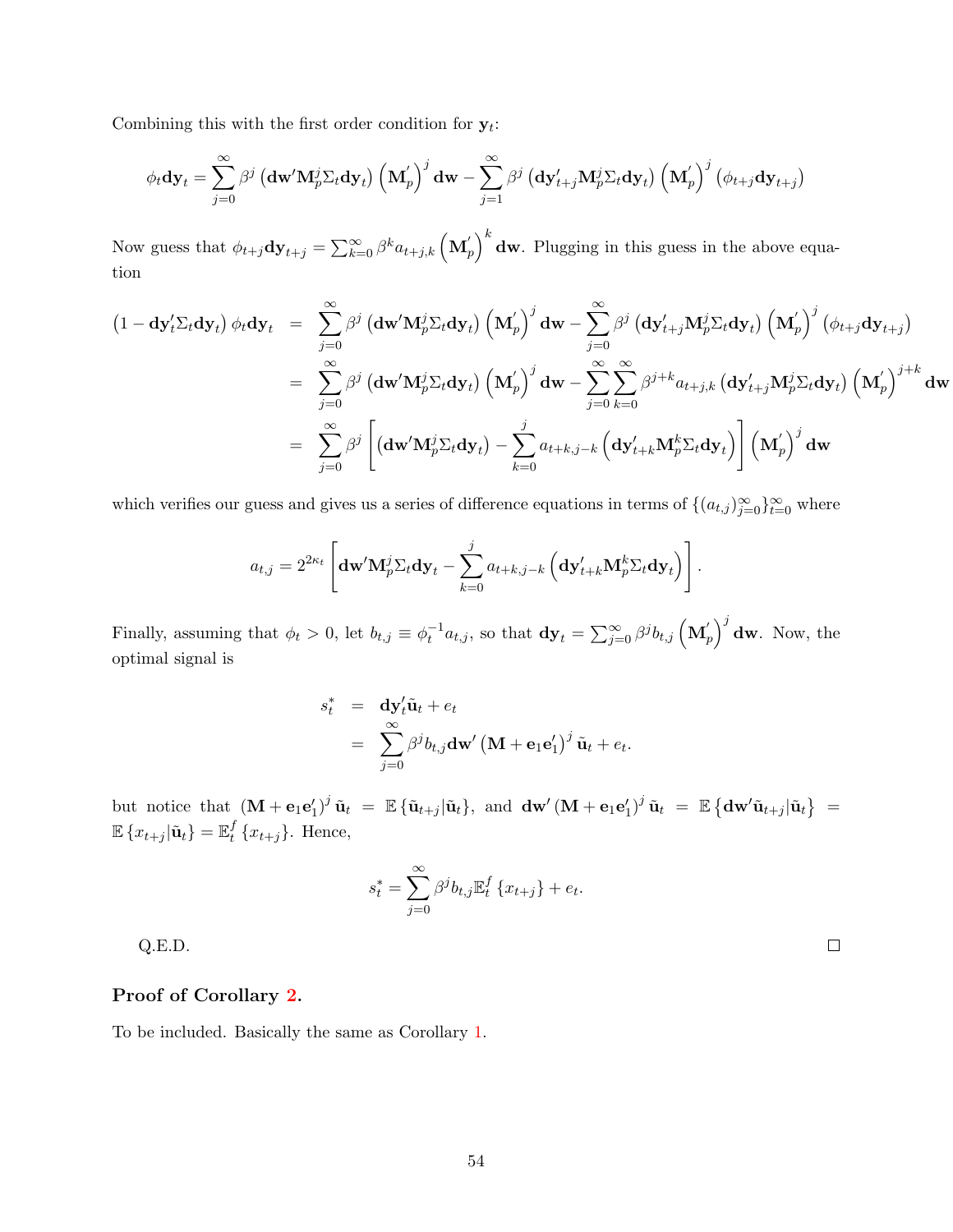## <span id="page-54-0"></span>Proof of Lemma [4.](#page-20-2)

*Proof.* Let  $\tilde{\mathbf{u}}_t$  be the random walk vector of shocks announced until time t, defined in section [2.3.](#page-14-2) Moreover, let  $dw_{p^*}$  be the Wold decomposition of the stationary part of the  $p_t^*$  in the equilibrium, and  $dy = \sum_{j=0}^{\infty} \beta^{j} b_{j} (\mathbf{M}' + \mathbf{e}_{1} \mathbf{e}'_{1})^{j} d\mathbf{w}_{p^{*}}$  be the representation of the optimal signal derived in that section. Notice that by Kalman filter

$$
\begin{aligned} \tilde{\mathbf{u}}_{t|t} &= \tilde{\mathbf{u}}_{t|t-1} + \Sigma \mathbf{dydy}' \left( \tilde{\mathbf{u}}_{t} - \tilde{\mathbf{u}}_{t|t-1} \right) \\ \Rightarrow \quad & \tilde{\mathbf{u}}_{t|t} = \tilde{\mathbf{u}}_{t|t-1} + \left( \mathbf{I} - \Sigma \mathbf{dydy}' \right)^{-1} \Sigma \mathbf{dydy}' \left( \tilde{\mathbf{u}}_{t} - \tilde{\mathbf{u}}_{t|t} \right) \end{aligned}
$$

Moreover,

$$
\begin{array}{rcl}\n\left(\mathbf{I} - \Sigma \mathbf{dy} \mathbf{dy}'\right)^{-1} \Sigma \mathbf{dy} \mathbf{dy}' & = & \Sigma \mathbf{dy} \mathbf{dy}' \sum_{i=0}^{\infty} \left(\Sigma \mathbf{dy} \mathbf{dy}'\right)^i \\
& = & \Sigma \mathbf{dy} \mathbf{dy}' \sum_{i=0}^{\infty} \left(1 - 2^{-2\kappa}\right)^i \\
& = & 2^{2\kappa} \Sigma \mathbf{dy} \mathbf{dy}'\n\end{array}
$$

where the second line is derived from the capacity constraint,  $dy'\Sigma dy = 1 - 2^{-2\kappa}$ . Thus,

$$
\tilde{\mathbf{u}}_{t|t} = \tilde{\mathbf{u}}_{t|t-1} + 2^{2\kappa} \Sigma \mathbf{dydy}' (\tilde{\mathbf{u}}_t - \tilde{\mathbf{u}}_{t|t}).
$$

Also, by the fact that  $\mathbb{E}_t^f$  $t^f_t \{\tilde{\mathbf{u}}_{t+j}\} = (\mathbf{M} + \mathbf{e}_1 \mathbf{e}'_1)^j \tilde{\mathbf{u}}_{t+j}$ , observe that

$$
\mathbf{dy}'\left(\tilde{\mathbf{u}}_t - \tilde{\mathbf{u}}_{t|t}\right) = \sum_{j=0}^{\infty} \beta^j b_j \mathbf{dw}'_{p^*} \left(\mathbf{M} + \mathbf{e}_1 \mathbf{e}'_1\right)^j \left(\tilde{\mathbf{u}}_t - \tilde{\mathbf{u}}_{t|t}\right)
$$

$$
= \sum_{j=0}^{\infty} \beta^j b_j \left(\mathbb{E}_t^f \left\{p^*_{t+j}\right\} - \tilde{\mathbb{E}}_t \left\{p^*_{t+j}\right\}\right).
$$

Therefore,

$$
\mathbf{d}\mathbf{w}'_{p^*}\tilde{\mathbf{u}}_{t|t} = \mathbf{d}\mathbf{w}'_{p^*}\tilde{\mathbf{u}}_{t|t-1} + 2^{2\kappa} (\mathbf{d}\mathbf{w}'_{p^*}\Sigma \mathbf{d}\mathbf{y}) \mathbf{d}\mathbf{y}' (\tilde{\mathbf{u}}_t - \tilde{\mathbf{u}}_{t|t})
$$
  
\n
$$
\Rightarrow \quad p_t = \tilde{\mathbb{E}}_{t-1} \{p_t^*\} + 2^{2\kappa} \delta_0 \sum_{j=0}^{\infty} \beta^j b_j \left( \mathbb{E}_t^f \left\{ p_{t+j}^* \right\} - \tilde{\mathbb{E}}_t \left\{ p_{t+j}^* \right\} \right)
$$

where  $\delta_0 \equiv \mathbf{dw}'_{p^*} \Sigma \mathbf{dy}$ . Now, subtract  $p_{t-1} = \mathbb{E}_{t-1} \{p^*_{t-1}\}\$  from both sides of this equation to get

$$
\pi_t = \tilde{\mathbb{E}}_{t-1} \left\{ \pi_t + \alpha \Delta y_t \right\} + 2^{2\kappa} \delta_0 \sum_{j=0}^{\infty} \beta^j b_j \left( \mathbb{E}_t^f \left\{ p_{t+j}^* \right\} - \tilde{\mathbb{E}}_t \left\{ p_{t+j}^* \right\} \right).
$$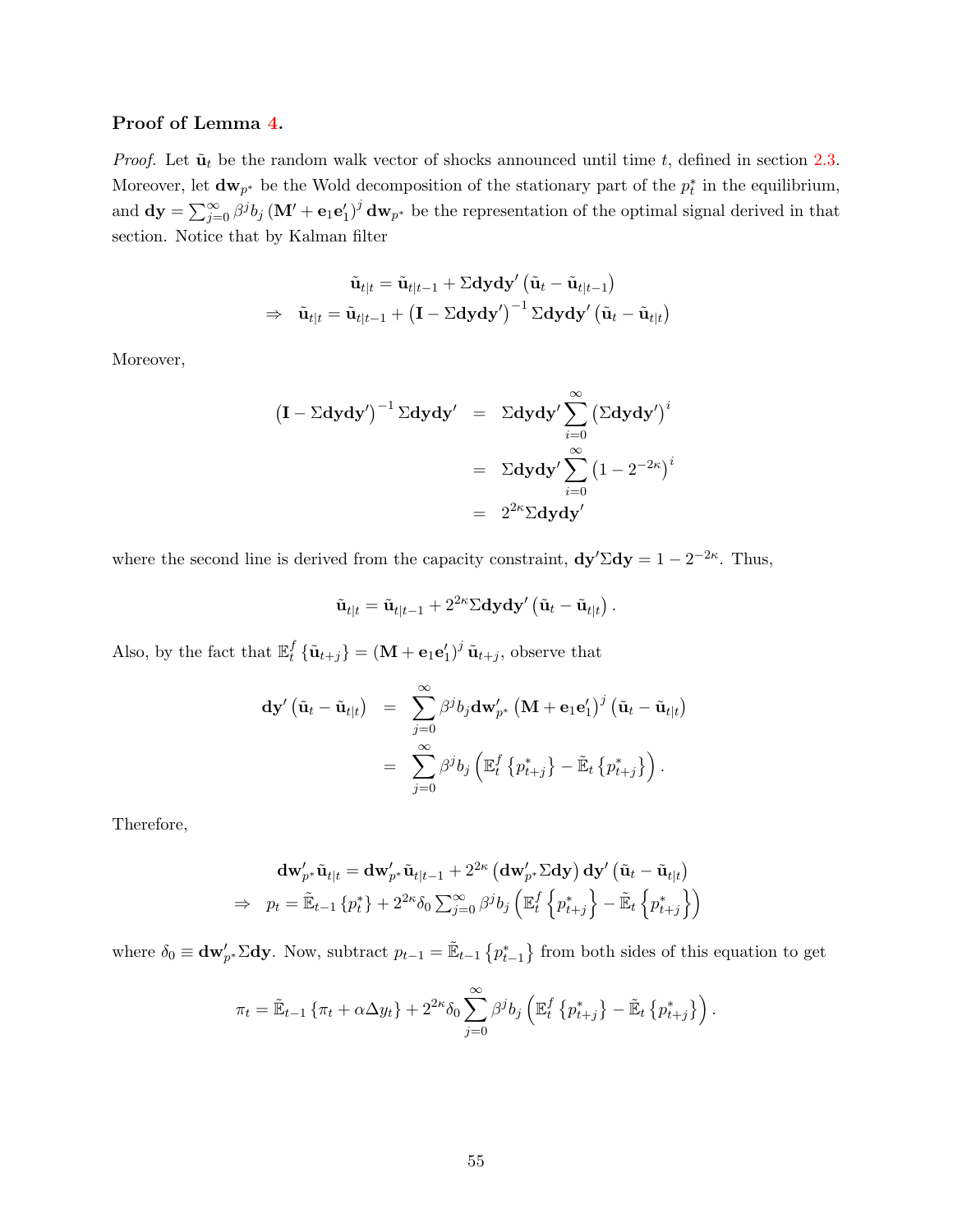Now, we re-write the forward-looking term as follows:

$$
\sum_{j=0}^{\infty} \beta^{j} b_{j} (\mathbb{E}_{t}^{f} \{ p_{t+j}^{*} \} - \tilde{\mathbb{E}}_{t} \{ p_{t+j}^{*} \}) = b_{0} \alpha y_{t} + \sum_{j=1}^{\infty} \beta^{j} b_{j} (\mathbb{E}_{t}^{f} \{ p_{t+j}^{*} - p_{t+j-1}^{*} \} - \tilde{\mathbb{E}}_{t} \{ p_{t+j}^{*} - p_{t+j-1}^{*} \})
$$
  
+ 
$$
\sum_{j=1}^{\infty} \beta^{j} b_{j} (\mathbb{E}_{t}^{f} \{ p_{t+j-1}^{*} \} - \tilde{\mathbb{E}}_{t} \{ p_{t+j-1}^{*} \})
$$
  
= 
$$
b_{0} \alpha y_{t} + \sum_{j=1}^{\infty} \beta^{j} b_{j} (\mathbb{E}_{t}^{f} \{ \pi_{t+j} + \alpha \Delta y_{t+j} \} - \tilde{\mathbb{E}}_{t} \{ \pi_{t+j} + \alpha \Delta y_{t+j} \})
$$
  
+ 
$$
\beta \sum_{j=0}^{\infty} \beta^{j} b_{j+1} (\mathbb{E}_{t}^{f} \{ p_{t+j}^{*} \} - \tilde{\mathbb{E}}_{t} \{ p_{t+j}^{*} \})
$$

Thus, by iteration,

$$
\sum_{j=0}^{\infty} \beta^j b_j (\mathbb{E}_t^f \{ p_{t+j}^* \} - \tilde{\mathbb{E}}_t \{ p_{t+j}^* \}) = \left( \sum_{j=0}^{\infty} \beta^j b_j \right) \alpha y_t \n+ \sum_{j=1}^{\infty} \left( \sum_{k=j}^{\infty} \beta^k b_k \right) \left( \mathbb{E}_t^f \{ \pi_{t+j} + \alpha \Delta y_{t+j} \} - \tilde{\mathbb{E}}_t \{ \pi_{t+j} + \alpha \Delta y_{t+j} \} \right) \n+ \lim_{T \to \infty} \beta^T \sum_{j=0}^{\infty} \beta^j b_{j+T} (\mathbb{E}_t^f \{ p_{t+j}^* \} - \tilde{\mathbb{E}}_t \{ p_{t+j}^* \})
$$

Since  $\beta < 1$ ,  $b_{j+T}$  depends on the stationary part of the process of the fundamental, and the process for the difference of the expectations is stationary (they both are composed of a unit root and a stationary part, so their difference is the difference of two stationary processes, which is a stationary process<sup>[36](#page-55-1)</sup>), the limit term is zero.

Let  $c_j \equiv 2^{2\kappa} \delta_0(\sum_{k=j}^{\infty} \beta^k b_k), \forall j \geq 0$ . The Phillips curve is then:

$$
\pi_t = \tilde{\mathbb{E}}_{t-1} \left[ \pi_t + \alpha \Delta y_t \right] + c_0 \alpha y_t + \sum_{j=1}^{\infty} c_j \left( \mathbb{E}_t^f \left[ \pi_{t+j} + \alpha \Delta y_{t+j} \right] - \tilde{\mathbb{E}}_t \left[ \pi_{t+j} + \alpha \Delta y_{t+j} \right] \right).
$$

 $\Box$ 

Q.E.D.

#### <span id="page-55-0"></span>Proof of example [4.](#page-20-1)

*Proof.* The fact that  $\Delta q_t = u_t$ , implies that  $q_t = e'_1 \tilde{u}_t$ , where  $\tilde{u}_t$  is a random walk vector as defined in section [2.3.](#page-14-2) The fact that there is no strategic complementarity implies that firms' optimal price is the nominal GDP itself:  $dw_{p^*} = e_1$ . Plugging this into the firms' steady-state first order

<span id="page-55-1"></span><sup>&</sup>lt;sup>36</sup>Proof: By Wold's Theorem any stationary process is the inner product of a summable sequence and its i.i.d innovations over time. Let  $\ell^2$  denote the space of summable sequences. We need to show that  $\ell^2$  is closed under addition, to show that the sum of two stationary processes is also stationary. Suppose  $\{u, v\} \subset \ell^2$ , then  $||u + v||_2^2 =$  $\langle u + v, u + v \rangle \leq ||u||_2^2 + ||v||_2^2 + 2|\langle u, v \rangle|$ . By Cauchy-Shwarz inequality  $|\langle u, v \rangle| \leq ||u||.||v||$ . Thus,  $||u + v||_2^2 \leq$  $(||u||_2 + ||v||_2)^2 < \infty$ . Therefore,  $u + v \in \ell^2$ .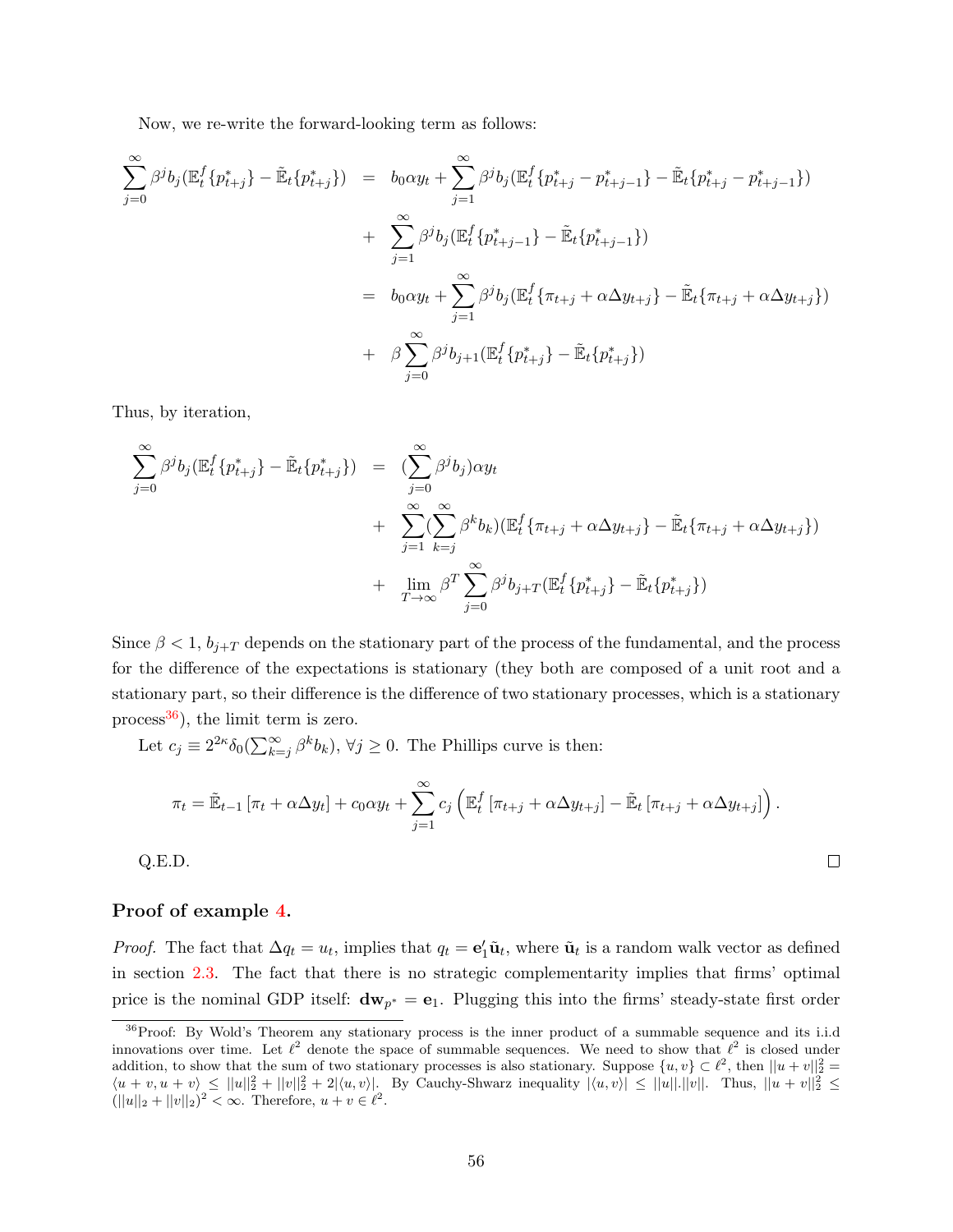condition for the attention problem, we have

$$
\phi\mathbf{dy} = \left(\mathbf{e}_1'\Sigma\mathbf{dy}\right)\mathbf{e}_1 + \mathbf{X}\Sigma\mathbf{dy}
$$
  

$$
\mathbf{X} = \beta\left(\mathbf{M}' + \mathbf{e}_1\mathbf{e}_1'\right)\left(\mathbf{e}_1\mathbf{e}_1' - \phi\mathbf{dy}\mathbf{dy}' + \mathbf{X}\right)\left(\mathbf{M} + \mathbf{e}_1\mathbf{e}_1'\right)
$$

We guess that  $dy = \theta e_1$ , for some  $\theta \in \mathbb{R}$ . Intuitively, since the firms only care about the first element of  $\tilde{\mathbf{u}}_t$ , they choose to only see that element with the highest possible precision. To verify this guess, guess also that  $\mathbf{X} = \zeta \mathbf{e}_1 \mathbf{e}'_1$  for some  $\zeta \in \mathbb{R}$ . Plugging these guesses in the second equation we have

$$
\mathbf{X} = \beta \left( 1 - \phi \theta^2 + \zeta \right) \left( \mathbf{M}' + \mathbf{e}_1 \mathbf{e}'_1 \right) \mathbf{e}_1 \mathbf{e}'_1 \left( \mathbf{M} + \mathbf{e}_1 \mathbf{e}'_1 \right)
$$
  
=  $\beta \left( 1 - \phi \theta^2 + \zeta \right) \mathbf{e}_1 \mathbf{e}'_1$ 

Thus,  $\zeta = \frac{\beta}{1}$  $\frac{\beta}{1-\beta}(1-\phi\theta^2)$ . Now, from the first equation

$$
\phi \mathbf{dy} = (\mathbf{e}'_1 \Sigma \mathbf{dy}) \mathbf{e}_1 + \frac{\beta}{1-\beta} (1 - \phi \theta^2) (\mathbf{e}'_1 \Sigma \mathbf{dy}) \mathbf{e}_1
$$

$$
= \theta \mathbf{e}_1 (\mathbf{e}'_1 \Sigma \mathbf{e}_1) \left( \frac{1 - \beta \phi \theta^2}{1 - \beta} \right)
$$

$$
\phi = \left( (\mathbf{e}'_1 \Sigma \mathbf{e}_1) \left( \frac{1}{1 - \beta} - \frac{\beta \phi \theta^2}{1 - \beta} \right) \right)
$$

$$
= \frac{\mathbf{e}'_1 \Sigma \mathbf{e}_1}{1 - \beta + \beta \theta^2 (\mathbf{e}'_1 \Sigma \mathbf{e}_1)}
$$

This verifies our guess that  $dy$  is proportional to  $e_1$ . With that in mind, we can get  $\theta$  directly from the capacity constraint, and the law of motion for the steady-state prior:

,

$$
\theta^2 \mathbf{e}'_1 \Sigma \mathbf{e}_1 = 1 - 2^{-2\kappa}
$$

$$
\mathbf{e}'_1 \Sigma \mathbf{e}_1 = \mathbf{e}'_1 \left( \Sigma - \theta^2 \Sigma \mathbf{e}_1 \mathbf{e}'_1 \Sigma \right) \mathbf{e}_1 + 1
$$

$$
\Rightarrow \qquad \theta^2 \left( \mathbf{e}'_1 \Sigma \mathbf{e}_1 \right)^2 = 1
$$

where the  $\kappa = \frac{\phi}{\lambda}$  $\frac{\phi}{\lambda}$ 2 ln 2. Thus,  $\theta = 1 - 2^{-2\kappa}$ , and  $\mathbf{e}'_1 \Sigma \mathbf{e}_1 = \frac{1}{1 - 2^{-2\kappa}}$ . Thus, every firm *i* gets a signal

$$
s_{i,t} = (1 - 2^{-2\kappa}) \mathbf{e}'_1 \tilde{\mathbf{u}}_t + e_t^i
$$

$$
= (1 - 2^{-2\kappa}) q_t + e_t^i
$$

meaning that they choose to see  $q_t$  with the highest possible precision, and where  $e_t^i$  is their rational inattention error.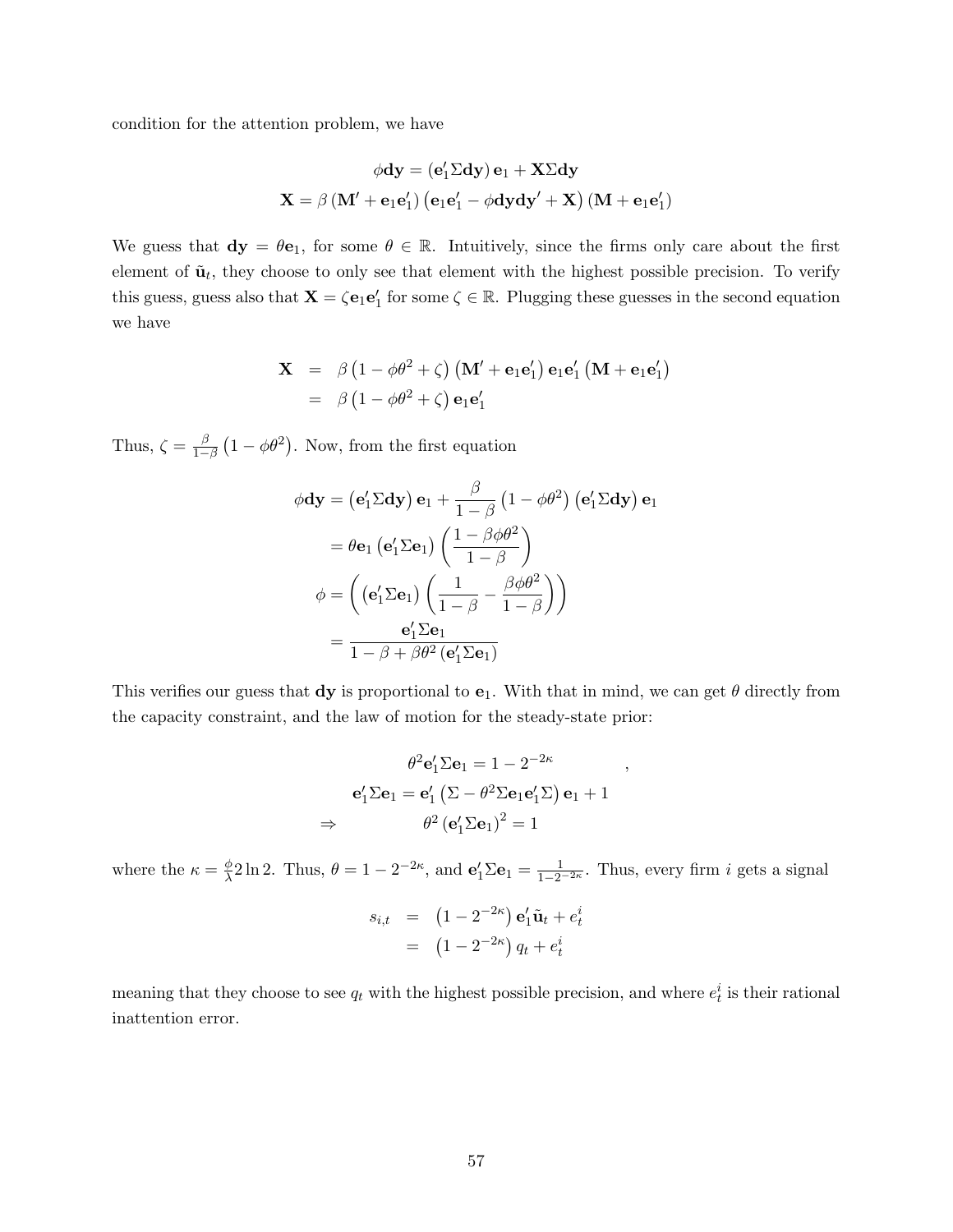Now, to get the evolution of prices and inflation, notice that

$$
p_t = \int_0^1 \mathbb{E}_t^i \{q_t\} dt
$$
  
=  $\mathbf{e}'_1 \int_0^1 \mathbb{E}_t^i \{\tilde{\mathbf{u}}_t\} dt$ 

Let  $\tilde{\mathbf{u}}_{t|t} = \int_0^1 \mathbb{E}_t^i {\{\tilde{\mathbf{u}}_t\}} dt$ , and  $\tilde{\mathbf{u}}_{t|t-1} = \int_0^1 \mathbb{E}_{t-1}^i {\{\tilde{\mathbf{u}}_t\}} dt$ . By Kalman filtering,

$$
\tilde{\mathbf{u}}_{t|t} = \tilde{\mathbf{u}}_{t|t-1} + \Sigma \mathbf{dydy}' (\tilde{\mathbf{u}}_t - \tilde{\mathbf{u}}_{t|t-1}).
$$

Plugging in the solution for dy, we have

$$
p_t = \mathbf{e}'_1 \tilde{\mathbf{u}}_{t|t}
$$
  
=  $2^{-2\kappa} \mathbf{e}'_1 \tilde{\mathbf{u}}_{t|t-1} + (1 - 2^{-2\kappa}) q_t$ 

Moreover, notice that since  $\mathbb{E}_{t-1}^i \{u_t\} = 0$ ,

$$
\begin{aligned}\n\mathbf{e}'_1 \tilde{\mathbf{u}}_{t|t-1} &= \mathbf{e}'_1 \int_0^1 \mathbb{E}_{t-1}^i \left\{ \tilde{\mathbf{u}}_t \right\} di \\
&= \mathbf{e}'_1 \left( \mathbf{M} + \mathbf{e}_1 \mathbf{e}'_1 \right) \int_0^1 \mathbb{E}_{t-1}^i \left\{ \tilde{\mathbf{u}}_{t-1} \right\} di \\
&= \mathbf{e}'_1 \tilde{\mathbf{u}}_{t-1|t-1} = p_{t-1}\n\end{aligned}
$$

Thus,

$$
p_t = 2^{-2\kappa} p_{t-1} + (1 - 2^{-2\kappa}) q_t
$$
  
\n
$$
\Rightarrow \qquad \pi_t = (2^{2\kappa} - 1) y_t
$$

where  $\pi_t \equiv p_t - p_{t-1}$  and  $y_t \equiv q_t - p_t$ . The law of motion for output is given by

$$
\Delta y_t = \Delta q_t - \pi_t
$$
  
=  $u_t - (2^{2\kappa} - 1) y_t$ 

which implies

$$
y_t = 2^{-2\kappa} (y_{t-1} + u_t).
$$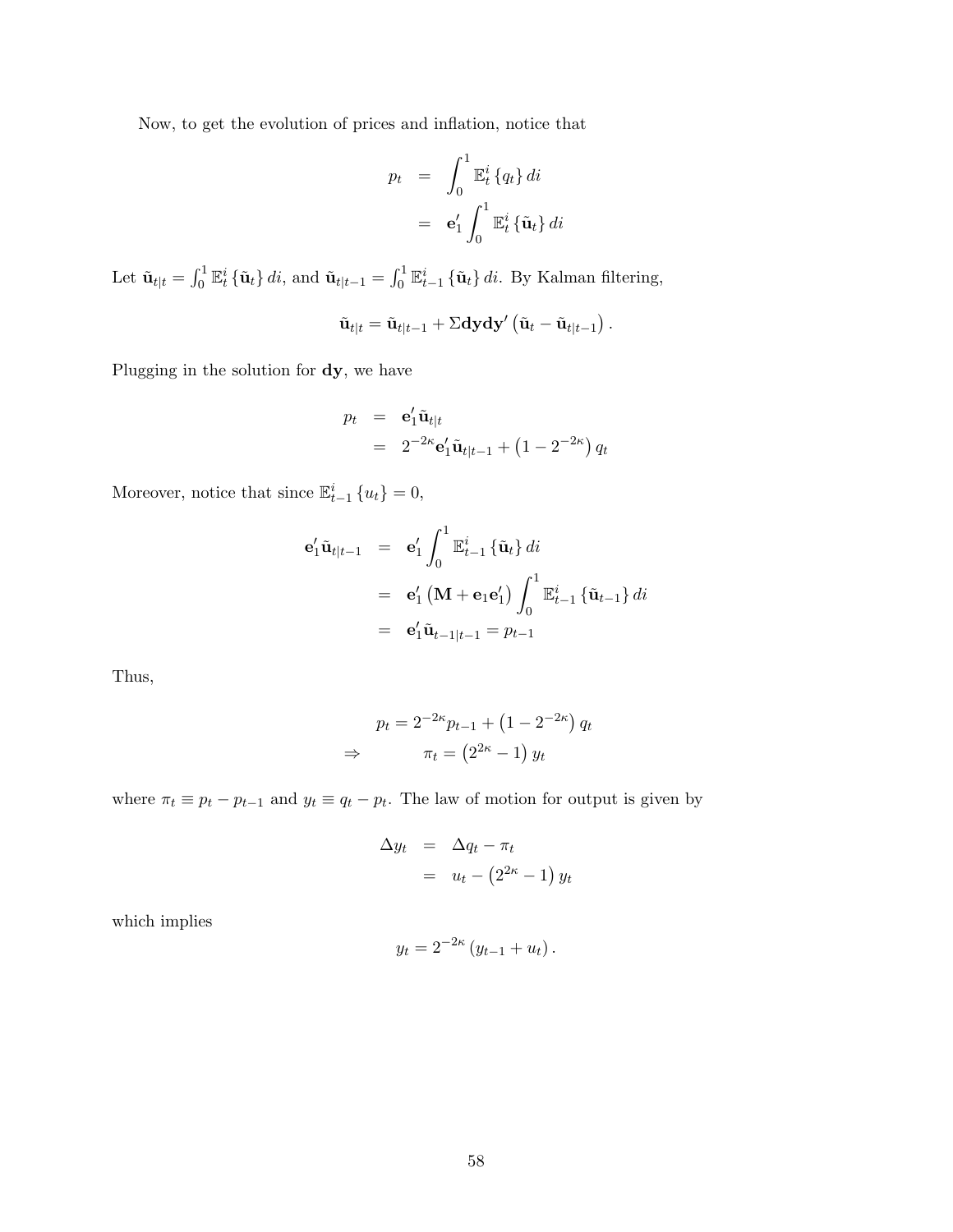Also,

$$
\pi_t = (2^{2\kappa} - 1)y_t
$$
  
=  $(1 - 2^{-2\kappa})(y_{t-1} + u_t)$   
=  $(1 - 2^{-2\kappa})\frac{\pi_{t-1}}{2^{2\kappa} - 1} + (1 - 2^{-2\kappa})u_t$   
=  $2^{-2\kappa}\pi_{t-1} + (1 - 2^{-2\kappa})u_t.$ 

Q.E.D.

## <span id="page-58-0"></span>Proof of example [5.](#page-21-1)

*Proof.* Let  $dw_{p^*}$  be the equilibrium Wold decomposition of the firms' marginal cost, and consider the first order conditions of the attention problem in the steady-state:

$$
\phi \textbf{dy} = \left(\textbf{dw}_{p^*}' \Sigma \textbf{dy}\right) \textbf{dw}_{p^*} + \textbf{X} \Sigma \textbf{dy}
$$

$$
\textbf{X} = \beta \left(\textbf{M}' + \textbf{e}_1 \textbf{e}'_1\right) \left(\textbf{dw}_{p^*} \textbf{dw}_{p^*}' - \phi \textbf{dy} \textbf{dy}' + \textbf{X}\right) \left(\textbf{M} + \textbf{e}_1 \textbf{e}'_1\right)
$$

Notice that when  $\beta = 0$ , **X** is simply the zero matrix; thus,

$$
\mathbf{dy} = \delta \mathbf{dw}_{p^*}
$$

where  $\delta \equiv \frac{\mathrm{d} \mathbf{w}'_{p^*} \Sigma \mathrm{d} \mathbf{y}}{\delta}$  $\frac{1}{\phi}$ ; meaning that firm's optimal signal is to see their marginal cost at every period with the highest possible precision allowed by their capacity:

$$
s_t^* = \delta \mathbf{d} \mathbf{w}'_{p^*} \tilde{\mathbf{u}}_t + e_t
$$

$$
= \delta p_t^* + e_t
$$

where  $e_t$  is the firm's rational inattention error and  $\delta$  is such that

$$
\mathbf{dy}' \Sigma \mathbf{dy} = 1 - 2^{-2\kappa} \Rightarrow \delta = \sqrt{\frac{1 - 2^{-2\kappa}}{\mathbf{dw}'_{p^*} \Sigma \mathbf{dw}_{p^*}}}.
$$

Now, similar to the previous example, by the Kalman filter:

$$
\tilde{\mathbf{u}}_{t|t} = \tilde{\mathbf{u}}_{t|t-1} + \delta^2 \Sigma \mathbf{d} \mathbf{w}_{p^*} \mathbf{d} \mathbf{w}_{p^*}' \left( \tilde{\mathbf{u}}_t - \tilde{\mathbf{u}}_{t|t-1} \right)
$$
\n
$$
\Rightarrow \mathbf{d} \mathbf{w}_{p^*}' \tilde{\mathbf{u}}_{t|t} = \mathbf{d} \mathbf{w}_{p^*}' \tilde{\mathbf{u}}_{t|t-1} + \delta^2 \mathbf{d} \mathbf{w}_{p^*}' \Sigma \mathbf{d} \mathbf{w}_{p^*} \mathbf{d} \mathbf{w}_{p^*}' \left( \tilde{\mathbf{u}}_t - \tilde{\mathbf{u}}_{t|t-1} \right)
$$
\n
$$
\Rightarrow \qquad p_t = 2^{-2\kappa} \tilde{\mathbb{E}}_{t-1} \left\{ p_t^* \right\} + \left( 1 - 2^{-2\kappa} \right) p_t^*
$$
\n
$$
\Rightarrow \qquad \pi_t = 2^{-2\kappa} \tilde{\mathbb{E}}_{t-1} \left\{ p_t^* - p_{t-1}^* \right\} + \left( 1 - 2^{-2\kappa} \right) \left( p_t^* - p_{t-1} \right) \qquad \left( \text{as } p_{t-1} = \tilde{\mathbb{E}}_{t-1} \left\{ p_{t-1}^* \right\} \right)
$$
\n
$$
\Rightarrow \qquad \pi_t = \tilde{\mathbb{E}}_{t-1} \left\{ \pi_t + \alpha \Delta y_t \right\} + \alpha \left( 2^{2\kappa} - 1 \right) y_t
$$

where the last line is derived from  $p_t^* = p_t + \alpha y_t$ .

 $\Box$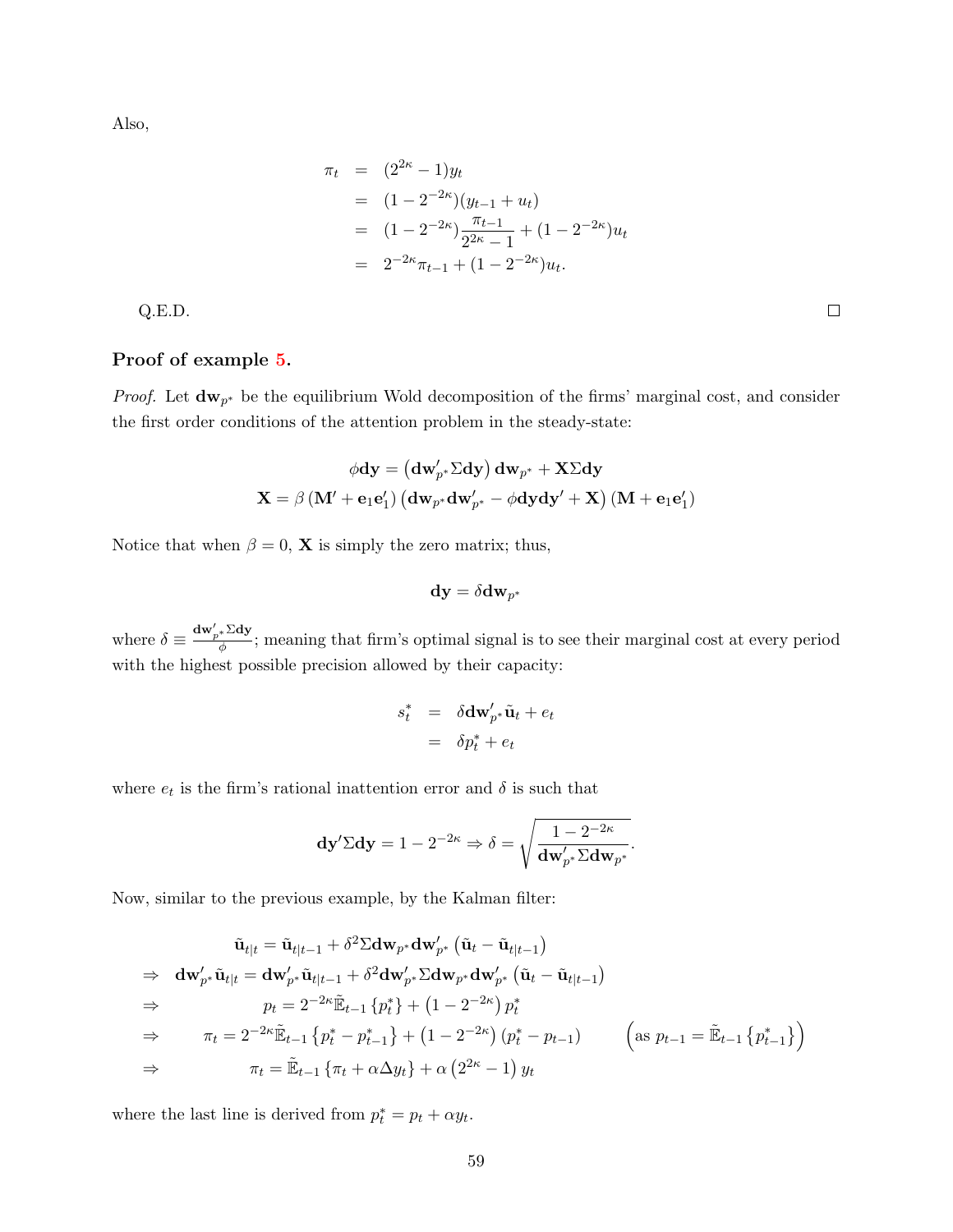#### Q.E.D.

### <span id="page-59-0"></span>Proof of example [6.](#page-22-1)

Proof. We start with the guess that the optimal signal has the following form

$$
s_t = q_t + \gamma \Delta q_{t+1} + e_t
$$

where  $e_t$  is the firm's rational inattention error and  $\gamma$  will be determined after the verification of the guess, from the optimal behavior of the firm. The fact that the firm can gather information about  $\Delta q_{t+1}$  is due to the forward-guidance policy that  $\Delta q_{t+1} = u_t$  is announced at time t.

To translate this environment to our framework, notice that  $\Delta q_t = \mathbf{e}'_2 \mathbf{u}_t$ , where  $\mathbf{e}_2$  is the second column of the identity matrix and  $\mathbf{u}_t$  is the vector of innovations at time t, with its first element being the innovation that is going to take effect one period ahead. Our guess of the optimal signal translates to

$$
\mathbf{y} = \delta \left[ (\mathbf{I} - \mathbf{M})^{-1} \mathbf{e}_2 + \gamma \mathbf{e}_1 \right]
$$

$$
\mathbf{dy} = \delta \left[ (1 - \gamma) \mathbf{e}_2 + \gamma \mathbf{e}_1 \right]
$$

so that  $s_t = \delta(\mathbf{y}'\mathbf{u}_t + e_t) = \delta(q_t + \gamma \Delta q_{t+1} + e_t)$ , with  $\delta$  being a normalization such that  $var_{t-1}\{s_t\}$ 1. To verify the guess, we have to show that this signal solves the firms' first order conditions in the steady-state:

$$
\phi \mathbf{dy} = \left(\mathbf{e}'_2 \hat{\Sigma} \mathbf{dy}\right) \mathbf{e}_2 + \hat{\mathbf{X}} \hat{\Sigma} \mathbf{dy}
$$

$$
\hat{\mathbf{X}} = \beta \left(\mathbf{M}' + \mathbf{e}_1 \mathbf{e}'_1\right) \left(\mathbf{e}_2 \mathbf{e}'_2 - \phi \mathbf{dy} \mathbf{dy}' + \hat{\mathbf{X}}\right) \left(\mathbf{M} + \mathbf{e}_1 \mathbf{e}'_1\right).
$$

where  $\hat{\Sigma}$  is such that

$$
\hat{\Sigma} = \left(\mathbf{M} + \mathbf{e}_1 \mathbf{e}'_1\right) \left(\hat{\Sigma} - \hat{\Sigma} \mathbf{dy} \mathbf{dy}' \hat{\Sigma}\right) \left(\mathbf{M}' + \mathbf{e}_1 \mathbf{e}'_1\right) + \mathbf{e}_1 \mathbf{e}'_1
$$

and  $\phi$  is such that  $dy' \hat{\Sigma} dy = 1 - 2^{-2\kappa}$ . To verify the guess for  $dy$ , guess also that  $\hat{\mathbf{X}} = \theta \mathbf{e}_1 \mathbf{e}'_1$  for some  $\theta$ . Now, plug in both these guesses in the law of motion for  $\hat{\mathbf{X}}$ , and observe that

$$
\hat{\mathbf{X}} = \beta(\mathbf{M}' + \mathbf{e}_1 \mathbf{e}'_1)((1 - \phi \delta^2 (1 - \gamma)^2) \mathbf{e}_2 \mathbf{e}'_2 - \phi \delta^2 \gamma^2 \mathbf{e}_1 \mathbf{e}'_1 \n- \phi \delta^2 \gamma (1 - \gamma) (\mathbf{e}_1 \mathbf{e}'_2 + \mathbf{e}_2 \mathbf{e}'_1)) (\mathbf{M} + \mathbf{e}_1 \mathbf{e}'_1) \n+ \beta(\mathbf{M}' + \mathbf{e}_1 \mathbf{e}'_1) (\theta \mathbf{e}_1 \mathbf{e}'_1) (\mathbf{M} + \mathbf{e}_1 \mathbf{e}'_1) \n= \beta(1 - \phi \delta^2 (1 - \gamma)^2) \mathbf{e}_1 \mathbf{e}'_1 - 2\beta \phi \delta^2 \gamma (1 - \gamma) \mathbf{e}_1 \mathbf{e}'_1 - \beta \phi \delta^2 \gamma^2 \mathbf{e}_1 \mathbf{e}'_1 + \beta \theta \mathbf{e}_1 \mathbf{e}'_1 \n= \frac{\beta}{1 - \beta} (1 - \phi \delta^2) \mathbf{e}_1 \mathbf{e}'_1
$$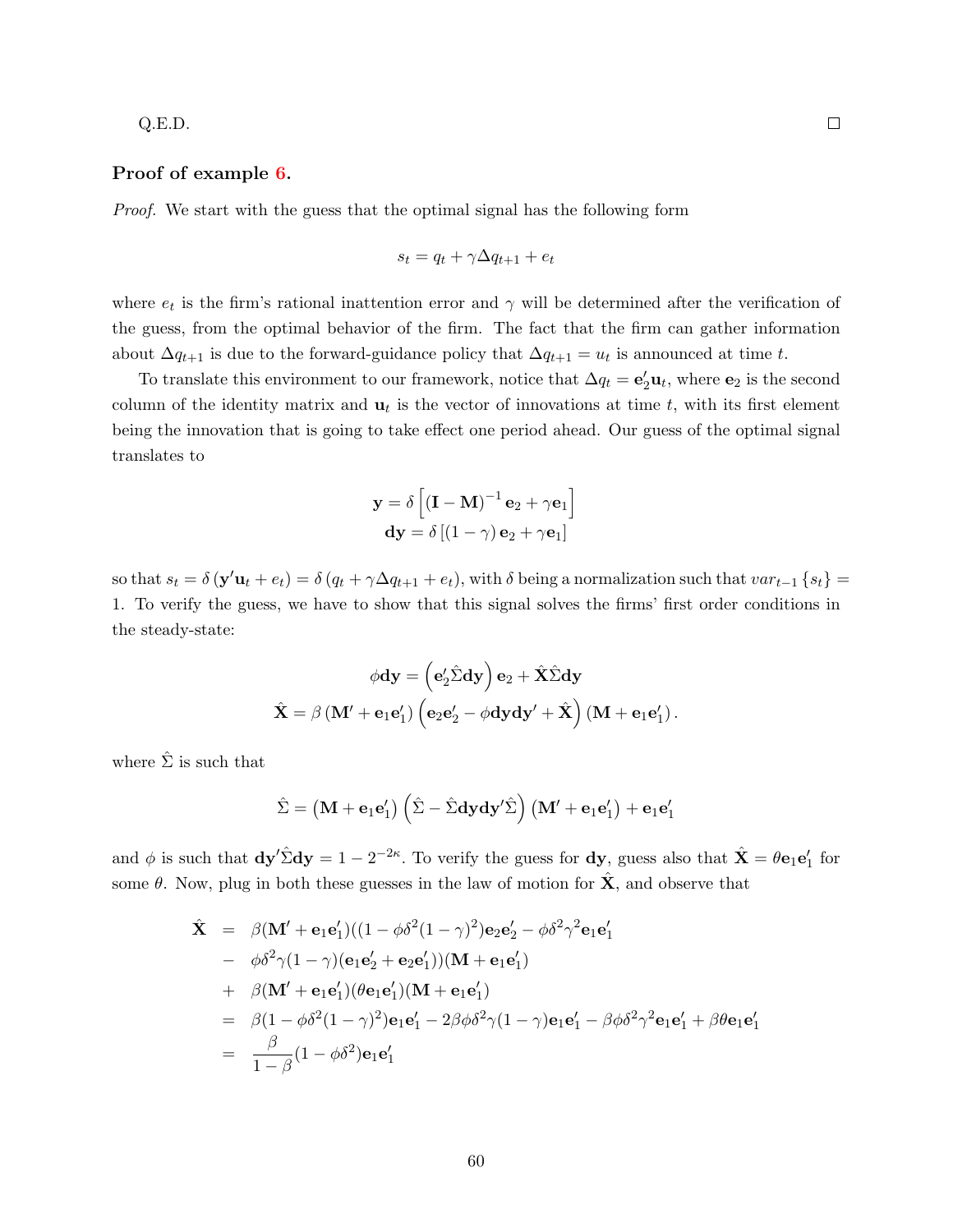Thus,  $\theta = \frac{\beta}{1}$  $\frac{\beta}{1-\beta}(1-\phi\delta^2)$ . Now, plug this into the first order condition for **dy** to get

$$
\phi \mathbf{dy} = \left(\mathbf{e}_2'\hat{\Sigma}\mathbf{dy}\right)\mathbf{e}_2 + \frac{\beta}{1-\beta}\left(1-\phi\delta^2\right)\left(\mathbf{e}_1'\hat{\Sigma}\mathbf{dy}\right)\mathbf{e}_1.
$$

which verifies our guess that dy is a linear combination of  $e_1$  and  $e_2$ . Before finding  $\gamma$  and  $\delta$ , however, we need to find  $e'_1\hat{\Sigma}dy$  and  $e'_2\hat{\Sigma}dy$ . To do so we need to use the steady-state law of motion for  $\hat{\Sigma}$ :

$$
\hat{\Sigma} = (\mathbf{M} + \mathbf{e}_1 \mathbf{e}'_1) \left( \hat{\Sigma} - \hat{\Sigma} \mathbf{dy} \mathbf{dy}' \hat{\Sigma} \right) (\mathbf{M}' + \mathbf{e}_1 \mathbf{e}'_1) + \mathbf{e}_1 \mathbf{e}'_1
$$
\n
$$
\Rightarrow \qquad \mathbf{e}'_1 \hat{\Sigma} \mathbf{e}_1 = \mathbf{e}'_1 \left( \hat{\Sigma} - \hat{\Sigma} \mathbf{dy} \mathbf{dy}' \hat{\Sigma} \right) \mathbf{e}_1 + 1
$$
\n
$$
\Rightarrow \qquad \mathbf{e}'_1 \hat{\Sigma} \mathbf{dy} = 1
$$

Also, using the guess for dy,

$$
1 = e'_1 \hat{\Sigma} d y
$$
  
=  $\delta e'_1 (\hat{\Sigma} - \hat{\Sigma} d y d y' \hat{\Sigma}) e_1 + \gamma \delta,$ 

which implies that  $\delta \mathbf{e}'_1(\hat{\Sigma} - \hat{\Sigma} \mathbf{dy} \mathbf{dy}' \hat{\Sigma}) \mathbf{e}_1 = 1 - \gamma \delta$ . Finally, notice that

$$
\mathbf{e}'_2 \hat{\Sigma} \mathbf{dy} = \delta \left[ (1 - \gamma) \mathbf{e}'_2 \hat{\Sigma} \mathbf{e}_2 + \gamma \mathbf{e}'_2 \hat{\Sigma} \mathbf{e}_1 \right]
$$
  
=  $\delta \mathbf{e}'_1 \left( \hat{\Sigma} - \hat{\Sigma} \mathbf{dy} \mathbf{dy}' \hat{\Sigma} \right) \mathbf{e}_1$   
=  $1 - \gamma \delta$ 

Thus,

$$
\phi \mathbf{dy} = \frac{\beta}{1-\beta} (1-\phi\delta^2) \mathbf{e}_1 + (1-\gamma\delta) \mathbf{e}_2
$$

$$
= \phi\delta [\gamma \mathbf{e}_1 + (1-\gamma) \mathbf{e}_2]
$$

where the second line was our guess. This implies

$$
\phi \delta \gamma = \frac{\beta}{1-\beta} \left( 1 - \phi \delta^2 \right) ,
$$

$$
\phi \delta \left( 1 - \gamma \right) = 1 - \gamma \delta ,
$$

$$
\Rightarrow \frac{(1-\beta)\gamma + \beta \delta}{1-\gamma} = \frac{\beta}{1-\gamma \delta} .
$$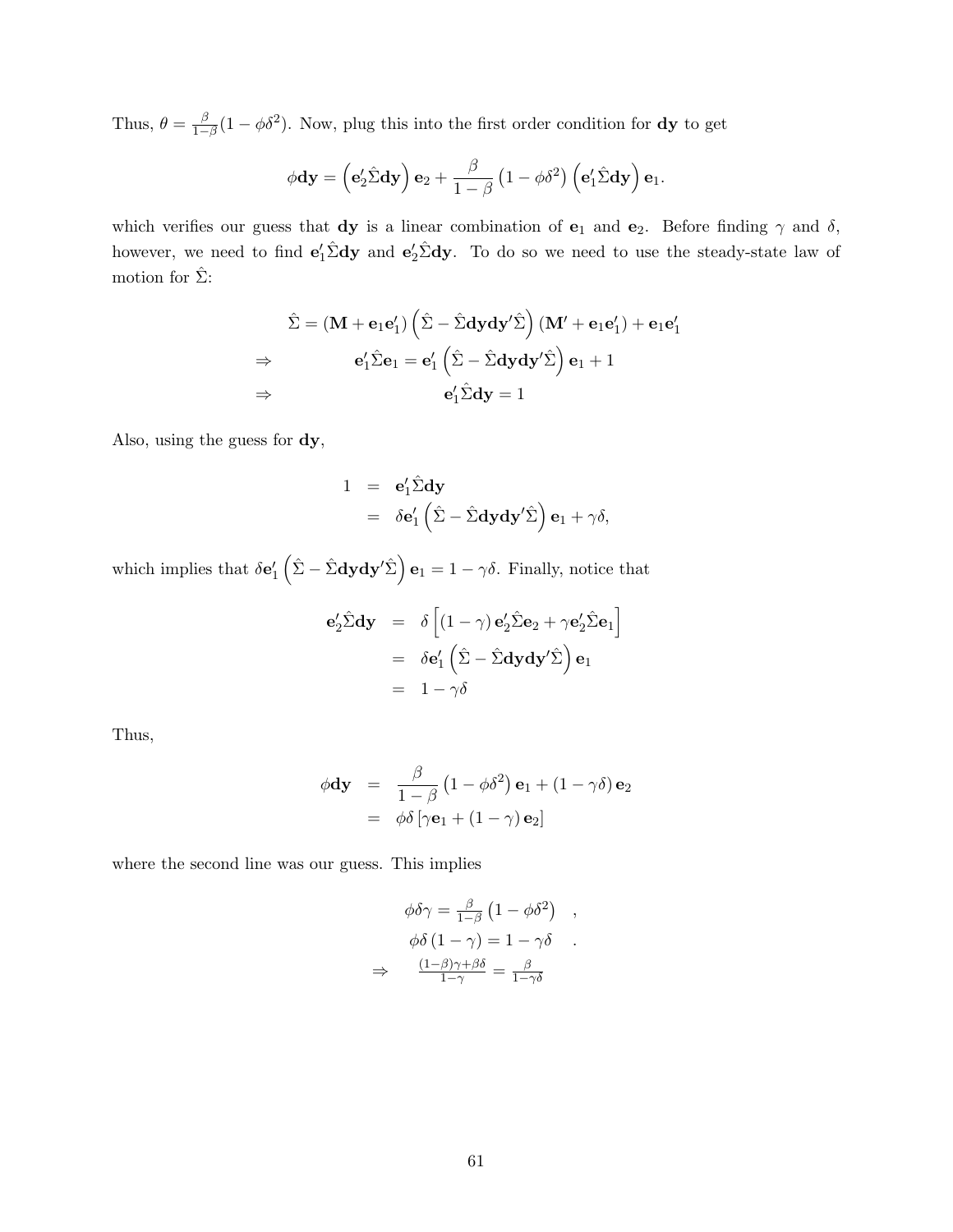The final equation for characterizing the solution comes from the capacity constraint:

$$
1 - 2^{-2\kappa} = dy' \hat{\Sigma} dy
$$
  
=  $\delta \gamma e'_1 \hat{\Sigma} dy + \delta (1 - \gamma) e'_2 \hat{\Sigma} dy$   
=  $\delta \gamma + \delta (1 - \gamma) (1 - \gamma \delta).$ 

These two equations pin down  $\gamma$  and  $\delta$  and hence characterize the optimal signal.

Finally, to derive the Phillips curve, let  $\mathbf{u}_{t|t} = \int_0^1 \mathbb{E}_t^i \{\mathbf{u}_t\} dt$ , observe that

$$
\mathbf{u}_{t|t} = \mathbf{u}_{t|t-1} + \Sigma \mathbf{y} \mathbf{y}' (\mathbf{u}_t - \mathbf{u}_{t|t-1})
$$
  
\n
$$
\Rightarrow (\mathbf{I} - \mathbf{M}')^{-1} \mathbf{u}_{t|t} = (\mathbf{I} - \mathbf{M}')^{-1} \mathbf{u}_{t|t-1} + \hat{\Sigma} \mathbf{dy} \mathbf{dy}' (\mathbf{I} - \mathbf{M}')^{-1} (\mathbf{u}_t - \mathbf{u}_{t|t-1})
$$

Multiply this once by  $\mathbf{e}'_1$  and once by  $\mathbf{e}'_2$  from left to  $\text{get}^{37}$  $\text{get}^{37}$  $\text{get}^{37}$ 

$$
(\mathbf{e}'_1 \times .): \quad \tilde{\mathbb{E}}_t \left\{ q_{t+1} \right\} = \tilde{\mathbb{E}}_{t-1} \left\{ q_{t+1} \right\} + \mathbf{dy}' (\mathbf{I} - \mathbf{M}')^{-1} (\mathbf{u}_t - \mathbf{u}_{t|t-1})
$$

$$
(\mathbf{e}'_2 \times .): \quad p_t = \tilde{\mathbb{E}}_{t-1} \left\{ q_t \right\} + (1 - \gamma \delta) \mathbf{dy}' (\mathbf{I} - \mathbf{M}')^{-1} (\mathbf{u}_t - \mathbf{u}_{t|t-1})
$$

where  $\mathbb{E}_t \{\cdot\} = \int_0^1 \mathbb{E}_t^i \{\cdot\} dt$ . Now, notice that  $\mathbb{E}_{t-1} \{q_{t+1}\} = \mathbb{E}_{t-1} \{q_t\}$ , as  $u_t$  is not realized at  $t-1$ . Moreover, observe that

$$
\mathbf{dy}'\left(\mathbf{I}-\mathbf{M}'\right)^{-1}\left(\mathbf{u}_t-\mathbf{u}_{t|t-1}\right)=\delta\left(q_t+\gamma u_t-\tilde{\mathbb{E}}_{t-1}\left\{q_t\right\}\right).
$$

Thus,

<span id="page-61-1"></span>
$$
\tilde{\mathbb{E}}_t \left\{ \Delta q_{t+1} \right\} = (1 - \delta) \tilde{\mathbb{E}}_{t-1} \left\{ \Delta q_t \right\} + \delta \left( y_t + \gamma u_t \right) - (1 - \delta) \pi_t
$$
\n
$$
\pi_t = \tilde{\mathbb{E}}_{t-1} \left\{ \Delta q_t \right\} + \frac{(1 - \gamma \delta)\delta}{1 - \delta(1 - \gamma \delta)} \left( y_t + \gamma u_t \right) \tag{18}
$$

Finally, substituting for  $\mathbb{E}_{t-1} \{\Delta q_t\}$  in the the first equation using the second one we have

$$
\tilde{\mathbb{E}}_t \left\{ \Delta q_{t+1} \right\} = (1 - \delta) \left( \pi_t - \frac{(1 - \gamma \delta) \delta}{1 - \delta (1 - \gamma \delta)} (y_t + \gamma u_t) \right) + \delta (y_t + \gamma u_t) - (1 - \delta) \pi_t
$$
\n
$$
= \gamma \frac{\delta^2}{1 - \delta (1 - \gamma \delta)} (y_t + \gamma u_t)
$$

which implies that  $\mathbb{E}_{t-1} \left\{ \Delta q_t \right\} = \gamma \frac{\delta^2}{1 - \delta(1 - t)}$  $\frac{\delta^2}{1-\delta(1-\gamma\delta)}(y_{t-1}+\gamma u_{t-1})$ . Plugging this into [18](#page-61-1) we get the following Phillip's curve:

$$
\pi_t = \delta \frac{\gamma \delta}{1 - \delta (1 - \gamma \delta)} (y_{t-1} + \gamma \Delta q_t) + \delta \frac{1 - \gamma \delta}{1 - \delta (1 - \gamma \delta)} (y_t + \gamma \Delta q_{t+1})
$$

<span id="page-61-0"></span><sup>37</sup>We use the results form before that  $\mathbf{e}'_1 \hat{\Sigma} \mathbf{dy} = 1$  and  $\mathbf{e}'_2 \hat{\Sigma} \mathbf{dy} = 1 - \gamma \delta$ .